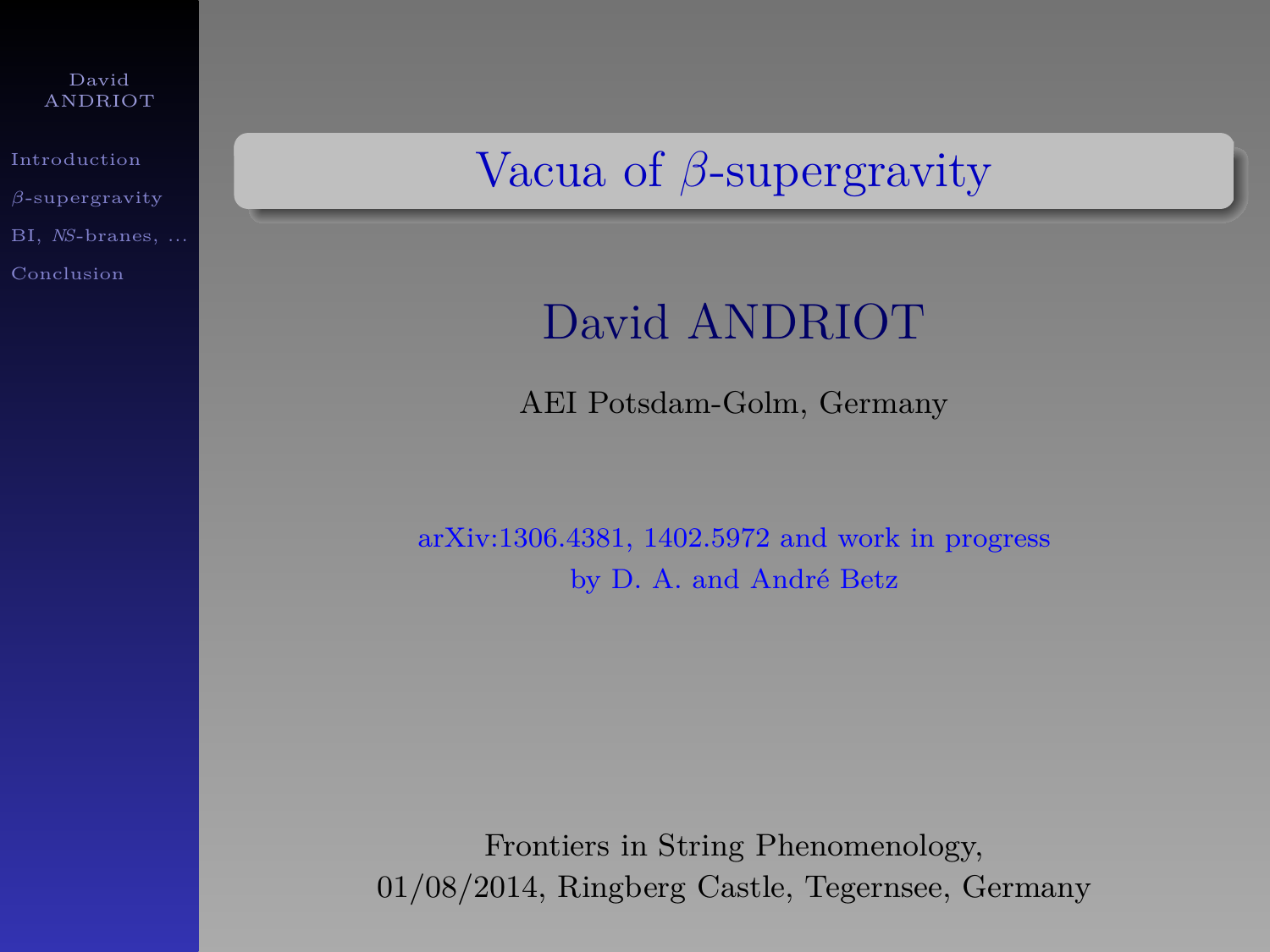# Introduction

## ANDRIOT

### [Introduction](#page-1-0)

BI, *NS*[-branes, ...](#page-67-0)

<span id="page-1-0"></span>

NSNS sector in 10D and 4D supergravities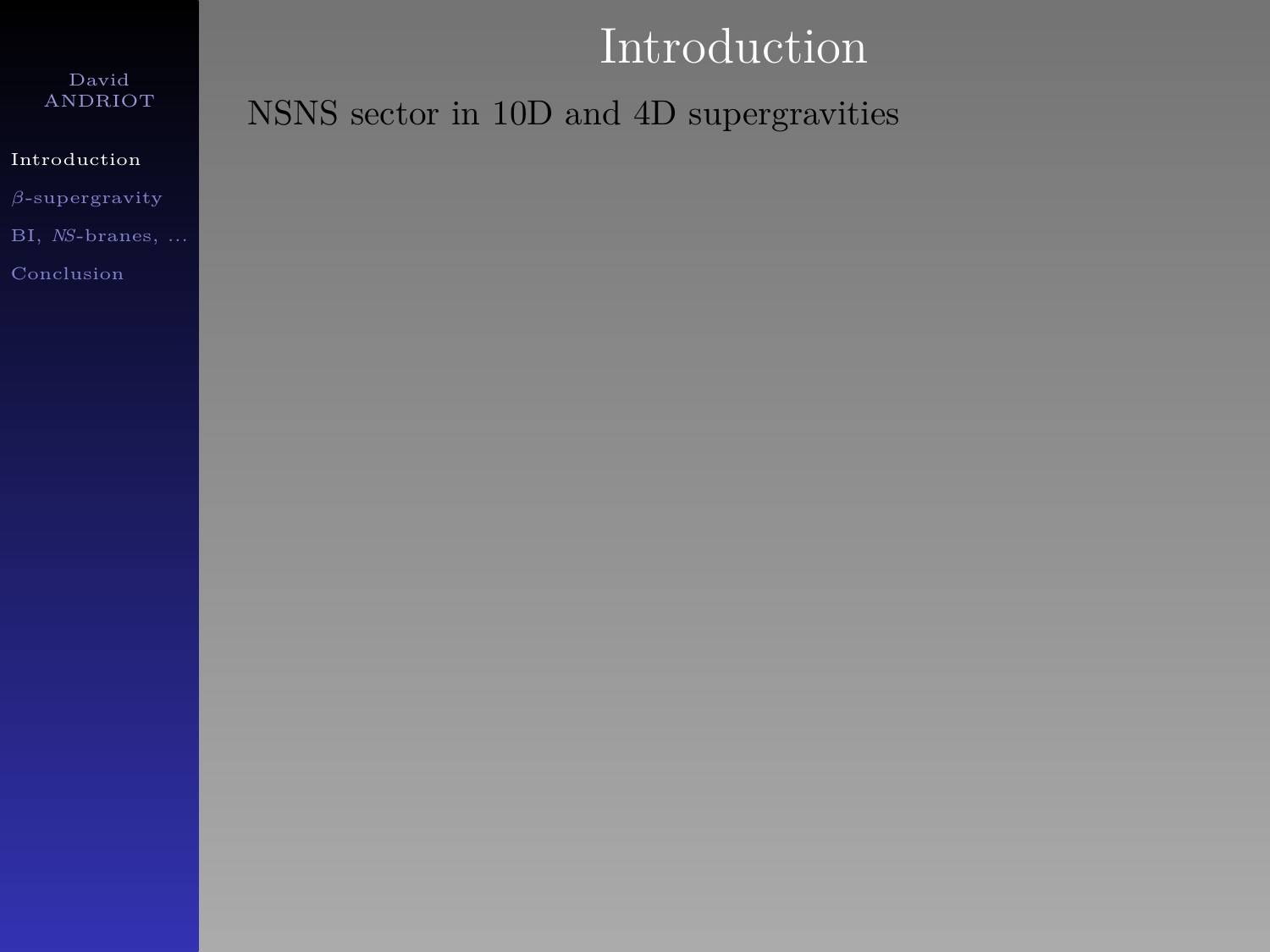# Introduction

#### David ANDRIOT

### [Introduction](#page-1-0)

BI, *NS*[-branes, ...](#page-67-0)

NSNS sector in 10D and 4D supergravities 10D standard supergravity:  $\frac{\mathcal{L}_{NSNS}}{120}$  $\frac{\mathcal{L}_{\text{NSNS}}}{e^{-2\phi}\sqrt{|g|}} = \mathcal{R}(g) + 4(\partial\phi)^2 - \frac{H^2}{2},$  $g_{mn}, b_{mn}, \phi, \quad H_{mnp} = 3\partial_{[m}b_{np]}, f^a{}_{bc} = 2e^a{}_m \partial_{[b}e^m{}_{c]}$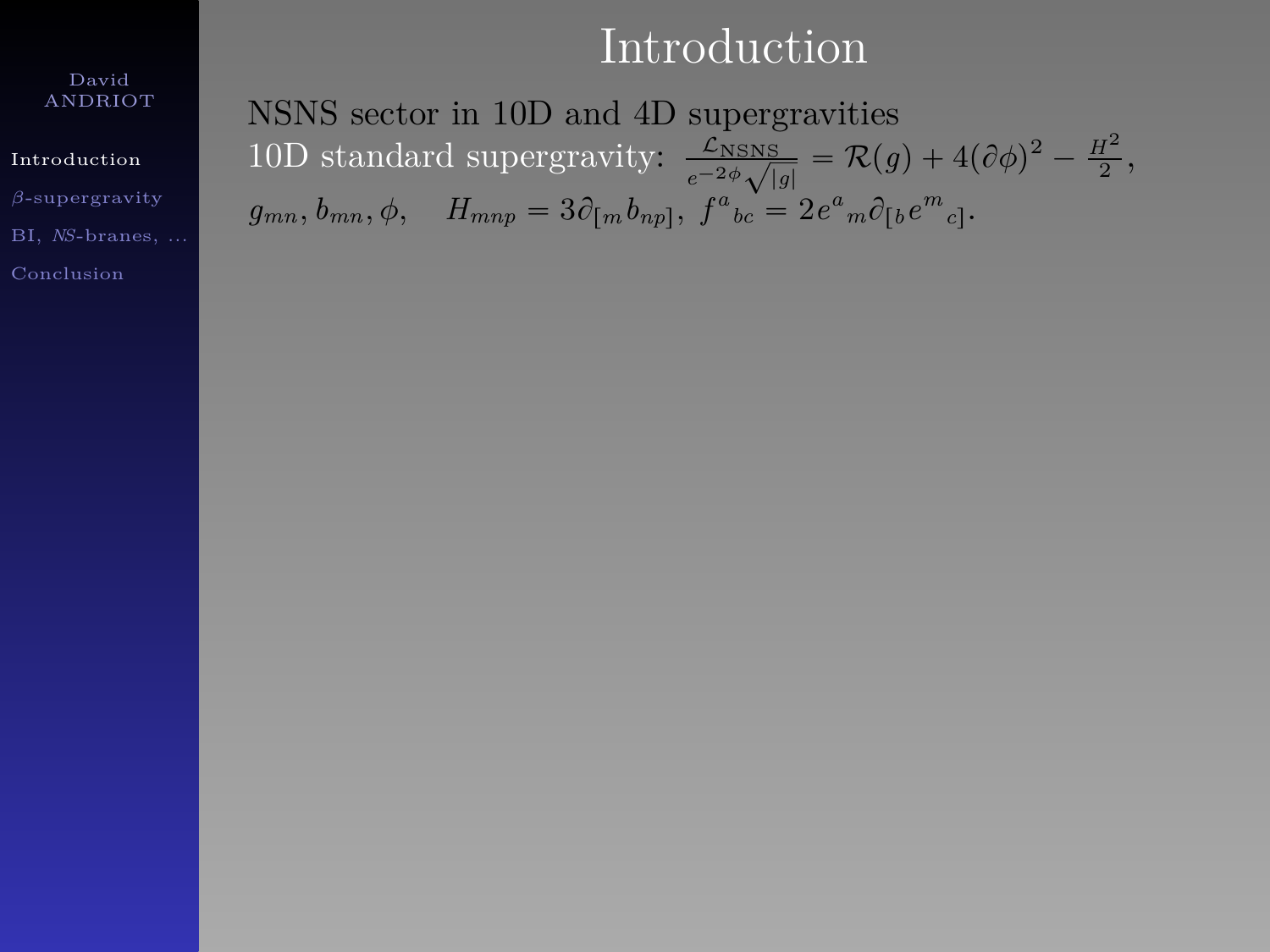# Introduction

#### David ANDRIOT

### [Introduction](#page-1-0)

BI, *NS*[-branes, ...](#page-67-0)

NSNS sector in 10D and 4D supergravities 10D standard supergravity:  $\frac{\mathcal{L}_{NSNS}}{120}$  $\frac{\mathcal{L}_{\text{NSNS}}}{e^{-2\phi}\sqrt{|g|}} = \mathcal{R}(g) + 4(\partial\phi)^2 - \frac{H^2}{2},$  $g_{mn}, b_{mn}, \phi, \quad H_{mnp} = 3\partial_{[m}b_{np]}, f^a{}_{bc} = 2e^a{}_m \partial_{[b}e^m{}_{c]}$ Compactification  $\Rightarrow$  4D gauged supergravity with *H<sub>abc</sub>*,  $f^a{}_{bc}$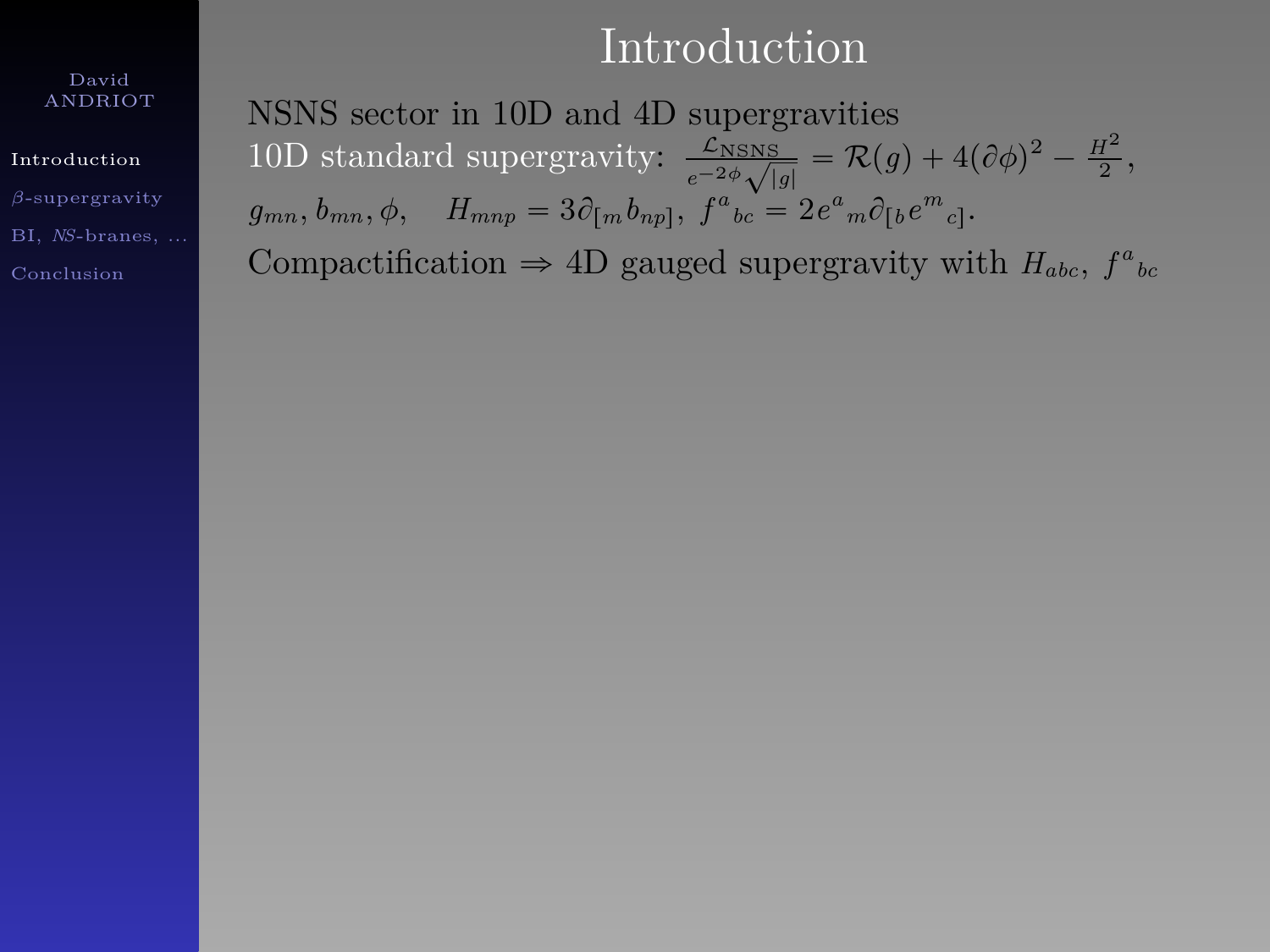#### [Introduction](#page-1-0)

BI, *NS*[-branes, ...](#page-67-0)

# Introduction

NSNS sector in 10D and 4D supergravities 10D standard supergravity:  $\frac{\mathcal{L}_{NSNS}}{120}$  $\frac{\mathcal{L}_{\text{NSNS}}}{e^{-2\phi}\sqrt{|g|}} = \mathcal{R}(g) + 4(\partial\phi)^2 - \frac{H^2}{2},$  $g_{mn}, b_{mn}, \phi, \quad H_{mnp} = 3\partial_{[m}b_{np]}, f^a{}_{bc} = 2e^a{}_m \partial_{[b}e^m{}_{c]}$ Compactification  $\Rightarrow$  4D gauged supergravity with *H<sub>abc</sub>*,  $f^a{}_{bc}$  $4D$  gauged supergravity: also non-geometric fluxes  $Q_a{}^{bc}$ ,  $R^{abc}$ all fluxes are components of the embedding tensor  $\Leftrightarrow$  some "structure constants" in gauging algebra

> hep-th/0508133 by J. Shelton, W. Taylor, B. Wecht hep-th/0210209, hep-th/0512005 by A. Dabholkar, C. Hull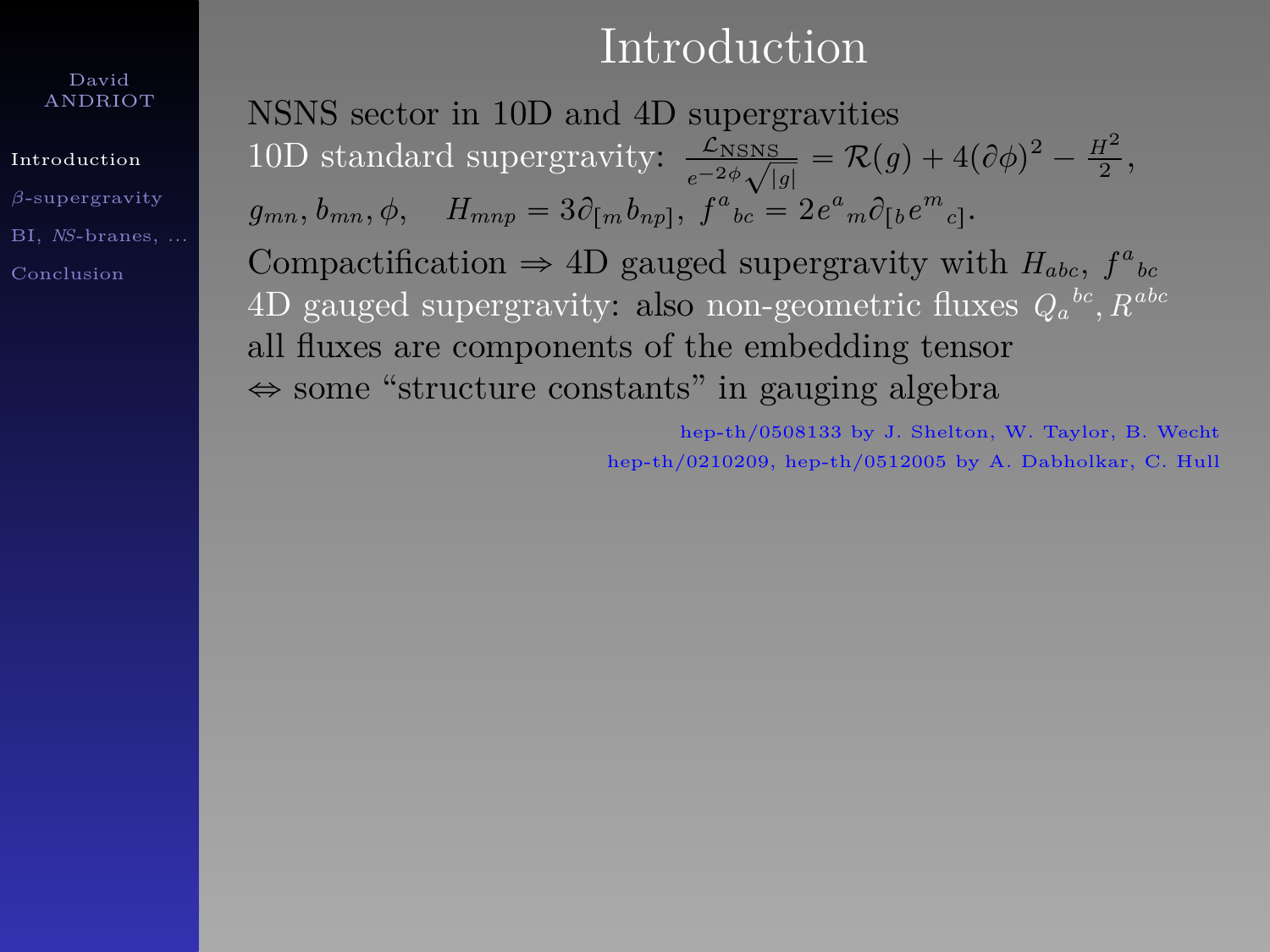[Introduction](#page-1-0)

BI, *NS*[-branes, ...](#page-67-0)

# Introduction

NSNS sector in 10D and 4D supergravities 10D standard supergravity:  $\frac{\mathcal{L}_{NSNS}}{120}$  $\frac{\mathcal{L}_{\text{NSNS}}}{e^{-2\phi}\sqrt{|g|}} = \mathcal{R}(g) + 4(\partial\phi)^2 - \frac{H^2}{2},$  $g_{mn}, b_{mn}, \phi, \quad H_{mnp} = 3\partial_{[m}b_{np]}, f^a{}_{bc} = 2e^a{}_m \partial_{[b}e^m{}_{c]}$ Compactification  $\Rightarrow$  4D gauged supergravity with *H<sub>abc</sub>*,  $f^a{}_{bc}$  $4D$  gauged supergravity: also non-geometric fluxes  $Q_a{}^{bc}$ ,  $R^{abc}$ all fluxes are components of the embedding tensor  $\Leftrightarrow$  some "structure constants" in gauging algebra

> hep-th/0508133 by J. Shelton, W. Taylor, B. Wecht hep-th/0210209, hep-th/0512005 by A. Dabholkar, C. Hull

 $\Rightarrow$  specific terms in 4D super/scalar potential,  $\checkmark$  for pheno ! Moduli stabilisation, de Sitter solutions with  $Q_a{}^{bc}$ ,  $R^{abc}$ :

hep-th/0607015 by J. Shelton, W. Taylor, B. Wecht, hep-th/0701173 by A. Micu, E. Palti, G. Tasinato, arXiv:0911.2876 by B. de Carlos, et al, arXiv:1212.4984, arXiv:1301.7073 by U. Danielsson, et al, arXiv:1302.0529, arXiv:1304.0792 by C. Damian, et al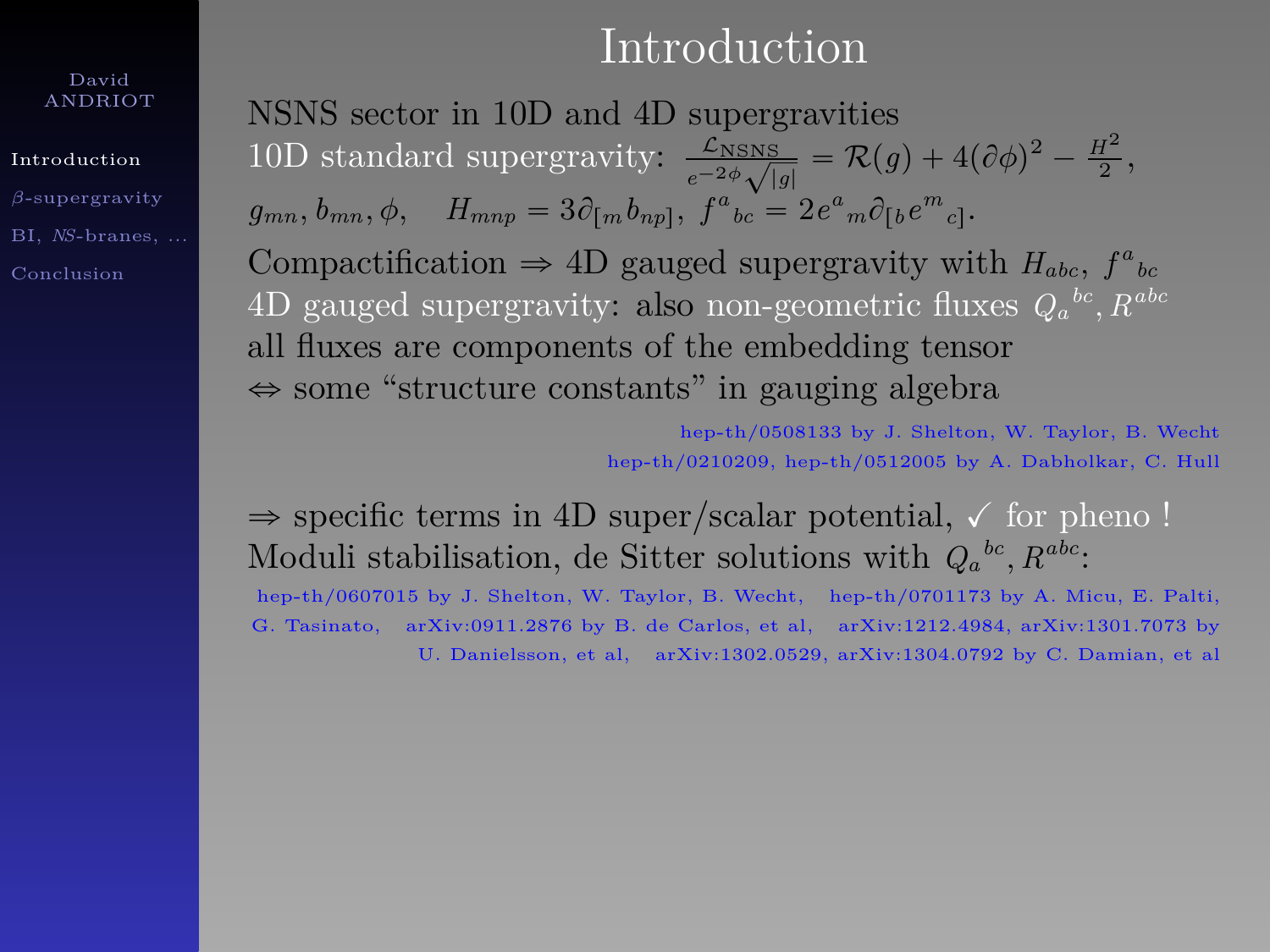[Introduction](#page-1-0)

BI, *NS*[-branes, ...](#page-67-0)

## Introduction

NSNS sector in 10D and 4D supergravities 10D standard supergravity:  $\frac{\mathcal{L}_{NSNS}}{120}$  $\frac{\mathcal{L}_{\text{NSNS}}}{e^{-2\phi}\sqrt{|g|}} = \mathcal{R}(g) + 4(\partial\phi)^2 - \frac{H^2}{2},$  $g_{mn}, b_{mn}, \phi, \quad H_{mnp} = 3\partial_{[m}b_{np]}, f^a{}_{bc} = 2e^a{}_m \partial_{[b}e^m{}_{c]}$ Compactification  $\Rightarrow$  4D gauged supergravity with *H<sub>abc</sub>*,  $f^a{}_{bc}$  $4D$  gauged supergravity: also non-geometric fluxes  $Q_a{}^{bc}$ ,  $R^{abc}$ all fluxes are components of the embedding tensor  $\Leftrightarrow$  some "structure constants" in gauging algebra

> hep-th/0508133 by J. Shelton, W. Taylor, B. Wecht hep-th/0210209, hep-th/0512005 by A. Dabholkar, C. Hull

 $\Rightarrow$  specific terms in 4D super/scalar potential,  $\checkmark$  for pheno ! Moduli stabilisation, de Sitter solutions with  $Q_a{}^{bc}$ ,  $R^{abc}$ :

hep-th/0607015 by J. Shelton, W. Taylor, B. Wecht, hep-th/0701173 by A. Micu, E. Palti, G. Tasinato, arXiv:0911.2876 by B. de Carlos, et al, arXiv:1212.4984, arXiv:1301.7073 by U. Danielsson, et al, arXiv:1302.0529, arXiv:1304.0792 by C. Damian, et al

Terms/fluxes related by 4D T-duality chain

$$
H_{abc} \xrightarrow{T_a} f^a{}_{bc} \xrightarrow{T_b} Q_c{}^{ab} \xrightarrow{T_c} R^{abc}
$$

hep-th/0508133, hep-th/0607015 by J. Shelton, W. Taylor, B. Wecht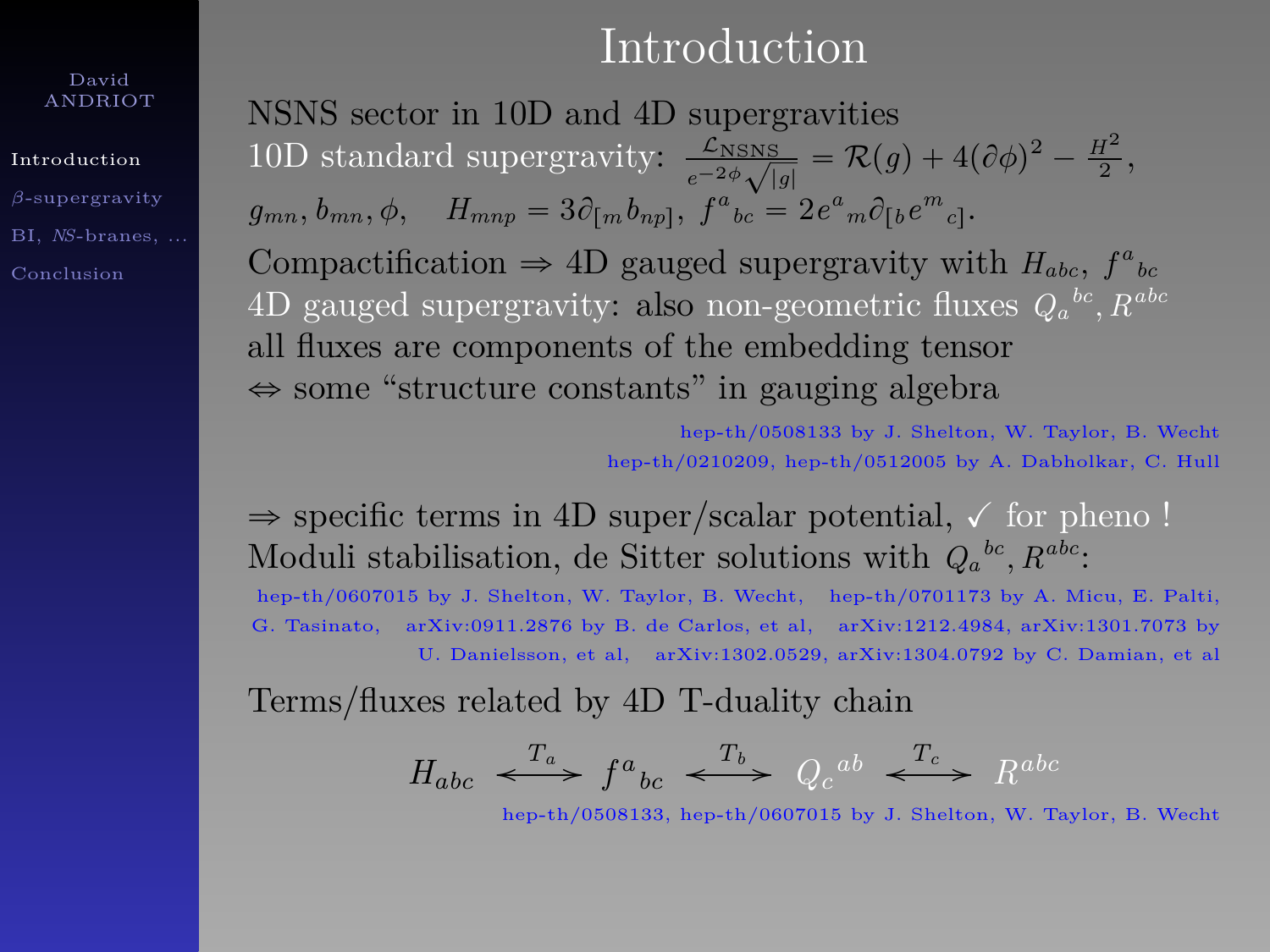[Introduction](#page-1-0)

BI, *NS*[-branes, ...](#page-67-0)

## Introduction

NSNS sector in 10D and 4D supergravities 10D standard supergravity:  $\frac{\mathcal{L}_{NSNS}}{120}$  $\frac{\mathcal{L}_{\text{NSNS}}}{e^{-2\phi}\sqrt{|g|}} = \mathcal{R}(g) + 4(\partial\phi)^2 - \frac{H^2}{2},$  $g_{mn}, b_{mn}, \phi, \quad H_{mnp} = 3\partial_{[m}b_{np]}, f^a{}_{bc} = 2e^a{}_m \partial_{[b}e^m{}_{c]}$ Compactification  $\Rightarrow$  4D gauged supergravity with *H<sub>abc</sub>*,  $f^a{}_{bc}$  $4D$  gauged supergravity: also non-geometric fluxes  $Q_a{}^{bc}$ ,  $R^{abc}$ all fluxes are components of the embedding tensor  $\Leftrightarrow$  some "structure constants" in gauging algebra

> hep-th/0508133 by J. Shelton, W. Taylor, B. Wecht hep-th/0210209, hep-th/0512005 by A. Dabholkar, C. Hull

 $\Rightarrow$  specific terms in 4D super/scalar potential,  $\checkmark$  for pheno ! Moduli stabilisation, de Sitter solutions with  $Q_a{}^{bc}$ ,  $R^{abc}$ :

hep-th/0607015 by J. Shelton, W. Taylor, B. Wecht, hep-th/0701173 by A. Micu, E. Palti, G. Tasinato, arXiv:0911.2876 by B. de Carlos, et al, arXiv:1212.4984, arXiv:1301.7073 by U. Danielsson, et al, arXiv:1302.0529, arXiv:1304.0792 by C. Damian, et al

Terms/fluxes related by 4D T-duality chain

$$
H_{abc} \iff f^a{}_{bc} \iff Q_c{}^{ab} \iff R^{abc}
$$

hep-th/0508133, hep-th/0607015 by J. Shelton, W. Taylor, B. Wecht

10D origin of *Q* and *R*? Naively not present in  $\mathcal{L}_{\text{NSNS}}$ + argued to descend from 10D non-geometric backgrounds...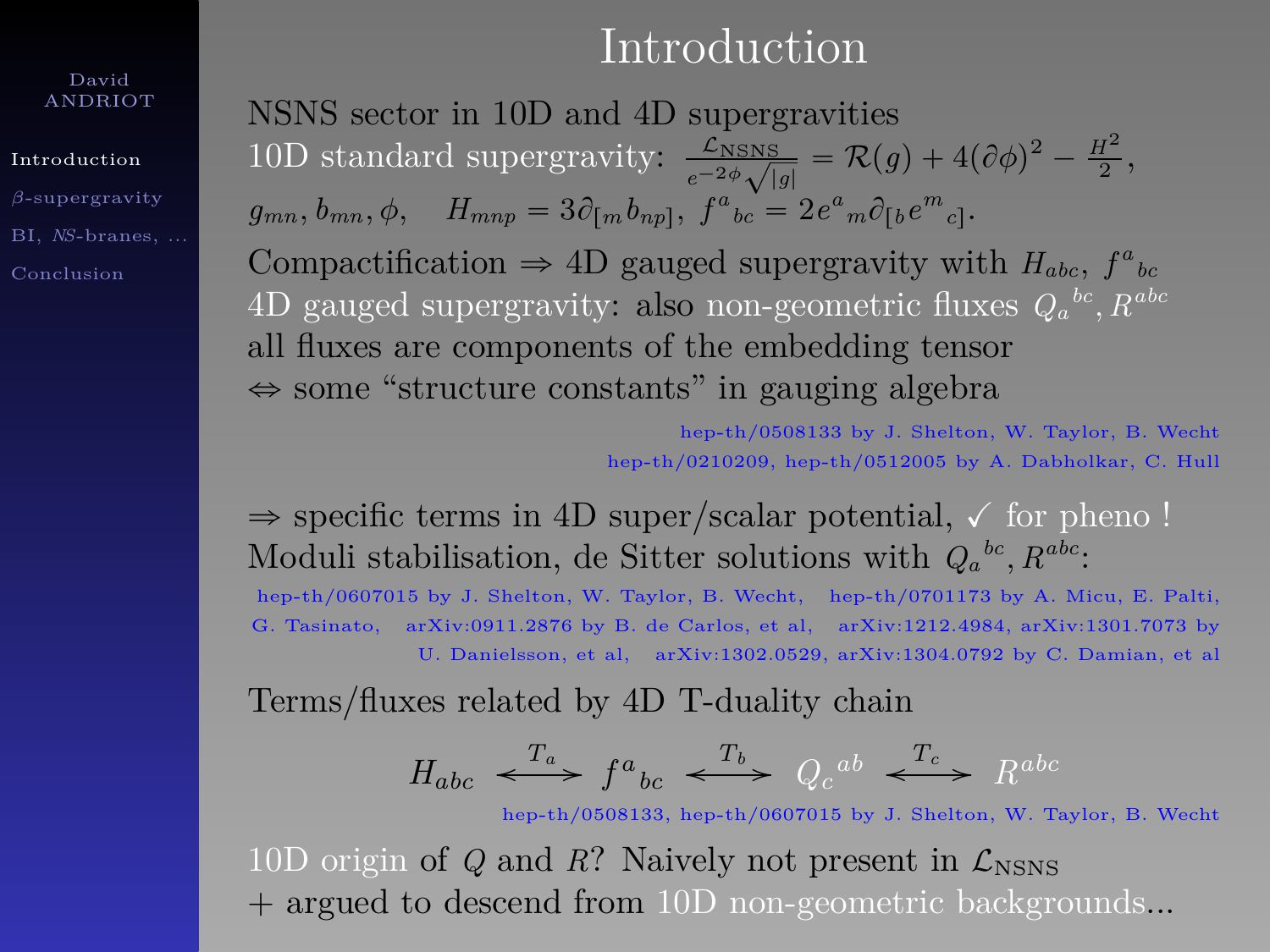### [Introduction](#page-1-0)

BI, *NS*[-branes, ...](#page-67-0)

## Original idea of 10D non-geometry

hep-th/0208174 by S. Hellerman, J. McGreevy, B. Williams hep-th/0210209 by A. Dabholkar, C. Hull hep-th/0404217 by A. Flournoy, B. Wecht, B. Williams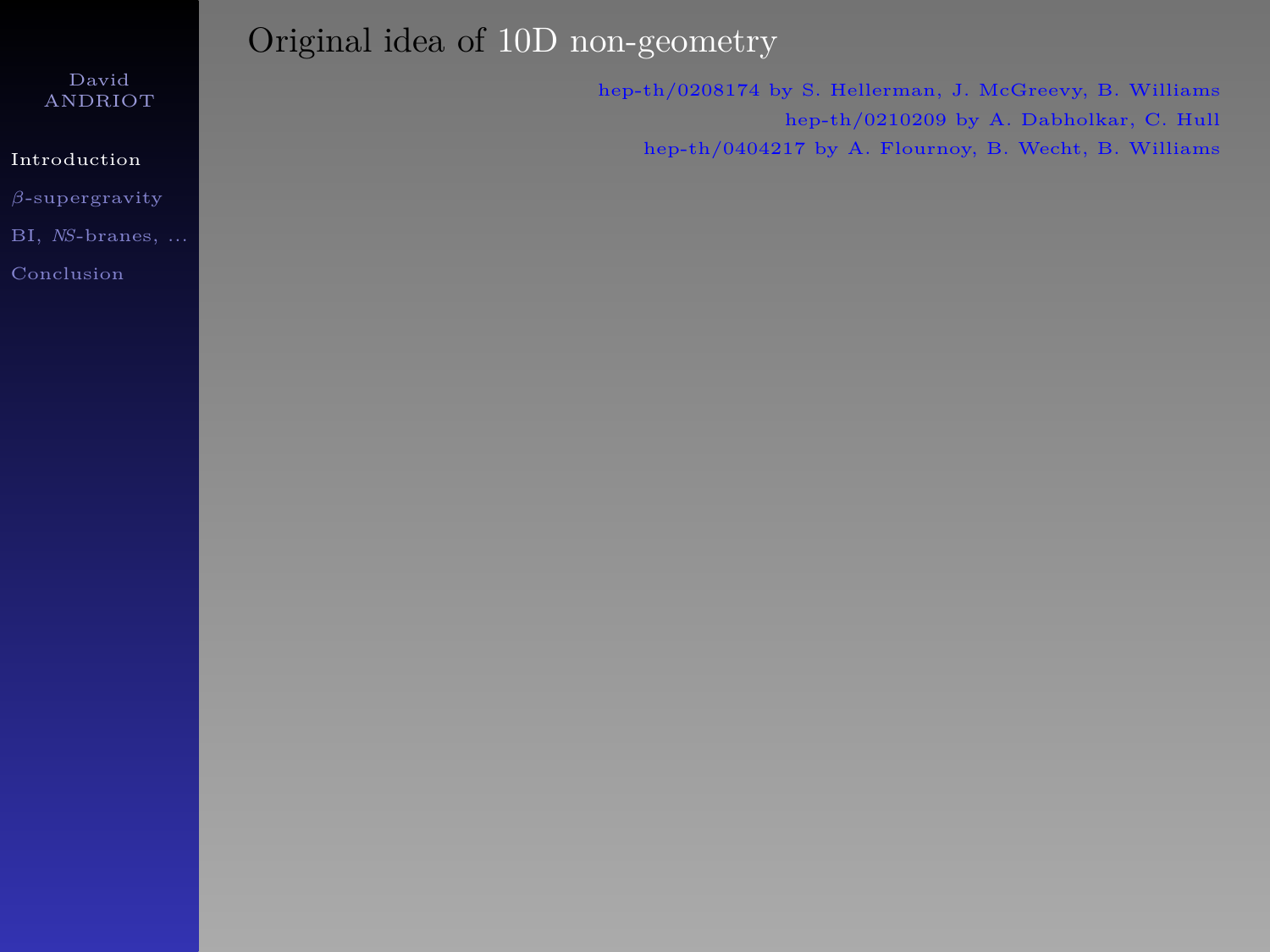### [Introduction](#page-1-0)

BI, *NS*[-branes, ...](#page-67-0)

## Original idea of 10D non-geometry

hep-th/0208174 by S. Hellerman, J. McGreevy, B. Williams hep-th/0210209 by A. Dabholkar, C. Hull hep-th/0404217 by A. Flournoy, B. Wecht, B. Williams

A (target) space, divided in patches Fields glue on overlaps: diffeomorphisms, gauge transformation (point-like symmetries)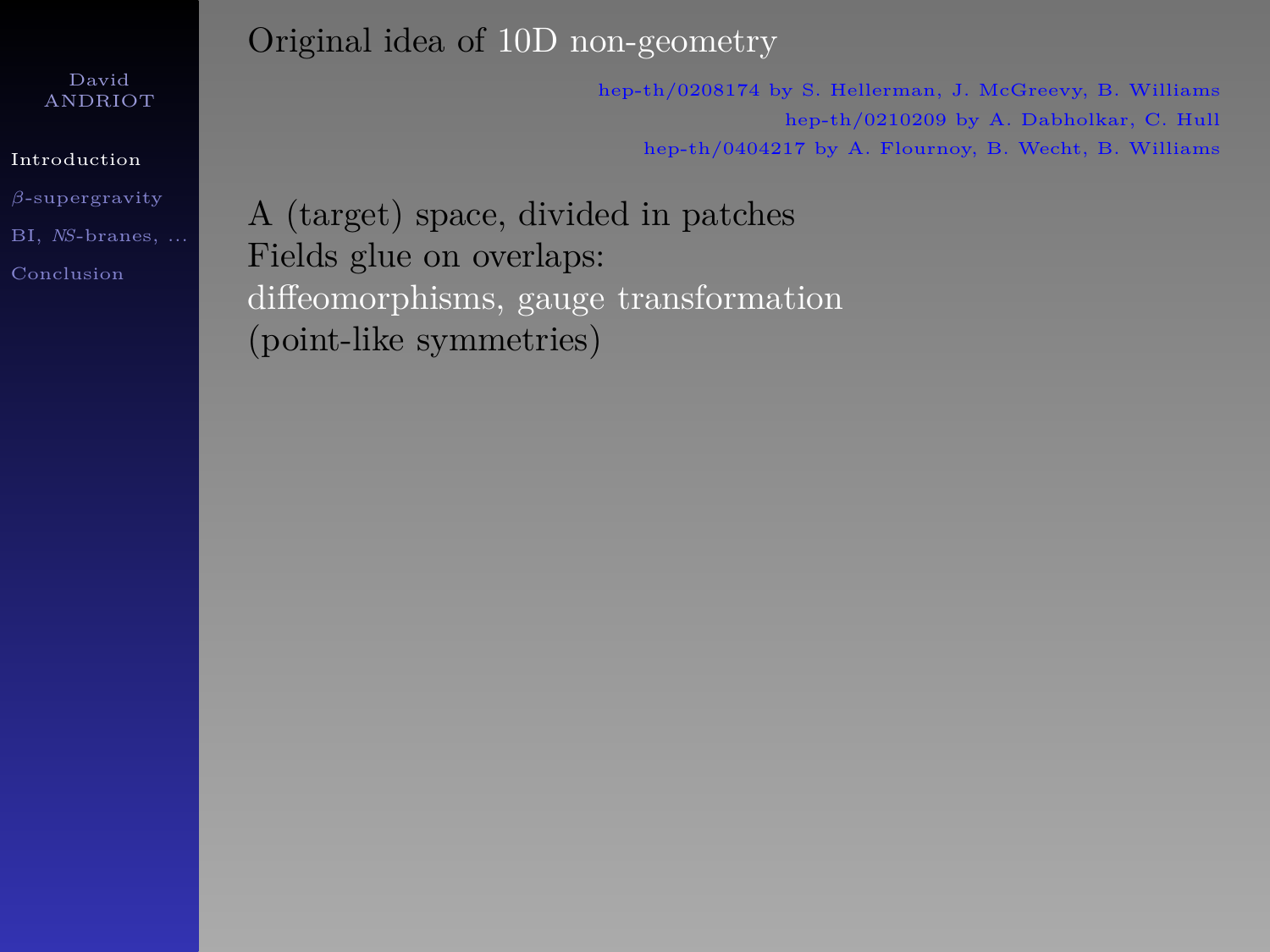### [Introduction](#page-1-0)

BI, *NS*[-branes, ...](#page-67-0)

## Original idea of 10D non-geometry

hep-th/0208174 by S. Hellerman, J. McGreevy, B. Williams hep-th/0210209 by A. Dabholkar, C. Hull hep-th/0404217 by A. Flournoy, B. Wecht, B. Williams

A (target) space, divided in patches Fields glue on overlaps: diffeomorphisms, gauge transformation (point-like symmetries) String theory has more...  $ightharpoonup$  use stringy symmetries for gluing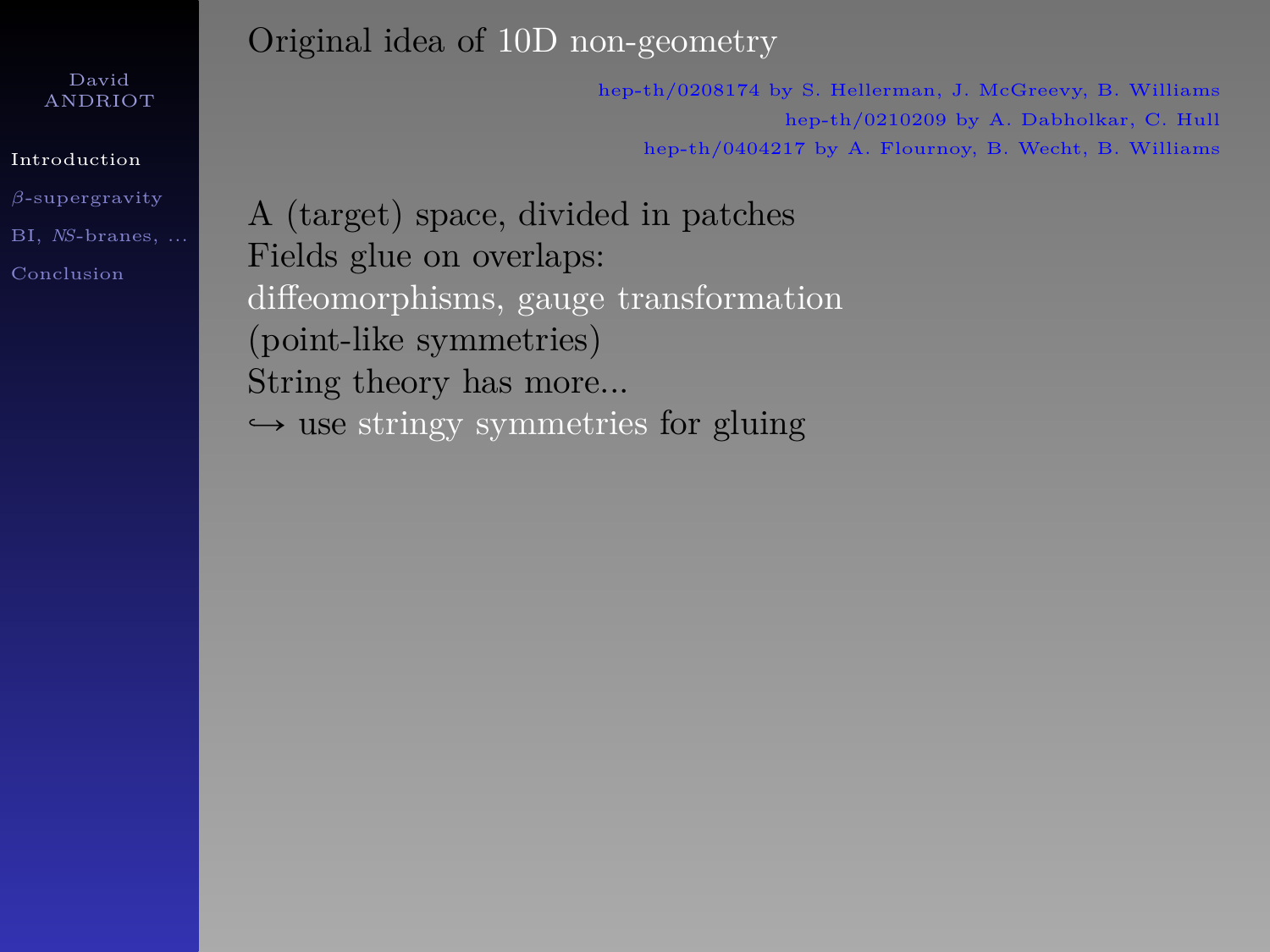#### [Introduction](#page-1-0)

BI, *NS*[-branes, ...](#page-67-0)

## Original idea of 10D non-geometry

hep-th/0208174 by S. Hellerman, J. McGreevy, B. Williams hep-th/0210209 by A. Dabholkar, C. Hull hep-th/0404217 by A. Flournoy, B. Wecht, B. Williams

A (target) space, divided in patches Fields glue on overlaps: diffeomorphisms, gauge transformation (point-like symmetries) String theory has more...  $ightharpoonup$  use stringy symmetries for gluing Away from standard geometry  $\rightarrow$  non-geometry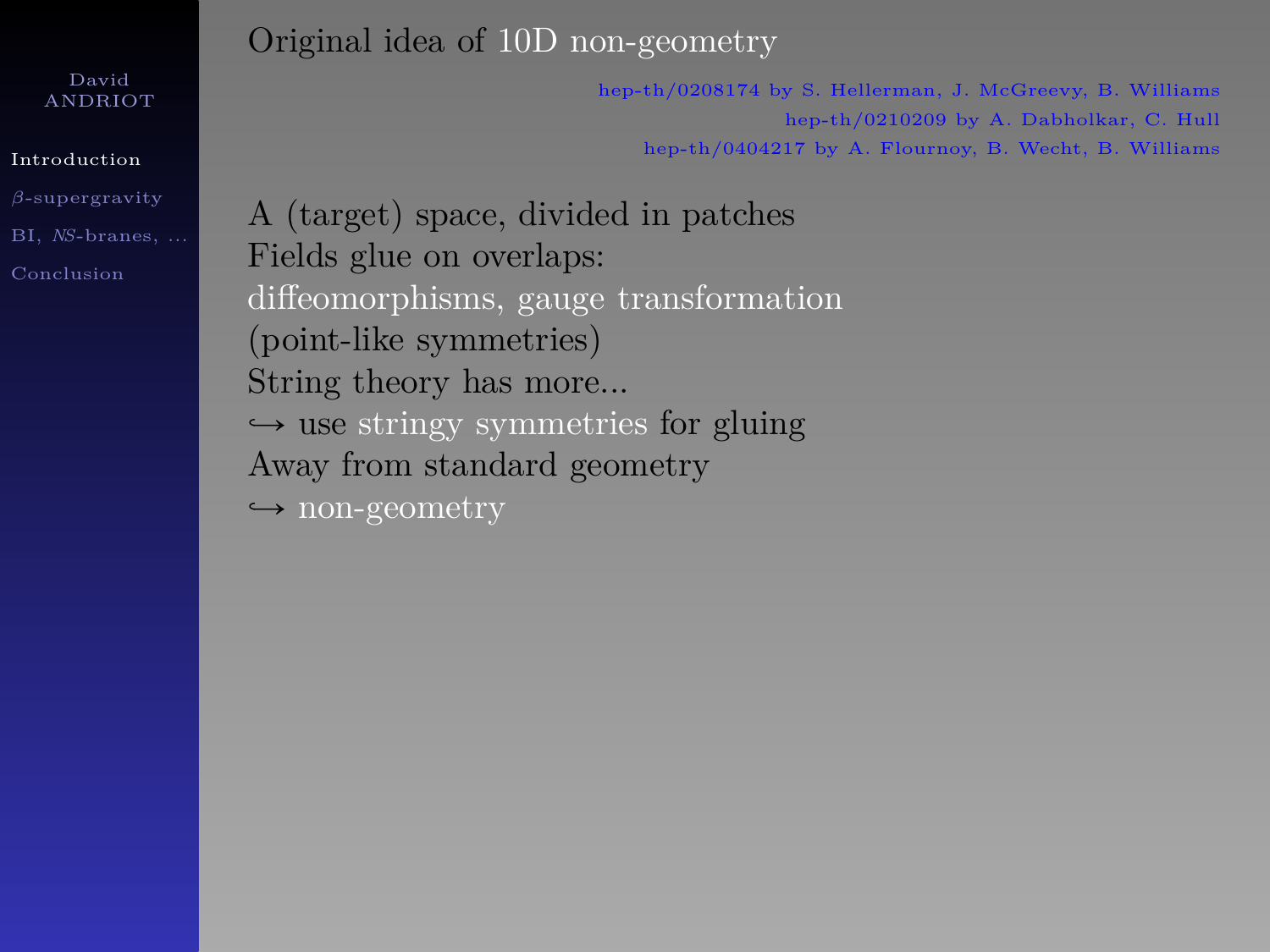### [Introduction](#page-1-0)

BI, *NS*[-branes, ...](#page-67-0)

## Original idea of 10D non-geometry

hep-th/0208174 by S. Hellerman, J. McGreevy, B. Williams hep-th/0210209 by A. Dabholkar, C. Hull hep-th/0404217 by A. Flournoy, B. Wecht, B. Williams

A (target) space, divided in patches Fields glue on overlaps: diffeomorphisms, gauge transformation (point-like symmetries) String theory has more...  $ightharpoonup$  use stringy symmetries for gluing Away from standard geometry  $\rightarrow$  non-geometry Fields look ill-defined: not single-valued, global issues Simple example: one T-duality: circle of radius  $R \to \frac{1}{R}$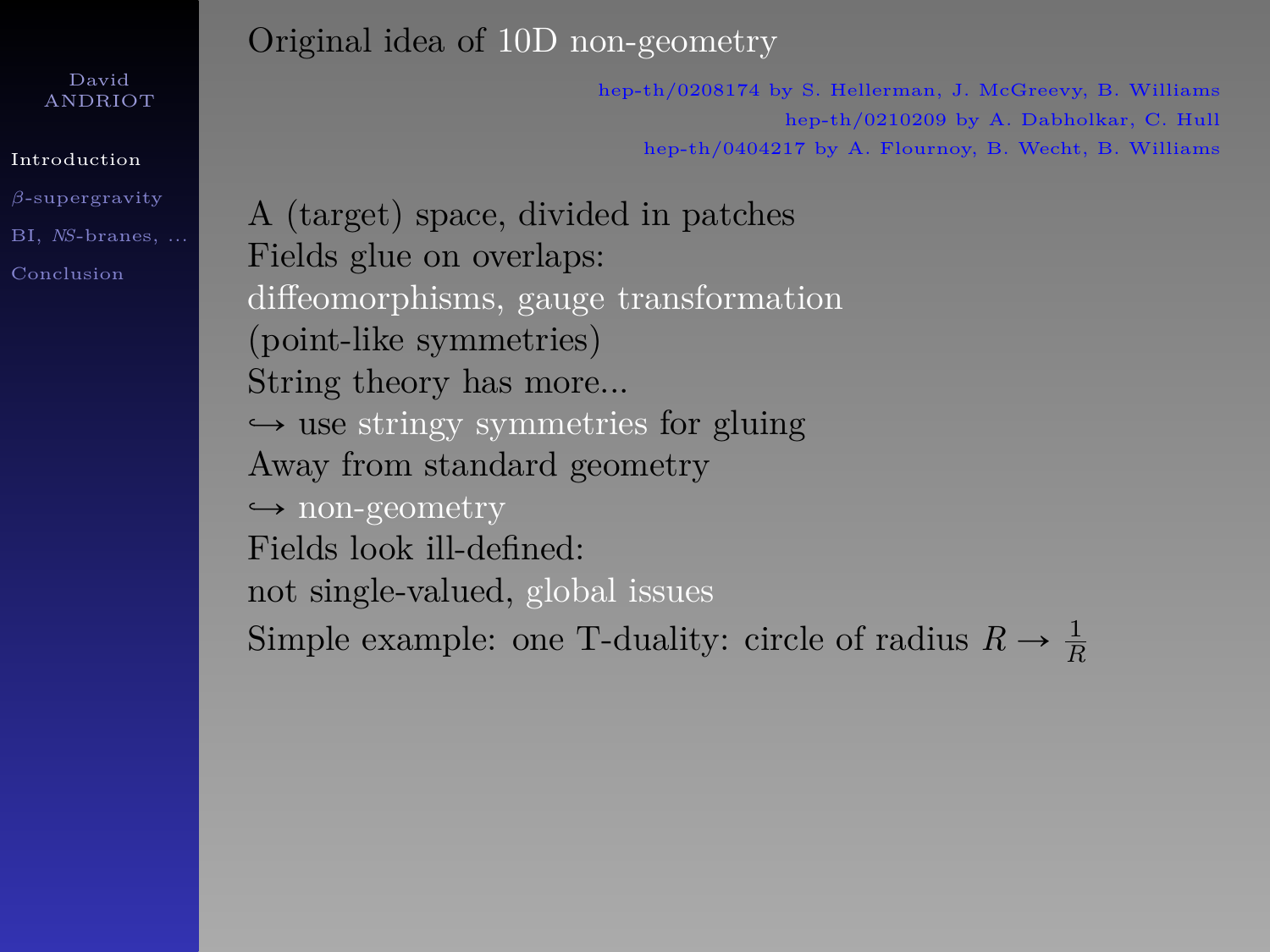#### [Introduction](#page-1-0)

BI, *NS*[-branes, ...](#page-67-0)

## Original idea of 10D non-geometry

hep-th/0208174 by S. Hellerman, J. McGreevy, B. Williams hep-th/0210209 by A. Dabholkar, C. Hull hep-th/0404217 by A. Flournoy, B. Wecht, B. Williams

A (target) space, divided in patches Fields glue on overlaps: diffeomorphisms, gauge transformation (point-like symmetries) String theory has more...  $\rightarrow$  use stringy symmetries for gluing Away from standard geometry  $\rightarrow$  non-geometry Fields look ill-defined: not single-valued, global issues Figure 8.2: One cannot describe a smooth target space for such a smooth target space for such a CFT  $\rm G$  . Moutsopoulos PhD 2008





Simple example: one T-duality: circle of radius  $R \to \frac{1}{R}$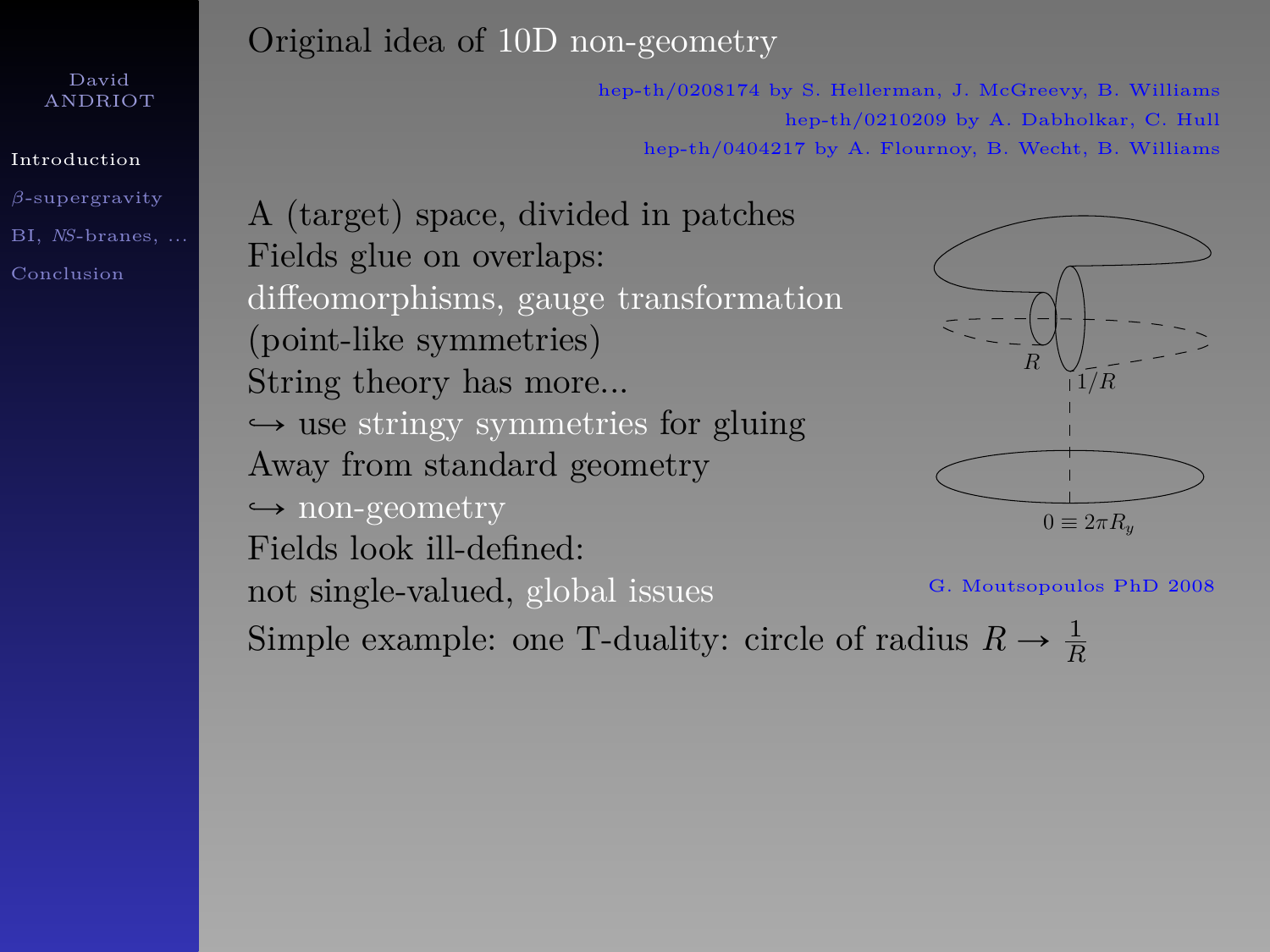#### [Introduction](#page-1-0)

BI, *NS*[-branes, ...](#page-67-0)

## Original idea of 10D non-geometry

hep-th/0208174 by S. Hellerman, J. McGreevy, B. Williams hep-th/0210209 by A. Dabholkar, C. Hull hep-th/0404217 by A. Flournoy, B. Wecht, B. Williams

A (target) space, divided in patches Fields glue on overlaps: diffeomorphisms, gauge transformation (point-like symmetries) String theory has more...  $ightharpoonup$  use stringy symmetries for gluing Away from standard geometry  $\rightarrow$  non-geometry Fields look ill-defined: not single-valued, global issues Figure 8.2: One cannot describe a smooth target space for such a smooth target space for such a CFT  $\rm G$  . Moutsopoulos PhD 2008 Simple example: one T-duality: circle of radius  $R \to \frac{1}{R}$ Two more examples: toroidal example and  $5<sub>2</sub><sup>2</sup>$  or  $Q$ -brane.





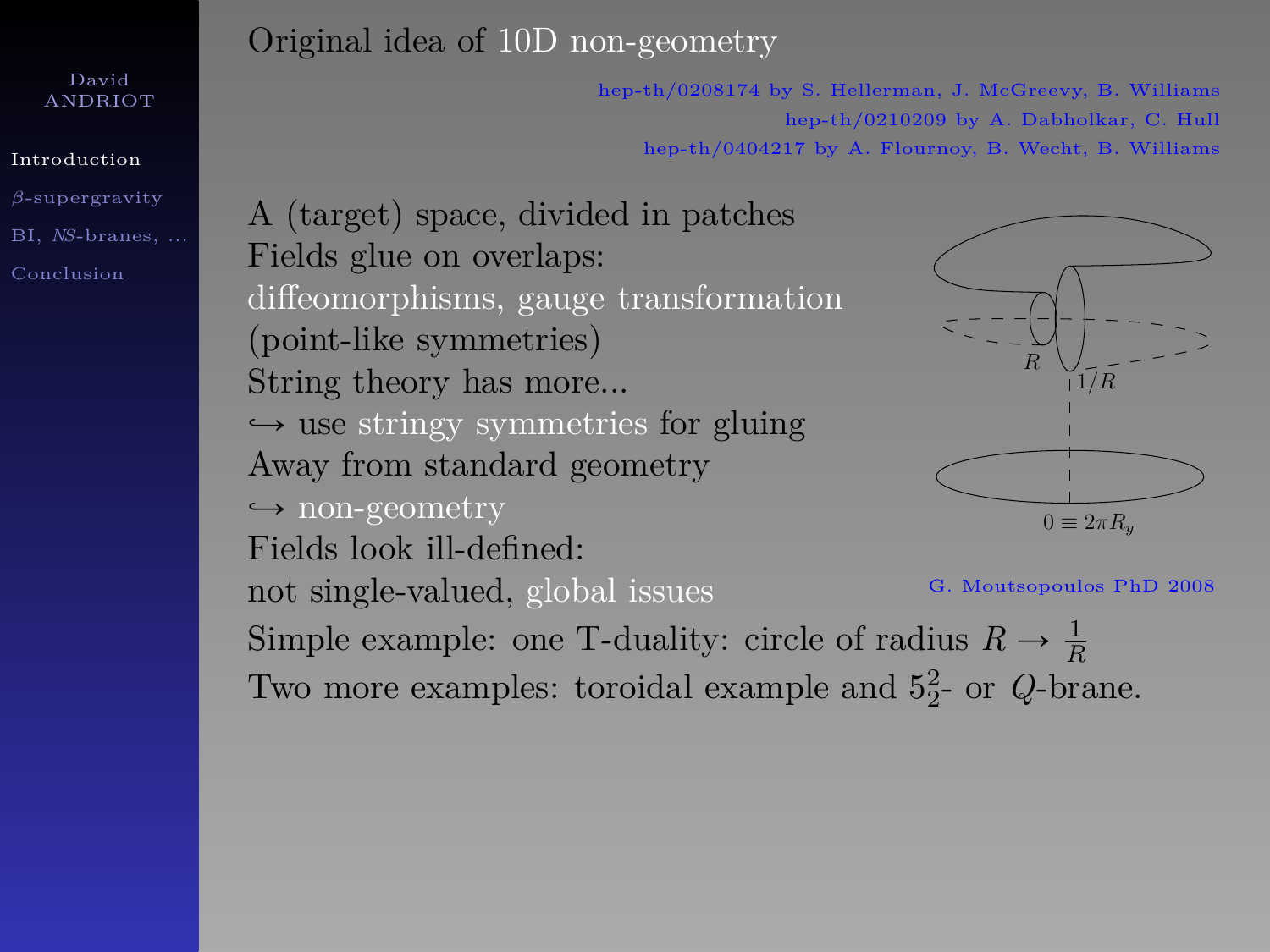#### [Introduction](#page-1-0)

BI, *NS*[-branes, ...](#page-67-0)

### Original idea of 10D non-geometry

hep-th/0208174 by S. Hellerman, J. McGreevy, B. Williams hep-th/0210209 by A. Dabholkar, C. Hull hep-th/0404217 by A. Flournoy, B. Wecht, B. Williams

A (target) space, divided in patches Fields glue on overlaps: diffeomorphisms, gauge transformation (point-like symmetries) String theory has more...  $ightharpoonup$  use stringy symmetries for gluing Away from standard geometry  $\rightarrow$  non-geometry Fields look ill-defined: not single-valued, global issues R Figure 8.2: One cannot describe a smooth target space for such a smooth target space for such a CFT  $\rm G$  . Moutsopoulos PhD 2008 Simple example: one T-duality: circle of radius  $R \to \frac{1}{R}$ Two more examples: toroidal example and  $5<sub>2</sub><sup>2</sup>$  or  $Q$ -brane. No compactification on such spaces...



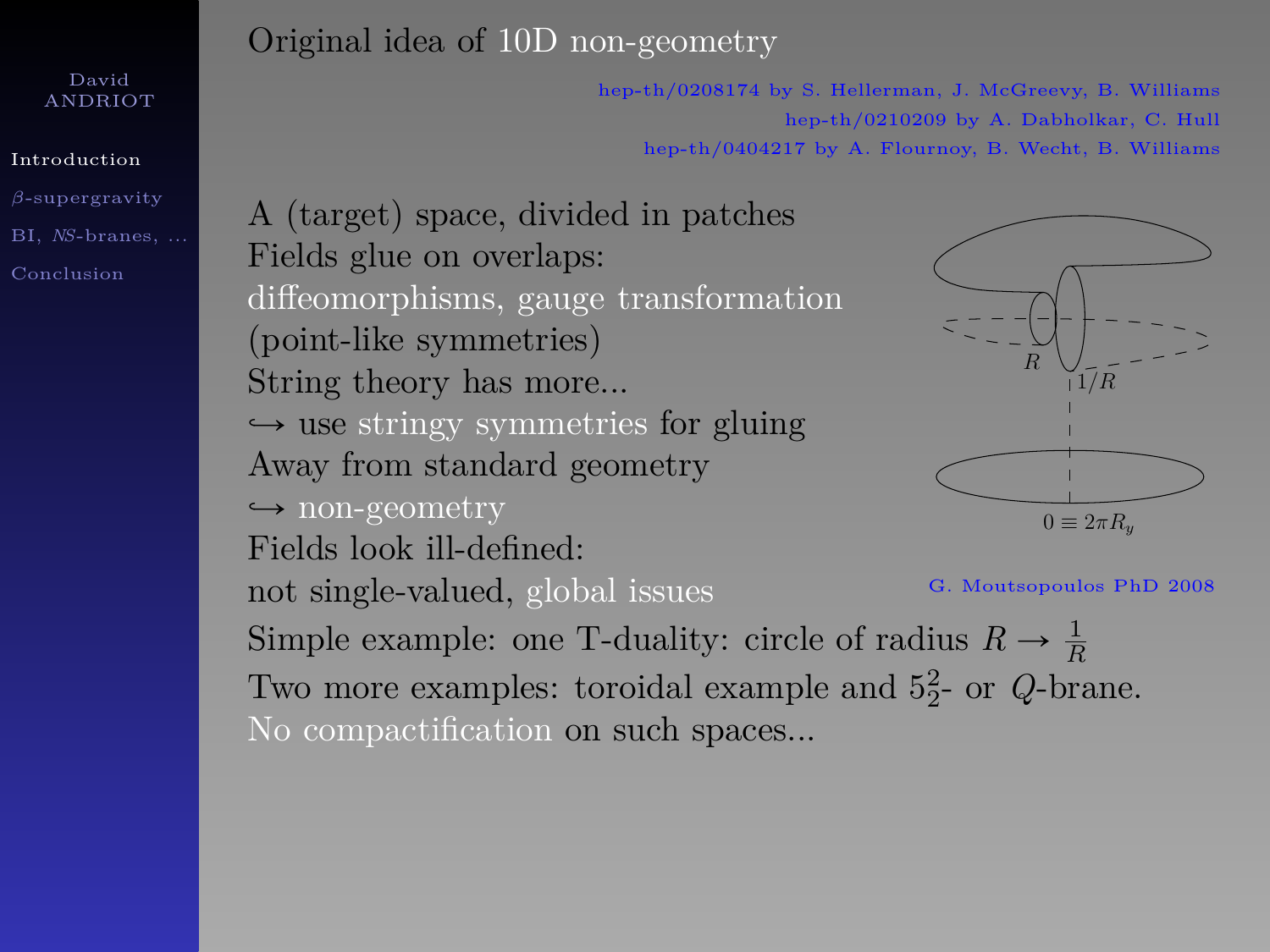#### [Introduction](#page-1-0)

BI, *NS*[-branes, ...](#page-67-0)

## Original idea of 10D non-geometry

hep-th/0208174 by S. Hellerman, J. McGreevy, B. Williams hep-th/0210209 by A. Dabholkar, C. Hull hep-th/0404217 by A. Flournoy, B. Wecht, B. Williams

1/R

A (target) space, divided in patches Fields glue on overlaps: diffeomorphisms, gauge transformation (point-like symmetries) String theory has more...  $ightharpoonup$  use stringy symmetries for gluing Away from standard geometry  $\rightarrow$  non-geometry Fields look ill-defined: not single-valued, global issues  $0 \equiv 2\pi R_v$ R Figure 8.2: One cannot describe a smooth target space for such a smooth target space for such a CFT  $\rm G$  . Moutsopoulos PhD 2008 Simple example: one T-duality: circle of radius  $R \to \frac{1}{R}$ Two more examples: toroidal example and  $5<sub>2</sub><sup>2</sup>$  or  $Q$ -brane. No compactification on such spaces...

 $\beta$ -supergravity: reformulation of  $\mathcal{L}_{\text{NSNS}}$  after field redefinition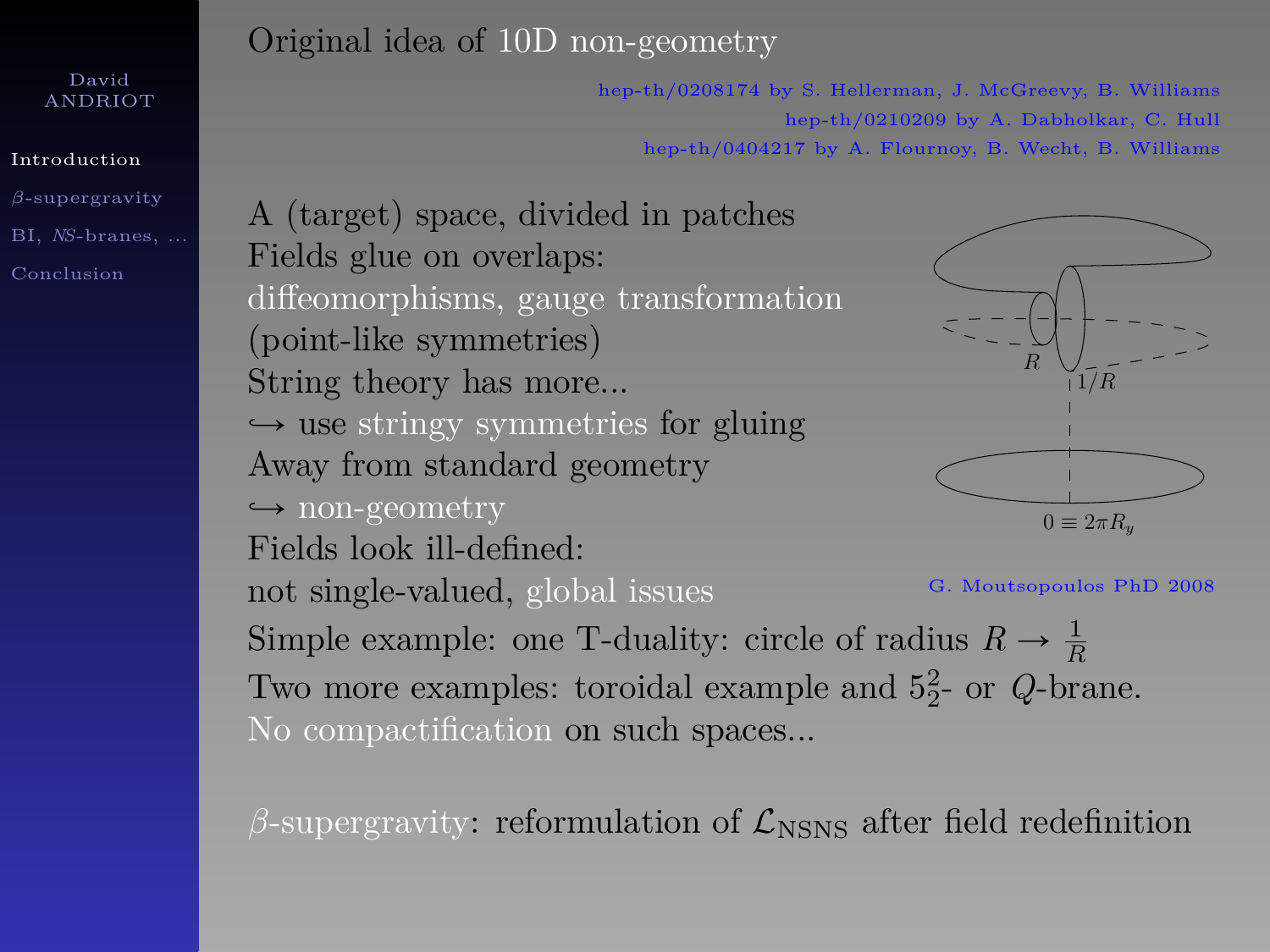#### [Introduction](#page-1-0)

BI, *NS*[-branes, ...](#page-67-0)

## Original idea of 10D non-geometry

hep-th/0208174 by S. Hellerman, J. McGreevy, B. Williams hep-th/0210209 by A. Dabholkar, C. Hull hep-th/0404217 by A. Flournoy, B. Wecht, B. Williams

1/R

A (target) space, divided in patches Fields glue on overlaps: diffeomorphisms, gauge transformation (point-like symmetries) String theory has more...  $\rightarrow$  use stringy symmetries for gluing Away from standard geometry  $\rightarrow$  non-geometry Fields look ill-defined: not single-valued, global issues  $0 \equiv 2\pi R_v$ R Figure 8.2: One cannot describe a smooth target space for such a smooth target space for such a CFT  $\rm G$  . Moutsopoulos PhD 2008 Simple example: one T-duality: circle of radius  $R \to \frac{1}{R}$ Two more examples: toroidal example and  $5<sub>2</sub><sup>2</sup>$  or  $Q$ -brane. No compactification on such spaces...

 $β$ -supergravity: reformulation of  $\mathcal{L}_{NSNS}$  after field redefinition  $\tilde{\mathcal{L}}_{\beta}(f^a{}_{bc}, \ \tilde{Q}_a{}^{bc}, \ R^{abc})$  , and standard geometry restored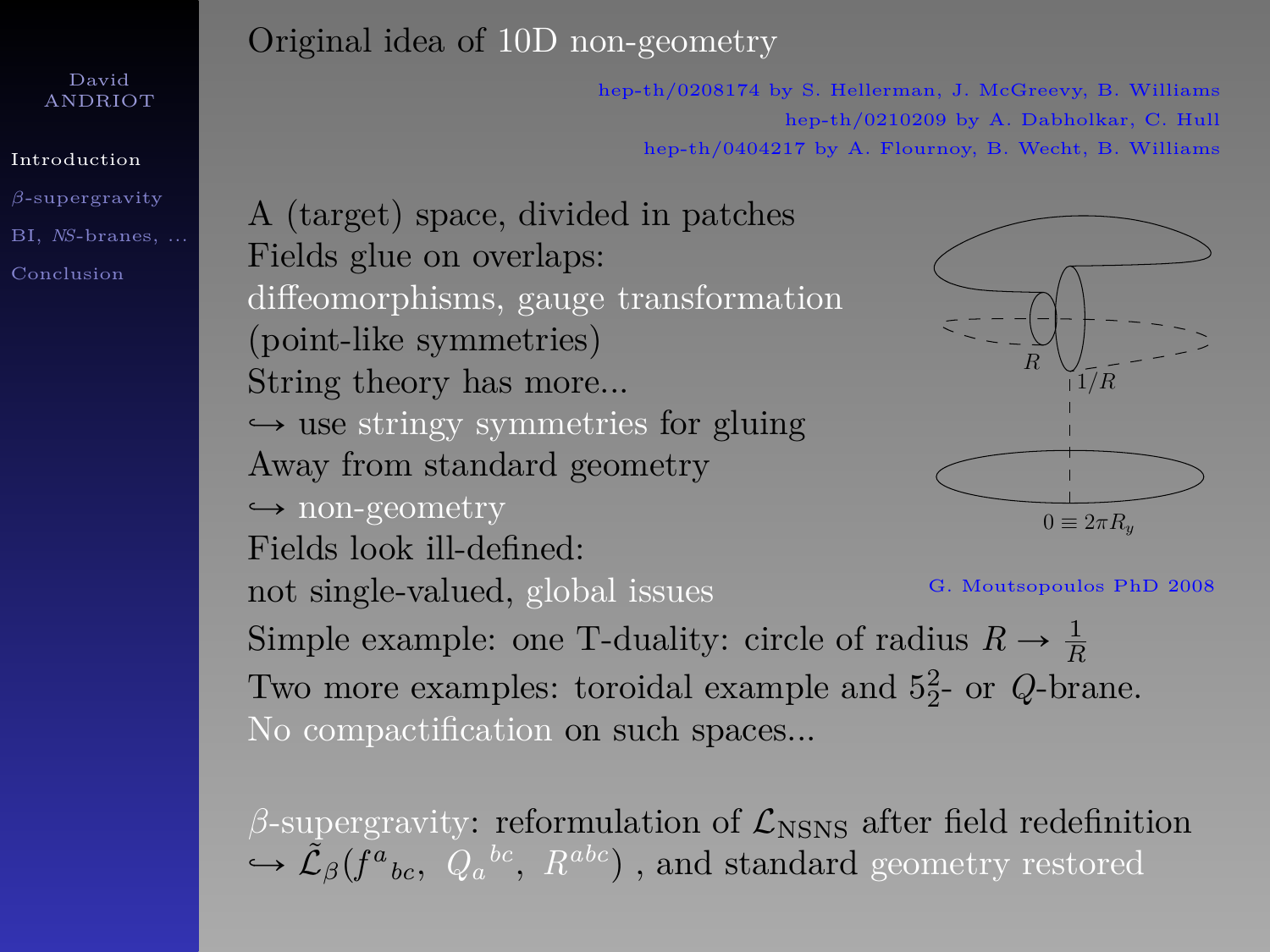#### [Introduction](#page-1-0)

BI, *NS*[-branes, ...](#page-67-0)

## Original idea of 10D non-geometry

hep-th/0208174 by S. Hellerman, J. McGreevy, B. Williams hep-th/0210209 by A. Dabholkar, C. Hull hep-th/0404217 by A. Flournoy, B. Wecht, B. Williams

1/R

A (target) space, divided in patches Fields glue on overlaps: diffeomorphisms, gauge transformation (point-like symmetries) String theory has more...  $ightharpoonup$  use stringy symmetries for gluing Away from standard geometry  $\rightarrow$  non-geometry Fields look ill-defined: not single-valued, global issues  $0 \equiv 2\pi R_v$ R Figure 8.2: One cannot describe a smooth target space for such a smooth target space for such a CFT  $\rm G$  . Moutsopoulos PhD 2008 Simple example: one T-duality: circle of radius  $R \to \frac{1}{R}$ Two more examples: toroidal example and  $5<sub>2</sub><sup>2</sup>$  or  $Q$ -brane. No compactification on such spaces...

 $β$ -supergravity: reformulation of  $\mathcal{L}_{NSNS}$  after field redefinition  $\tilde{\mathcal{L}}_{\beta}(f^a{}_{bc}, \ \tilde{Q}_a{}^{bc}, \ R^{abc})$  , and standard geometry restored  $\rightarrow$  allows compactification, uplift of 4D gauged supergravities.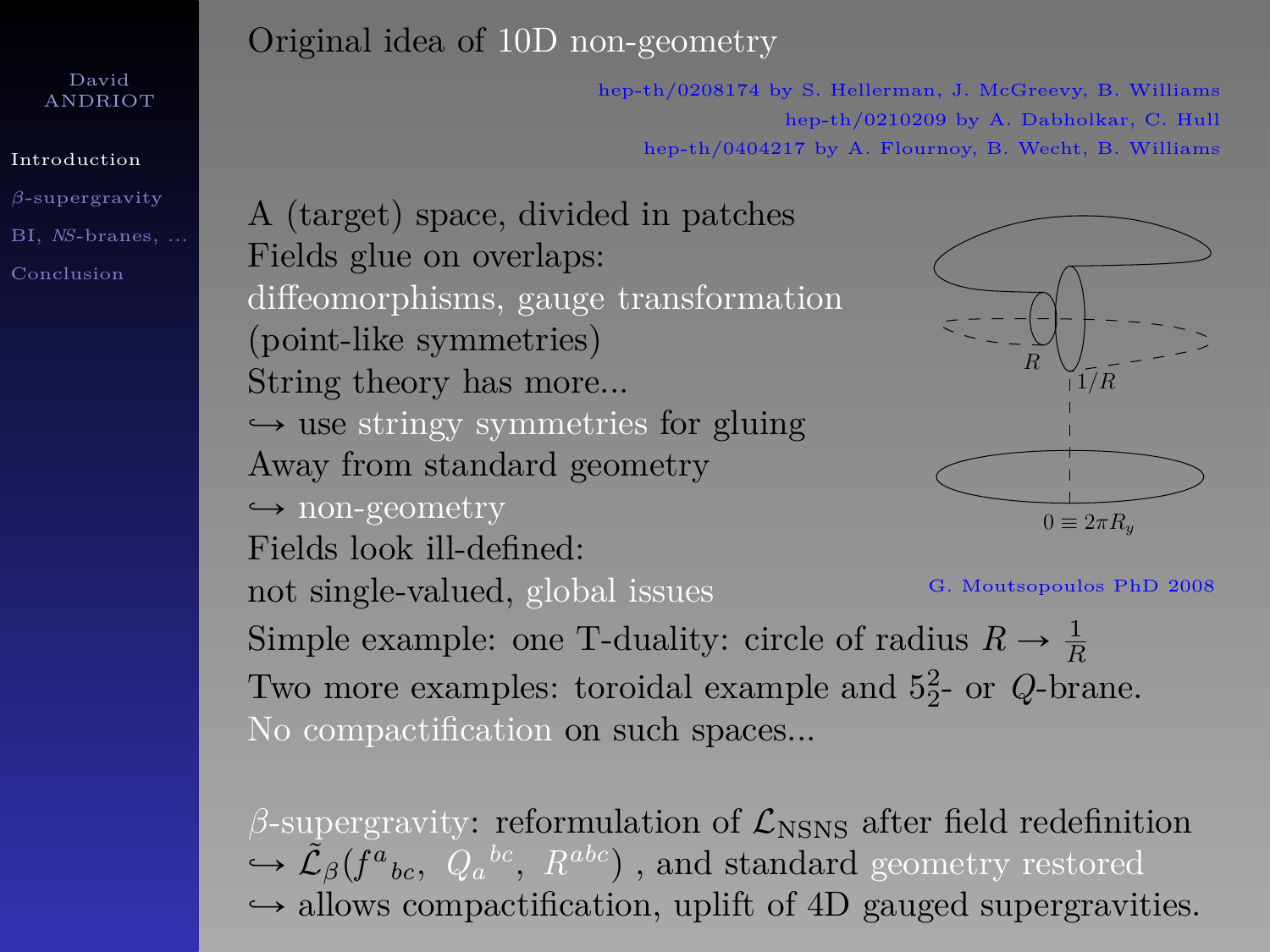### [Introduction](#page-1-0)

## 10D Bianchi identities for fluxes: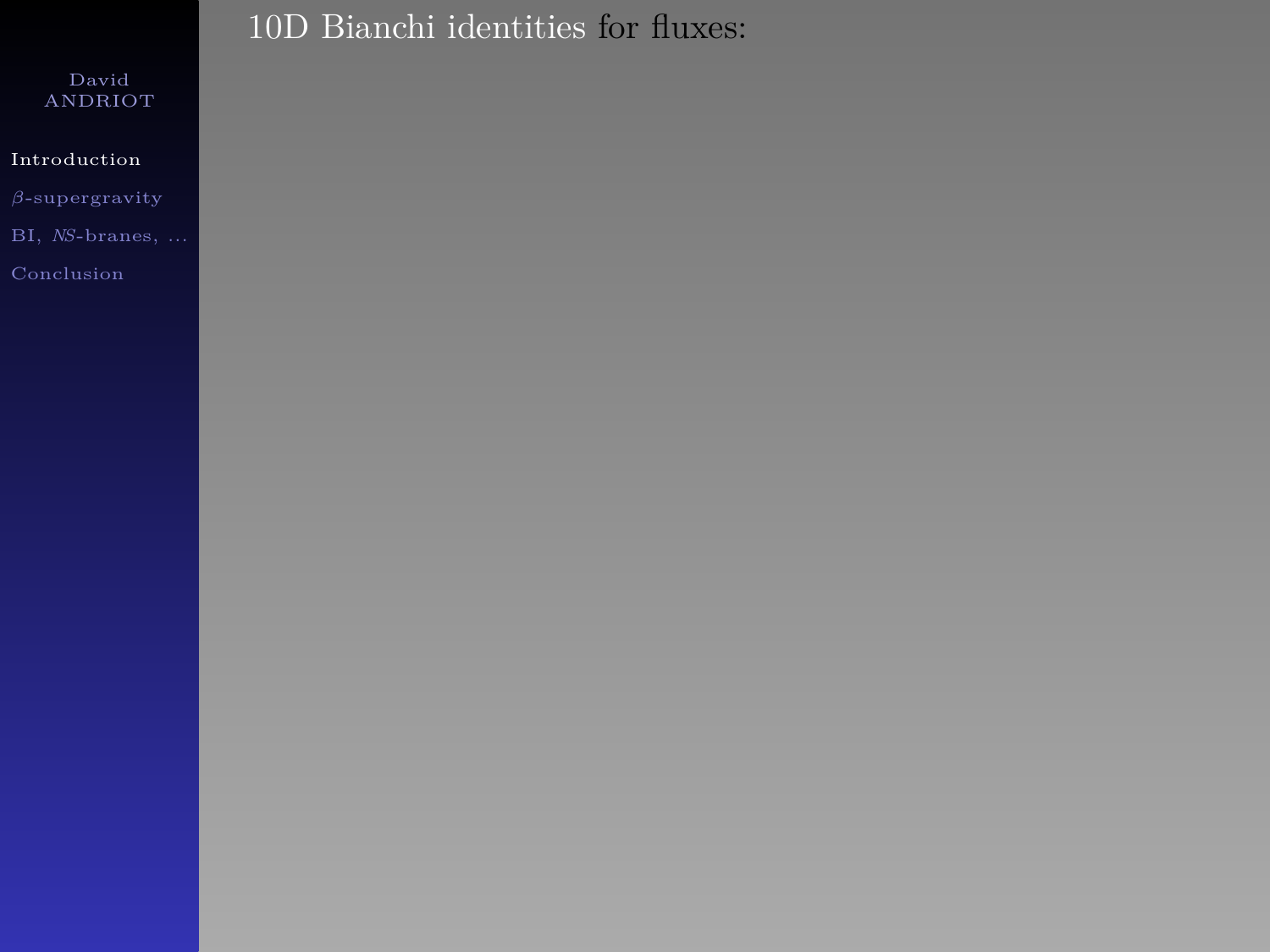10D Bianchi identities for fluxes:

David ANDRIOT

### [Introduction](#page-1-0)

$$
dH = 0 \Rightarrow \partial_{[a}H_{bcd]} - \frac{3}{2}f^e_{[ab}H_{cd]e} = 0
$$

$$
d^{2} = 0 \text{ or } d(de^{a}) = 0 \Rightarrow \partial_{[b}f^{a}{}_{cd]} - f^{a}{}_{e[b}f^{e}{}_{cd]} = 0 = \mathcal{R}^{a}{}_{[bcd]}
$$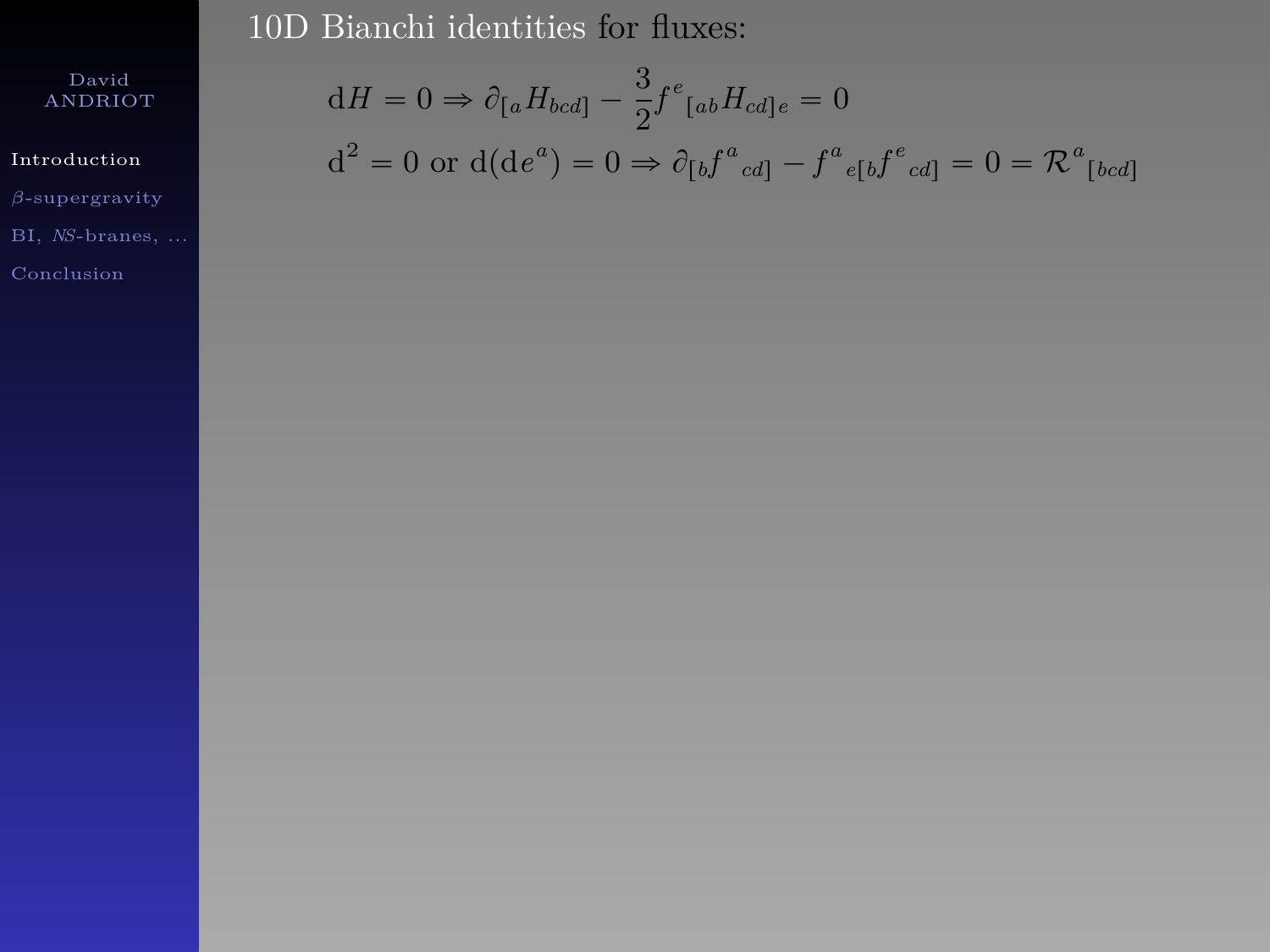ANDRIOT

[Introduction](#page-1-0)

BI, *NS*[-branes, ...](#page-67-0)

10D Bianchi identities for fluxes:

$$
dH = 0 \Rightarrow \partial_{[a} H_{bcd]} - \frac{3}{2} f^e_{[ab} H_{cd]e} = 0
$$

$$
d^2 = 0
$$
 or  $d(de^a) = 0 \Rightarrow \partial_{[b}f^a{}_{cd]} - f^a{}_{e[b}f^e{}_{cd]} = 0 = \mathcal{R}^a{}_{[bcd]}$ 

Properties:

- match Jacobi identities of 4D gauging algebra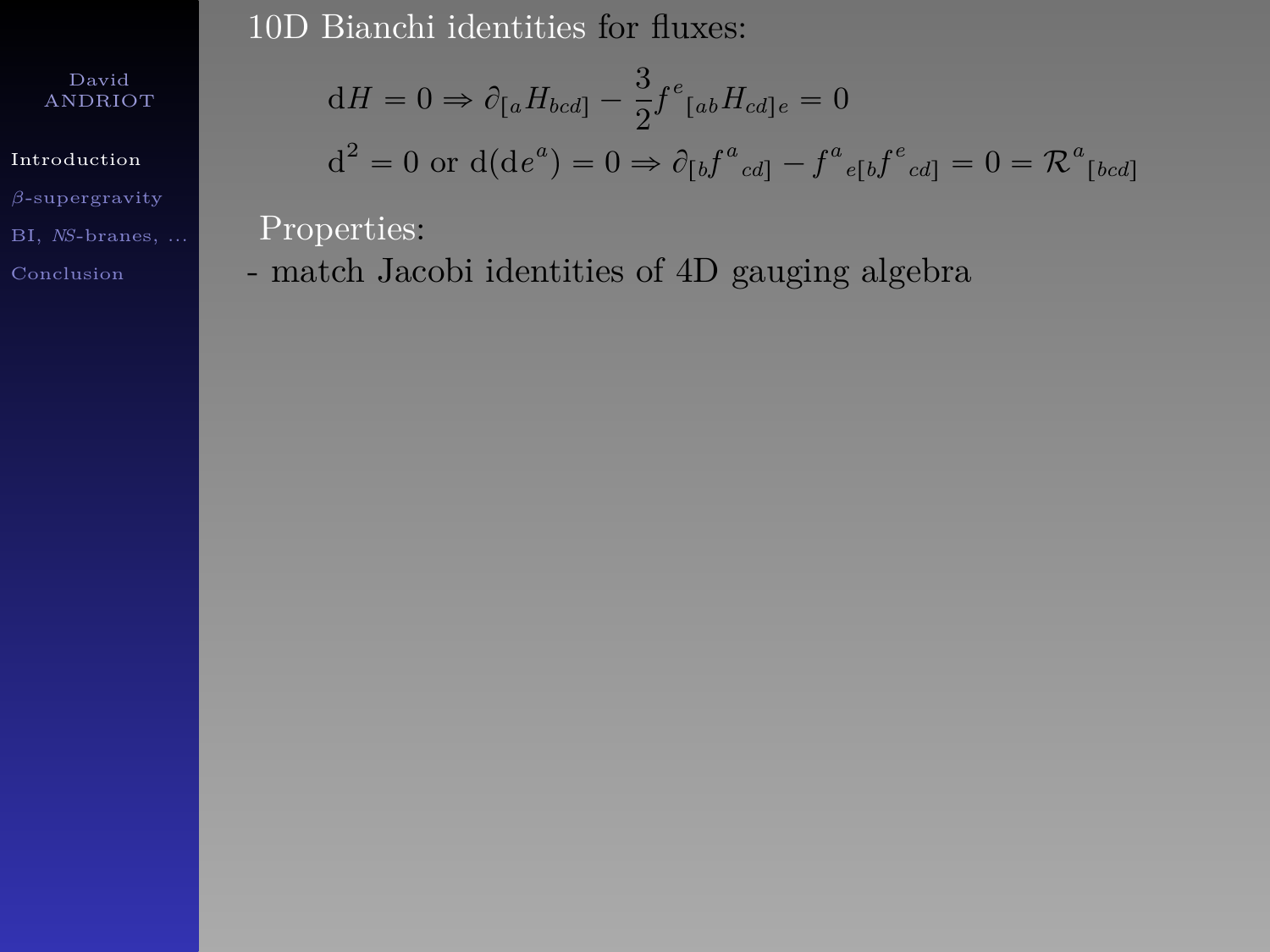[Introduction](#page-1-0)

BI, *NS*[-branes, ...](#page-67-0)

10D Bianchi identities for fluxes:

$$
dH = 0 \Rightarrow \partial_{[a}H_{bcd]} - \frac{3}{2}f^e_{[ab}H_{cd]e} = 0
$$
  

$$
d^2 = 0 \text{ or } d(de^a) = 0 \Rightarrow \partial_{[b}f^a_{cd]} - f^a_{e[b}f^e_{cd]} = 0 = \mathcal{R}^a_{[bcd]}
$$

Properties:

- match Jacobi identities of 4D gauging algebra - automatically satisfied (locally) with 10D expressions of fluxes:  $H = db$  and  $f^{a}_{bc} = 2e^{a}_{m}\partial_{[b}e^{m}_{c]}$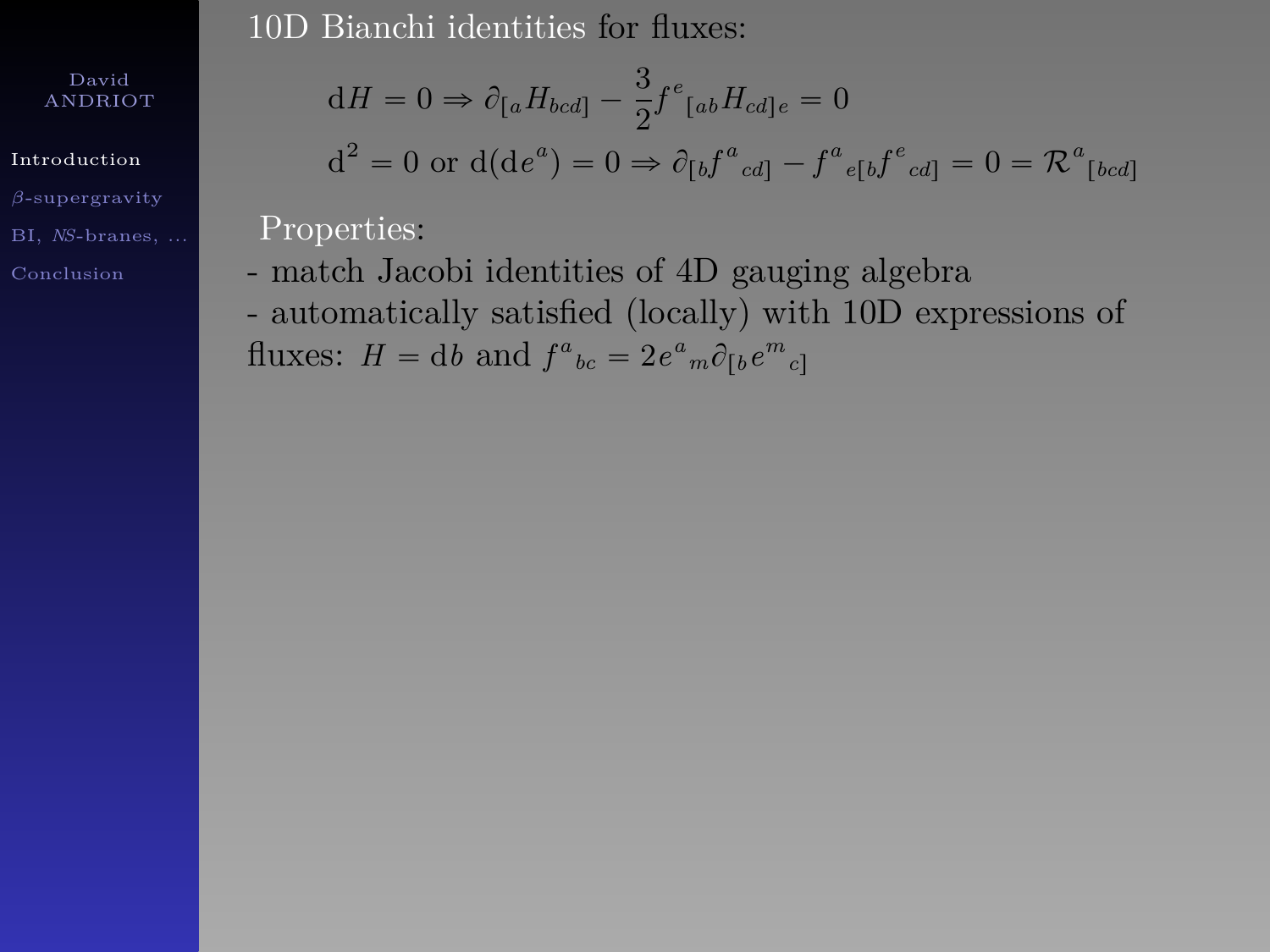[Introduction](#page-1-0)

BI, *NS*[-branes, ...](#page-67-0)

10D Bianchi identities for fluxes:

$$
dH = 0 \Rightarrow \partial_{[a}H_{bcd]} - \frac{3}{2}f^e_{[ab}H_{cd]e} = 0
$$
  

$$
d^2 = 0 \text{ or } d(de^a) = 0 \Rightarrow \partial_{\alpha} f^a_{[a} \circ f^e_{[a} + f^e_{[a} + 0]]
$$

$$
d^2 = 0
$$
 or  $d(de^a) = 0 \Rightarrow \partial_{[b}f^a_{cd]} - f^a_{e[b}f^e_{cd]} = 0 = \mathcal{R}^a_{[bcd]}$ 

Properties:

- match Jacobi identities of 4D gauging algebra - automatically satisfied (locally) with 10D expressions of fluxes:  $H = db$  and  $f^{a}_{bc} = 2e^{a}_{m}\partial_{[b}e^{m}_{c]}$
- obtainable from  $\mathcal{D}^2 = 0$  with  $\mathcal{D}A = 2e^{\phi}(\mathbf{d} H\wedge)(e^{-\phi}A)$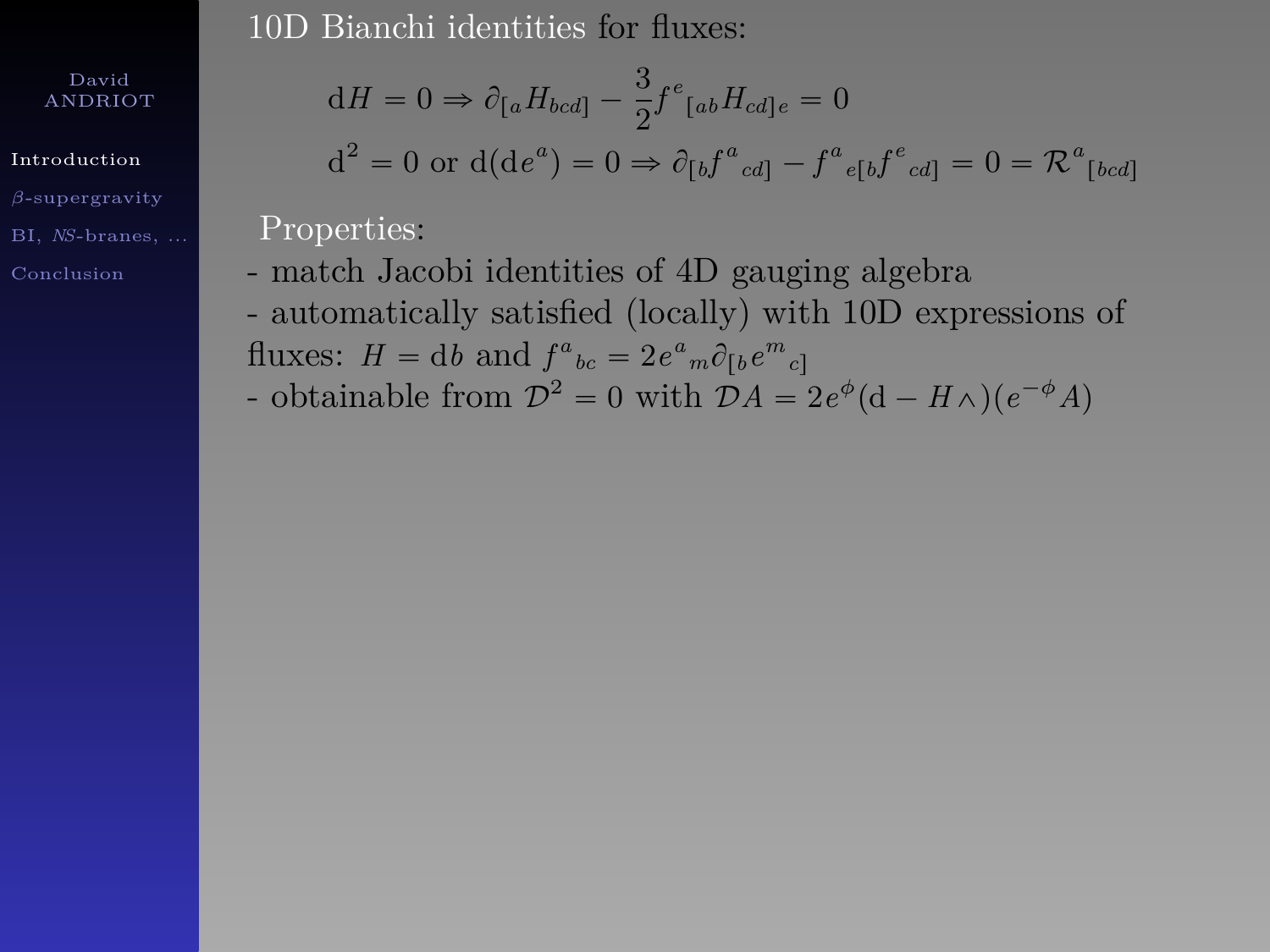[Introduction](#page-1-0)

BI, *NS*[-branes, ...](#page-67-0)

10D Bianchi identities for fluxes:

$$
dH = 0 \Rightarrow \partial_{[a}H_{bcd]} - \frac{3}{2}f^e_{[ab}H_{cd]e} = 0
$$
  

$$
d^2 = 0 \text{ or } d(de^a) = 0 \Rightarrow \partial_{[b}f^a_{cd]} - f^a_{e[b}f^e_{cd]} = 0 = \mathcal{R}^a_{[bcd]}
$$

Properties:

- match Jacobi identities of 4D gauging algebra - automatically satisfied (locally) with 10D expressions of fluxes:  $H = db$  and  $f^{a}_{bc} = 2e^{a}_{m}\partial_{[b}e^{m}_{c]}$ 

- obtainable from  $\mathcal{D}^2 = 0$  with  $\mathcal{D}A = 2e^{\phi}(\mathbf{d} - H\wedge)(e^{-\phi}A)$ 

Correction in presence of source: *NS*5-brane:  $dH \sim \text{vol}_4 \delta^{(4)}(r_4)$  $\Rightarrow$  Poisson equation  $\Delta_4 f_H = c_H \delta^{(4)}(r_4)$ .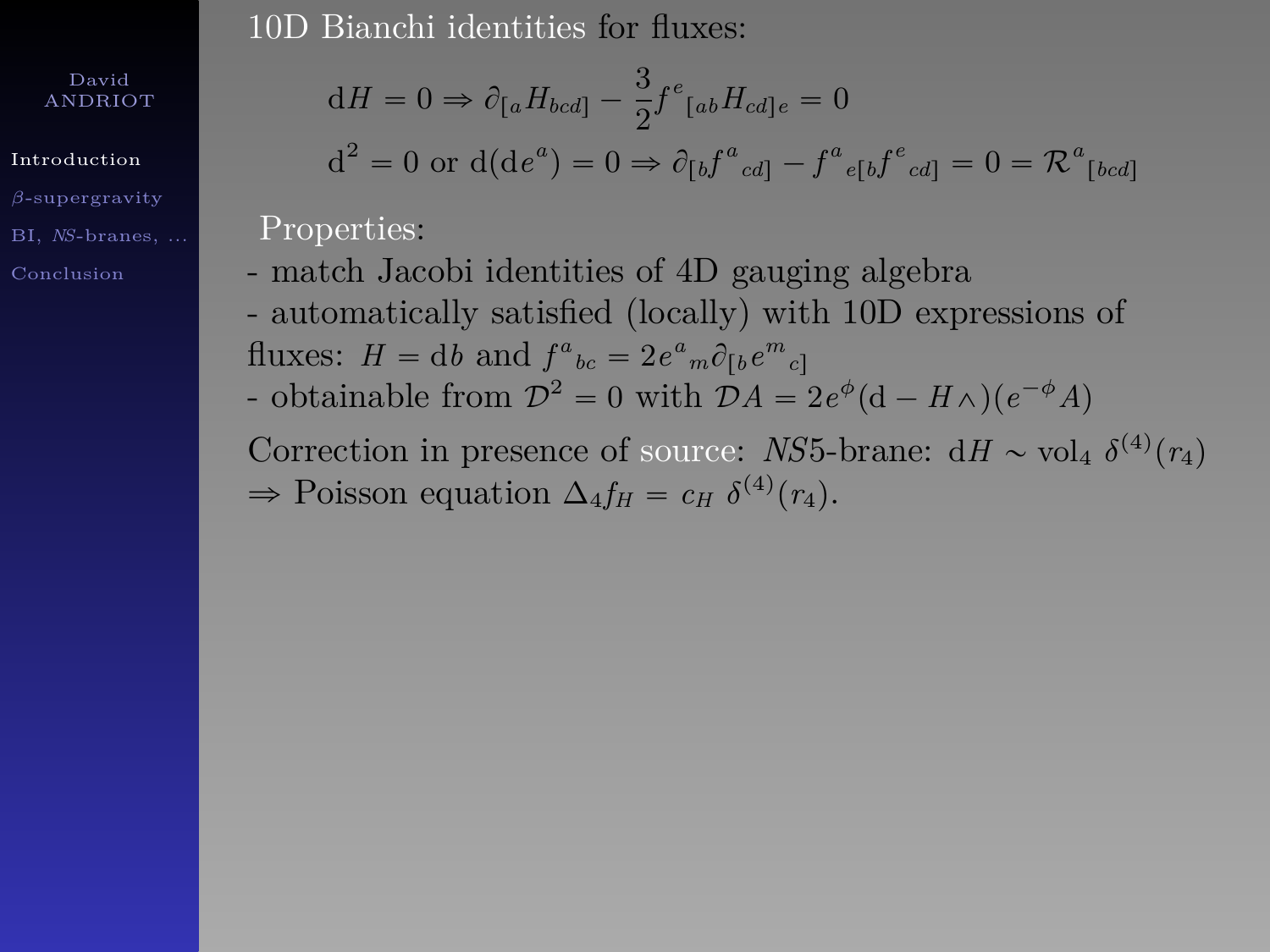[Introduction](#page-1-0)

BI, *NS*[-branes, ...](#page-67-0)

10D Bianchi identities for fluxes:

$$
dH = 0 \Rightarrow \partial_{[a}H_{bcd]} - \frac{3}{2}f^e_{[ab}H_{cd]e} = 0
$$
  

$$
d^2 = 0 \text{ or } d(de^a) = 0 \Rightarrow \partial_{[b}f^a_{cd]} - f^a_{e[b}f^e_{cd]} = 0 = \mathcal{R}^a_{[bcd]}
$$

Properties:

- match Jacobi identities of 4D gauging algebra - automatically satisfied (locally) with 10D expressions of fluxes:  $H = db$  and  $f^{a}_{bc} = 2e^{a}_{m}\partial_{[b}e^{m}_{c]}$ - obtainable from  $\mathcal{D}^2 = 0$  with  $\mathcal{D}A = 2e^{\phi}(\mathbf{d} - H\wedge)(e^{-\phi}A)$ 

Correction in presence of source: *NS*5-brane:  $dH \sim \text{vol}_4 \delta^{(4)}(r_4)$  $\Rightarrow$  Poisson equation  $\Delta_4 f_H = c_H \delta^{(4)}(r_4)$ . Idem for Kaluza-Klein monopole.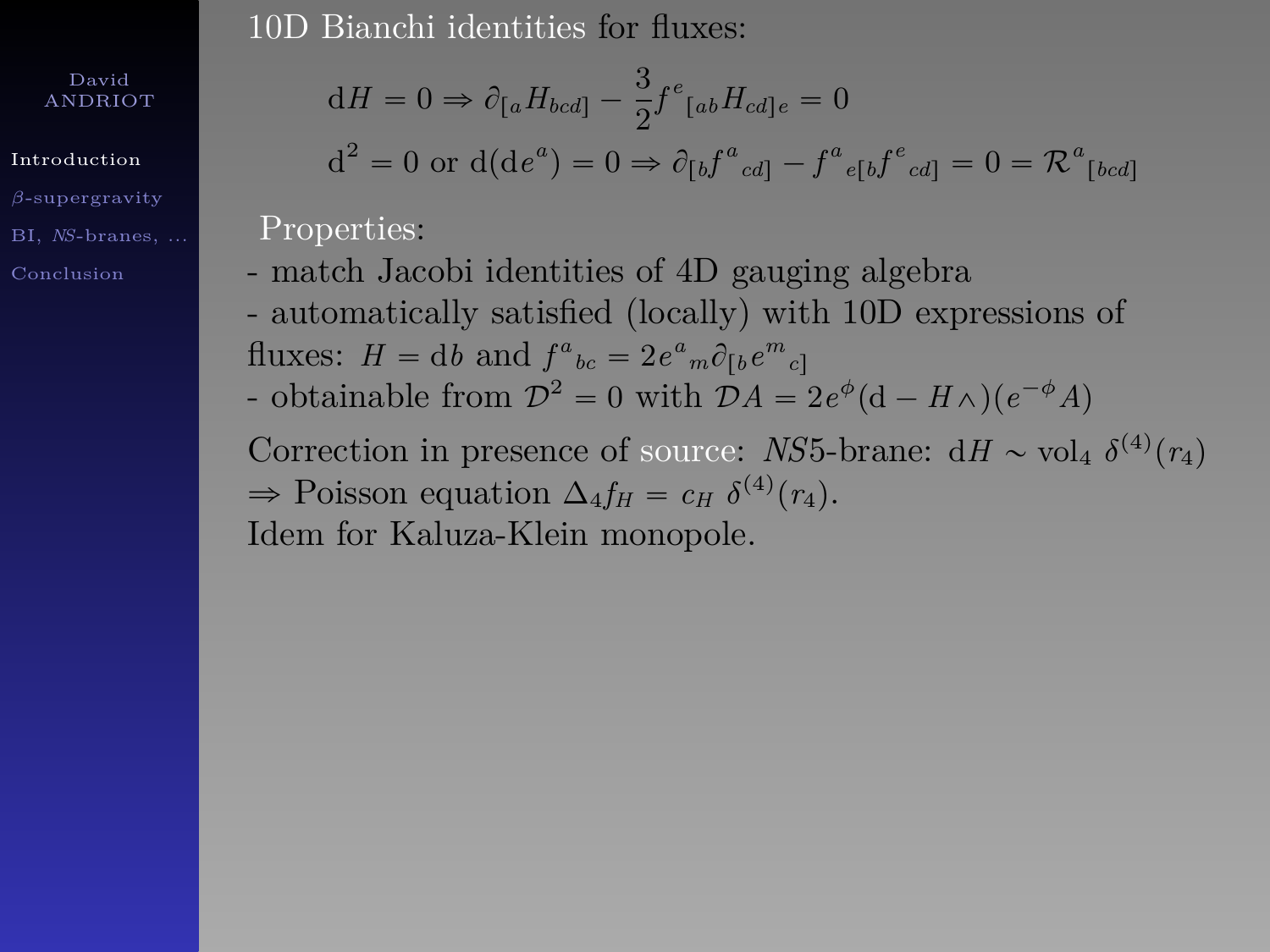[Introduction](#page-1-0)

BI, *NS*[-branes, ...](#page-67-0)

10D Bianchi identities for fluxes:

$$
dH = 0 \Rightarrow \partial_{[a}H_{bcd]} - \frac{3}{2}f^e_{[ab}H_{cd]e} = 0
$$
  

$$
d^2 = 0 \text{ or } d(de^a) = 0 \Rightarrow \partial_{[b}f^a_{cd]} - f^a_{e[b}f^e_{cd]} = 0 = \mathcal{R}^a_{[bc]}
$$

 $d\bar{l}$ 

Properties:

- match Jacobi identities of 4D gauging algebra - automatically satisfied (locally) with 10D expressions of fluxes:  $H = db$  and  $f^{a}_{bc} = 2e^{a}_{m}\partial_{[b}e^{m}_{c]}$ - obtainable from  $\mathcal{D}^2 = 0$  with  $\mathcal{D}A = 2e^{\phi}(\mathbf{d} - H\wedge)(e^{-\phi}A)$ 

Correction in presence of source: *NS*5-brane:  $dH \sim \text{vol}_4 \delta^{(4)}(r_4)$  $\Rightarrow$  Poisson equation  $\Delta_4 f_H = c_H \delta^{(4)}(r_4)$ . Idem for Kaluza-Klein monopole.

Show completely analogous results in  $\beta$ -supergravity for  $Q, R$ ;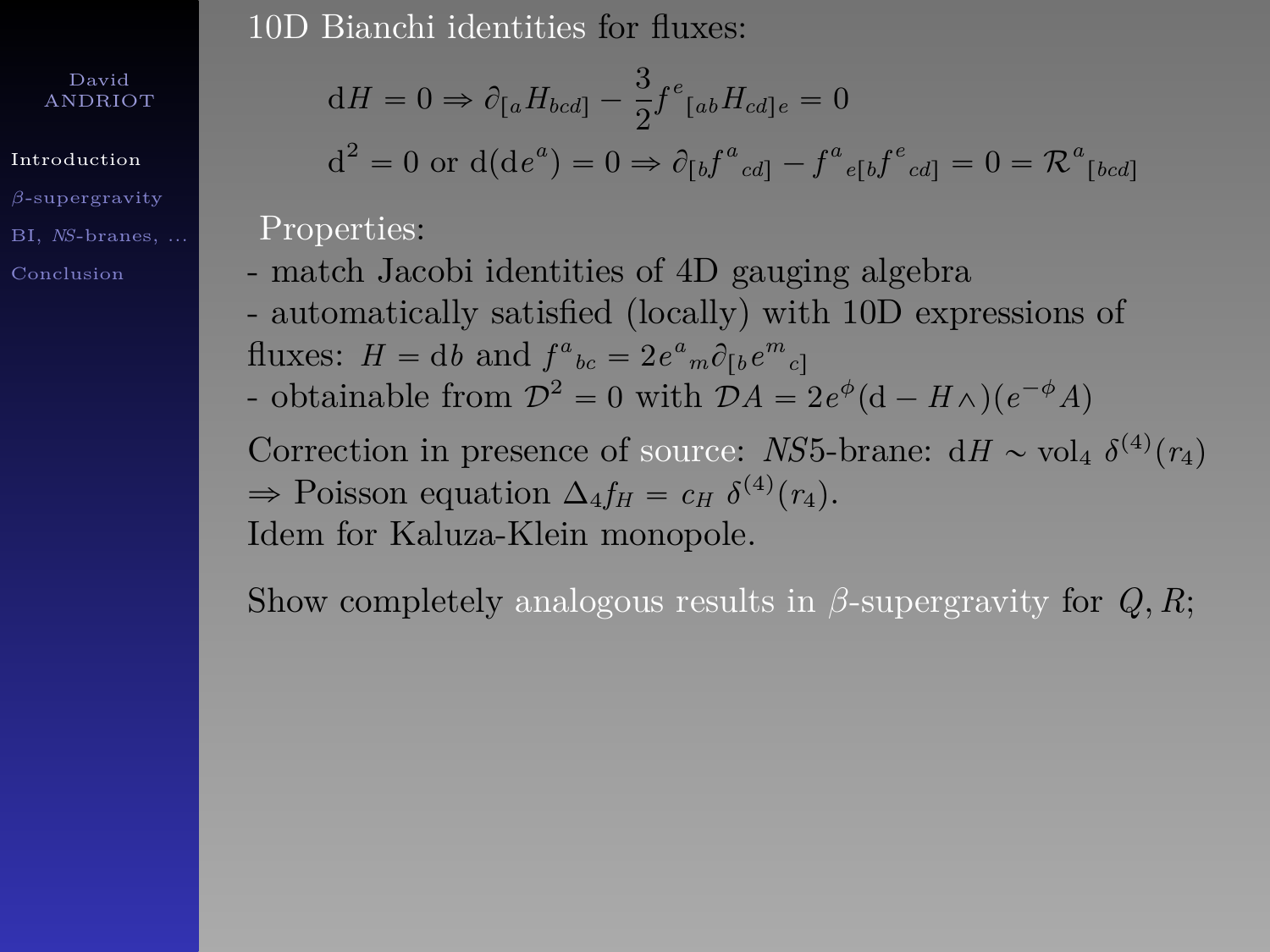[Introduction](#page-1-0)

BI, *NS*[-branes, ...](#page-67-0)

10D Bianchi identities for fluxes:

$$
dH = 0 \Rightarrow \partial_{[a}H_{bcd]} - \frac{3}{2}f^e_{[ab}H_{cd]e} = 0
$$
  

$$
d^2 = 0 \text{ or } d(de^a) = 0 \Rightarrow \partial_{[b}f^a_{cd]} - f^a_{e[b}f^e_{cd]} = 0 = \mathcal{R}^a_{[b]}
$$

r*bcd*s

Properties:

- match Jacobi identities of 4D gauging algebra - automatically satisfied (locally) with 10D expressions of fluxes:  $H = db$  and  $f^{a}_{bc} = 2e^{a}_{m}\partial_{[b}e^{m}_{c]}$ - obtainable from  $\mathcal{D}^2 = 0$  with  $\mathcal{D}A = 2e^{\phi}(\mathbf{d} - H\wedge)(e^{-\phi}A)$ 

Correction in presence of source: *NS*5-brane:  $dH \sim \text{vol}_4 \delta^{(4)}(r_4)$  $\Rightarrow$  Poisson equation  $\Delta_4 f_H = c_H \delta^{(4)}(r_4)$ . Idem for Kaluza-Klein monopole.

Show completely analogous results in  $\beta$ -supergravity for  $Q, R$ ;  $Q$ -flux is sourced by  $5^2$ - or  $Q$ -brane.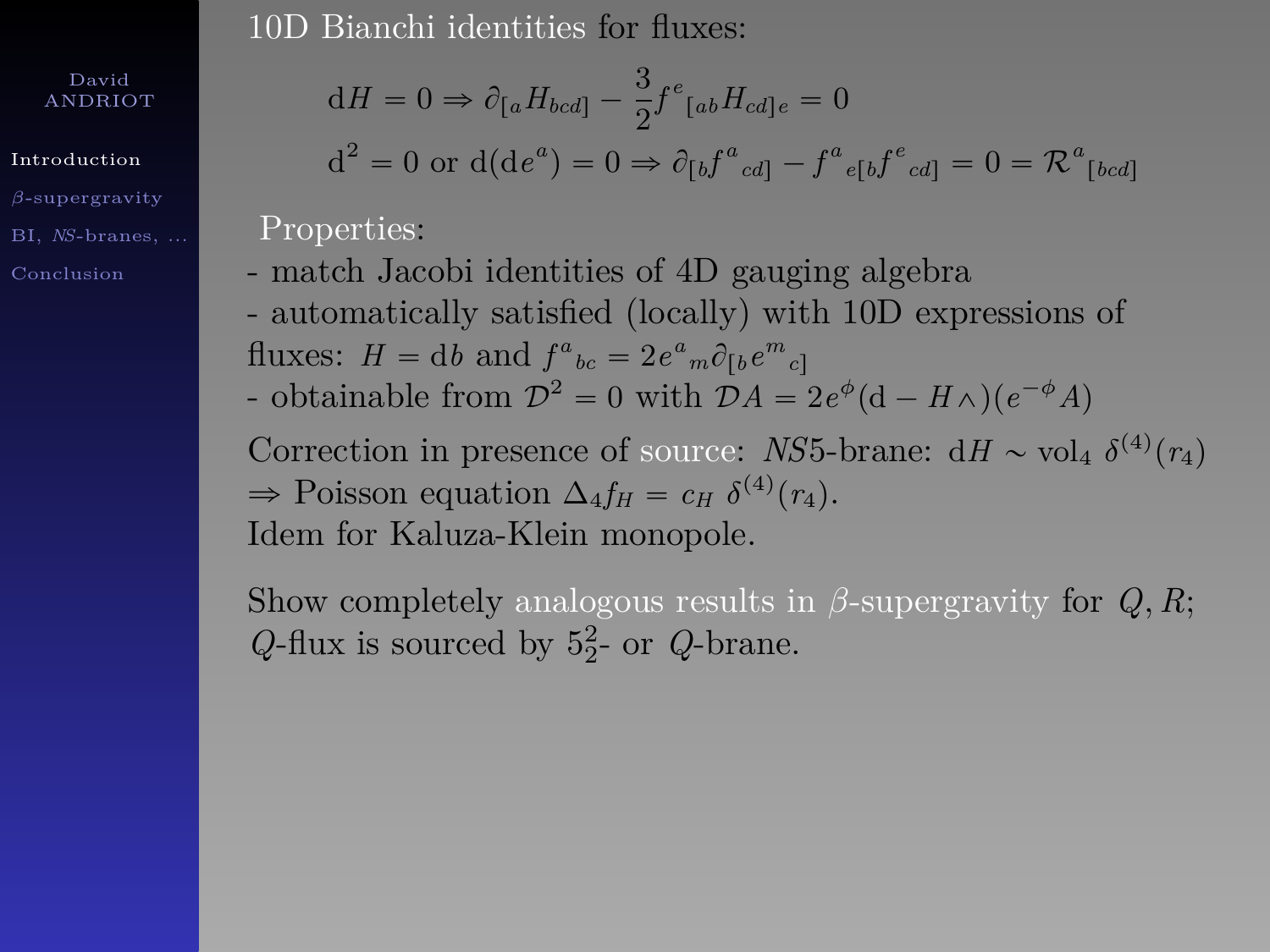[Introduction](#page-1-0)

BI, *NS*[-branes, ...](#page-67-0)

10D Bianchi identities for fluxes:

$$
dH = 0 \Rightarrow \partial_{[a}H_{bcd]} - \frac{3}{2}f^e_{[ab}H_{cd]e} = 0
$$
  

$$
d^2 = 0 \text{ or } d(de^a) = 0 \Rightarrow \partial_{[b}f^a_{cd]} - f^a_{e[b}f^e_{cd]} = 0 = \mathcal{R}^a_{[bc]}
$$

Properties:

- match Jacobi identities of 4D gauging algebra - automatically satisfied (locally) with 10D expressions of fluxes:  $H = db$  and  $f^{a}_{bc} = 2e^{a}_{m}\partial_{[b}e^{m}_{c]}$ - obtainable from  $\mathcal{D}^2 = 0$  with  $\mathcal{D}A = 2e^{\phi}(\mathbf{d} - H\wedge)(e^{-\phi}A)$ 

Correction in presence of source: *NS*5-brane:  $dH \sim \text{vol}_4 \delta^{(4)}(r_4)$  $\Rightarrow$  Poisson equation  $\Delta_4 f_H = c_H \delta^{(4)}(r_4)$ . Idem for Kaluza-Klein monopole.

Show completely analogous results in  $\beta$ -supergravity for  $Q, R$ ;  $Q$ -flux is sourced by  $5^2$ - or  $Q$ -brane.

 $\mathcal{D}$  is the Dirac operator associated to the  $Spin(d, d) \times \mathbb{R}^+$ covariant derivative (Generalized Geometry, DFT).

arXiv:1107.0008 by O. Hohm, S. K. Kwak and B. Zwiebach

r*bcd*s

arXiv:1304.1472 by D. Geissbühler, D. Marqués, C. Núñez, V. Penas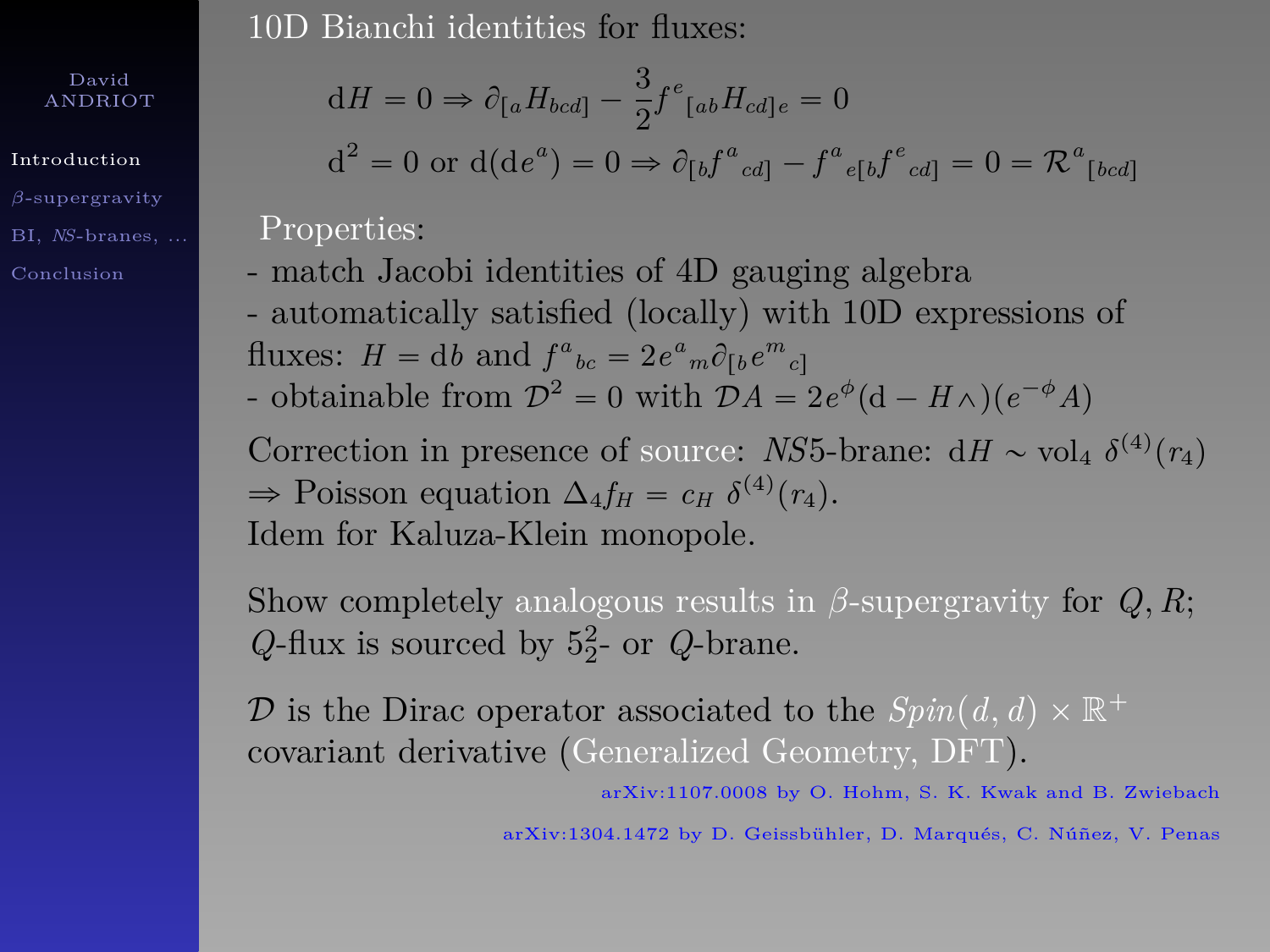[Introduction](#page-1-0)

BI, *NS*[-branes, ...](#page-67-0)

10D Bianchi identities for fluxes:

$$
dH = 0 \Rightarrow \partial_{[a}H_{bcd]} - \frac{3}{2}f^e_{[ab}H_{cd]e} = 0
$$
  

$$
d^2 = 0 \text{ or } d(de^a) = 0 \Rightarrow \partial_{[b}f^a_{cd]} - f^a_{e[b}f^e_{cd]} = 0 = \mathcal{R}^a_{[bcd]}
$$

Properties:

- match Jacobi identities of 4D gauging algebra - automatically satisfied (locally) with 10D expressions of fluxes:  $H = db$  and  $f^{a}_{bc} = 2e^{a}_{m}\partial_{[b}e^{m}_{c]}$ - obtainable from  $\mathcal{D}^2 = 0$  with  $\mathcal{D}A = 2e^{\phi}(\mathbf{d} - H\wedge)(e^{-\phi}A)$ 

Correction in presence of source: *NS*5-brane:  $dH \sim \text{vol}_4 \delta^{(4)}(r_4)$  $\Rightarrow$  Poisson equation  $\Delta_4 f_H = c_H \delta^{(4)}(r_4)$ . Idem for Kaluza-Klein monopole.

Show completely analogous results in  $\beta$ -supergravity for  $Q, R$ ;  $Q$ -flux is sourced by  $5^2$ - or  $Q$ -brane.

 $\mathcal{D}$  is the Dirac operator associated to the  $Spin(d, d) \times \mathbb{R}^+$ covariant derivative (Generalized Geometry, DFT).

arXiv:1107.0008 by O. Hohm, S. K. Kwak and B. Zwiebach

arXiv:1304.1472 by D. Geissbühler, D. Marqués, C. Núñez, V. Penas

Relation to conditions for supersymmetric vacua with  $SU(3) \times SU(3)$  structure.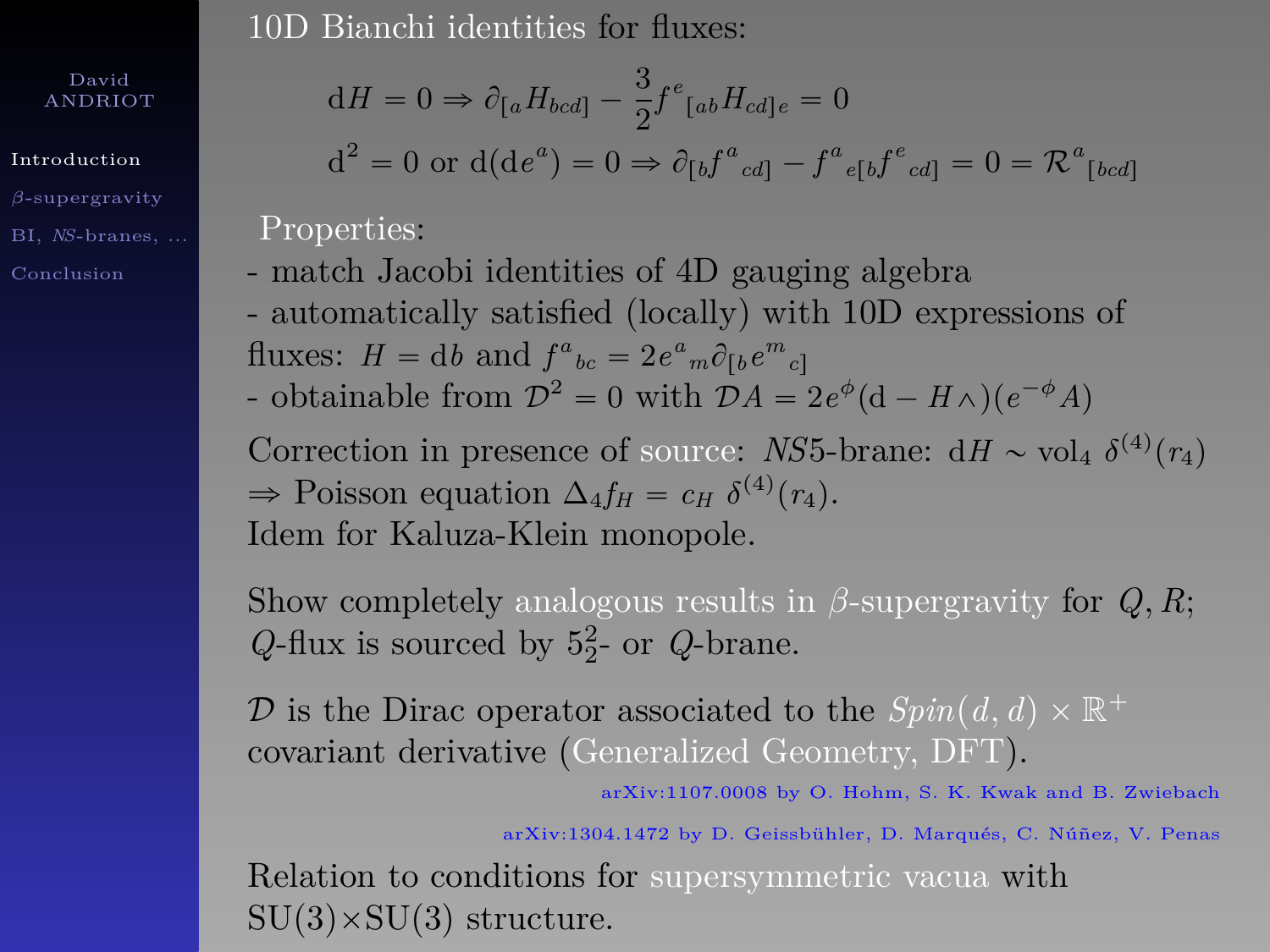[Introduction](#page-1-0) [Lagrangian](#page-30-0) BI, *NS*[-branes, ...](#page-67-0)

# *β*-supergravity Lagrangian  $\tilde{\mathcal{L}}_{\beta}(f, Q, R)$ Reformulation of  $\mathcal{L}_{NSNS}$  via a field redefinition Build on earlier results:  $\frac{1}{2}$  arXiv:1303.0251 by D. A.

arXiv:1106.4015 by D. A., M. Larfors, D. Lüst, P. Patalong

<span id="page-30-0"></span>arXiv:1202.3060, arXiv:1204.1979 by D. A., O. Hohm, M. Larfors, D. Lüst, P. Patalong See also related work in: arXiv:1210.1591, arXiv:1211.0030, arXiv:1304.2784

by R. Blumenhagen, A. Deser, E. Plauschinn, F. Rennecke, C. Schmid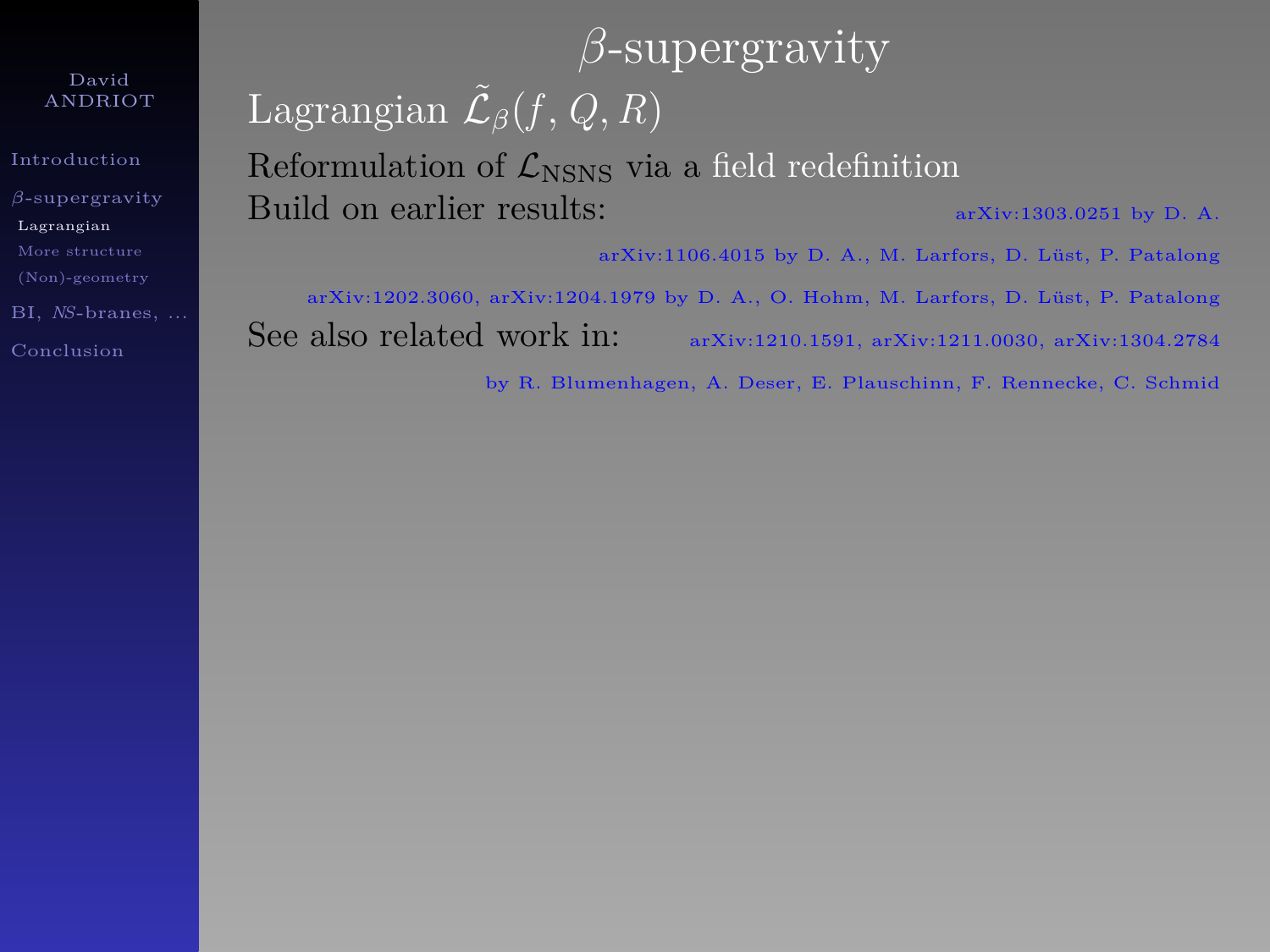[Introduction](#page-1-0) [Lagrangian](#page-30-0) BI, *NS*[-branes, ...](#page-67-0)

# *β*-supergravity Lagrangian  $\tilde{\mathcal{L}}_{\beta}(f, Q, R)$ Reformulation of  $\mathcal{L}_{NSNS}$  via a field redefinition Build on earlier results:  $arXiv:1303.0251$  by D. A.

arXiv:1106.4015 by D. A., M. Larfors, D. Lüst, P. Patalong

arXiv:1202.3060, arXiv:1204.1979 by D. A., O. Hohm, M. Larfors, D. Lüst, P. Patalong See also related work in: arXiv:1210.1591, arXiv:1211.0030, arXiv:1304.2784

by R. Blumenhagen, A. Deser, E. Plauschinn, F. Rennecke, C. Schmid

Idea: field redef.  $(g_{mn}, b_{mn}, \phi) \leftrightarrow (\tilde{g}_{mn}, \beta^{mn}, \tilde{\phi}), \beta$  antisym.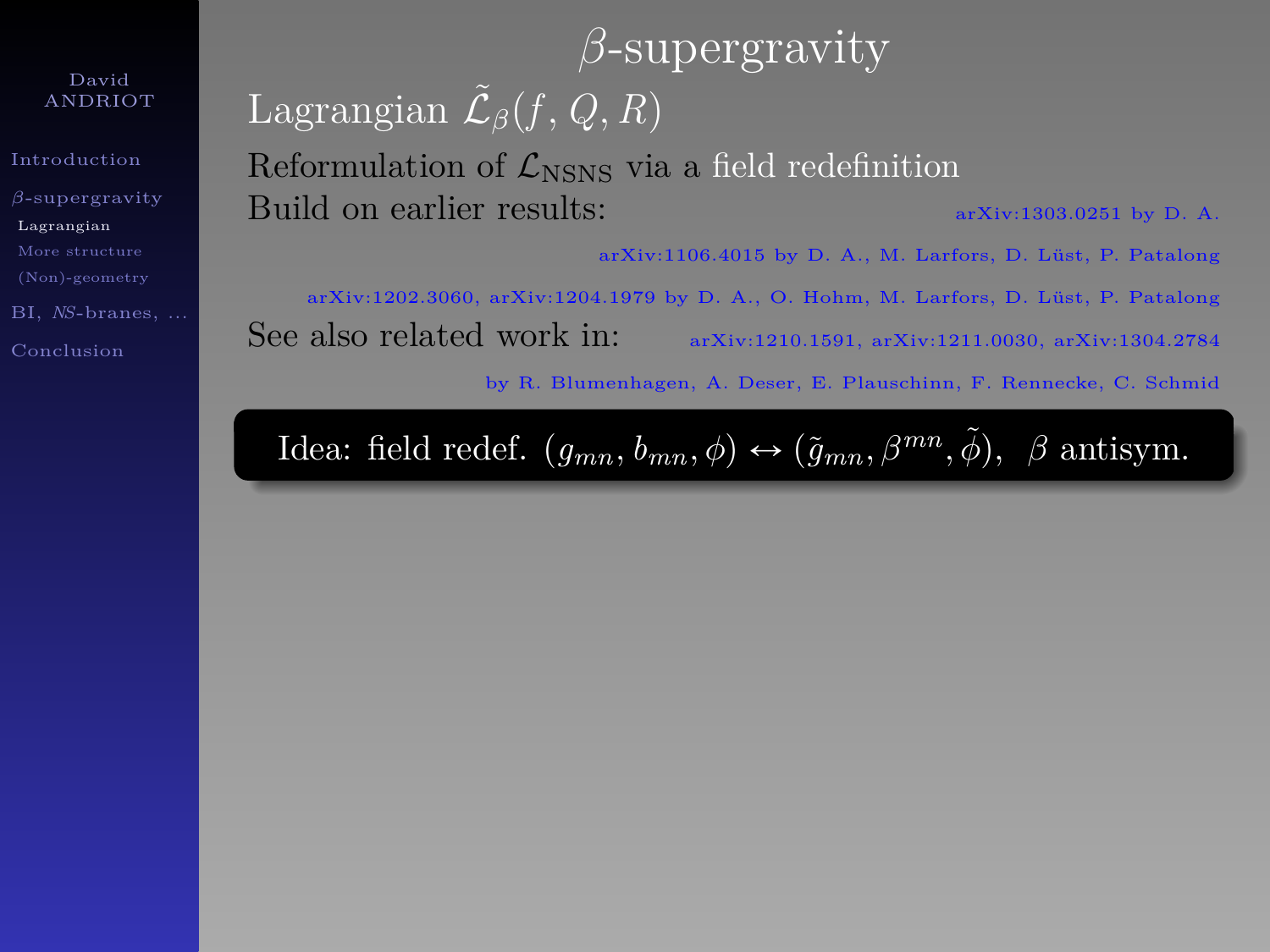[Introduction](#page-1-0) [Lagrangian](#page-30-0) BI, *NS*[-branes, ...](#page-67-0)

# *β*-supergravity Lagrangian  $\tilde{\mathcal{L}}_{\beta}(f, Q, R)$ Reformulation of  $\mathcal{L}_{NSNS}$  via a field redefinition Build on earlier results:  $arXiv:1303.0251$  by D. A.

arXiv:1106.4015 by D. A., M. Larfors, D. Lüst, P. Patalong

arXiv:1202.3060, arXiv:1204.1979 by D. A., O. Hohm, M. Larfors, D. Lüst, P. Patalong See also related work in: arXiv:1210.1591, arXiv:1211.0030, arXiv:1304.2784

by R. Blumenhagen, A. Deser, E. Plauschinn, F. Rennecke, C. Schmid

Idea: field redef.  $(g_{mn}, b_{mn}, \phi) \leftrightarrow (\tilde{g}_{mn}, \beta^{mn}, \tilde{\phi}), \beta$  antisym.

$$
\tilde{g}^{-1} = (g+b)^{-1}g(g-b)^{-1} \Leftrightarrow (g+b)^{-1} = (\tilde{g}^{-1} + \beta), \ \frac{e^{-2\tilde{\phi}}}{e^{-2\phi}} = \frac{\sqrt{|g|}}{\sqrt{|\tilde{g}|}}
$$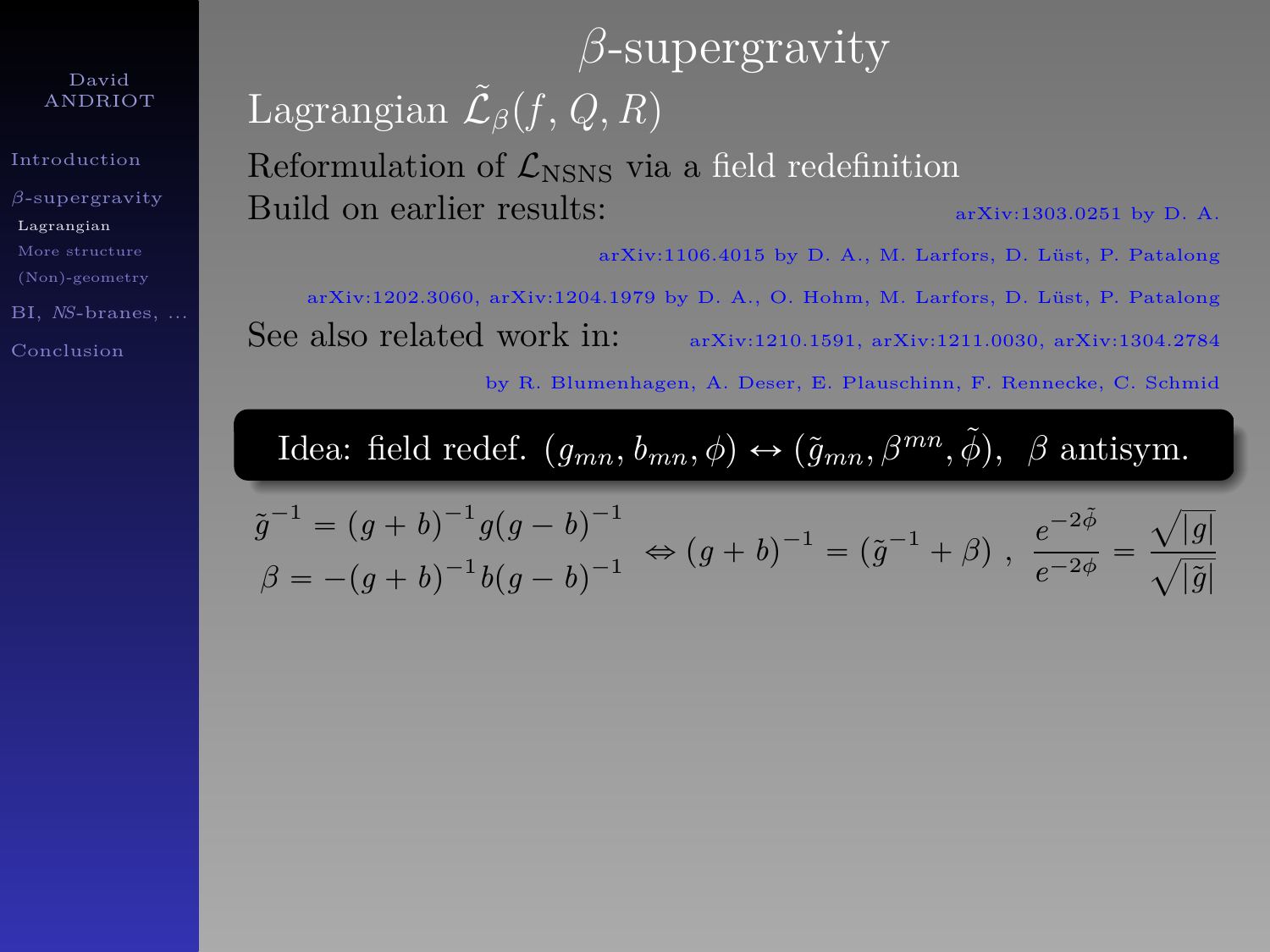[Introduction](#page-1-0) [Lagrangian](#page-30-0) BI, *NS*[-branes, ...](#page-67-0)

# *β*-supergravity Lagrangian  $\tilde{\mathcal{L}}_{\beta}(f, Q, R)$ Reformulation of  $\mathcal{L}_{NSNS}$  via a field redefinition Build on earlier results:  $\frac{1}{2}$  arXiv:1303.0251 by D. A.

arXiv:1106.4015 by D. A., M. Larfors, D. Lüst, P. Patalong

arXiv:1202.3060, arXiv:1204.1979 by D. A., O. Hohm, M. Larfors, D. Lüst, P. Patalong See also related work in: arXiv:1210.1591, arXiv:1211.0030, arXiv:1304.2784

by R. Blumenhagen, A. Deser, E. Plauschinn, F. Rennecke, C. Schmid

Idea: field redef.  $(g_{mn}, b_{mn}, \phi) \leftrightarrow (\tilde{g}_{mn}, \beta^{mn}, \tilde{\phi}), \beta$  antisym.

$$
\tilde{g}^{-1} = (g+b)^{-1}g(g-b)^{-1} \Leftrightarrow (g+b)^{-1} = (\tilde{g}^{-1} + \beta), \ \frac{e^{-2\tilde{\phi}}}{e^{-2\phi}} = \frac{\sqrt{|g|}}{\sqrt{|\tilde{g}|}}
$$

 $\Leftrightarrow$  reparametrization of gen. metric  $H$ 

$$
\mathcal{H} = \begin{pmatrix} g - bg^{-1}b & -bg^{-1} \\ g^{-1}b & g^{-1} \end{pmatrix} = \qquad \qquad = \qquad \qquad = \begin{pmatrix} \tilde{g} & \tilde{g}\beta \\ -\beta\tilde{g} & \tilde{g}^{-1} - \beta\tilde{g}\beta \end{pmatrix}
$$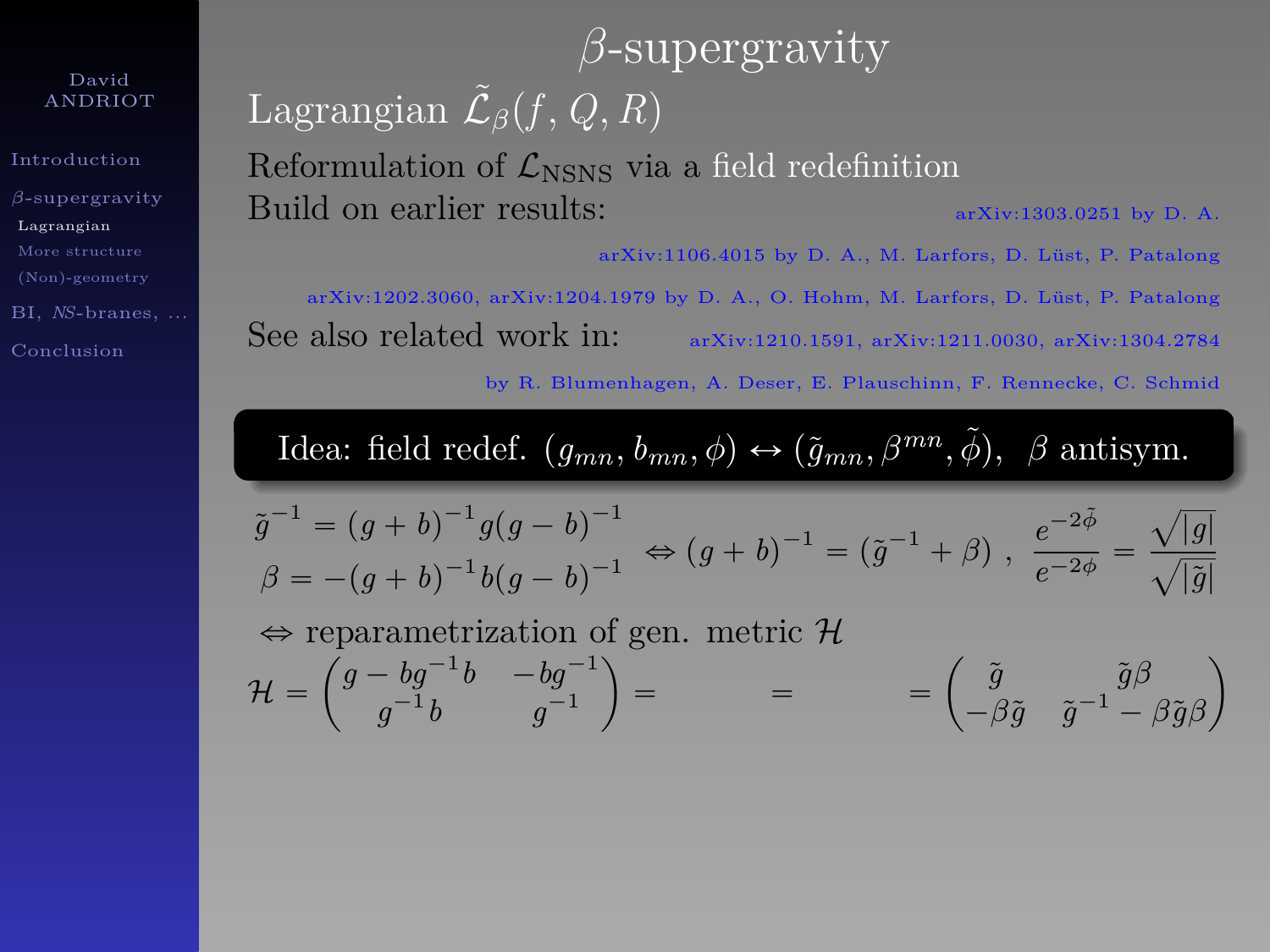[Introduction](#page-1-0) *β*[-supergravity](#page-30-0) [Lagrangian](#page-30-0) BI, *NS*[-branes, ...](#page-67-0)

# *β*-supergravity Lagrangian  $\tilde{\mathcal{L}}_{\beta}(f, Q, R)$ Reformulation of  $\mathcal{L}_{\text{NSNS}}$  via a field redefinition Build on earlier results:  $arXiv:1303.0251$  by D. A.

arXiv:1106.4015 by D. A., M. Larfors, D. Lüst, P. Patalong

arXiv:1202.3060, arXiv:1204.1979 by D. A., O. Hohm, M. Larfors, D. Lüst, P. Patalong See also related work in: arXiv:1210.1591, arXiv:1211.0030, arXiv:1304.2784

by R. Blumenhagen, A. Deser, E. Plauschinn, F. Rennecke, C. Schmid

Idea: field redef.  $(g_{mn}, b_{mn}, \phi) \leftrightarrow (\tilde{g}_{mn}, \beta^{mn}, \tilde{\phi}), \beta$  antisym.

$$
\tilde{g}^{-1} = (g+b)^{-1}g(g-b)^{-1} \Leftrightarrow (g+b)^{-1} = (\tilde{g}^{-1} + \beta), \ \frac{e^{-2\tilde{\phi}}}{e^{-2\phi}} = \frac{\sqrt{|g|}}{\sqrt{|\tilde{g}|}}
$$

 $\Leftrightarrow$  reparametrization of gen. metric  $H$ , i.e. new gen. vielbein  $\mathcal{H} = \begin{pmatrix} g - bg^{-1}b & -bg^{-1} \\ 0 & -1b & 0 \\ 0 & 0 & 0 \end{pmatrix}$  $\left(\begin{matrix} -bg^{-1}b & -bg^{-1}\g^{-1} \end{matrix}\right) = \mathcal{E}^T \ \mathbb{I} \ \mathcal{E} = \tilde{\mathcal{E}}^T \ \mathbb{I} \ \tilde{\mathcal{E}} = \begin{pmatrix} \tilde{g} & \tilde{g}\beta \ -\beta \tilde{g} & \tilde{g}^{-1} - \end{pmatrix}$  $-\beta \tilde{g}$   $\tilde{g}^{-1} - \beta \tilde{g}\beta$  $\mathcal{E} =$ *e* 0  $e^{-T}b$   $e^{-T}$  $, \; \tilde{\mathcal{E}}=% \begin{bmatrix} \omega_{0}-i\frac{\gamma_{\mathrm{p}}}{2} & \frac{\omega_{\mathrm{p}}}{2} & \frac{\omega_{\mathrm{p}}}{2} & \frac{\omega_{\mathrm{p}}}{2} & \frac{\omega_{\mathrm{p}}}{2} \end{bmatrix}% ,\; \tilde{\mathcal{E}}=% \begin{bmatrix} \omega_{\mathrm{p}}-i\frac{\gamma_{\mathrm{p}}}{2} & \frac{\omega_{\mathrm{p}}}{2} & \frac{\omega_{\mathrm{p}}}{2} & \frac{\omega_{\mathrm{p}}}{2} & \frac{\omega_{\mathrm{p}}}{2} & \frac{\omega_{\mathrm{p}}}{2} & \frac{\omega_{\mathrm$  $\tilde{e}$   $\tilde{e}\beta$  $0 \quad \tilde{e}^{-T}$  $, \mathbb{I} =$  $\eta_d = 0$  $0 \quad \eta_d^{-1}$ ˙  $g = e^T \eta_d e$  $\tilde{g} = \tilde{e}^{\,T}\eta_d \tilde{e}$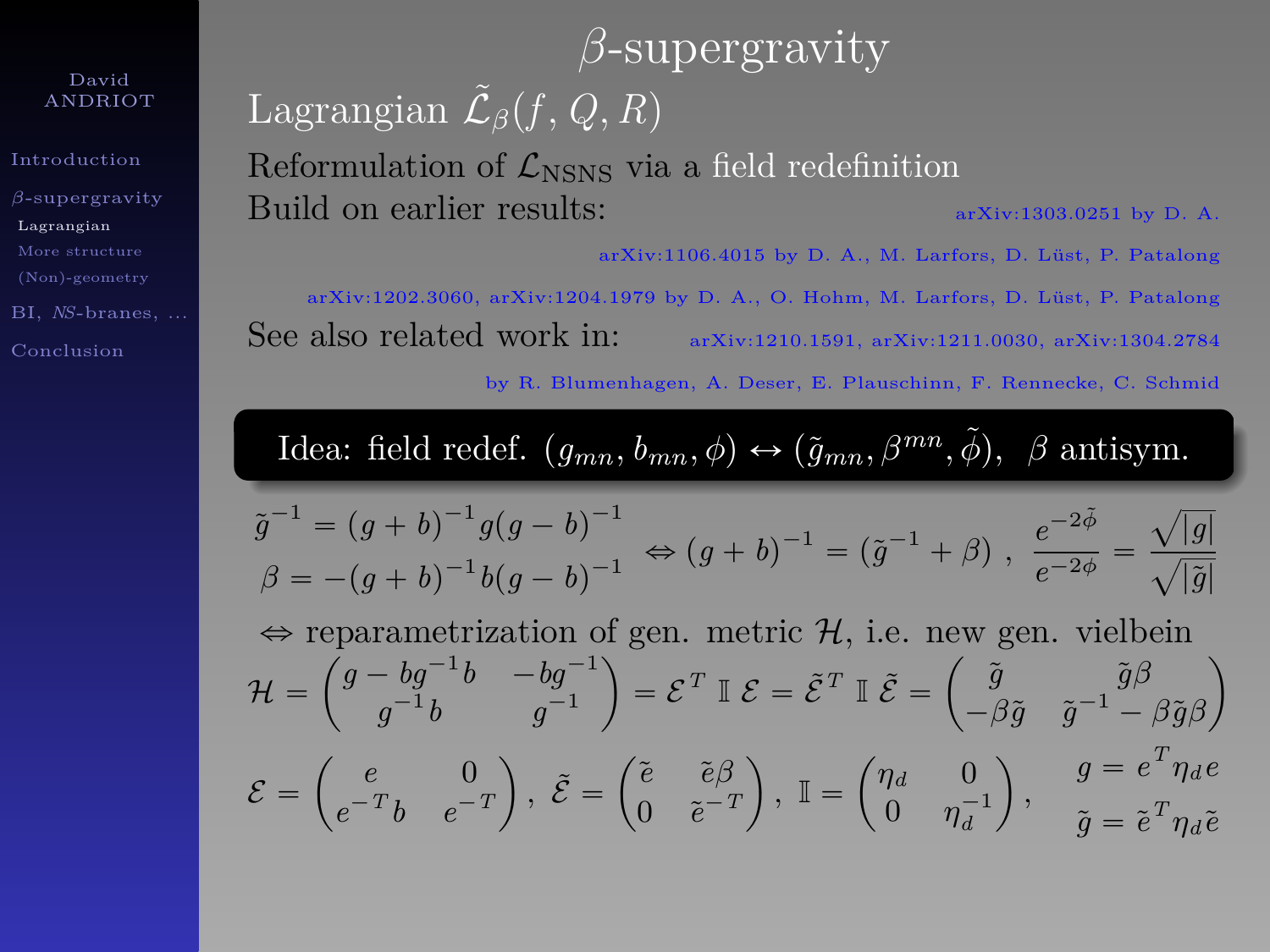[Introduction](#page-1-0) [Lagrangian](#page-30-0) BI, *NS*[-branes, ...](#page-67-0)

# *β*-supergravity Lagrangian  $\tilde{\mathcal{L}}_{\beta}(f, Q, R)$ Reformulation of  $\mathcal{L}_{NSNS}$  via a field redefinition Build on earlier results:  $\frac{1}{2}$  arXiv:1303.0251 by D. A.

arXiv:1106.4015 by D. A., M. Larfors, D. Lüst, P. Patalong

arXiv:1202.3060, arXiv:1204.1979 by D. A., O. Hohm, M. Larfors, D. Lüst, P. Patalong See also related work in: arXiv:1210.1591, arXiv:1211.0030, arXiv:1304.2784

by R. Blumenhagen, A. Deser, E. Plauschinn, F. Rennecke, C. Schmid

Idea: field redef.  $(g_{mn}, b_{mn}, \phi) \leftrightarrow (\tilde{g}_{mn}, \beta^{mn}, \tilde{\phi}), \beta$  antisym.

$$
\tilde{g}^{-1} = (g+b)^{-1}g(g-b)^{-1} \Leftrightarrow (g+b)^{-1} = (\tilde{g}^{-1} + \beta), \ \frac{e^{-2\tilde{\phi}}}{e^{-2\phi}} = \frac{\sqrt{|g|}}{\sqrt{|\tilde{g}|}}
$$

 $\Leftrightarrow$  reparametrization of gen. metric  $H$ , i.e. new gen. vielbein

$$
\mathcal{H} = \begin{pmatrix} g - bg^{-1}b & -bg^{-1} \\ g^{-1}b & g^{-1} \end{pmatrix} = \mathcal{E}^T \mathbb{I} \ \mathcal{E} = \tilde{\mathcal{E}}^T \mathbb{I} \ \tilde{\mathcal{E}} = \begin{pmatrix} \tilde{g} & \tilde{g}\beta \\ -\beta\tilde{g} & \tilde{g}^{-1} - \beta\tilde{g}\beta \end{pmatrix}
$$

$$
\mathcal{E} = \begin{pmatrix} e & 0 \\ e^{-T}h & e^{-T} \end{pmatrix}, \ \tilde{\mathcal{E}} = \begin{pmatrix} \tilde{e} & \tilde{e}\beta \\ 0 & \tilde{e}^{-T}\end{pmatrix}, \ \mathbb{I} = \begin{pmatrix} \eta_d & 0 \\ 0 & \tilde{e}^{-1} \end{pmatrix}, \qquad g = e^T \eta_d e
$$

$$
\mathcal{L} = \begin{pmatrix} e^{-T}b & e^{-T} \end{pmatrix}, \ \mathcal{L} = \begin{pmatrix} 0 & \tilde{e}^{-T} \end{pmatrix}, \ \mathbb{I} = \begin{pmatrix} 0 & \eta_d^{-1} \end{pmatrix}, \quad \tilde{g} = \tilde{e}^T \eta_d \tilde{e}
$$

*β* w.r.t. *Q*, *R*: motivations from Gen. Complex Geom./sugra hep-th/0609084, arXiv:0708.2392 by P. Grange, S. Schäfer-Nameki arXiv:0807.4527 by M. Graña, R. Minasian, M. Petrini, D. Waldram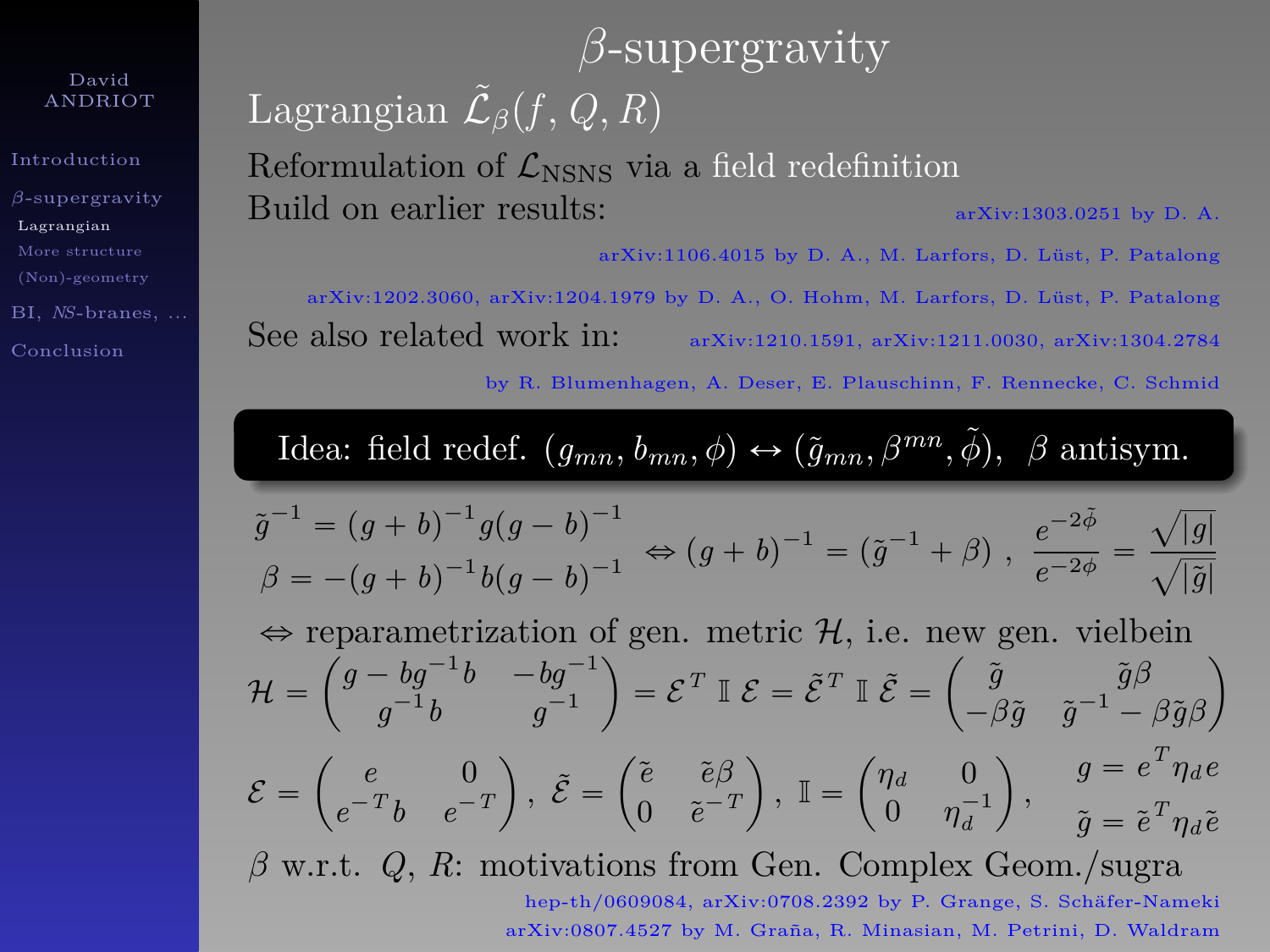[Introduction](#page-1-0) [Lagrangian](#page-30-0)

## Apply the field redefinition to  $\mathcal{L}_{\text{NSNS}}(g, b, \phi)$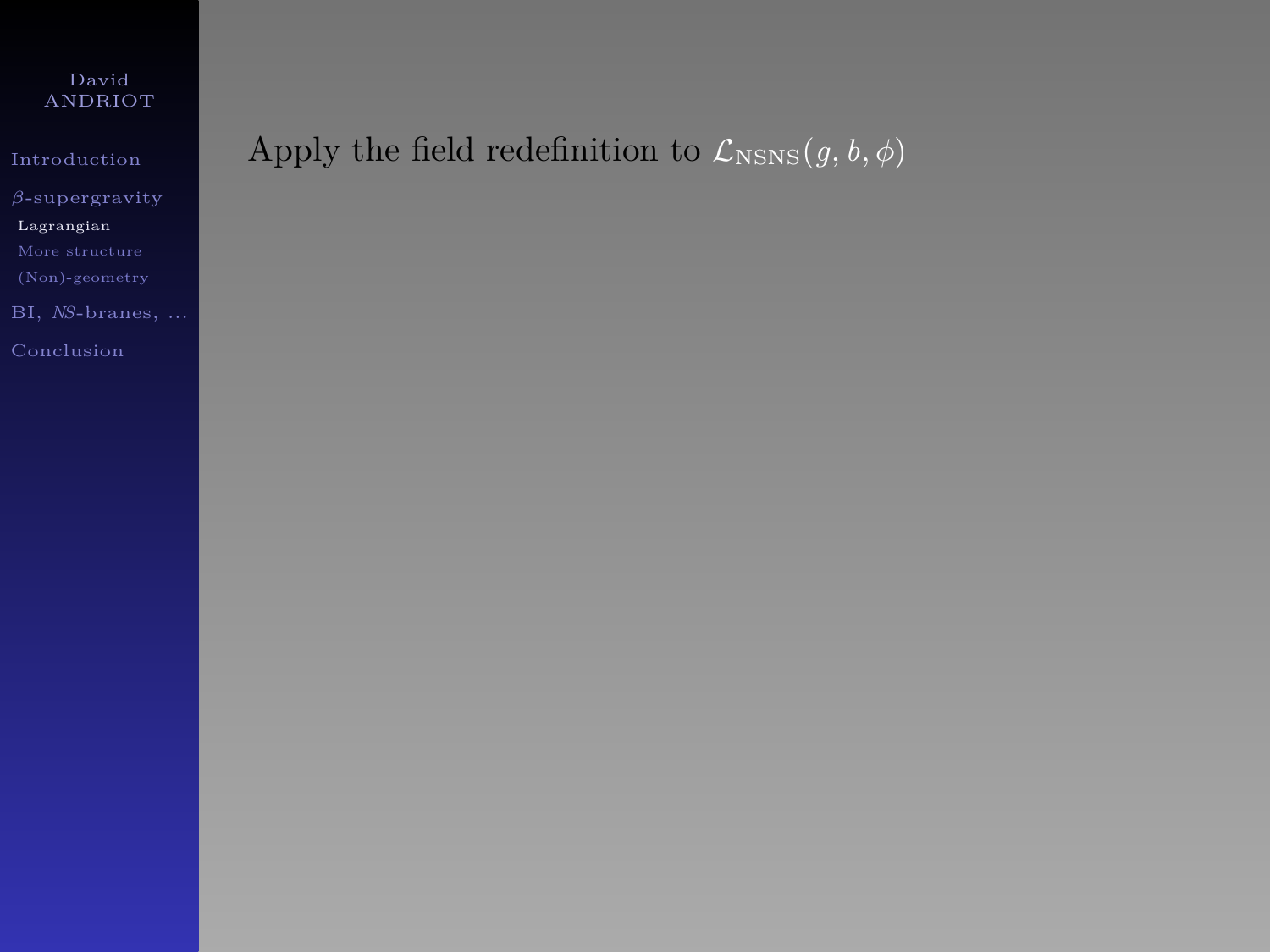[Introduction](#page-1-0) [Lagrangian](#page-30-0) BI, *NS*[-branes, ...](#page-67-0)

# Apply the field redefinition to  $\mathcal{L}_{NSNS}(g, b, \phi) = \tilde{\mathcal{L}}_{\beta}(\tilde{g}, \beta, \tilde{\phi}) + \partial (\dots)$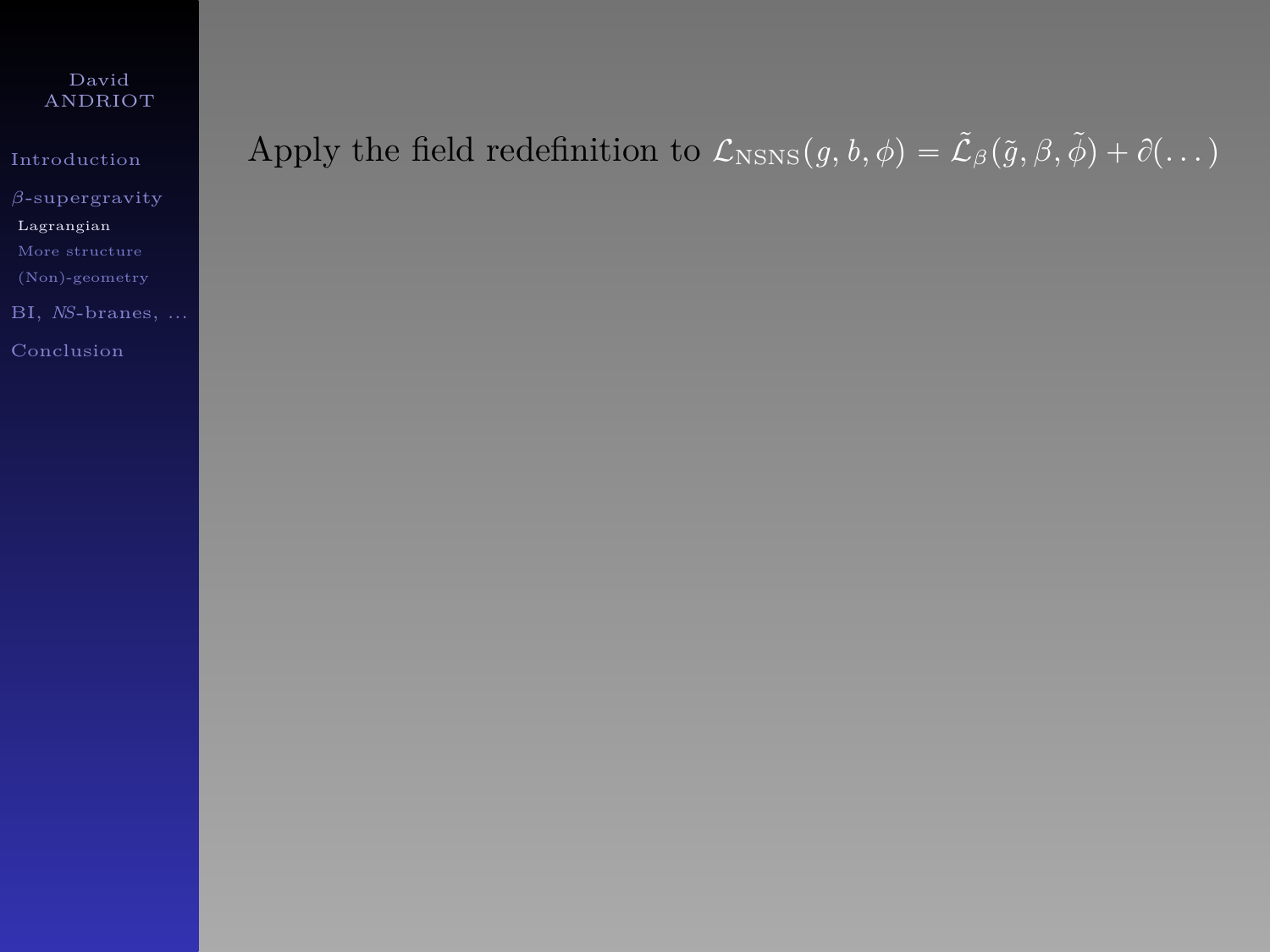[Introduction](#page-1-0) [Lagrangian](#page-30-0) BI, *NS*[-branes, ...](#page-67-0)

Apply the field redefinition to  $\mathcal{L}_{\text{NSNS}}(q, b, \phi) = \tilde{\mathcal{L}}_{\beta}(\tilde{q}, \beta, \tilde{\phi}) + \partial (\dots)$ To see the fluxes, *Q*, better to use flat tangent space indices  $Q_c^{ab} = \partial_c \beta^{ab} - 2\beta^{d[a} f^{b]}_{cd}$ ,  $R^{abc} = 3\beta^{d[a} \nabla_d \beta^{bc]}$ 

> arXiv:0807.4527 by M. Graña, R. Minasian, M. Petrini, D. Waldram arXiv:1109.0290 by G. Aldazabal, W. Baron, D. Marqués, C. Núñez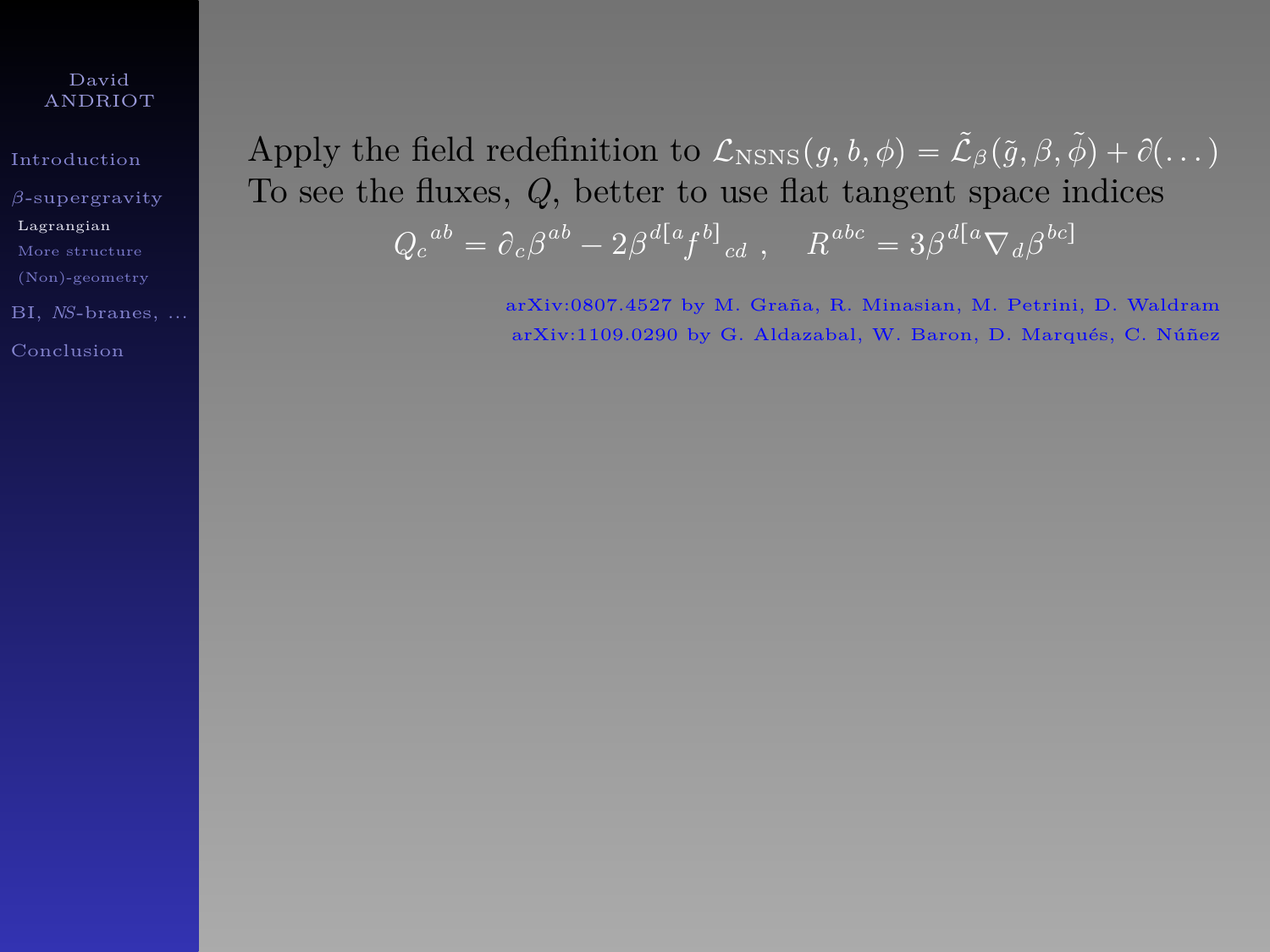[Introduction](#page-1-0) [Lagrangian](#page-30-0) BI, *NS*[-branes, ...](#page-67-0) Apply the field redefinition to  $\mathcal{L}_{NSNS}(q, b, \phi) = \tilde{\mathcal{L}}_3(\tilde{q}, \beta, \tilde{\phi}) + \partial (\dots)$ To see the fluxes, *Q*, better to use flat tangent space indices  $Q_c^{ab} = \partial_c \beta^{ab} - 2\beta^{d[a} f^{b]}_{cd}$ ,  $R^{abc} = 3\beta^{d[a} \nabla_d \beta^{bc]}$ 

> arXiv:0807.4527 by M. Graña, R. Minasian, M. Petrini, D. Waldram arXiv:1109.0290 by G. Aldazabal, W. Baron, D. Marqués, C. Núñez

$$
\frac{\tilde{\mathcal{L}}_{\beta}}{e^{-2\tilde{\phi}}\sqrt{|\tilde{g}|}} = \mathcal{R}(\tilde{g}) + 4(\tilde{\partial}\tilde{\phi})^2 + 4(\beta^{ab}\partial_b\tilde{\phi} - \mathcal{T}^a)^2 - \frac{1}{2}\eta_{ab}R^{acd}f^b{}_{cd} - \frac{1}{12}R^2
$$

$$
+ 2\eta_{ab}\beta^{ad}\partial_dQ_c{}^{bc} - \eta_{cd}Q_a{}^{ac}Q_b{}^{bd} - \frac{1}{2}\eta_{cd}Q_a{}^{bc}Q_b{}^{ad} - \frac{1}{4}Q^2
$$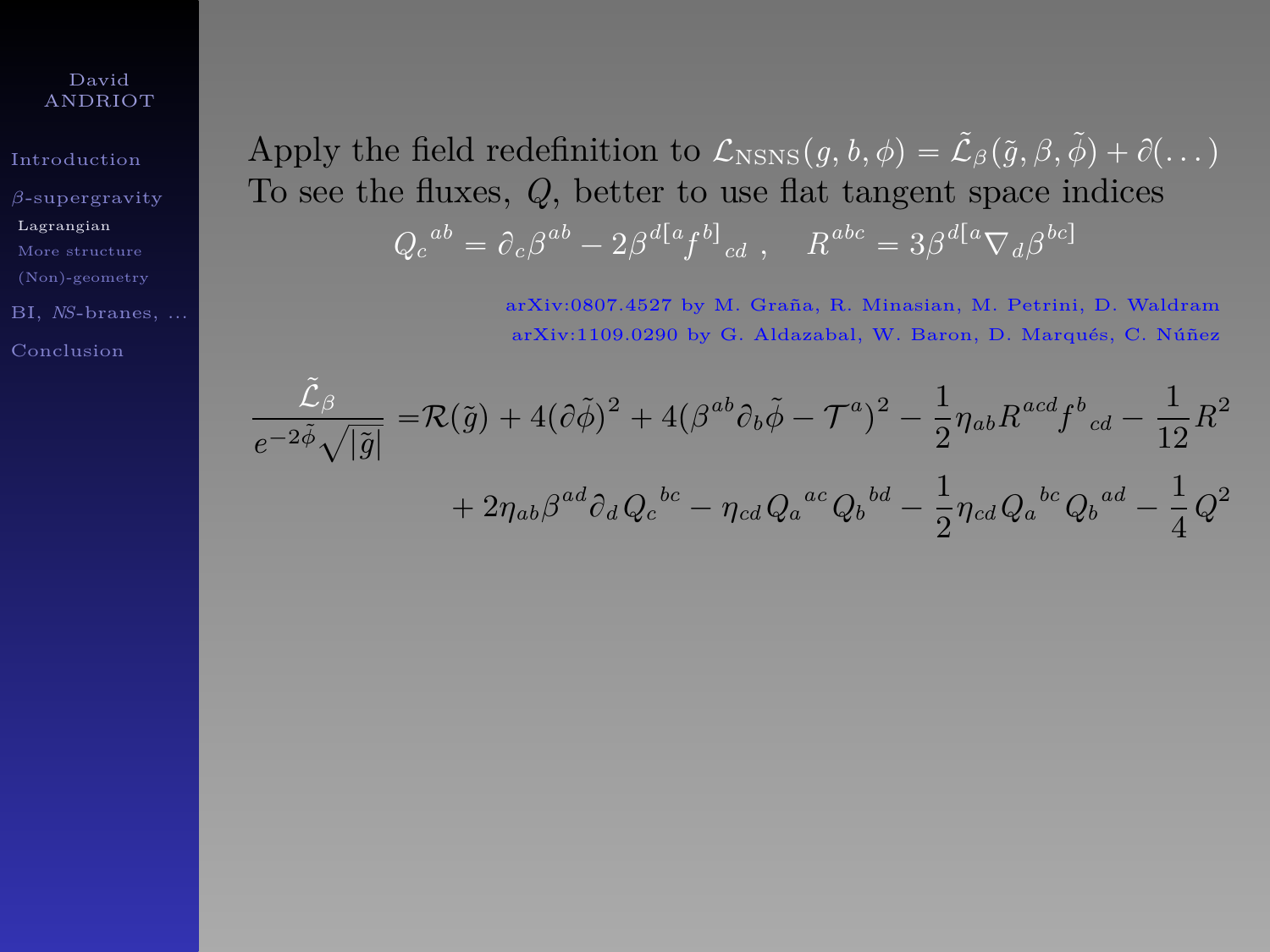[Introduction](#page-1-0) [Lagrangian](#page-30-0) BI, *NS*[-branes, ...](#page-67-0) Apply the field redefinition to  $\mathcal{L}_{NSNS}(q, b, \phi) = \tilde{\mathcal{L}}_{\beta}(\tilde{q}, \beta, \tilde{\phi}) + \partial (\dots)$ To see the fluxes, *Q*, better to use flat tangent space indices  $Q_c^{ab} = \partial_c \beta^{ab} - 2\beta^{d[a} f^{b]}_{cd}$ ,  $R^{abc} = 3\beta^{d[a} \nabla_d \beta^{bc]}$ 

> arXiv:0807.4527 by M. Graña, R. Minasian, M. Petrini, D. Waldram arXiv:1109.0290 by G. Aldazabal, W. Baron, D. Marqués, C. Núñez

$$
\frac{\tilde{\mathcal{L}}_{\beta}}{e^{-2\tilde{\phi}}\sqrt{|\tilde{g}|}} = \mathcal{R}(\tilde{g}) + 4(\partial\tilde{\phi})^2 + 4(\beta^{ab}\partial_b\tilde{\phi} - \mathcal{T}^a)^2 - \frac{1}{2}\eta_{ab}R^{acd}f^b{}_{cd} - \frac{1}{12}R^2
$$

$$
+ 2\eta_{ab}\beta^{ad}\partial_dQ_c{}^{bc} - \eta_{cd}Q_a{}^{ac}Q_b{}^{bd} - \frac{1}{2}\eta_{cd}Q_a{}^{bc}Q_b{}^{ad} - \frac{1}{4}Q^2
$$

Nice structure w.r.t. 4D, with  $Q_a^{ab} = 0$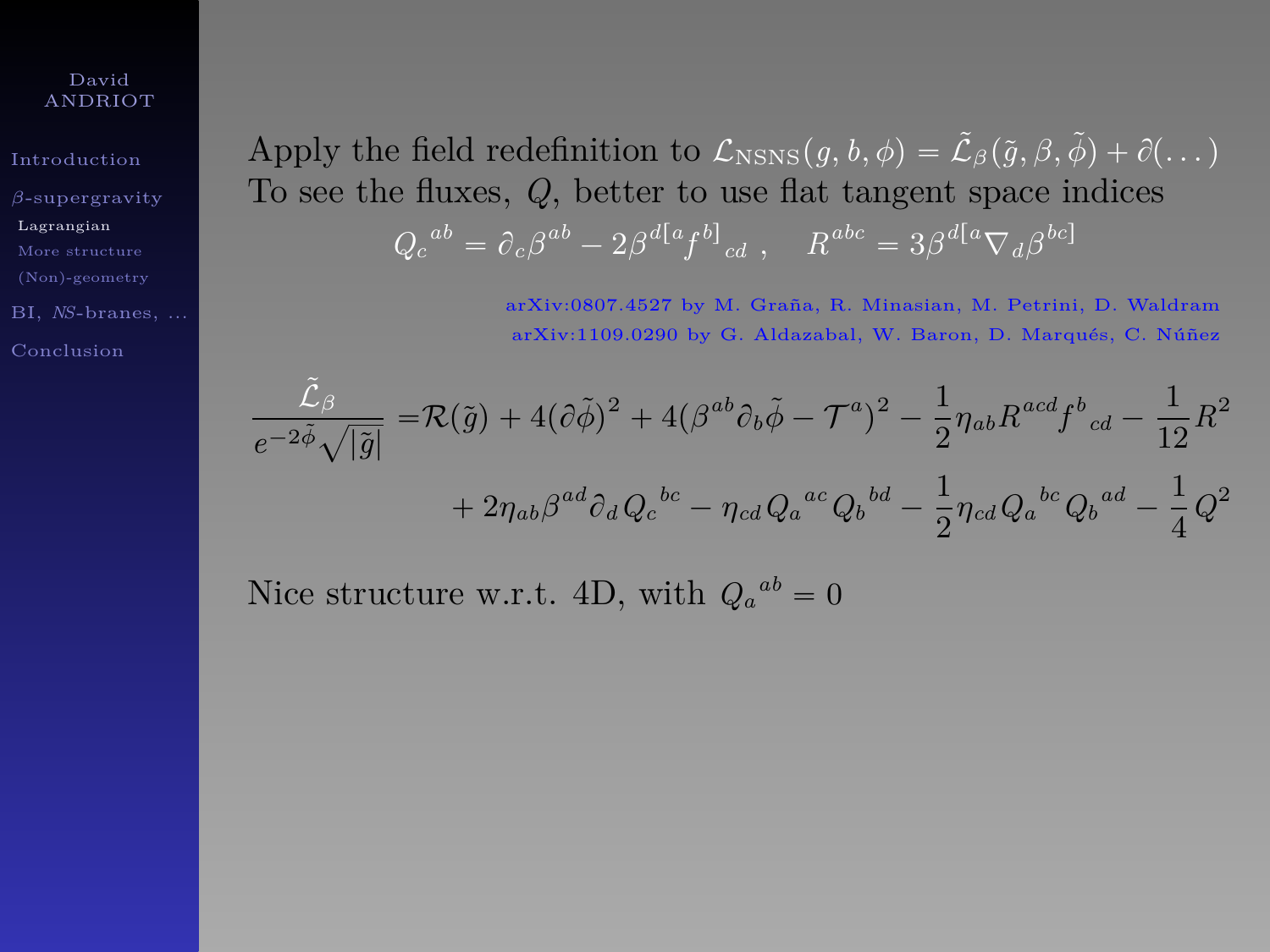[Introduction](#page-1-0) [Lagrangian](#page-30-0) BI, *NS*[-branes, ...](#page-67-0) Apply the field redefinition to  $\mathcal{L}_{NSNS}(q, b, \phi) = \tilde{\mathcal{L}}_{\beta}(\tilde{q}, \beta, \tilde{\phi}) + \partial (\dots)$ To see the fluxes, *Q*, better to use flat tangent space indices  $Q_c^{ab} = \partial_c \beta^{ab} - 2\beta^{d[a} f^{b]}_{cd}$ ,  $R^{abc} = 3\beta^{d[a} \nabla_d \beta^{bc]}$ 

> arXiv:0807.4527 by M. Graña, R. Minasian, M. Petrini, D. Waldram arXiv:1109.0290 by G. Aldazabal, W. Baron, D. Marqués, C. Núñez

$$
\frac{\tilde{\mathcal{L}}_{\beta}}{e^{-2\tilde{\phi}}\sqrt{|\tilde{g}|}} = \mathcal{R}(\tilde{g}) + 4(\partial \tilde{\phi})^2 + 4(\beta^{ab}\partial_b\tilde{\phi} - \mathcal{T}^a)^2 - \frac{1}{2}\eta_{ab}R^{acd}f^b{}_{cd} - \frac{1}{12}R^2
$$

$$
-\frac{1}{2}\eta_{cd}Q_a{}^{bc}Q_b{}^{ad} - \frac{1}{4}Q^2
$$

Nice structure w.r.t. 4D, with  $Q_a^{ab} = 0$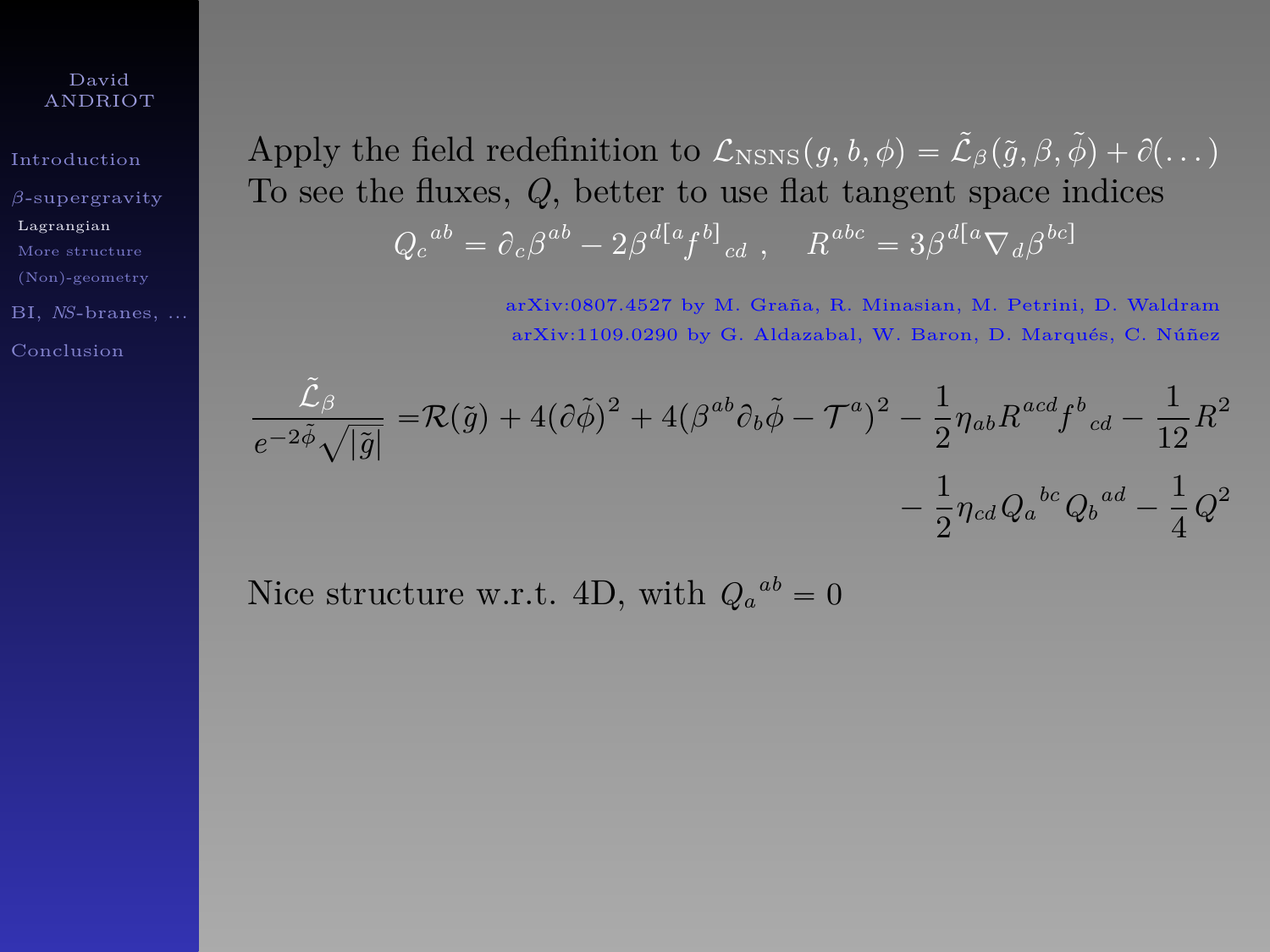[Introduction](#page-1-0) [Lagrangian](#page-30-0) BI, *NS*[-branes, ...](#page-67-0) Apply the field redefinition to  $\mathcal{L}_{NSNS}(q, b, \phi) = \tilde{\mathcal{L}}_{\beta}(\tilde{q}, \beta, \tilde{\phi}) + \partial (\dots)$ To see the fluxes, *Q*, better to use flat tangent space indices  $Q_c^{ab} = \partial_c \beta^{ab} - 2\beta^{d[a} f^{b]}_{cd}$ ,  $R^{abc} = 3\beta^{d[a} \nabla_d \beta^{bc]}$ 

> arXiv:0807.4527 by M. Graña, R. Minasian, M. Petrini, D. Waldram arXiv:1109.0290 by G. Aldazabal, W. Baron, D. Marqués, C. Núñez

$$
\frac{\tilde{\mathcal{L}}_{\beta}}{e^{-2\tilde{\phi}}\sqrt{|\tilde{g}|}} = \mathcal{R}(\tilde{g}) + 4(\partial\tilde{\phi})^2 + 4(\beta^{ab}\partial_b\tilde{\phi} - \mathcal{T}^a)^2 - \frac{1}{2}\eta_{ab}R^{acd}f^b{}_{cd} - \frac{1}{12}R^2
$$

$$
+ 2\eta_{ab}\beta^{ad}\partial_dQ_c{}^{bc} - \eta_{cd}Q_a{}^{ac}Q_b{}^{bd} - \frac{1}{2}\eta_{cd}Q_a{}^{bc}Q_b{}^{ad} - \frac{1}{4}Q^2
$$

Nice structure w.r.t. 4D, with  $Q_a^{ab} = 0$ 

10D theory with non-geometric fluxes (*β*-supergravity), uplift of 4D gauged supergravity  $\sqrt{}$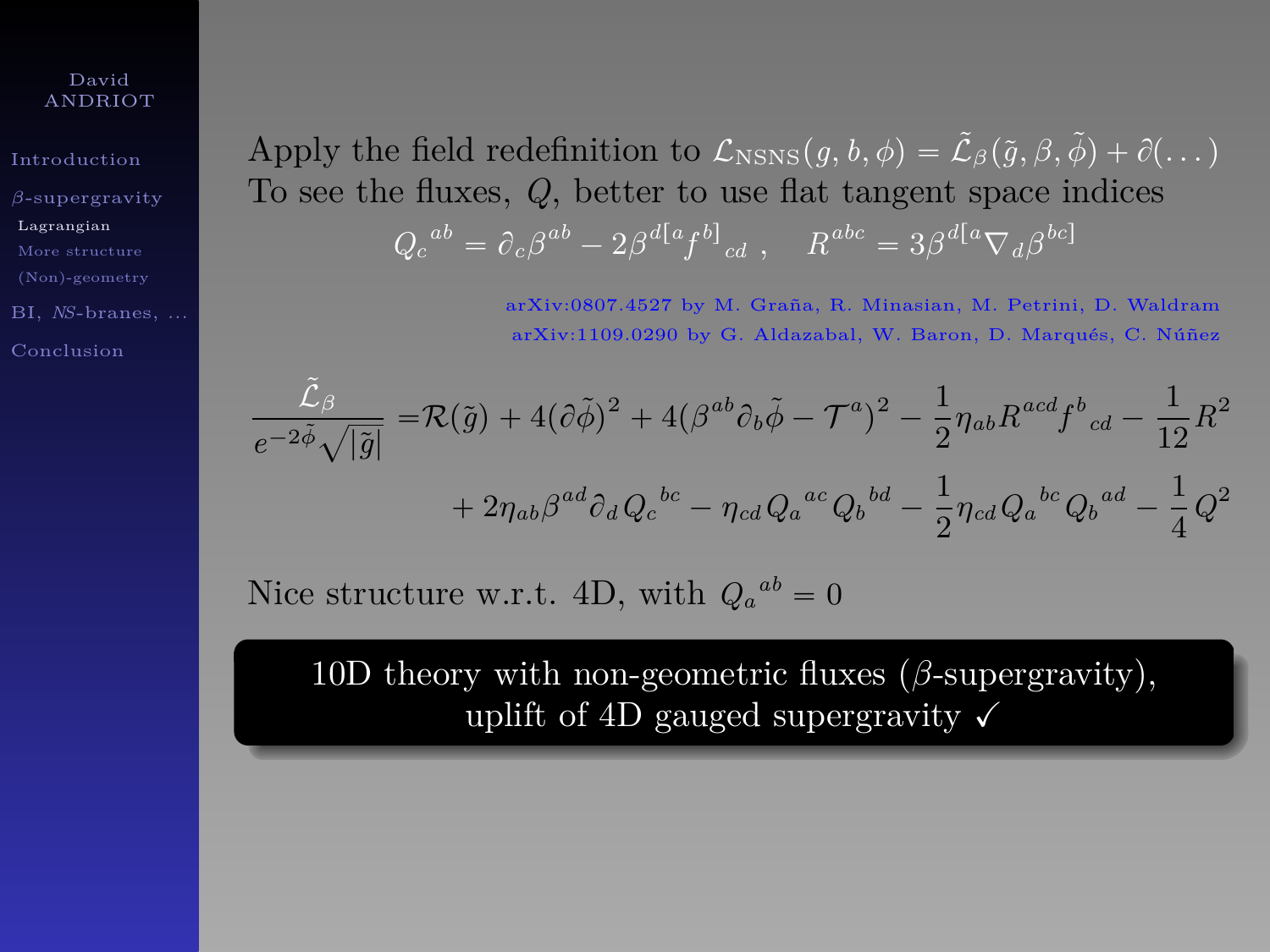[More structure](#page-43-0)

<span id="page-43-0"></span>

## More structure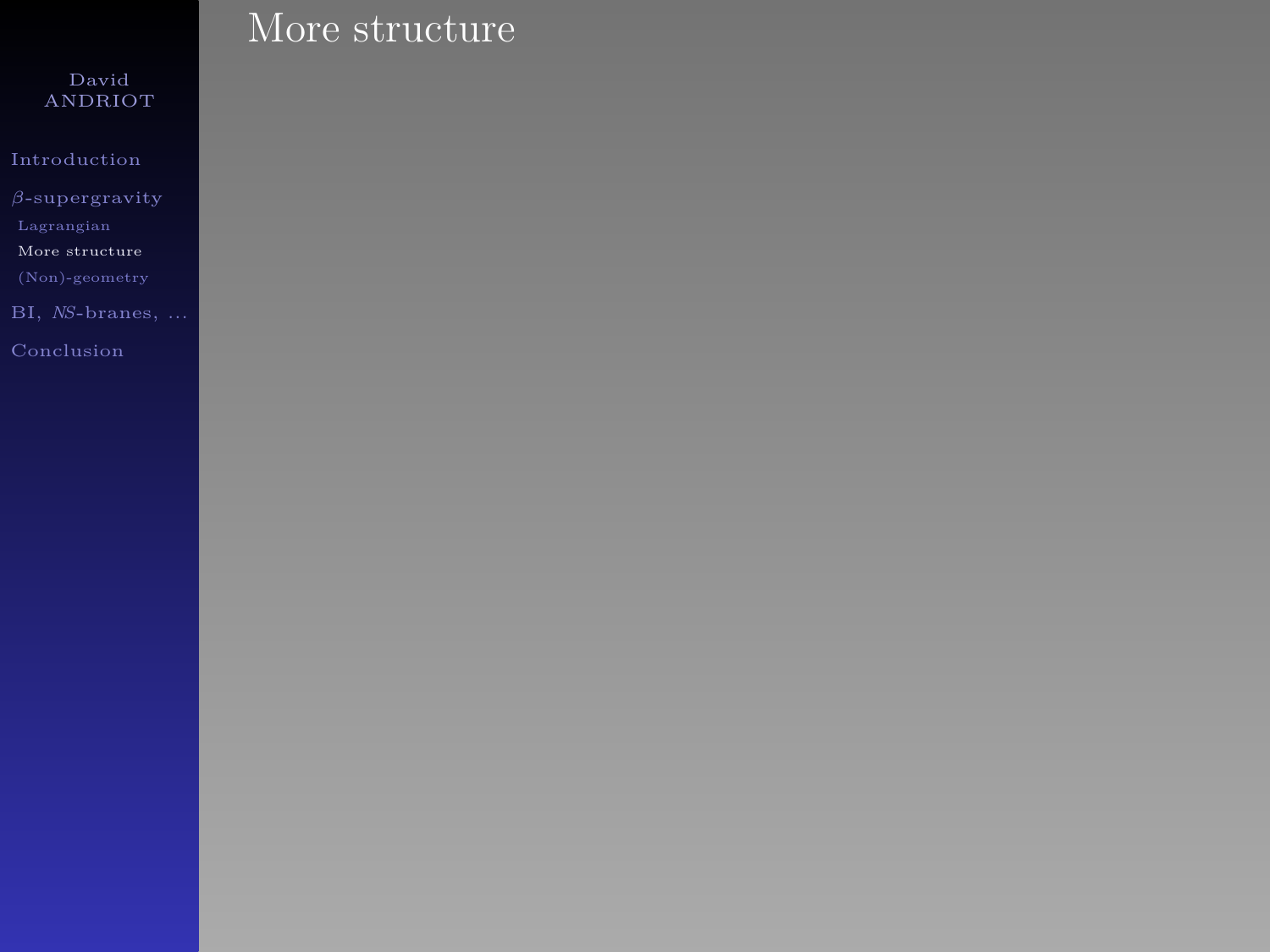## ANDRIOT

[Introduction](#page-1-0)

[More structure](#page-43-0)

## More structure

## For standard  $\nabla_m$  and Levi-Civita connection  $\Gamma^m_{np}$

$$
\tilde{e}^a{}_m \tilde{e}^n{}_b \nabla_n V^m = \nabla_b V^a \equiv \partial_b V^a + \omega_{bc}^a V^c
$$
  

$$
\Leftrightarrow \omega_{bc}^a \equiv \tilde{e}^n{}_b \tilde{e}^a{}_m (\partial_n \tilde{e}^m{}_c + \tilde{e}^p{}_c \Gamma^m_{np})
$$
  

$$
\omega_{bc}^a = \frac{1}{2} \left( f^a{}_{bc} + \eta^{ad} \eta_{cc} f^e{}_{db} + \eta^{ad} \eta_{bc} f^e{}_{dc} \right)
$$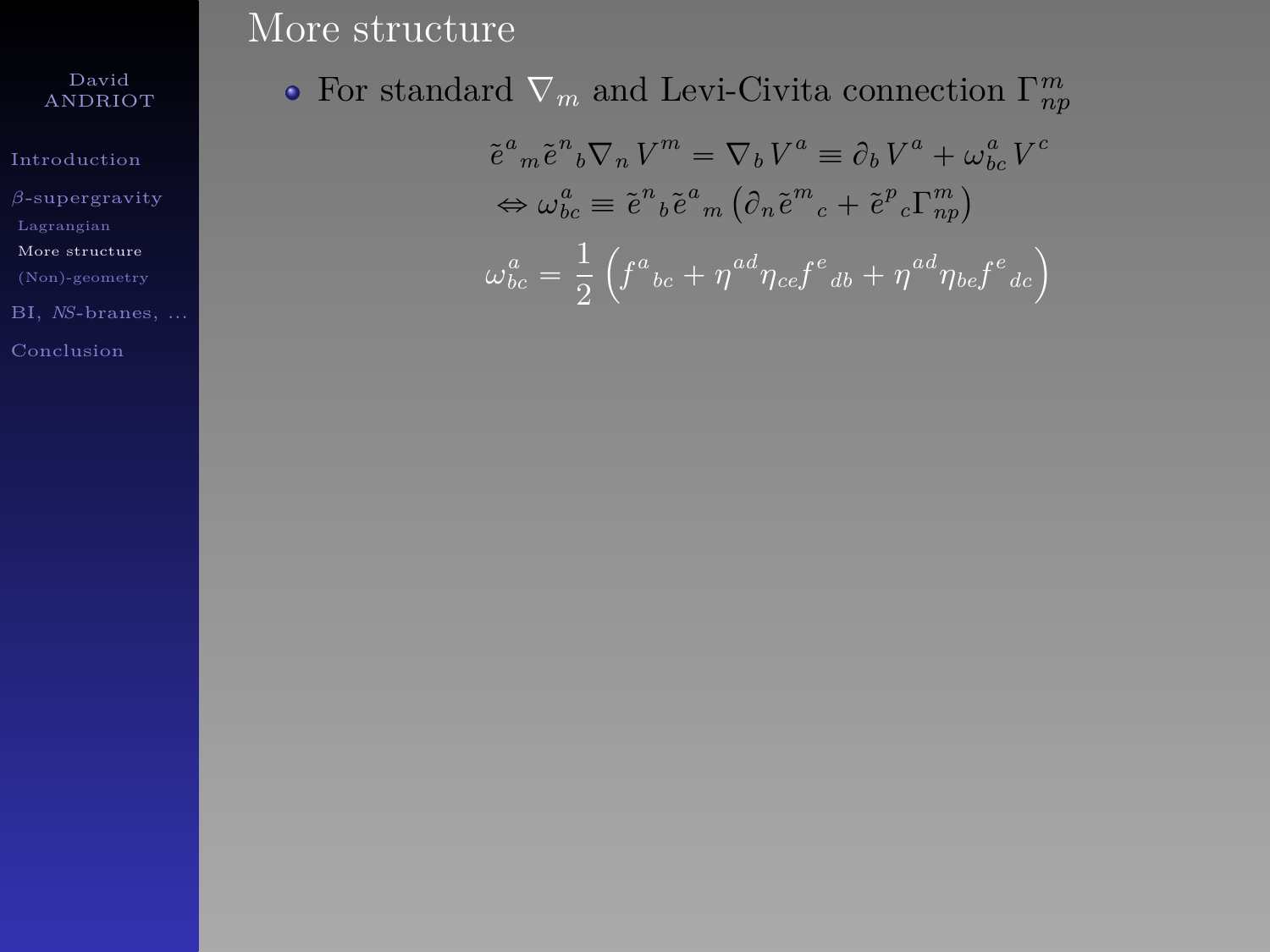[Introduction](#page-1-0) [More structure](#page-43-0)

BI, *NS*[-branes, ...](#page-67-0)

### More structure

For standard  $\nabla_m$  and Levi-Civita connection  $\Gamma^m_{np}$ 

$$
\tilde{e}^{a}{}_{m}\tilde{e}^{n}{}_{b}\nabla_{n}V^{m} = \nabla_{b}V^{a} \equiv \partial_{b}V^{a} + \omega_{bc}^{a}V^{c}
$$

$$
\Leftrightarrow \omega_{bc}^{a} \equiv \tilde{e}^{n}{}_{b}\tilde{e}^{a}{}_{m} (\partial_{n}\tilde{e}^{m}{}_{c} + \tilde{e}^{p}{}_{c}\Gamma_{np}^{m})
$$

$$
\omega_{bc}^{a} = \frac{1}{2} (\int_{0}^{a}e^{i} + \eta^{ad}\eta_{ce}f^{c}{}_{ab} + \eta^{ad}\eta_{be}f^{c}{}_{dc})
$$

There is a new covariant derivative  $\check{\nabla}^m V^p = -\beta^{mn}\partial_n V^p - \check{\Gamma}_n^{mp} V^n$ ,  $\check{\nabla}^m V_p = -\beta^{mn}\partial_n V_p + \check{\Gamma}_p^{mn} V_n$  $2\widetilde{\Gamma}_{p}^{mn}=\tilde{g}_{pq}\left(\beta^{rm}\partial_{r}\tilde{g}^{nq}+\beta^{rn}\partial_{r}\tilde{g}^{mq}-\beta^{rq}\partial_{r}\tilde{g}^{mn}\right)+2\tilde{g}_{pq}\tilde{g}^{r(m}\partial_{r}\beta^{n)q}-\partial_{p}\beta^{mn}$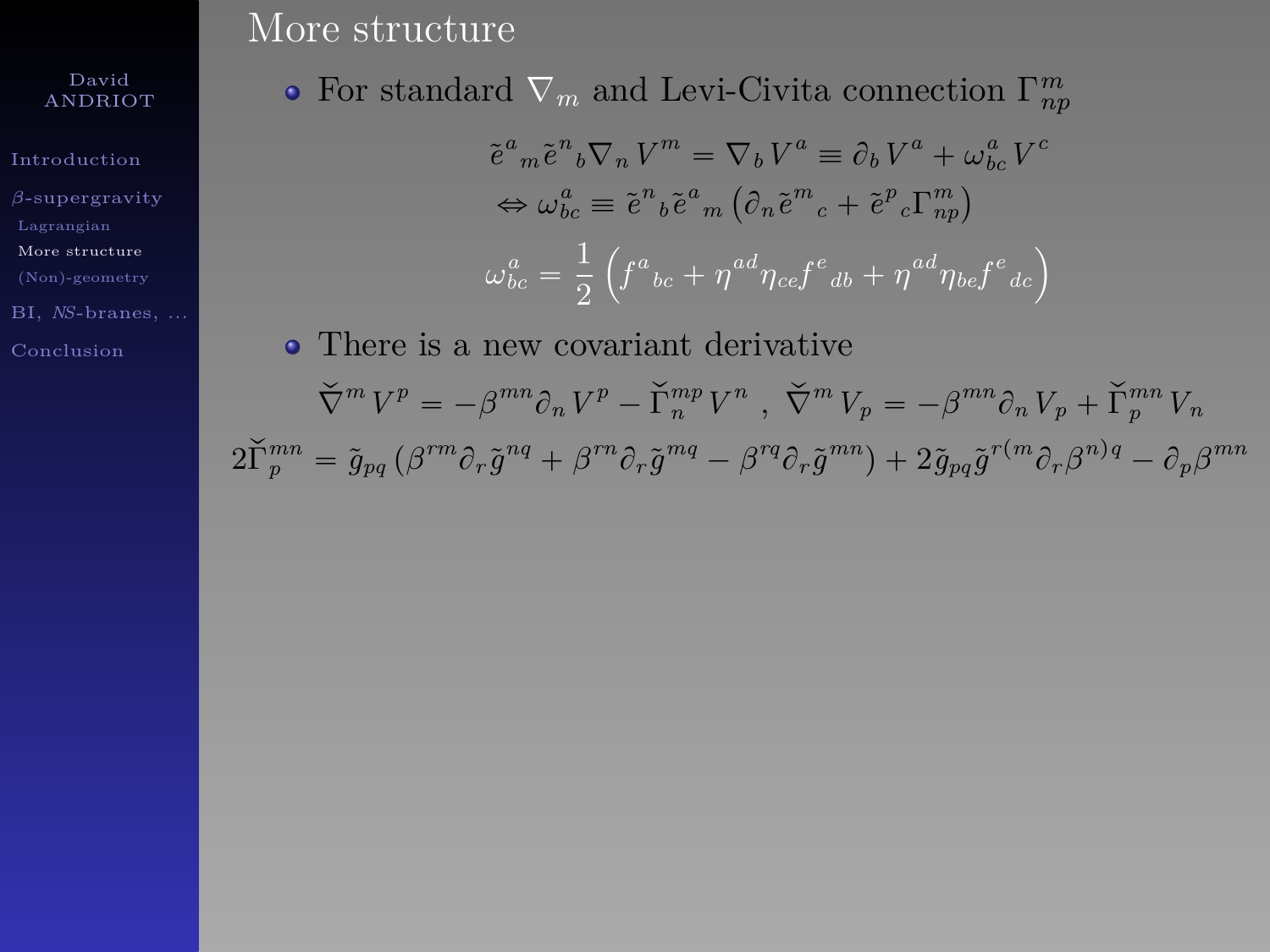[Introduction](#page-1-0) [More structure](#page-43-0)

BI, *NS*[-branes, ...](#page-67-0)

### More structure

For standard  $\nabla_m$  and Levi-Civita connection  $\Gamma^m_{np}$ 

$$
\tilde{e}^{a}{}_{m}\tilde{e}^{n}{}_{b}\nabla_{n}V^{m} = \nabla_{b}V^{a} \equiv \partial_{b}V^{a} + \omega_{bc}^{a}V^{c}
$$

$$
\Leftrightarrow \omega_{bc}^{a} \equiv \tilde{e}^{n}{}_{b}\tilde{e}^{a}{}_{m} (\partial_{n}\tilde{e}^{m}{}_{c} + \tilde{e}^{p}{}_{c}\Gamma_{np}^{m})
$$

$$
\omega_{bc}^{a} = \frac{1}{2} (\int_{0}^{a}e^{i} + \eta^{ad}\eta_{ce}f^{c}{}_{ab} + \eta^{ad}\eta_{be}f^{c}{}_{dc})
$$

There is a new covariant derivative  $\check{\nabla}^m V^p = -\beta^{mn}\partial_n V^p - \check{\Gamma}_n^{mp} V^n$ ,  $\check{\nabla}^m V_p = -\beta^{mn}\partial_n V_p + \check{\Gamma}_p^{mn} V_n$  $2\widetilde{\Gamma}_{p}^{mn}=\tilde{g}_{pq}\left(\beta^{rm}\partial_{r}\tilde{g}^{nq}+\beta^{rn}\partial_{r}\tilde{g}^{mq}-\beta^{rq}\partial_{r}\tilde{g}^{mn}\right)+2\tilde{g}_{pq}\tilde{g}^{r(m}\partial_{r}\beta^{n)q}-\partial_{p}\beta^{mn}$ Proceeding similarly for  $\check{\nabla}^m$  $\tilde{e}^m{}_a \tilde{e}^b{}_n \check{\nabla}^n V_m = \check{\nabla}^b V_a \equiv -\beta^{bd} \partial_d V_a - \omega_{Q_a}{}^{bc} V_c$  $\Leftrightarrow -\omega_Q^{bc}_{a} \equiv {\tilde e}^b{}_n {\tilde e}^m{}_a$  $^{\prime}$  $-\beta^{nq}\partial_{q}\tilde{e}^{c}{}_{m} + \tilde{e}^{c}{}_{p}\tilde{\Gamma}^{np}_{m}$ ¯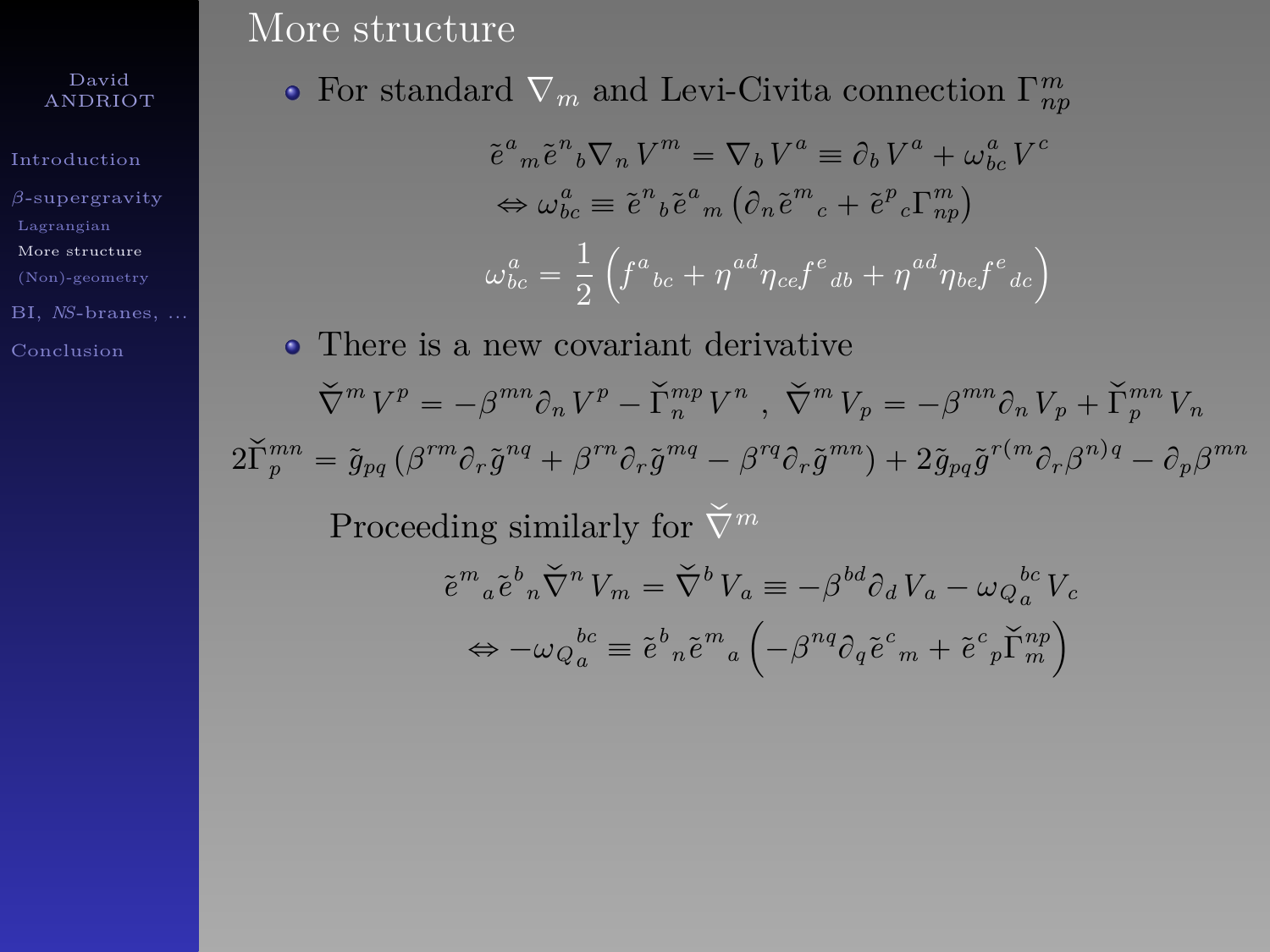[Introduction](#page-1-0) [More structure](#page-43-0)

BI, *NS*[-branes, ...](#page-67-0)

### More structure

For standard  $\nabla_m$  and Levi-Civita connection  $\Gamma^m_{np}$ 

$$
\tilde{e}^{a}{}_{m}\tilde{e}^{n}{}_{b}\nabla_{n}V^{m} = \nabla_{b}V^{a} \equiv \partial_{b}V^{a} + \omega_{bc}^{a}V^{c}
$$

$$
\Leftrightarrow \omega_{bc}^{a} \equiv \tilde{e}^{n}{}_{b}\tilde{e}^{a}{}_{m} (\partial_{n}\tilde{e}^{m}{}_{c} + \tilde{e}^{p}{}_{c}\Gamma_{np}^{m})
$$

$$
\omega_{bc}^{a} = \frac{1}{2} (\int_{0}^{a} e^{a} + \eta^{ad} \eta_{ce} f^{e} d\theta + \eta^{ad} \eta_{bc} f^{e} d\theta)
$$

• There is a new covariant derivative  $\check{\nabla}^m V^p = -\beta^{mn}\partial_n V^p - \check{\Gamma}_n^{mp} V^n$ ,  $\check{\nabla}^m V_p = -\beta^{mn}\partial_n V_p + \check{\Gamma}_p^{mn} V_n$  $2\widetilde{\Gamma}_{p}^{mn}=\tilde{g}_{pq}\left(\beta^{rm}\partial_{r}\tilde{g}^{nq}+\beta^{rn}\partial_{r}\tilde{g}^{mq}-\beta^{rq}\partial_{r}\tilde{g}^{mn}\right)+2\tilde{g}_{pq}\tilde{g}^{r(m}\partial_{r}\beta^{n)q}-\partial_{p}\beta^{mn}$ Proceeding similarly for  $\check{\nabla}^m$  $\tilde{e}^m{}_a \tilde{e}^b{}_n \breve{\nabla}^n V_m = \breve{\nabla}^b V_a \equiv -\beta^{bd} \partial_d V_a - \omega_{Q_a}{}^{bc} V_c$  $\Leftrightarrow -\omega_Q^{bc}\equiv\tilde{e}^b{}_n\tilde{e}^m{}_a\left(-\beta^{nq}\partial_q\tilde{e}^c{}_m+\tilde{e}^c{}_p\breve{\Gamma}^{np}_m\right.$  $\omega\overline{\smash[b]{a}}^{bc}_{a}=\frac{1}{2}$ 2  $Q_a{}^{bc} + \eta_{ad}\eta^{ce}Q_e{}^{db} + \eta_{ad}\eta^{be}Q_e{}^{dc}$ <sup>*li*</sup>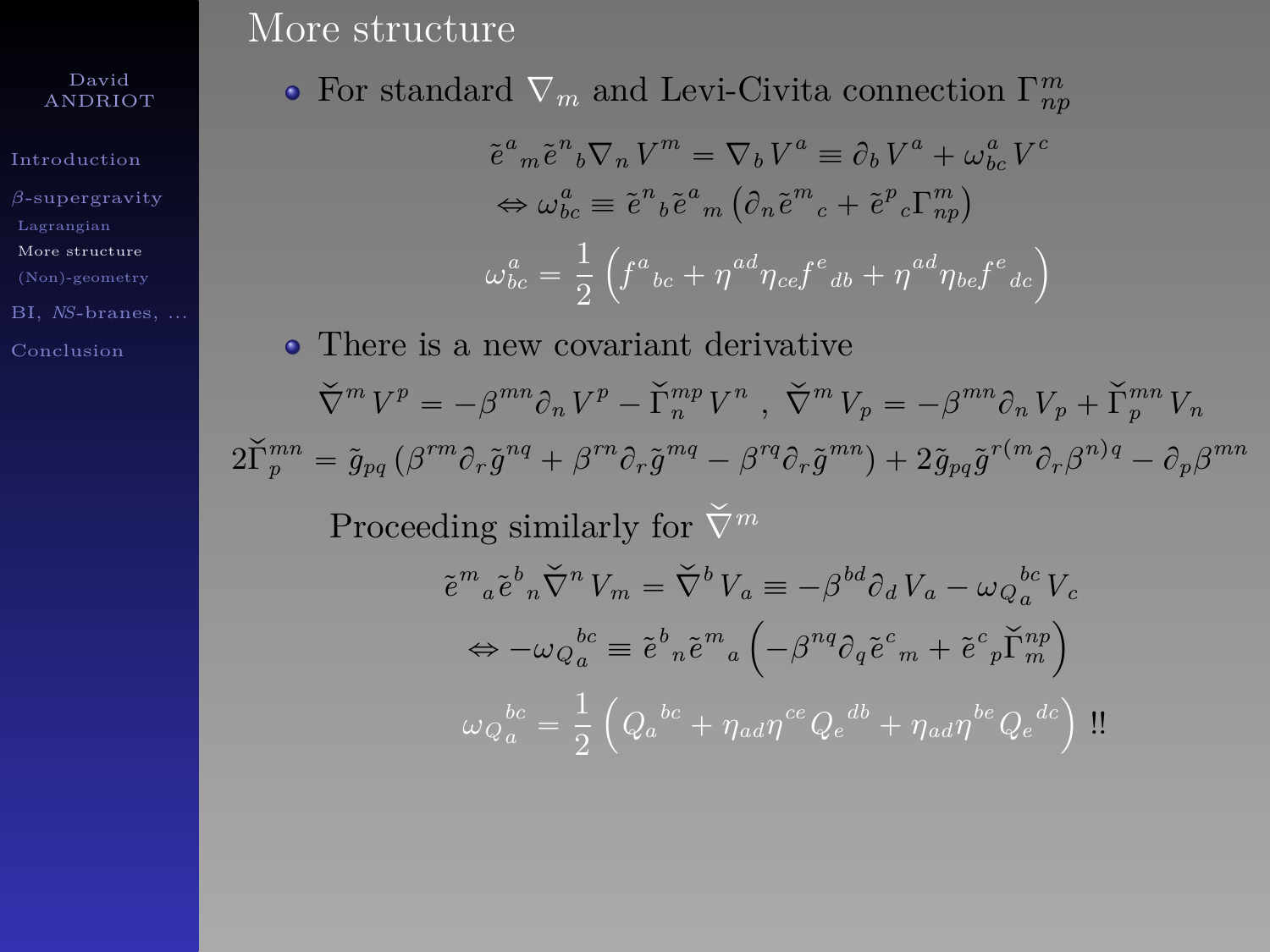[Introduction](#page-1-0) [More structure](#page-43-0)

BI, *NS*[-branes, ...](#page-67-0)

### More structure

For standard  $\nabla_m$  and Levi-Civita connection  $\Gamma^m_{np}$ 

$$
\tilde{e}^{a}{}_{m}\tilde{e}^{n}{}_{b}\nabla_{n}V^{m} = \nabla_{b}V^{a} \equiv \partial_{b}V^{a} + \omega_{bc}^{a}V^{c}
$$

$$
\Leftrightarrow \omega_{bc}^{a} \equiv \tilde{e}^{n}{}_{b}\tilde{e}^{a}{}_{m} (\partial_{n}\tilde{e}^{m}{}_{c} + \tilde{e}^{p}{}_{c}\Gamma_{np}^{m})
$$

$$
\omega_{bc}^{a} = \frac{1}{2} (\int_{0}^{a} e^{a} + \eta^{ad} \eta_{ce} f^{e} d\theta + \eta^{ad} \eta_{bc} f^{e} d\theta)
$$

• There is a new covariant derivative  $\check{\nabla}^m V^p = -\beta^{mn}\partial_n V^p - \check{\Gamma}_n^{mp} V^n$ ,  $\check{\nabla}^m V_p = -\beta^{mn}\partial_n V_p + \check{\Gamma}_p^{mn} V_n$  $2\widetilde{\Gamma}_{p}^{mn}=\tilde{g}_{pq}\left(\beta^{rm}\partial_{r}\tilde{g}^{nq}+\beta^{rn}\partial_{r}\tilde{g}^{mq}-\beta^{rq}\partial_{r}\tilde{g}^{mn}\right)+2\tilde{g}_{pq}\tilde{g}^{r(m}\partial_{r}\beta^{n)q}-\partial_{p}\beta^{mn}$ Proceeding similarly for  $\check{\nabla}^m$  $\tilde{e}^m{}_a \tilde{e}^b{}_n \breve{\nabla}^n V_m = \breve{\nabla}^b V_a \equiv -\beta^{bd} \partial_d V_a - \omega_{Q_a}{}^{bc} V_c$  $\Leftrightarrow -\omega_Q^{bc}\equiv\tilde{e}^b{}_n\tilde{e}^m{}_a\left(-\beta^{nq}\partial_q\tilde{e}^c{}_m+\tilde{e}^c{}_p\breve{\Gamma}^{np}_m\right.$  $\omega\overline{\smash[b]{a}}^{bc}_{a}=\frac{1}{2}$ 2  $Q_a{}^{bc} + \eta_{ad}\eta^{ce}Q_e{}^{db} + \eta_{ad}\eta^{be}Q_e{}^{dc}$ <sup>*li*</sup>

Define as well a new "Ricci tensor and scalar"  $\rightarrow$  enters in Lagrangian in curved/flat indices.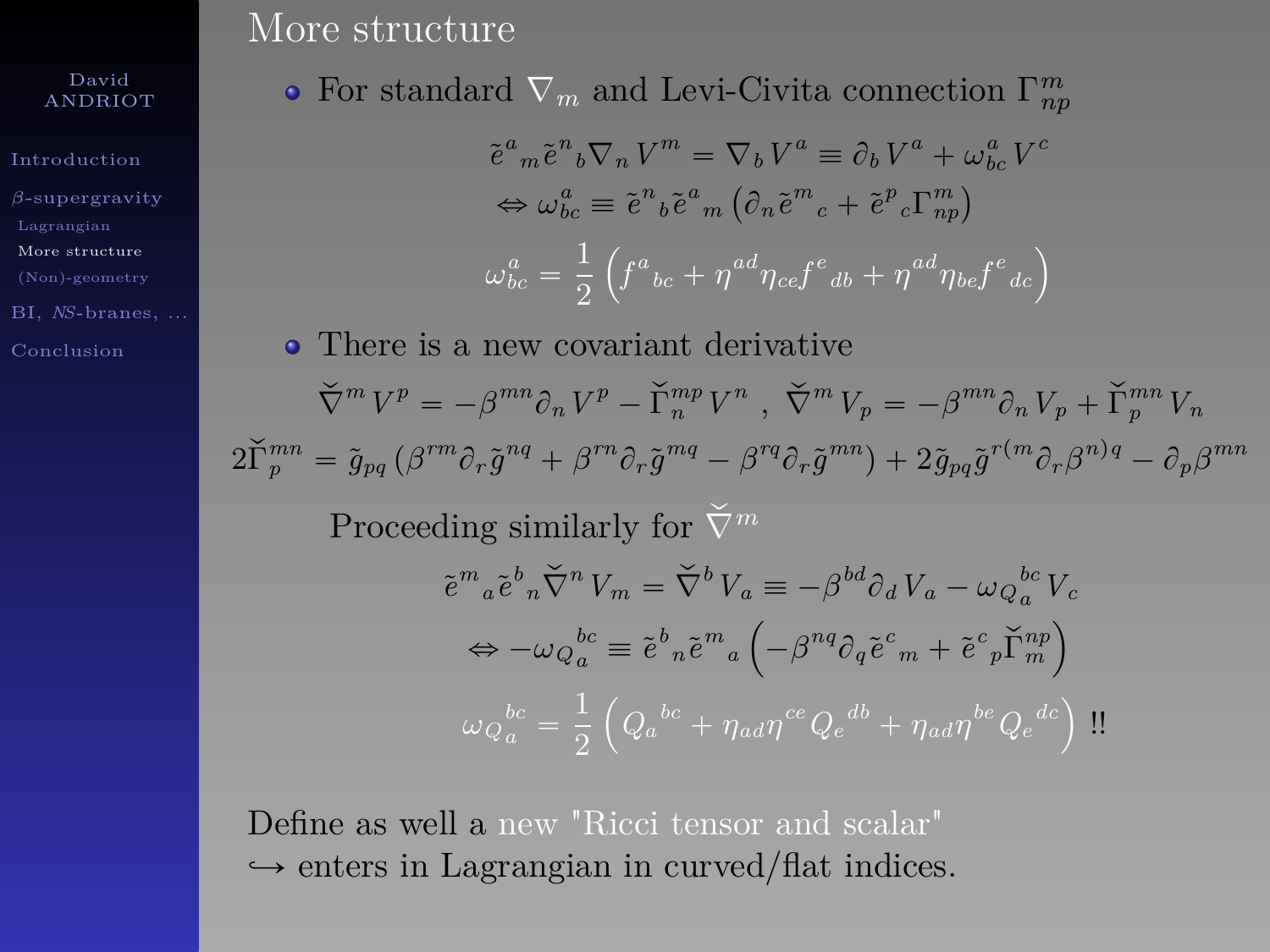[Introduction](#page-1-0) [More structure](#page-43-0)

BI, *NS*[-branes, ...](#page-67-0)

### More structure

For standard  $\nabla_m$  and Levi-Civita connection  $\Gamma^m_{np}$ 

$$
\tilde{e}^{a}_{m}\tilde{e}^{n}_{b}\nabla_{n}V^{m} = \nabla_{b}V^{a} \equiv \partial_{b}V^{a} + \omega_{bc}^{a}V^{c}
$$

$$
\Leftrightarrow \omega_{bc}^{a} \equiv \tilde{e}^{n}_{b}\tilde{e}^{a}_{m} (\partial_{n}\tilde{e}^{m}_{c} + \tilde{e}^{p}_{c}\Gamma_{np}^{m})
$$

$$
\omega_{bc}^{a} = \frac{1}{2} (\int_{0}^{a} e^{i\omega_{c}} + \eta^{ad}\eta_{ce}f^{e}_{d} + \eta^{ad}\eta_{bc}f^{e}_{d} + \eta^{ad}\eta_{bc}f^{e}_{d} + \eta^{ad}\eta_{bc}f^{e}_{d} + \eta^{ad}\eta_{bc}f^{e}_{d} + \eta^{ad}\eta_{bc}f^{e}_{d} + \eta^{ad}\eta_{bc}f^{e}_{d} + \eta^{ad}\eta_{bc}f^{e}_{d} + \eta^{ad}\eta_{bc}f^{e}_{d} + \eta^{ad}\eta_{bc}f^{e}_{d} + \eta^{ad}\eta_{bc}f^{e}_{d} + \eta^{ad}\eta_{bc}f^{e}_{d} + \eta^{ad}\eta_{bc}f^{e}_{d} + \eta^{ad}\eta_{bc}f^{e}_{d} + \eta^{ad}\eta_{bc}f^{e}_{d} + \eta^{ad}\eta_{bc}f^{e}_{d} + \eta^{ad}\eta_{bc}f^{e}_{d} + \eta^{ad}\eta_{bc}f^{e}_{d} + \eta^{ad}\eta_{bc}f^{e}_{d} + \eta^{ad}\eta_{bc}f^{e}_{d} + \eta^{ad}\eta_{bc}f^{e}_{d} + \eta^{ad}\eta_{bc}f^{e}_{d} + \eta^{ad}\eta_{bc}f^{e}_{d} + \eta^{ad}\eta_{bc}f^{e}_{d} + \eta^{ad}\eta_{bc}f^{e}_{d} + \eta^{ad}\eta_{bc}f^{e}_{d} + \eta^{ad}\eta_{bc}f^{e}_{d} + \eta^{ad}\eta_{bc}f^{e}_{d} + \eta^{ad}\eta_{bc}f^{e}_{d} + \eta^{ad}\eta_{bc}f^{e}_{d} + \eta^{ad}\eta_{bc}f^{e}_{d} + \eta^{ad}\eta_{bc}f^{e}_{d} + \eta^{ad}\eta_{bc}f^{e}_{d} + \eta^{ad}\eta_{bc}f^{e}_{d} + \eta^{ad}\eta_{bc}f^{e}_{d} + \eta^{ad}\eta_{bc}f^{e}_{d} + \
$$

• There is a new covariant derivative  $\check{\nabla}^m V^p = -\beta^{mn}\partial_n V^p - \check{\Gamma}_n^{mp} V^n$ ,  $\check{\nabla}^m V_p = -\beta^{mn}\partial_n V_p + \check{\Gamma}_p^{mn} V_n$  $2\widetilde{\Gamma}_{p}^{mn}=\tilde{g}_{pq}\left(\beta^{rm}\partial_{r}\tilde{g}^{nq}+\beta^{rn}\partial_{r}\tilde{g}^{mq}-\beta^{rq}\partial_{r}\tilde{g}^{mn}\right)+2\tilde{g}_{pq}\tilde{g}^{r(m}\partial_{r}\beta^{n)q}-\partial_{p}\beta^{mn}$ Proceeding similarly for  $\check{\nabla}^m$  $\tilde{e}^m{}_a \tilde{e}^b{}_n \check{\nabla}^n V_m = \check{\nabla}^b V_a \equiv -\beta^{bd} \partial_d V_a - \omega_{Q_a}{}^{bc} V_c$  $\Leftrightarrow -\omega_Q^{bc}\equiv\tilde{e}^b{}_n\tilde{e}^m{}_a\left(-\beta^{nq}\partial_q\tilde{e}^c{}_m+\tilde{e}^c{}_p\breve{\Gamma}^{np}_m\right.$  $^{\prime}$ ¯  $\omega\overline{\smash[b]{a}}^{bc}_{a}=\frac{1}{2}$ 2  $Q_a{}^{bc} + \eta_{ad}\eta^{ce}Q_e{}^{db} + \eta_{ad}\eta^{be}Q_e{}^{dc}$ <sup>*li*</sup>

Define as well a new "Ricci tensor and scalar"  $\rightarrow$  enters in Lagrangian in curved/flat indices. Structures: natural with Generalized Geometry formalism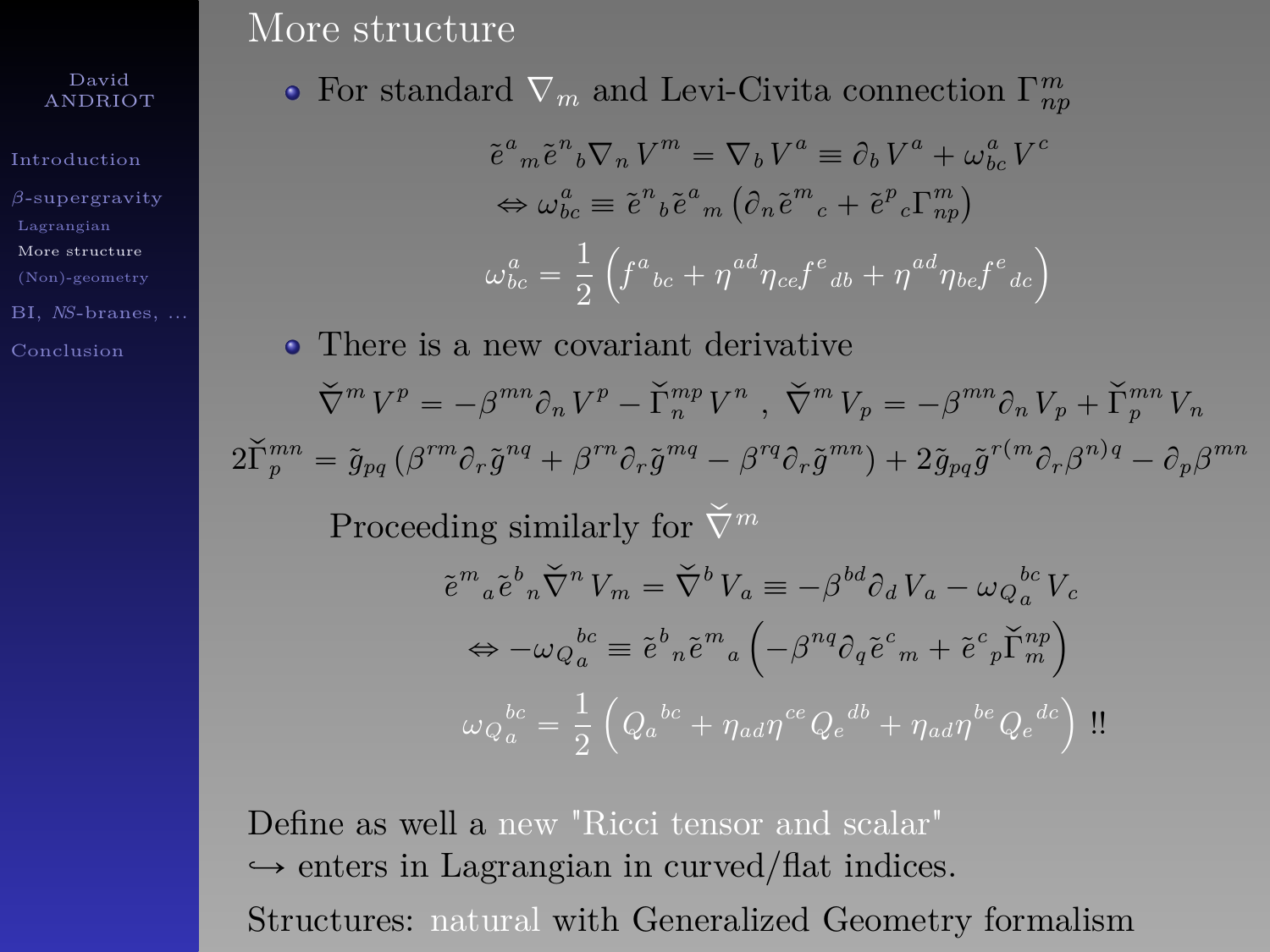[Introduction](#page-1-0)

[\(Non\)-geometry](#page-50-0)

<span id="page-50-0"></span>

# 10D examples of non-geometries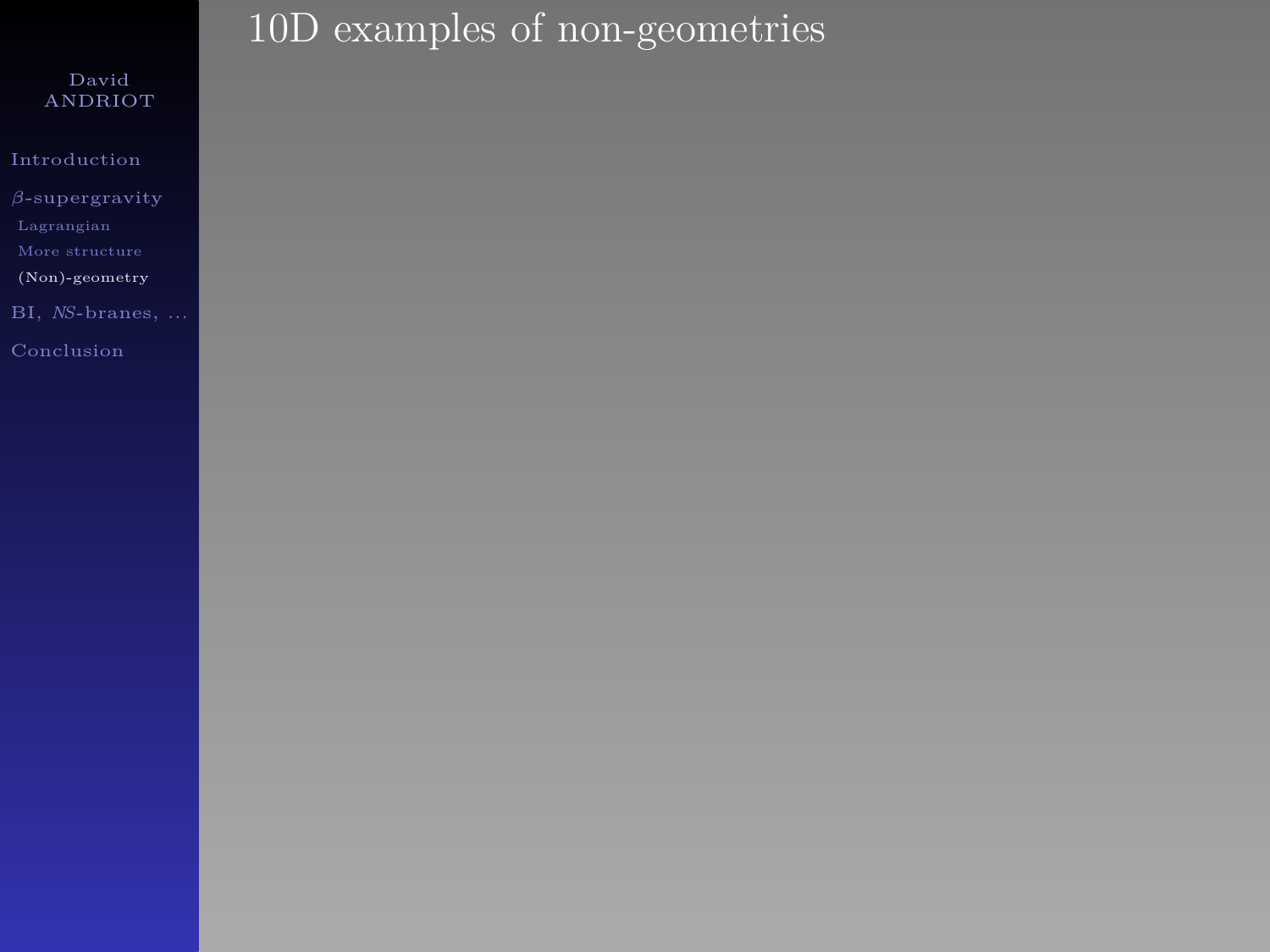[Introduction](#page-1-0) [\(Non\)-geometry](#page-50-0) BI, *NS*[-branes, ...](#page-67-0) 10D examples of non-geometries

Famous toroidal example: NSNS sector:

 $T^3 + H_{123} \xrightarrow{T_1}$  twisted torus  $(f_{23}) \xrightarrow{T_2}$  non – geometric config.

hep-th/0211182 by S. Kachru, M. B. Schulz, P. K. Tripathy, S. P. Trivedi hep-th/0303173 by D. A. Lowe, H. Nastase, S. Ramgoolam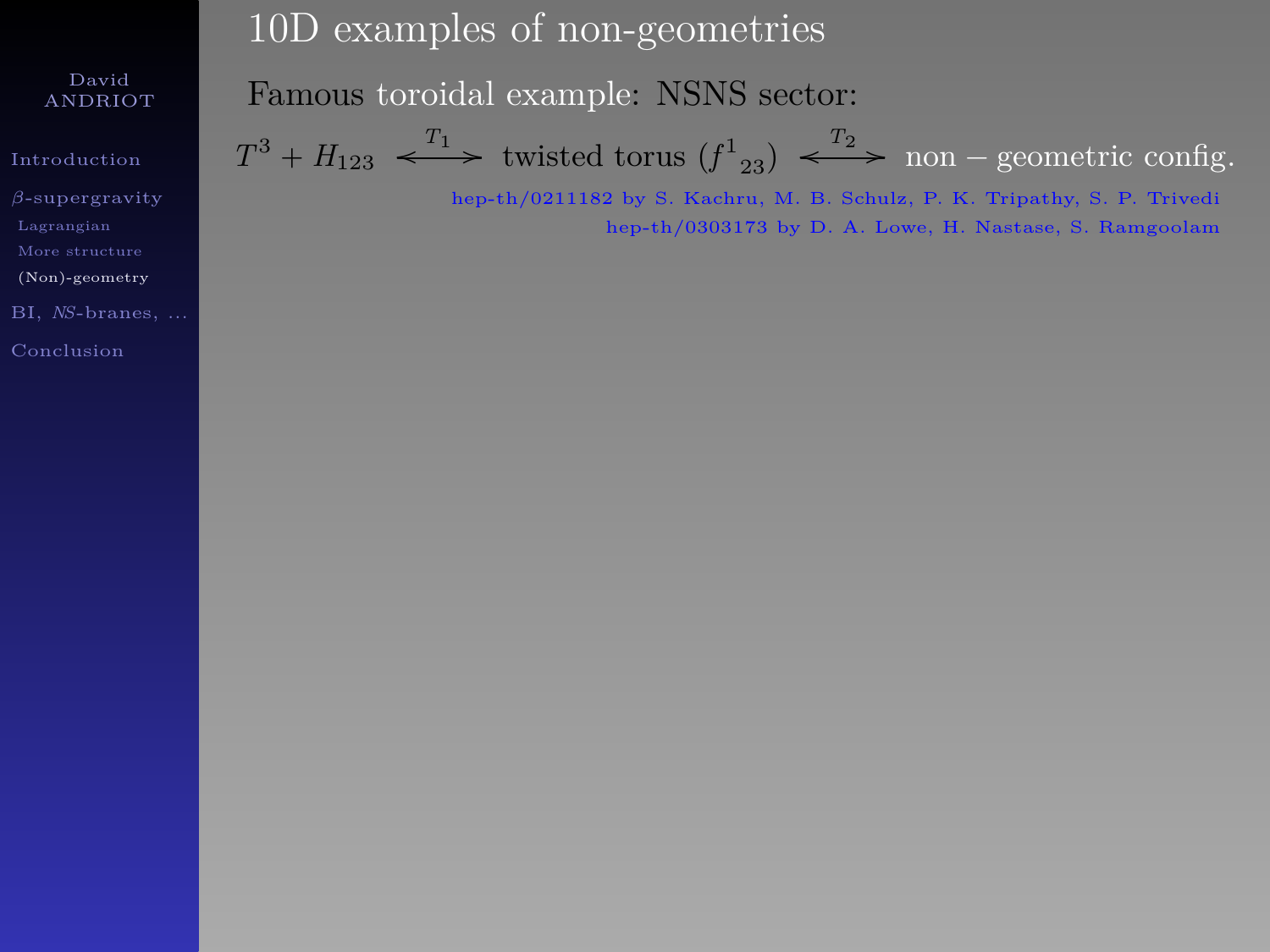[Introduction](#page-1-0) [\(Non\)-geometry](#page-50-0) BI, *NS*[-branes, ...](#page-67-0) 10D examples of non-geometries

Famous toroidal example: NSNS sector:

 $T^3 + H_{123} \xrightarrow{T_1}$  twisted torus  $(f_{23}) \xrightarrow{T_2}$  non – geometric config.

hep-th/0211182 by S. Kachru, M. B. Schulz, P. K. Tripathy, S. P. Trivedi hep-th/0303173 by D. A. Lowe, H. Nastase, S. Ramgoolam

$$
g = h_0 \begin{pmatrix} 1 & 0 & 0 \\ 0 & 1 & 0 \\ 0 & 0 & \frac{1}{h_0} \end{pmatrix}, b = h_0 \begin{pmatrix} 0 & -Kz^3 & 0 \\ Kz^3 & 0 & 0 \\ 0 & 0 & 0 \end{pmatrix}, h_0(z^3) = \frac{1}{1 + (Kz^3)^2}
$$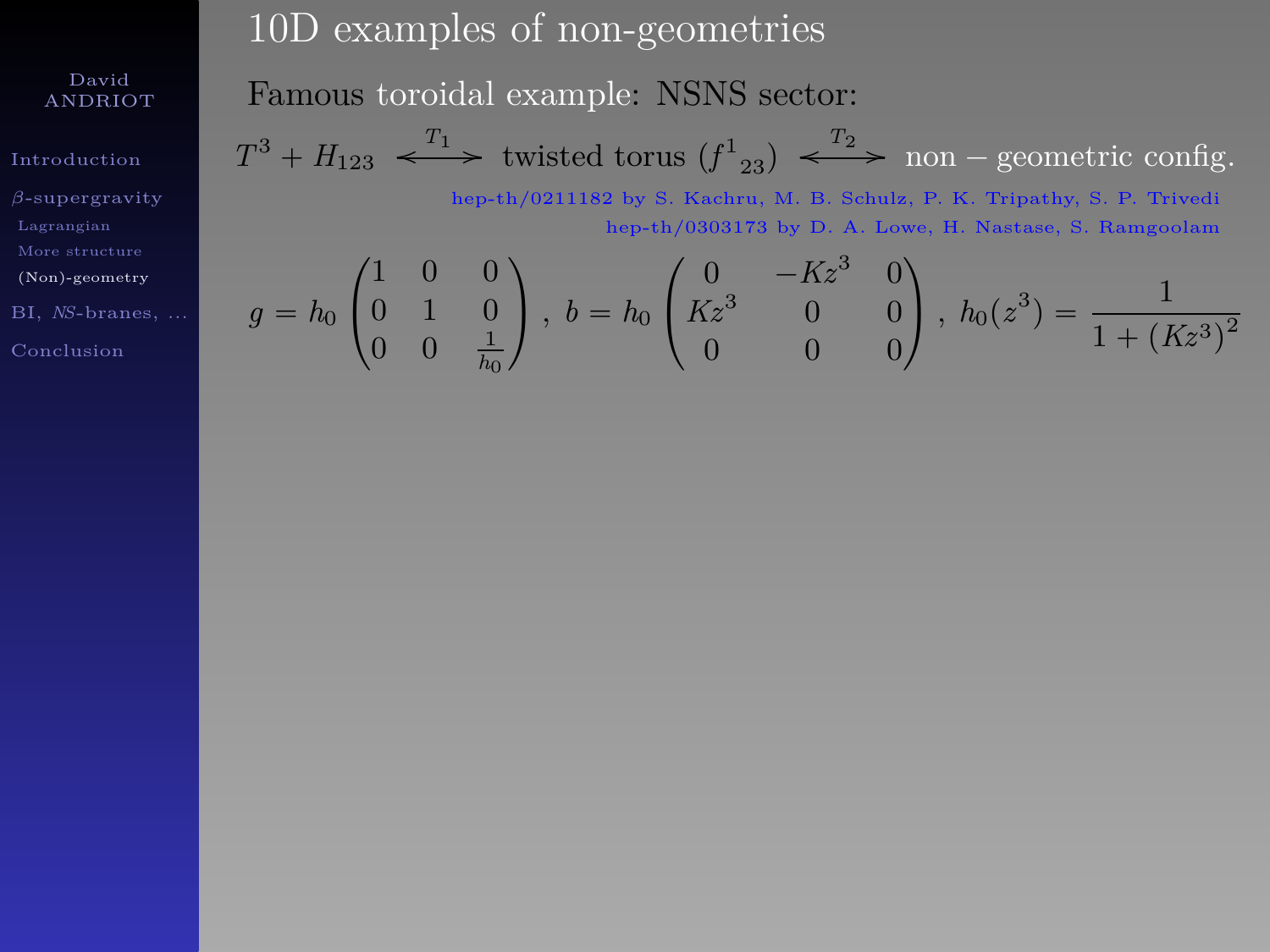[Introduction](#page-1-0) [\(Non\)-geometry](#page-50-0) BI, *NS*[-branes, ...](#page-67-0) 10D examples of non-geometries

Famous toroidal example: NSNS sector:

 $T^3 + H_{123} \xrightarrow{T_1}$  twisted torus  $(f_{23}) \xrightarrow{T_2}$  non – geometric config. hep-th/0211182 by S. Kachru, M. B. Schulz, P. K. Tripathy, S. P. Trivedi

hep-th/0303173 by D. A. Lowe, H. Nastase, S. Ramgoolam

$$
g = h_0 \begin{pmatrix} 1 & 0 & 0 \\ 0 & 1 & 0 \\ 0 & 0 & \frac{1}{h_0} \end{pmatrix}, b = h_0 \begin{pmatrix} 0 & -Kz^3 & 0 \\ Kz^3 & 0 & 0 \\ 0 & 0 & 0 \end{pmatrix}, h_0(z^3) = \frac{1}{1 + (Kz^3)^2}
$$

2 patches for  $S^1_{z^3}$ , proof that no diffeo. to glue *g* on overlaps + fields glue with T-duality element  $\in O(2,2) \Rightarrow$  non-geometry arXiv:1402.5972 by D. A. and André Betz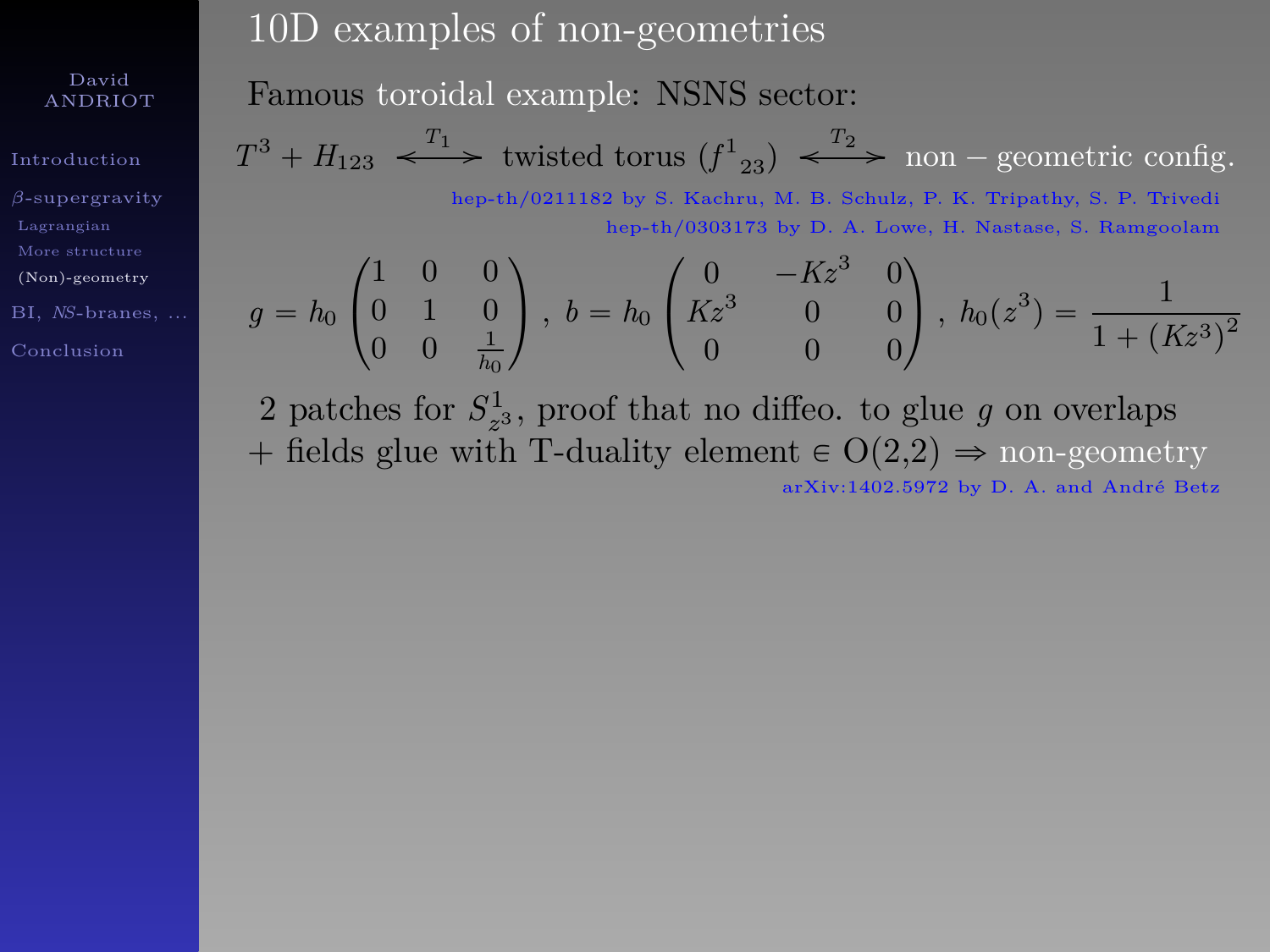[Introduction](#page-1-0) [\(Non\)-geometry](#page-50-0) [Conclusion](#page-100-0)

### 10D examples of non-geometries

Famous toroidal example: NSNS sector:

 $T^3 + H_{123} \xrightarrow{T_1}$  twisted torus  $(f_{23}) \xrightarrow{T_2}$  non – geometric config. hep-th/0211182 by S. Kachru, M. B. Schulz, P. K. Tripathy, S. P. Trivedi

hep-th/0303173 by D. A. Lowe, H. Nastase, S. Ramgoolam

$$
g = h_0 \begin{pmatrix} 1 & 0 & 0 \\ 0 & 1 & 0 \\ 0 & 0 & \frac{1}{h_0} \end{pmatrix}, b = h_0 \begin{pmatrix} 0 & -Kz^3 & 0 \\ Kz^3 & 0 & 0 \\ 0 & 0 & 0 \end{pmatrix}, h_0(z^3) = \frac{1}{1 + (Kz^3)^2}
$$

2 patches for  $S^1_{z^3}$ , proof that no diffeo. to glue *g* on overlaps + fields glue with T-duality element  $\in O(2,2) \Rightarrow$  non-geometry arXiv:1402.5972 by D. A. and André Betz

Other example: *NS*-branes (NSNS backgrounds)  $NS5$ -brane  $\leftarrow$  smearing  $\frac{\text{meaning}}{\text{+T-d.}}$  *KK*-monopole  $\leftarrow$   $\frac{\text{smearing}}{\text{+T-d.}}$  $\frac{\text{mean msg}}{+T-d.}$  5<sup>2</sup> or *Q*-brane arXiv:1004.2521, 1209.6056 by J. de Boer and M. Shigemori; arXiv:1109.4484 by E. A. Bergshoeff, T. Ortin and F. Riccioni; arXiv:1303.1413 by F. Hassler and D. Lüst; D. Geissbühler, D. Marqués, C. Núñez and V. Penas; T. Kimura and S. Sasaki; A. Chatzistavrakidis, F. F. Gautason, G. Moutsopoulos and M. Zagermann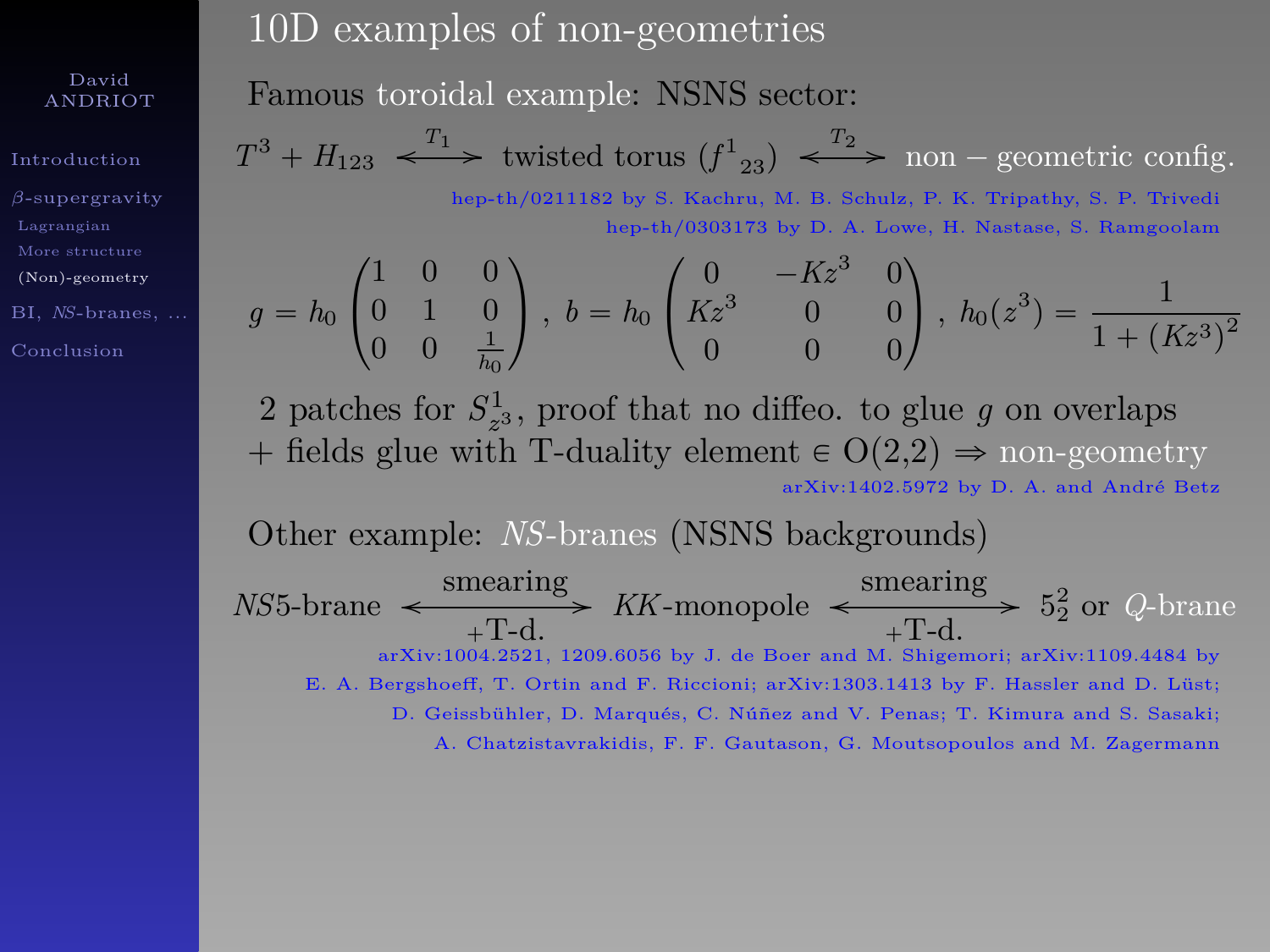[Introduction](#page-1-0) *β*[-supergravity](#page-30-0) [\(Non\)-geometry](#page-50-0) [Conclusion](#page-100-0)

10D examples of non-geometries

Famous toroidal example: NSNS sector:

 $T^3 + H_{123} \xrightarrow{T_1}$  twisted torus  $(f_{23}) \xrightarrow{T_2}$  non – geometric config. hep-th/0211182 by S. Kachru, M. B. Schulz, P. K. Tripathy, S. P. Trivedi

hep-th/0303173 by D. A. Lowe, H. Nastase, S. Ramgoolam

$$
g = h_0 \begin{pmatrix} 1 & 0 & 0 \\ 0 & 1 & 0 \\ 0 & 0 & \frac{1}{h_0} \end{pmatrix}, b = h_0 \begin{pmatrix} 0 & -Kz^3 & 0 \\ Kz^3 & 0 & 0 \\ 0 & 0 & 0 \end{pmatrix}, h_0(z^3) = \frac{1}{1 + (Kz^3)^2}
$$

2 patches for  $S^1_{z^3}$ , proof that no diffeo. to glue *g* on overlaps + fields glue with T-duality element  $\in O(2,2) \Rightarrow$  non-geometry arXiv:1402.5972 by D. A. and André Betz

Other example: *NS*-branes (NSNS backgrounds)  $NS5$ -brane  $\leftarrow$  smearing  $\frac{\text{meaning}}{\text{+T-d.}}$  *KK*-monopole  $\leftarrow$   $\frac{\text{smearing}}{\text{+T-d.}}$  $\frac{\text{mean msg}}{+T-d.}$  5<sup>2</sup> or *Q*-brane arXiv:1004.2521, 1209.6056 by J. de Boer and M. Shigemori; arXiv:1109.4484 by E. A. Bergshoeff, T. Ortin and F. Riccioni; arXiv:1303.1413 by F. Hassler and D. Lüst; D. Geissbühler, D. Marqués, C. Núñez and V. Penas; T. Kimura and S. Sasaki; A. Chatzistavrakidis, F. F. Gautason, G. Moutsopoulos and M. Zagermann<br>  $\left( \begin{array}{c} 0 \end{array} \right)^{-1}$ 

$$
ds^{2} = ds_{6}^{2} + f_{Q} (d\rho^{2} + \rho^{2} d\varphi^{2}) + f_{Q}^{-1} \left( 1 + \frac{a^{2}}{f_{Q}^{2}} \right)^{-1} (dx^{2} + dy^{2}), b = ...
$$
  

$$
f_{Q}(\rho) = \text{cst} - 2q\pi \ln \rho, a = -\varphi \rho \partial_{\rho} f_{Q}
$$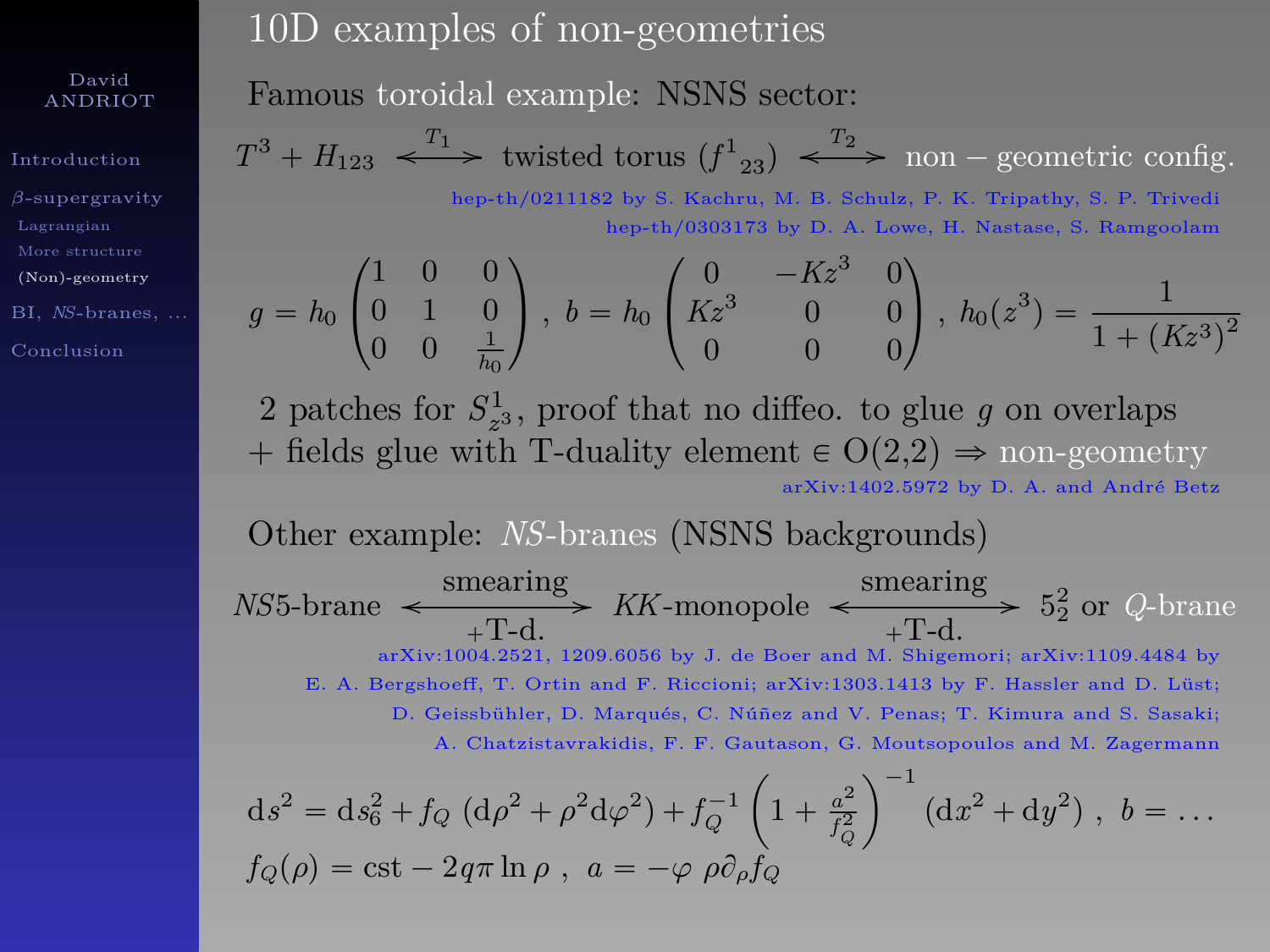[Introduction](#page-1-0) [\(Non\)-geometry](#page-50-0) BI, *NS*[-branes, ...](#page-67-0) [Conclusion](#page-100-0)

10D examples of non-geometries

Famous toroidal example: NSNS sector:

 $T^3 + H_{123} \xrightarrow{T_1}$  twisted torus  $(f_{23}) \xrightarrow{T_2}$  non – geometric config. hep-th/0211182 by S. Kachru, M. B. Schulz, P. K. Tripathy, S. P. Trivedi

hep-th/0303173 by D. A. Lowe, H. Nastase, S. Ramgoolam

$$
g = h_0 \begin{pmatrix} 1 & 0 & 0 \\ 0 & 1 & 0 \\ 0 & 0 & \frac{1}{h_0} \end{pmatrix}, b = h_0 \begin{pmatrix} 0 & -Kz^3 & 0 \\ Kz^3 & 0 & 0 \\ 0 & 0 & 0 \end{pmatrix}, h_0(z^3) = \frac{1}{1 + (Kz^3)^2}
$$

2 patches for  $S^1_{z^3}$ , proof that no diffeo. to glue *g* on overlaps + fields glue with T-duality element  $\in O(2,2) \Rightarrow$  non-geometry arXiv:1402.5972 by D. A. and André Betz

Other example: *NS*-branes (NSNS backgrounds)  $NS5$ -brane  $\leftarrow$  smearing  $\frac{\text{meaning}}{\text{+T-d.}}$  *KK*-monopole  $\leftarrow$   $\frac{\text{smearing}}{\text{+T-d.}}$  $\frac{\text{mean msg}}{+T-d.}$  5<sup>2</sup> or *Q*-brane arXiv:1004.2521, 1209.6056 by J. de Boer and M. Shigemori; arXiv:1109.4484 by E. A. Bergshoeff, T. Ortin and F. Riccioni; arXiv:1303.1413 by F. Hassler and D. Lüst; D. Geissbühler, D. Marqués, C. Núñez and V. Penas; T. Kimura and S. Sasaki; A. Chatzistavrakidis, F. F. Gautason, G. Moutsopoulos and M. Zagermann  $ds^2 = ds_6^2 + f_Q (d\rho^2 + \rho^2 d\varphi^2) + f_Q^{-1}$ ˆ  $1 + \frac{a^2}{f^2}$  $\sqrt{-1}$  $(\mathrm{d}x^2 + \mathrm{d}y^2)$ ,  $b = \dots$ 

$$
f_Q(\rho) = \text{cst} - 2q\pi \ln \rho, \quad a = -\varphi \rho \partial_\rho f_Q \quad (dx + dy), \quad \theta = \dots
$$
  
 
$$
f_Q(\rho) = \text{cst} - 2q\pi \ln \rho, \quad a = -\varphi \rho \partial_\rho f_Q
$$
  
 Comparison to the 4D T-duality chain  $\Rightarrow$  Q-flux ?!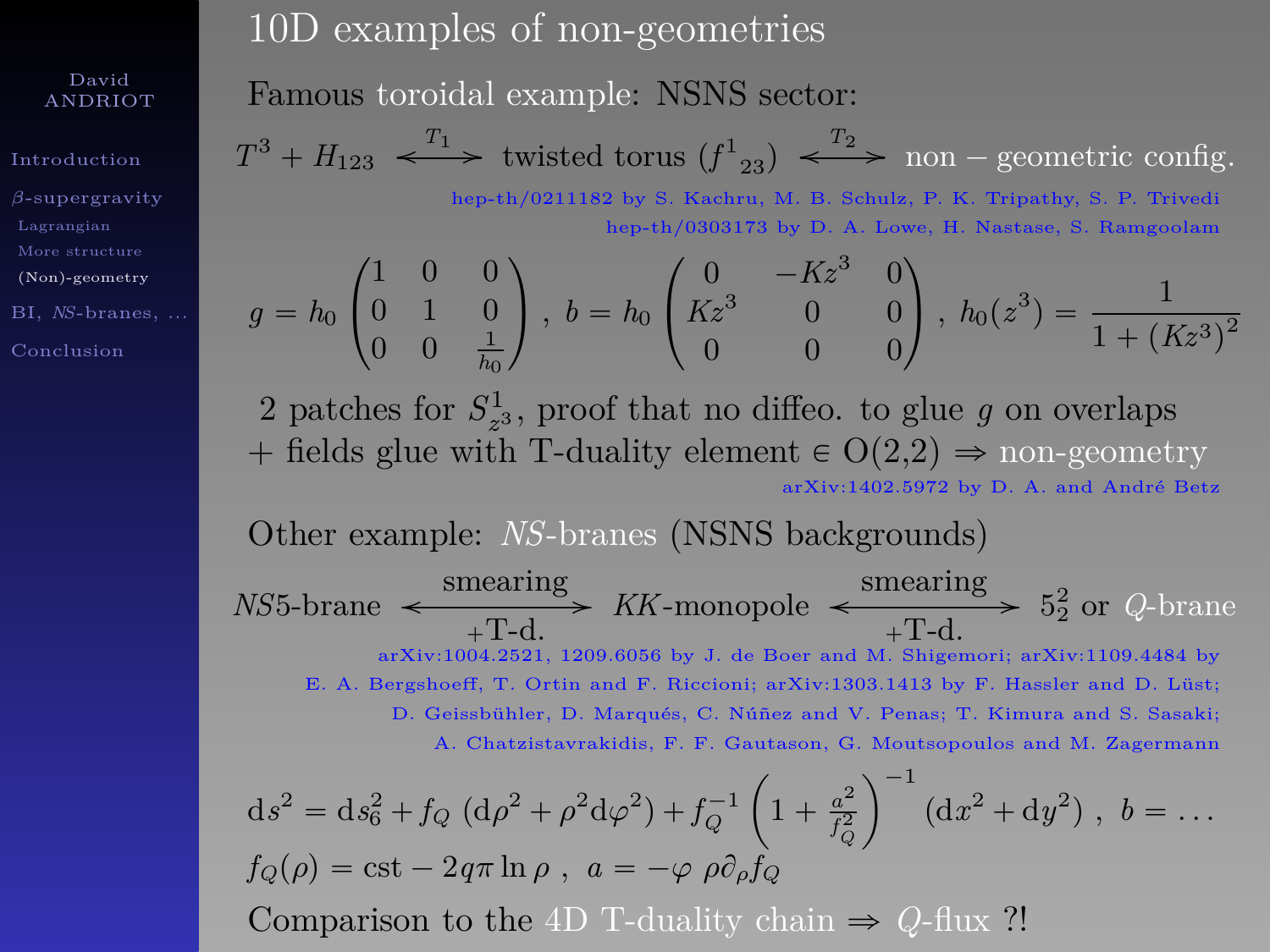[Introduction](#page-1-0) *β*[-supergravity](#page-30-0) [\(Non\)-geometry](#page-50-0) BI, *NS*[-branes, ...](#page-67-0) [Conclusion](#page-100-0)

10D examples of non-geometries

Famous toroidal example: NSNS sector:

 $T^3 + H_{123} \xrightarrow{T_1}$  twisted torus  $(f_{23}) \xrightarrow{T_2}$  non – geometric config. hep-th/0211182 by S. Kachru, M. B. Schulz, P. K. Tripathy, S. P. Trivedi

hep-th/0303173 by D. A. Lowe, H. Nastase, S. Ramgoolam

$$
g = h_0 \begin{pmatrix} 1 & 0 & 0 \\ 0 & 1 & 0 \\ 0 & 0 & \frac{1}{h_0} \end{pmatrix}, b = h_0 \begin{pmatrix} 0 & -Kz^3 & 0 \\ Kz^3 & 0 & 0 \\ 0 & 0 & 0 \end{pmatrix}, h_0(z^3) = \frac{1}{1 + (Kz^3)^2}
$$

2 patches for  $S^1_{z^3}$ , proof that no diffeo. to glue *g* on overlaps + fields glue with T-duality element  $\in O(2,2) \Rightarrow$  non-geometry arXiv:1402.5972 by D. A. and André Betz

Other example: *NS*-branes (NSNS backgrounds)  $NS5$ -brane  $\leftarrow$  smearing  $\frac{\text{meaning}}{\text{+T-d.}}$  *KK*-monopole  $\leftarrow$   $\frac{\text{smearing}}{\text{+T-d.}}$  $\frac{\text{mean msg}}{+T-d.}$  5<sup>2</sup> or *Q*-brane arXiv:1004.2521, 1209.6056 by J. de Boer and M. Shigemori; arXiv:1109.4484 by E. A. Bergshoeff, T. Ortin and F. Riccioni; arXiv:1303.1413 by F. Hassler and D. Lüst; D. Geissbühler, D. Marqués, C. Núñez and V. Penas; T. Kimura and S. Sasaki; A. Chatzistavrakidis, F. F. Gautason, G. Moutsopoulos and M. Zagermann ˆ 2 **∴** −1

$$
ds^{2} = ds_{6}^{2} + f_{Q} (d\rho^{2} + \rho^{2} d\varphi^{2}) + f_{Q}^{-1} \left( 1 + \frac{a^{2}}{f_{Q}^{2}} \right) (dx^{2} + dy^{2}), b = ...
$$
  
\n
$$
f_{Q}(\rho) = \text{cst} - 2q\pi \ln \rho, a = -\varphi \rho \partial_{\rho} f_{Q}
$$
  
\nComparison to the 4D T-duality chain  $\Rightarrow Q$ -flux ??  $\rightarrow \beta$ -sugra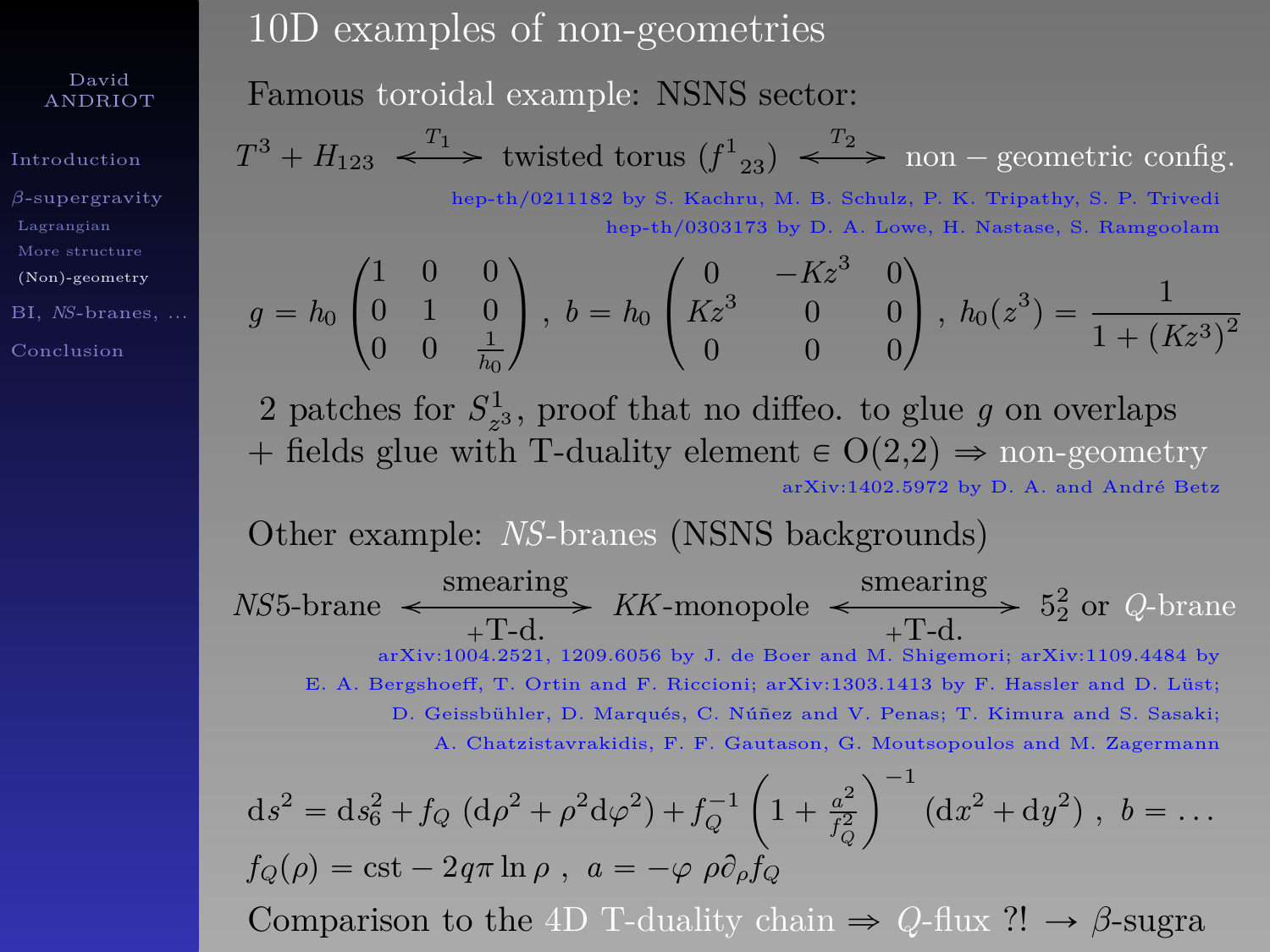[Introduction](#page-1-0)

[\(Non\)-geometry](#page-50-0)

# Non-geometry/geometry: global aspects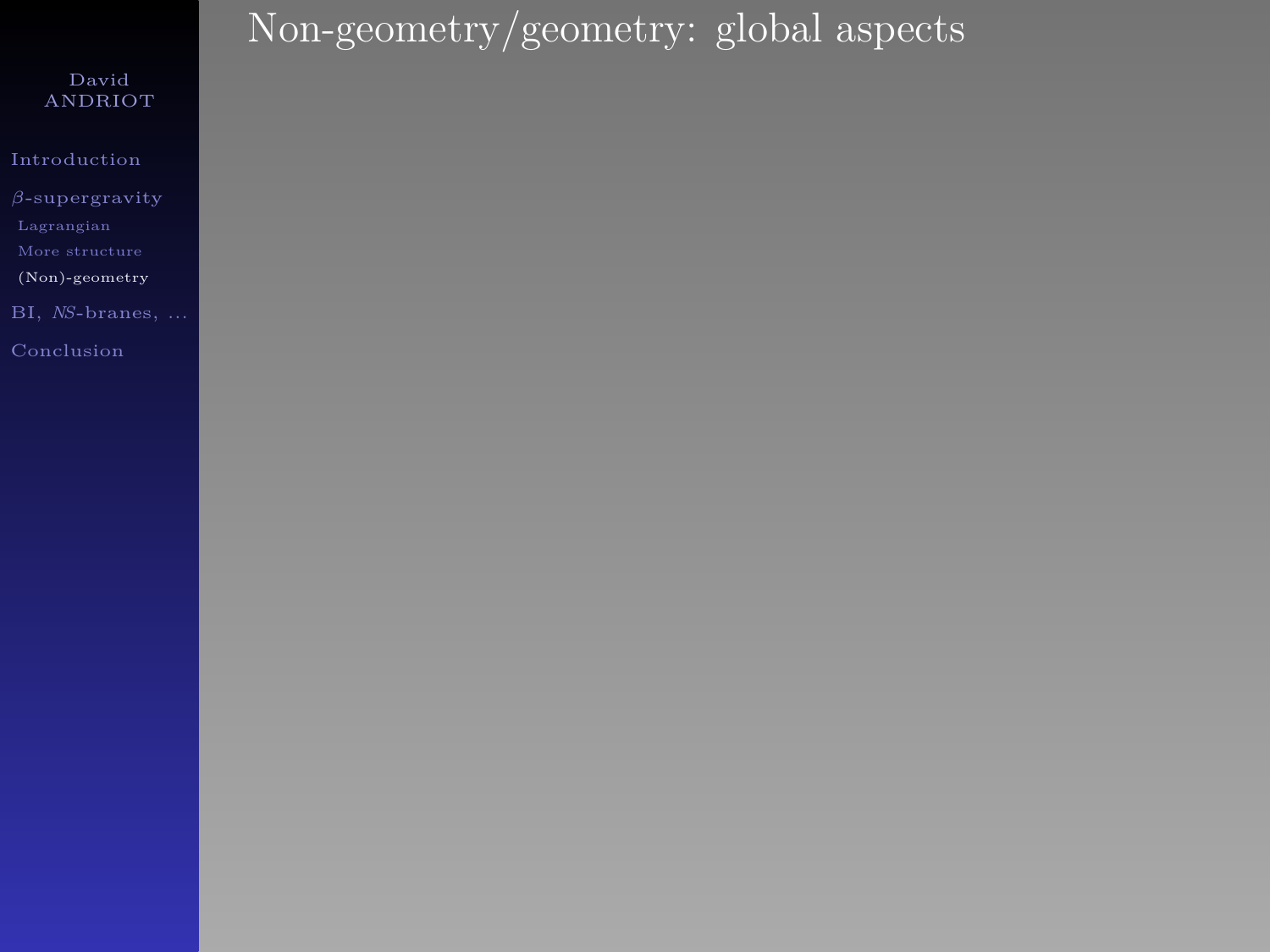[Introduction](#page-1-0) [\(Non\)-geometry](#page-50-0) BI, *NS*[-branes, ...](#page-67-0)

Non-geometry/geometry: global aspects Field redefinition always possible off-shell/locally  $\mathcal{L}_{NSNS}(g, b, \phi) = \tilde{\mathcal{L}}_{\beta}(\tilde{g}, \beta, \tilde{\phi}) + \partial (\dots)$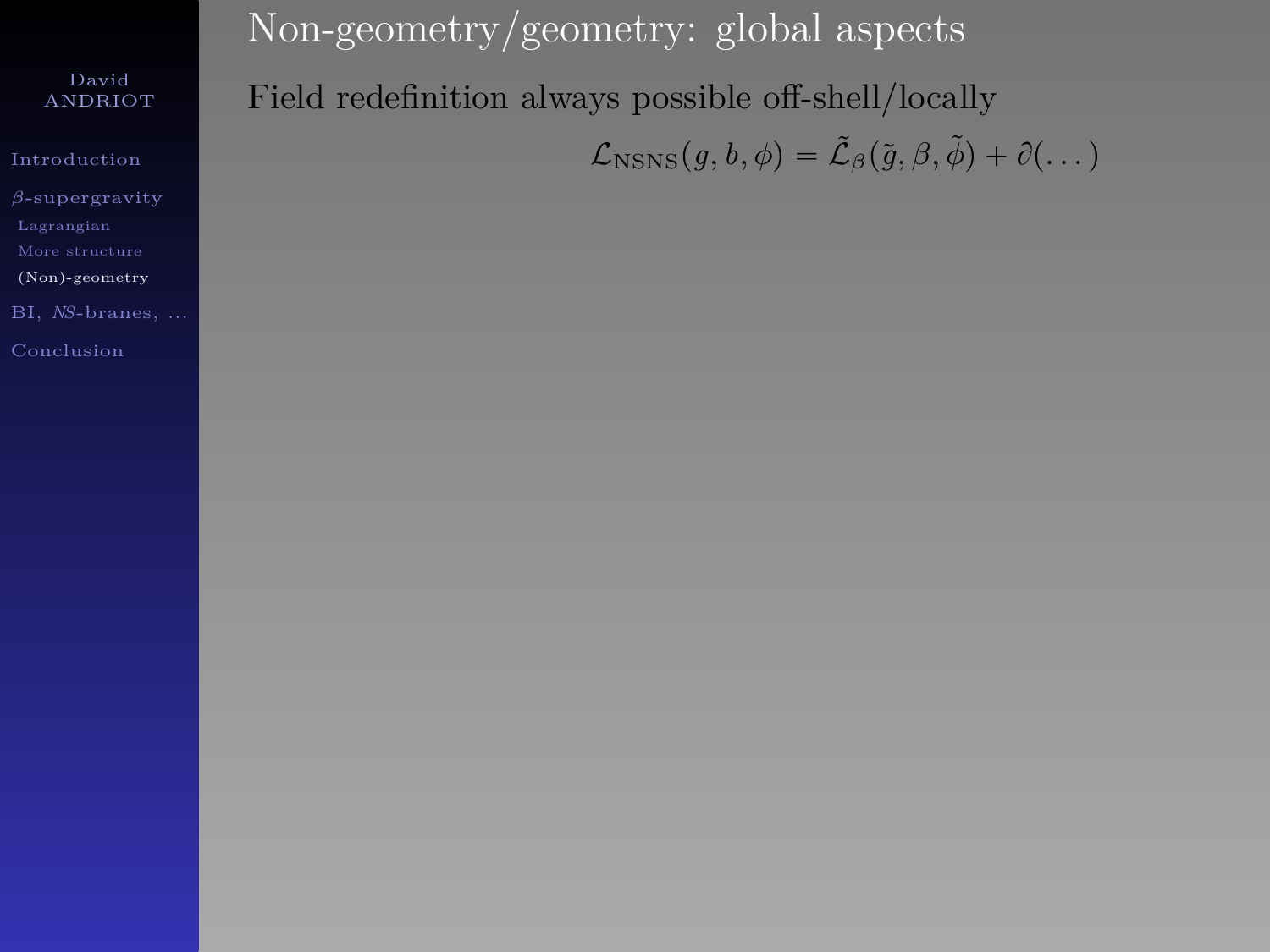[Introduction](#page-1-0)

[\(Non\)-geometry](#page-50-0)

BI, *NS*[-branes, ...](#page-67-0)

Non-geometry/geometry: global aspects Field redefinition always possible off-shell/locally  $\mathcal{L}_{\text{NSNS}}(g, b, \phi) = \tilde{\mathcal{L}}_{\beta}(\tilde{g}, \beta, \tilde{\phi}) + \partial(\dots)$ Global aspects: non-geom.: *g*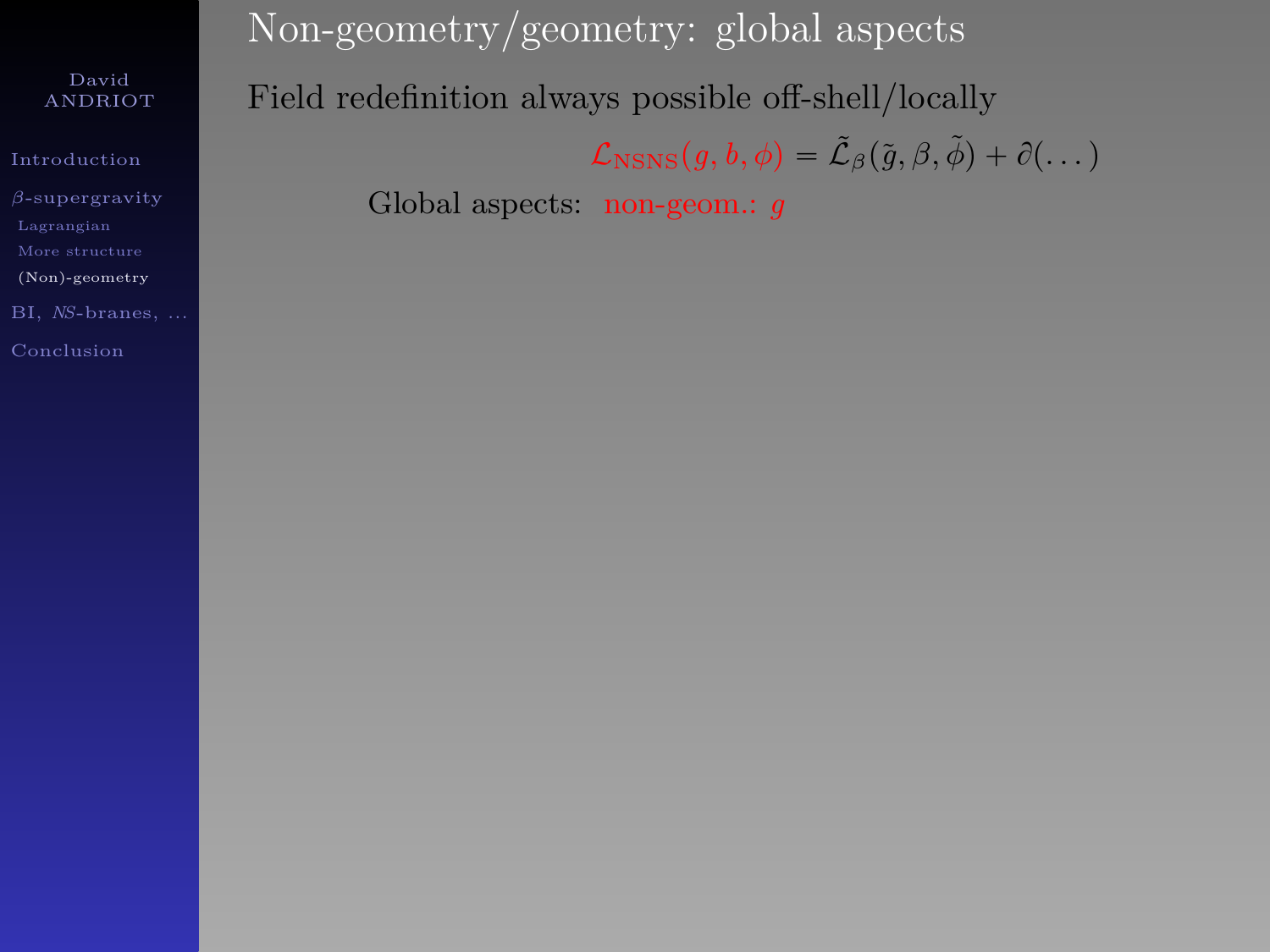[Introduction](#page-1-0)

[\(Non\)-geometry](#page-50-0)

BI, *NS*[-branes, ...](#page-67-0)

Non-geometry/geometry: global aspects Field redefinition always possible off-shell/locally  $\mathcal{L}_{\text{NSNS}}(g, b, \phi) = \tilde{\mathcal{L}}_{\beta}(\tilde{g}, \beta, \tilde{\phi}) + \partial(\dots)$ Global aspects: non-geom.:  $q$  geom.:  $\tilde{q}$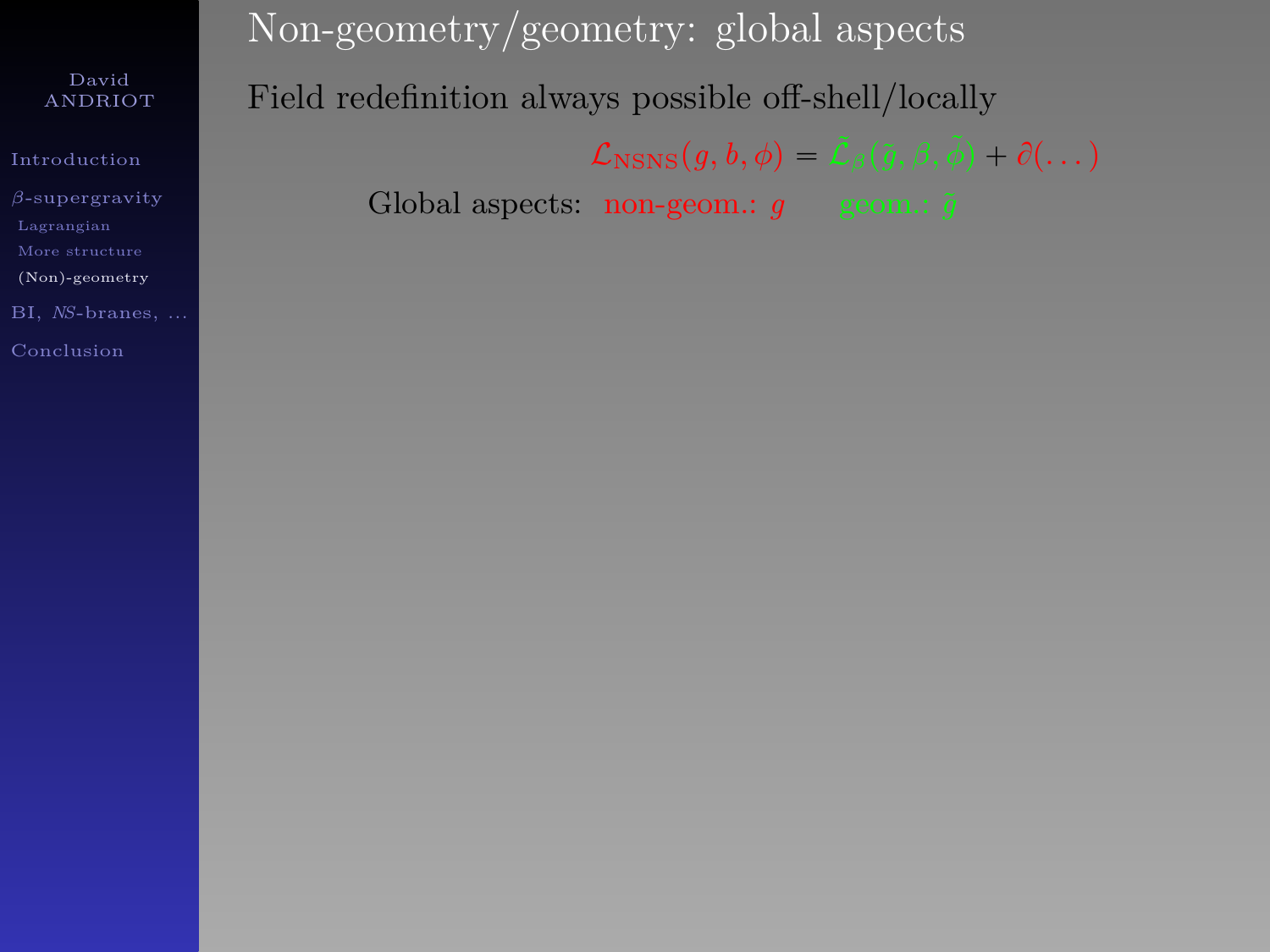[Introduction](#page-1-0) [\(Non\)-geometry](#page-50-0) BI, *NS*[-branes, ...](#page-67-0)

Non-geometry/geometry: global aspects Field redefinition always possible off-shell/locally  $\mathcal{L}_{\text{NSNS}}(g, b, \phi) = \tilde{\mathcal{L}}_{\beta}(\tilde{g}, \beta, \tilde{\phi}) + \partial (\dots)$ 

Global aspects: non-geom.:  $q \quad$  geom.:  $\tilde{q}$ Toroidal example:

$$
g=h_0\begin{pmatrix} 1 & 0 & 0 \\ 0 & 1 & 0 \\ 0 & 0 & \frac{1}{h_0} \end{pmatrix}\,,\ b=h_0\begin{pmatrix} 0 & -Kz^3 & 0 \\ Kz^3 & 0 & 0 \\ 0 & 0 & 0 \end{pmatrix}\,,\ h_0(z^3)=\frac{1}{1+\left(Kz^3\right)^2}
$$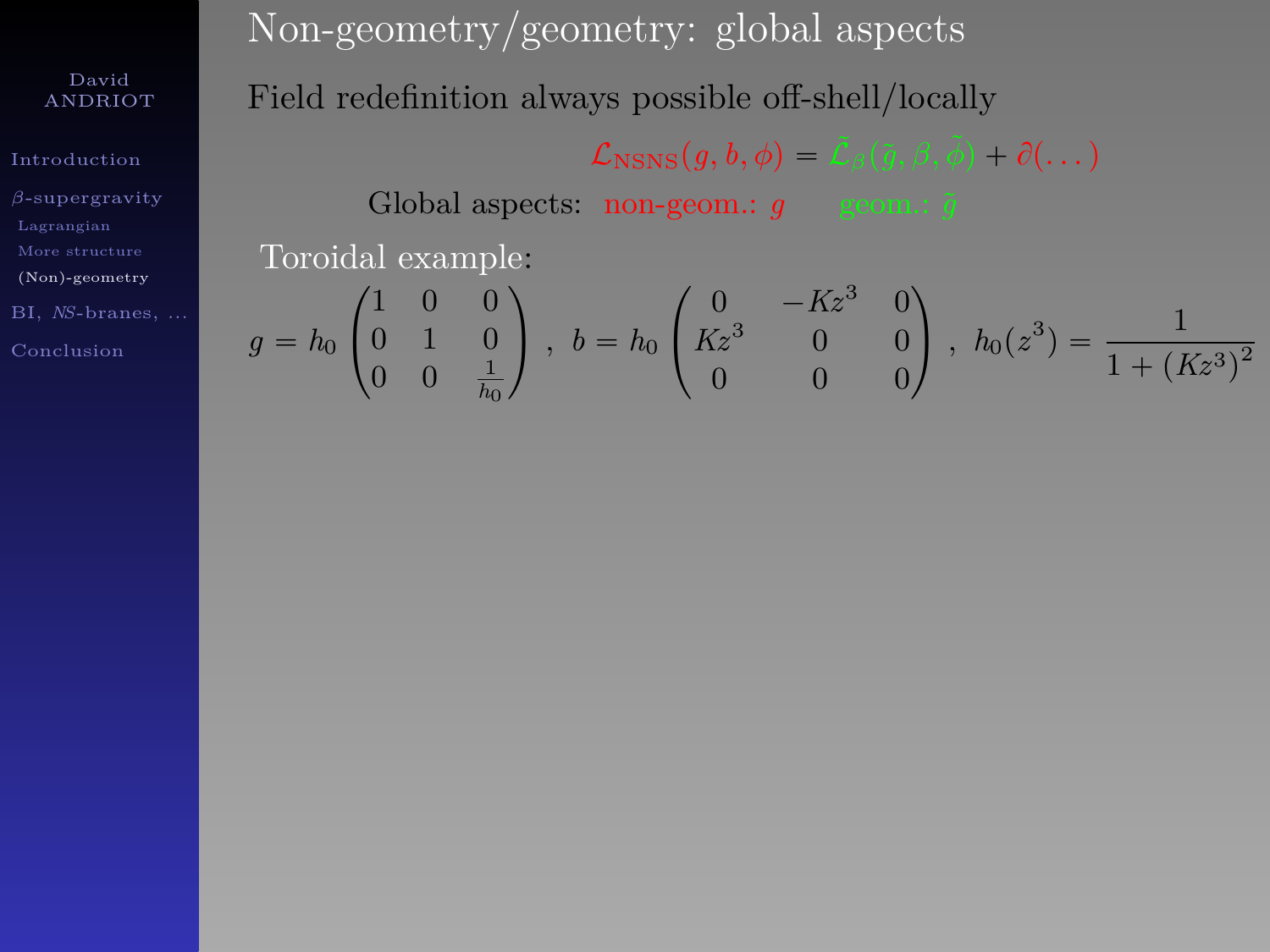[Introduction](#page-1-0) [\(Non\)-geometry](#page-50-0) BI, *NS*[-branes, ...](#page-67-0) Non-geometry/geometry: global aspects Field redefinition always possible off-shell/locally  $\mathcal{L}_{\text{NSNS}}(q, b, \phi) = \tilde{\mathcal{L}}_{\beta}(\tilde{q}, \beta, \tilde{\phi}) + \partial(\dots)$ 

Global aspects: non-geom.:  $q \quad \text{geom}$ .:  $\tilde{q}$ Toroidal example:

$$
g = h_0 \begin{pmatrix} 1 & 0 & 0 \\ 0 & 1 & 0 \\ 0 & 0 & \frac{1}{h_0} \end{pmatrix}, b = h_0 \begin{pmatrix} 0 & -Kz^3 & 0 \\ Kz^3 & 0 & 0 \\ 0 & 0 & 0 \end{pmatrix}, h_0(z^3) = \frac{1}{1 + (Kz^3)^2}
$$

$$
\hookrightarrow \tilde{g} = \begin{pmatrix} 1 & 0 & 0 \\ 0 & 1 & 0 \\ 0 & 0 & 1 \end{pmatrix}, \beta = \begin{pmatrix} 0 & Kz^3 & 0 \\ -Kz^3 & 0 & 0 \\ 0 & 0 & 0 \end{pmatrix}, Q_3^{12} = K
$$

Geometry restored:  $T^3$ , *Q*-flux  $\checkmark$ .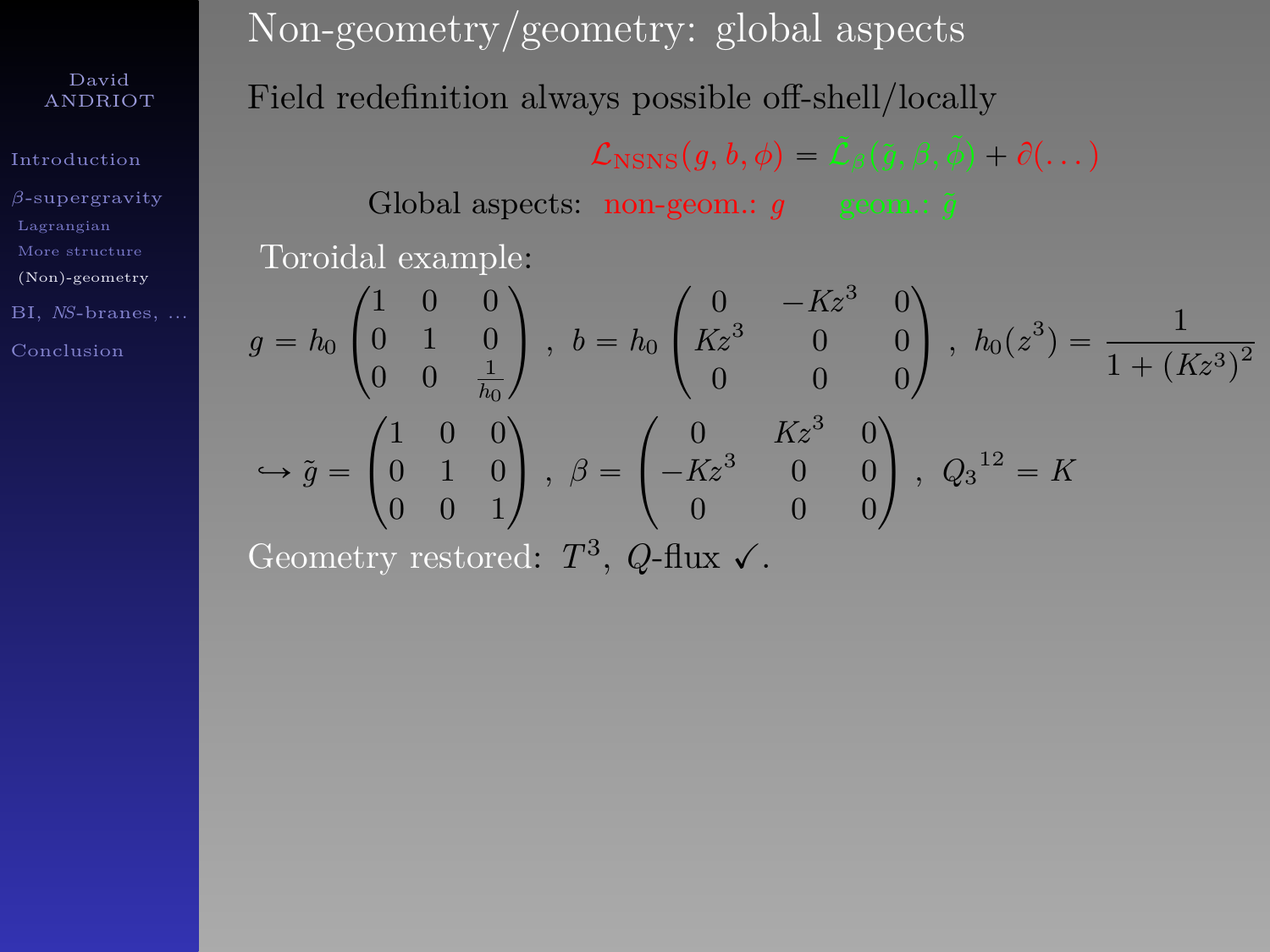[Introduction](#page-1-0) [\(Non\)-geometry](#page-50-0) Non-geometry/geometry: global aspects Field redefinition always possible off-shell/locally  $\mathcal{L}_{\text{NSNS}}(q, b, \phi) = \mathcal{L}_{\beta}(\tilde{q}, \beta, \phi) + \partial(\dots)$ 

Global aspects:  $\overline{\text{non-geom}}$ : *g* geom.:  $\tilde{q}$ Toroidal example:

$$
g = h_0 \begin{pmatrix} 1 & 0 & 0 \\ 0 & 1 & 0 \\ 0 & 0 & \frac{1}{h_0} \end{pmatrix}, b = h_0 \begin{pmatrix} 0 & -Kz^3 & 0 \\ Kz^3 & 0 & 0 \\ 0 & 0 & 0 \end{pmatrix}, h_0(z^3) = \frac{1}{1 + (Kz^3)^2}
$$

$$
\hookrightarrow \tilde{g} = \begin{pmatrix} 1 & 0 & 0 \\ 0 & 1 & 0 \\ 0 & 0 & 1 \end{pmatrix}, \beta = \begin{pmatrix} 0 & Kz^3 & 0 \\ -Kz^3 & 0 & 0 \\ 0 & 0 & 0 \end{pmatrix}, Q_3^{12} = K
$$

Geometry restored:  $T^3$ , *Q*-flux  $\checkmark$ . Similar for *Q*-brane:  $d\tilde{s}^2 = ds_6^2 + f_Q (d\rho^2 + \rho^2 d\varphi^2) + f_Q^{-1} (dx^2 + dy^2)$ ,  $Q_{\varphi}^{xy} = -f_Q^{-\frac{3}{2}} \partial_{\rho} f_Q$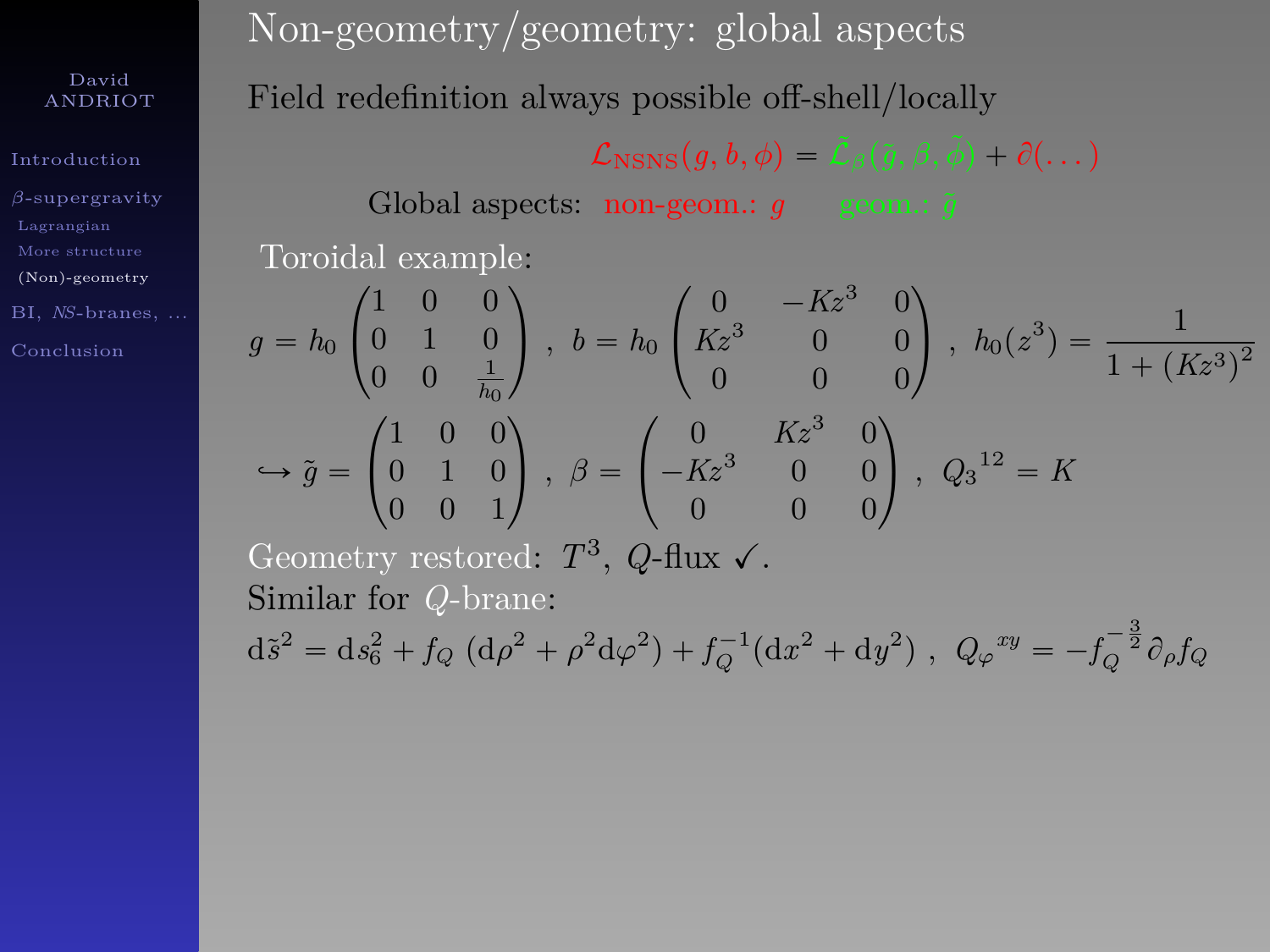[Introduction](#page-1-0) [\(Non\)-geometry](#page-50-0) BI, *NS*[-branes, ...](#page-67-0) Non-geometry/geometry: global aspects Field redefinition always possible off-shell/locally  $\mathcal{L}_{\text{NSNS}}(q, b, \phi) = \mathcal{L}_{\beta}(\tilde{q}, \beta, \phi) + \partial(\dots)$ 

Global aspects:  $\overline{\text{non-geom}}$ : *g* geom.:  $\tilde{g}$ 

Toroidal example:

\n
$$
g = h_0 \begin{pmatrix} 1 & 0 & 0 \\ 0 & 1 & 0 \\ 0 & 0 & \frac{1}{h_0} \end{pmatrix}, \quad b = h_0 \begin{pmatrix} 0 & -Kz^3 & 0 \\ Kz^3 & 0 & 0 \\ 0 & 0 & 0 \end{pmatrix}, \quad h_0(z^3) = \frac{1}{1 + (Kz^3)^2}
$$
\n⇒

\n
$$
\tilde{g} = \begin{pmatrix} 1 & 0 & 0 \\ 0 & 1 & 0 \\ 0 & 0 & 1 \end{pmatrix}, \quad \beta = \begin{pmatrix} 0 & Kz^3 & 0 \\ -Kz^3 & 0 & 0 \\ 0 & 0 & 0 \end{pmatrix}, \quad Q_3^{12} = K
$$

Geometry restored:  $T^3$ , *Q*-flux  $\checkmark$ . Similar for *Q*-brane:  $d\tilde{s}^2 = ds_6^2 + f_Q (d\rho^2 + \rho^2 d\varphi^2) + f_Q^{-1} (dx^2 + dy^2)$ ,  $Q_{\varphi}^{xy} = -f_Q^{-\frac{3}{2}} \partial_{\rho} f_Q$ 

True for a class of non-geometric/geometric backgrounds: *n* isom., glue with " $\beta$ -transforms"  $\in O(n, n)$  and diffeos.

arXiv:1402.5972 by D. A. and André Betz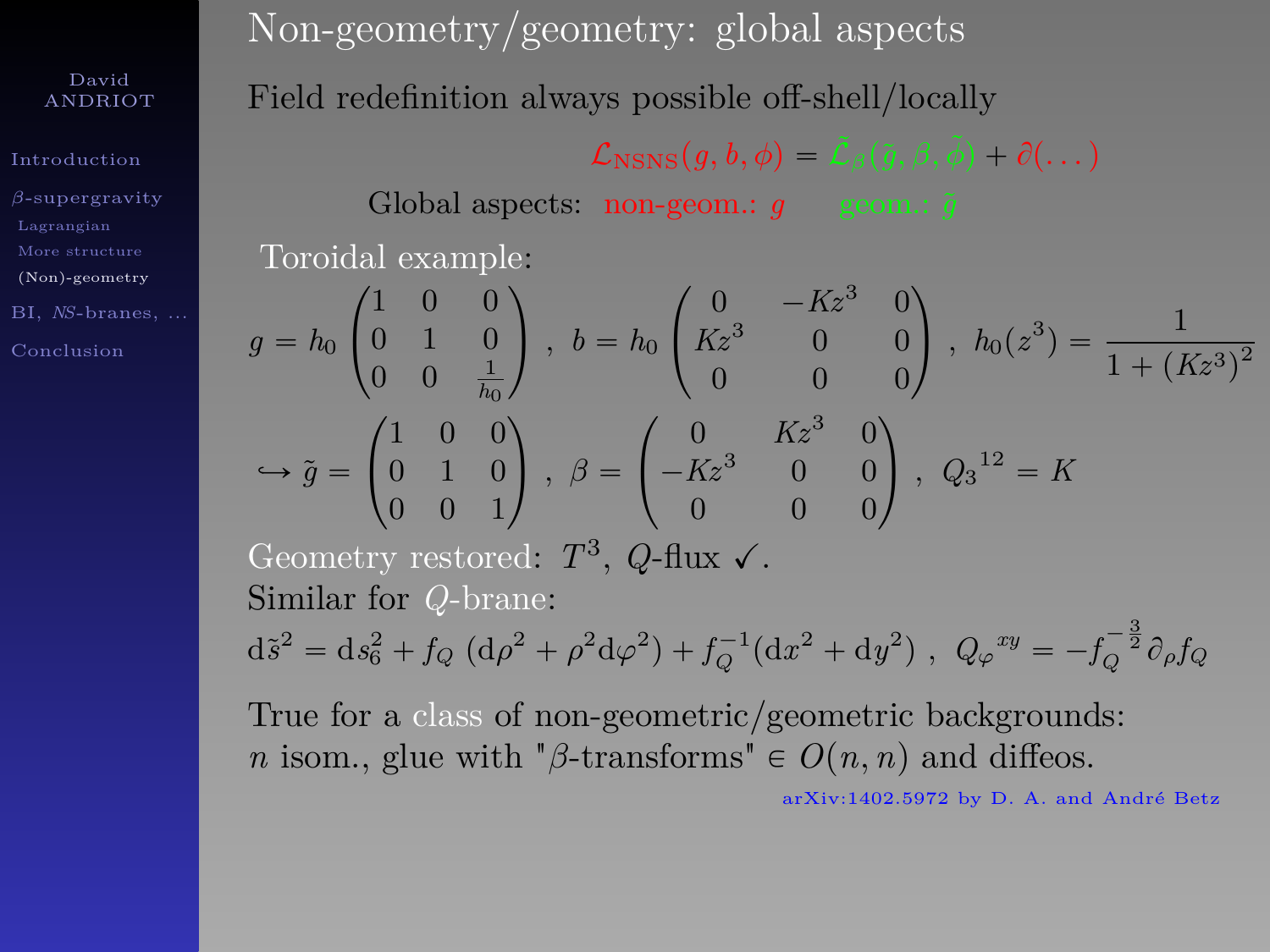[Introduction](#page-1-0) [\(Non\)-geometry](#page-50-0) BI, *NS*[-branes, ...](#page-67-0) Non-geometry/geometry: global aspects Field redefinition always possible off-shell/locally

 $\mathcal{L}_{\text{NSNS}}(q, b, \phi) = \mathcal{L}_{\beta}(\tilde{q}, \beta, \phi) + \partial(\dots)$ 

Global aspects: non-geom.:  $g \circ$  geom.:  $\tilde{g}$ Toroidal example:

$$
g = h_0 \begin{pmatrix} 1 & 0 & 0 \\ 0 & 1 & 0 \\ 0 & 0 & \frac{1}{h_0} \end{pmatrix}, b = h_0 \begin{pmatrix} 0 & -Kz^3 & 0 \\ Kz^3 & 0 & 0 \\ 0 & 0 & 0 \end{pmatrix}, h_0(z^3) = \frac{1}{1 + (Kz^3)^2}
$$

$$
\hookrightarrow \tilde{g} = \begin{pmatrix} 1 & 0 & 0 \\ 0 & 1 & 0 \\ 0 & 0 & 1 \end{pmatrix}, \beta = \begin{pmatrix} 0 & Kz^3 & 0 \\ -Kz^3 & 0 & 0 \\ 0 & 0 & 0 \end{pmatrix}, Q_3^{12} = K
$$

Geometry restored:  $T^3$ , *Q*-flux  $\checkmark$ . Similar for *Q*-brane:  $d\tilde{s}^2 = ds_6^2 + f_Q (d\rho^2 + \rho^2 d\varphi^2) + f_Q^{-1} (dx^2 + dy^2)$ ,  $Q_{\varphi}^{xy} = -f_Q^{-\frac{3}{2}} \partial_{\rho} f_Q$ 

True for a class of non-geometric/geometric backgrounds: *n* isom., glue with " $\beta$ -transforms"  $\in O(n, n)$  and diffeos.

arXiv:1402.5972 by D. A. and André Betz

*β*-supergravity has 10D non-geometric fluxes, it restores geometry  $\Rightarrow$  alternative description, compactif.  $\checkmark$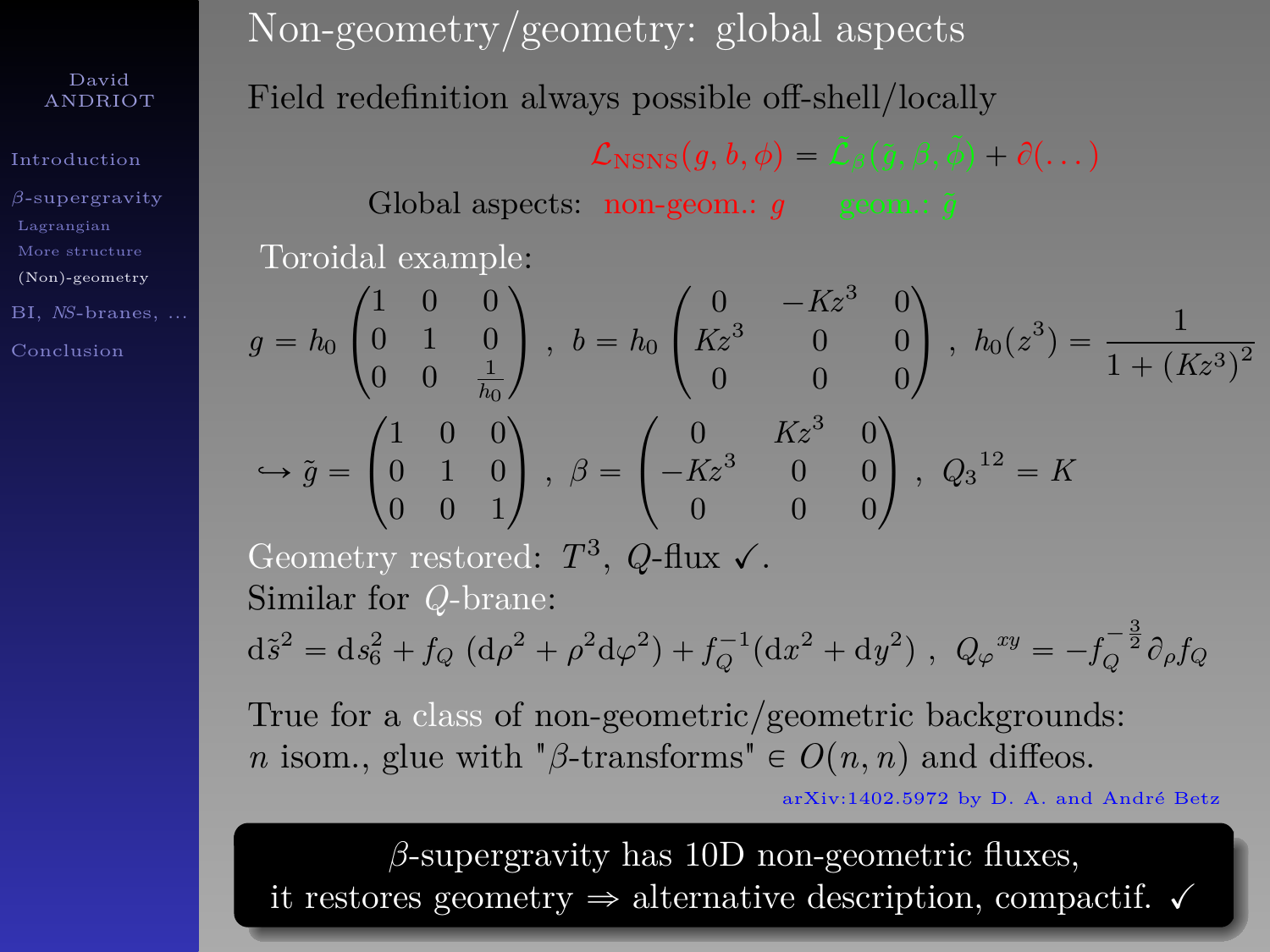[Introduction](#page-1-0)

BI, *NS*[-branes, ...](#page-67-0)

[BI](#page-67-0)

<span id="page-67-0"></span>

# Bianchi identities and *NS*-branes Bianchi identities for the fluxes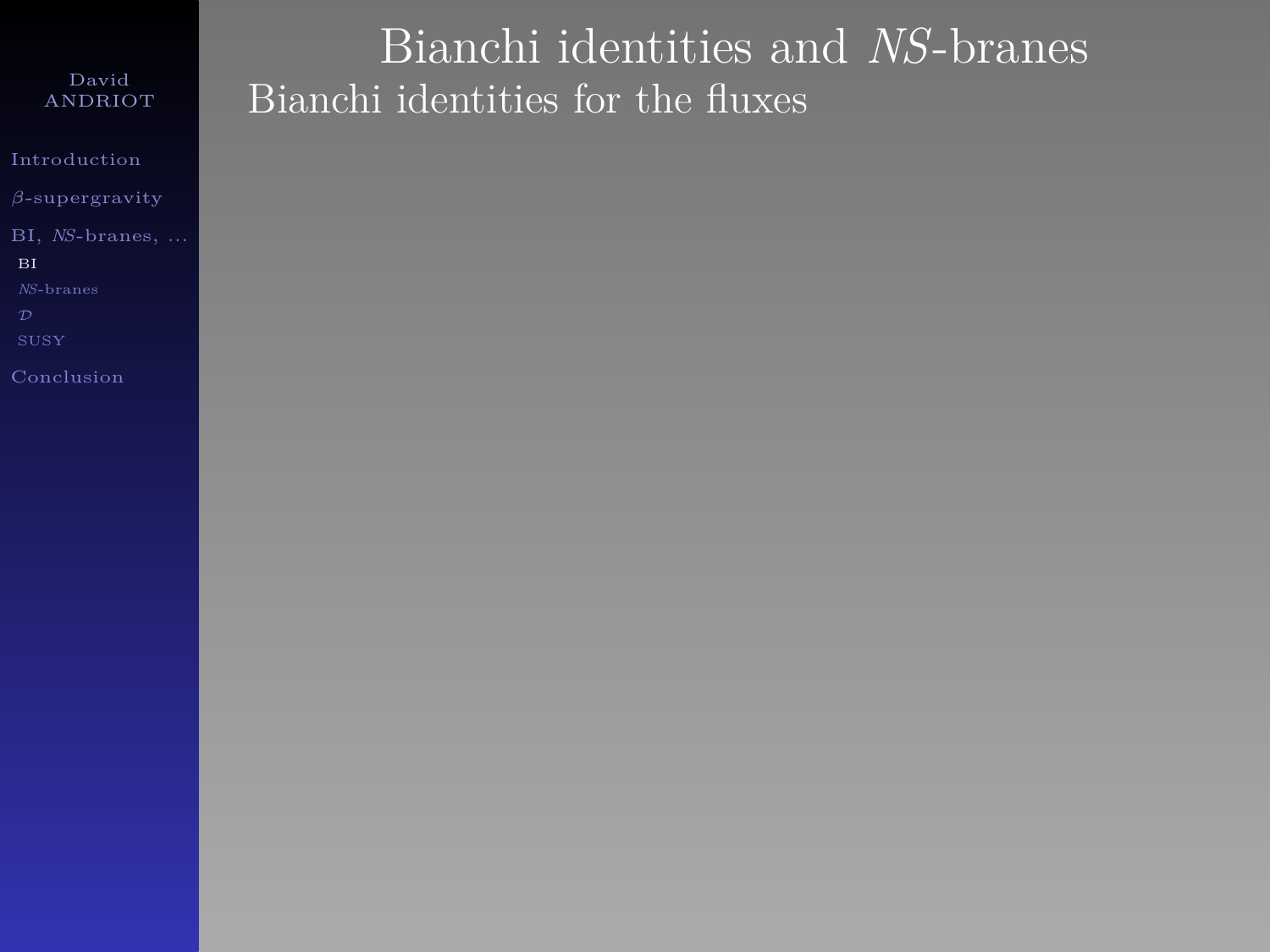[Introduction](#page-1-0)

BI, *NS*[-branes, ...](#page-67-0)

[BI](#page-67-0)

Bianchi identities and *NS*-branes Bianchi identities for the fluxes 10D standard supergravity:  $2\partial_{a}H_{bcd} - 3 f^e_{[ab}H_{cd]e} = 0$  $\partial_{[b} f^a{}_{cd]} - f^a{}_{e[b} f^e{}_{cd]} = 0$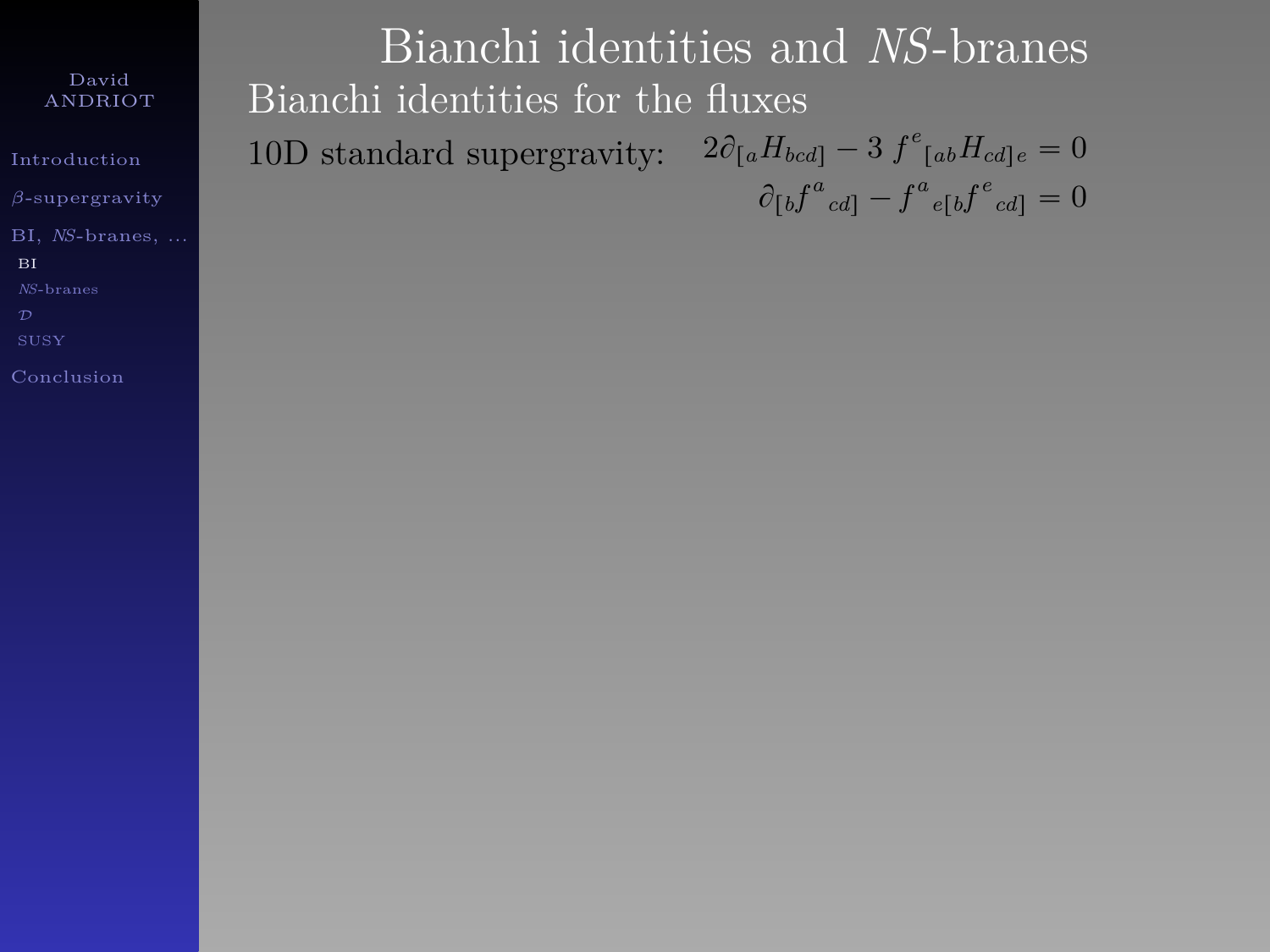[Introduction](#page-1-0) BI, *NS*[-branes, ...](#page-67-0) [BI](#page-67-0)

[Conclusion](#page-100-0)

Bianchi identities and *NS*-branes Bianchi identities for the fluxes 10D standard supergravity:  $2\partial_{a}H_{bcd} - 3 f^e_{[ab}H_{cd]e} = 0$  $\partial_{\llbracket b}\!f^a{}_{cd}\rrbracket - f^a{}_{e\llbracket b}\!f^e{}_{cd}\rrbracket = 0$ 

4D, constant fluxes: gaugings of gauged supergravity

 $[Z_a, Z_b] = H_{abc}X^c + f^c{}_{ab}Z_c$  $\left[Z_a, X^b\right] = -f^b{}_{ac}X^c + Q_a{}^{bc}Z_c$  $[X^{a}, X^{b}] = Q_{c}^{ab}X^{c} - R^{abc}Z_{c}$ hep-th/0508133 by J. Shelton, W. Taylor, B. Wecht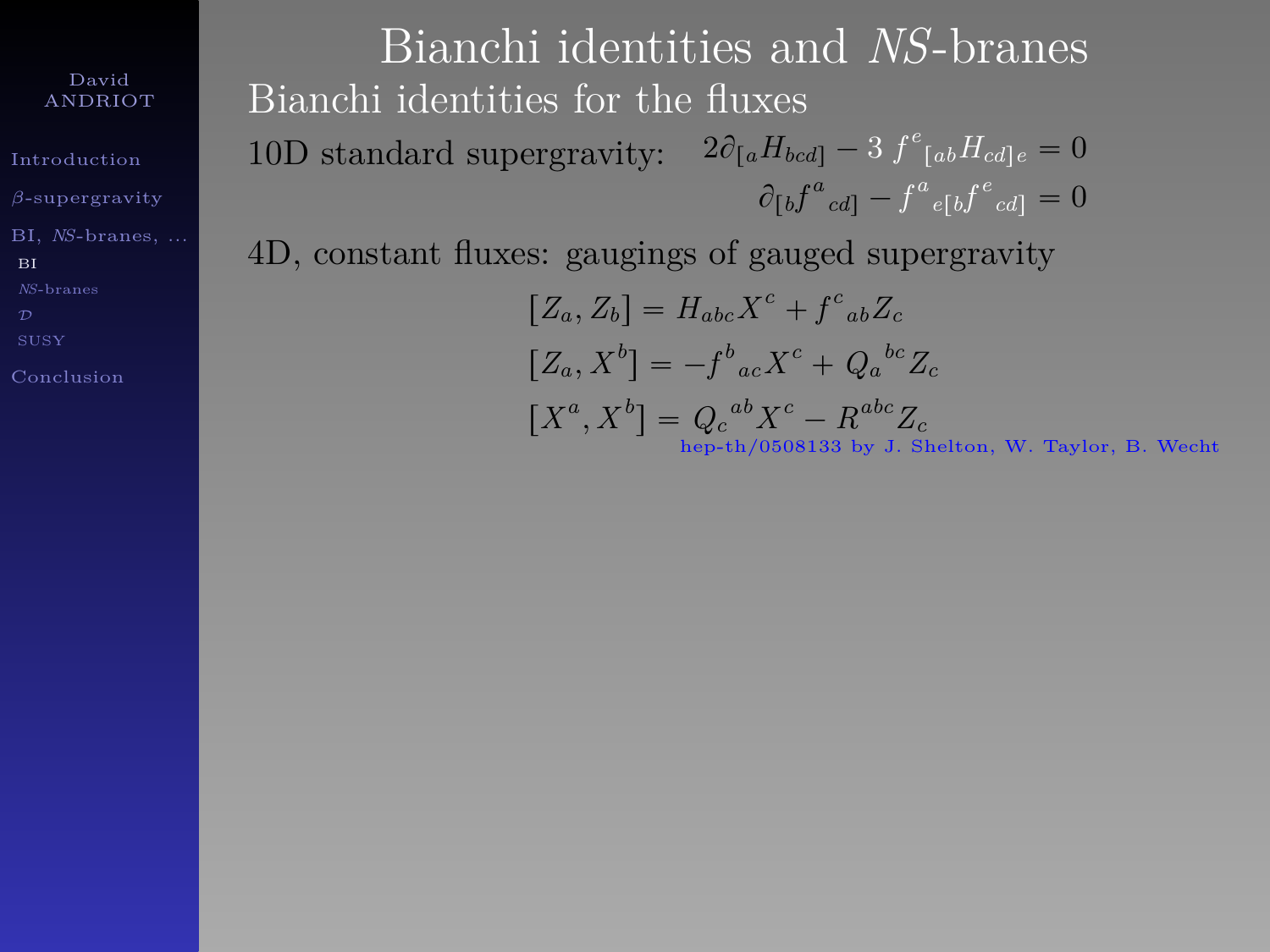[Introduction](#page-1-0) BI, *NS*[-branes, ...](#page-67-0) [BI](#page-67-0)

Bianchi identities and *NS*-branes Bianchi identities for the fluxes 10D standard supergravity:  $2\partial_{a}H_{bcd} - 3 f^e_{[ab}H_{cd]e} = 0$  $\partial_{\llbracket b}\!f^a{}_{cd}\rrbracket - f^a{}_{e\llbracket b}\!f^e{}_{cd}\rrbracket = 0$ 

4D, constant fluxes: gaugings of gauged supergravity

$$
[Z_a, Z_b] = H_{abc}X^c + f^c{}_{ab}Z_c
$$
  
\n
$$
[Z_a, X^b] = -f^b{}_{ac}X^c + Q_a{}^{bc}Z_c
$$
  
\n
$$
[X^a, X^b] = Q_c{}^{ab}X^c - R^{abc}Z_c
$$
  
\n
$$
P^{c+b}/0508133 \text{ by J. Shelton, W. Taylor, B. Wecht}
$$

Jacobi identities  $\Leftrightarrow$  Bianchi identities

$$
3 f^{e}_{[ab} H_{cd]c} = 0
$$
  
\n
$$
H_{d[a b} Q_{f]}^{ed} + f^{e}_{d[a} f^{d}_{b f]} = 0
$$
  
\n
$$
\frac{1}{2} H_{gaf} R^{deg} - \frac{1}{2} Q_{g}^{def} f^{g}_{af} + 2 Q_{[a}^{g[d} f^{e]}_{fg]} = 0
$$
  
\n
$$
3 R^{d[gh} f^{i]}_{ad} - 3 Q_{a}^{d[g} Q_{d}^{h i]} = 0
$$
  
\n
$$
3 R^{g[da} Q_{g}^{bc]} = 0
$$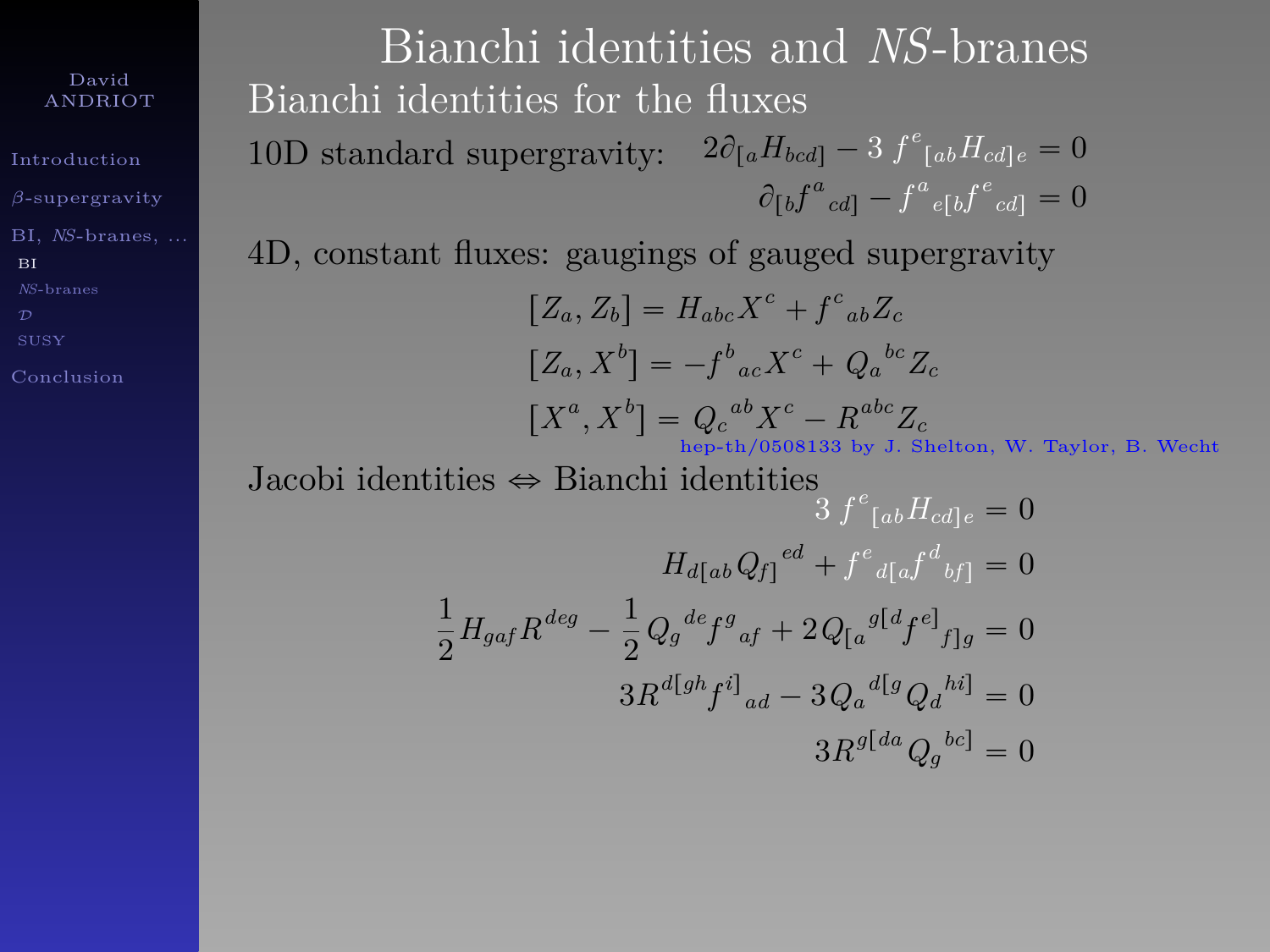[Introduction](#page-1-0) BI, *NS*[-branes, ...](#page-67-0) [BI](#page-67-0)

Bianchi identities and *NS*-branes Bianchi identities for the fluxes 10D standard supergravity:  $2\partial_{a}H_{bcd} - 3 f^e_{[ab}H_{cd]e} = 0$  $\partial_{[b} f^a{}_{cd]} - f^a{}_{e[b} f^e{}_{cd]} = 0$ 

4D, constant fluxes: gaugings of gauged supergravity

$$
[Z_a, Z_b] = H_{abc} X^c + f^c{}_{ab} Z_c
$$
  
\n
$$
[Z_a, X^b] = -f^b{}_{ac} X^c + Q_a{}^{bc} Z_c
$$
  
\n
$$
[X^a, X^b] = Q_c{}^{ab} X^c - R^{abc} Z_c
$$
  
\n
$$
[X^a, X^b] = [X^a, X^b] \text{ is defined by } X^c.
$$
  
\n
$$
[X^a, X^b] = [X^a, X^b] \text{ is defined by } X^c.
$$
  
\n
$$
[X^a, X^b] = [X^a, X^b] \text{ is defined by } X^c.
$$

Jacobi identities 
$$
\Leftrightarrow
$$
 Bianchi identities  
\n
$$
3 f^{e}_{[ab} H_{cd]e} = 0
$$
\n
$$
H_{d[ab} Q_{f]}^{ed} + f^{e}_{d[a} f^{d}_{b} f] = 0
$$
\n
$$
\frac{1}{2} H_{gaf} R^{deg} - \frac{1}{2} Q_{g}^{def} g^{ef}_{af} + 2 Q_{[a}^{g[d} f^{e]}_{f]g} = 0
$$
\n
$$
3 R^{d[gh} f^{i]}_{ad} - 3 Q_{a}^{d[g} Q_{d}^{h i]} = 0
$$
\n
$$
3 R^{g[da} Q_{g}^{be]} = 0
$$

10D realisation in *β*-supergravity (non-constant fluxes),  $H = 0$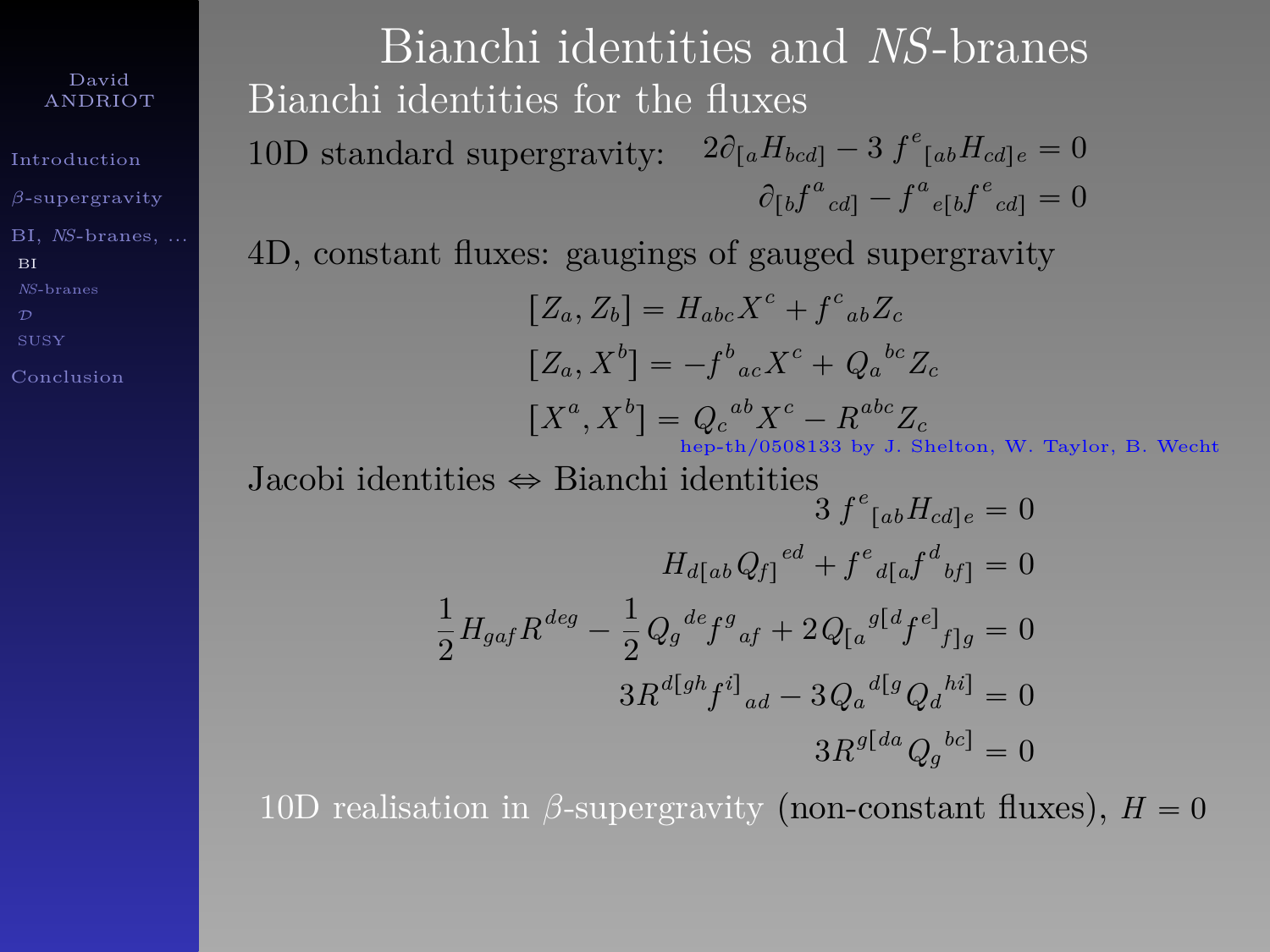[Introduction](#page-1-0) BI, *NS*[-branes, ...](#page-67-0) [BI](#page-67-0)

Bianchi identities and *NS*-branes Bianchi identities for the fluxes 10D standard supergravity:  $2\partial_{a}H_{bcd} - 3 f^e_{[ab}H_{cd]e} = 0$  $\partial_{[b} f^a{}_{cd]} - f^a{}_{e[b} f^e{}_{cd]} = 0$ 

4D, constant fluxes: gaugings of gauged supergravity

$$
[Z_a, Z_b] = H_{abc} X^c + f^c{}_{ab} Z_c
$$
  
\n
$$
[Z_a, X^b] = -f^b{}_{ac} X^c + Q_a{}^{bc} Z_c
$$
  
\n
$$
[X^a, X^b] = Q_c{}^{ab} X^c - R^{abc} Z_c
$$
  
\n
$$
{}_{\text{hep-th}/0508133 \text{ by } J. \text{ Shelton, W. Taylor, B. Wecht}
$$

Jacobi identities  $\Leftrightarrow$  Bianchi identities

$$
f^{e}{}_{d[a}f^{d}{}_{bf} = 0
$$

$$
-\frac{1}{2}Q_{g}{}^{def}f^{g}{}_{af} + 2Q_{[a}{}^{g[d}f^{e]}{}_{f]g} = 0
$$

$$
3R^{d[gh}f^{i]}{}_{ad} - 3Q_{a}{}^{d[g}Q_{d}{}^{hi]} = 0
$$

$$
3R^{g[da}Q_{g}{}^{bc]} = 0
$$

10D realisation in  $\beta$ -supergravity (non-constant fluxes),  $H = 0$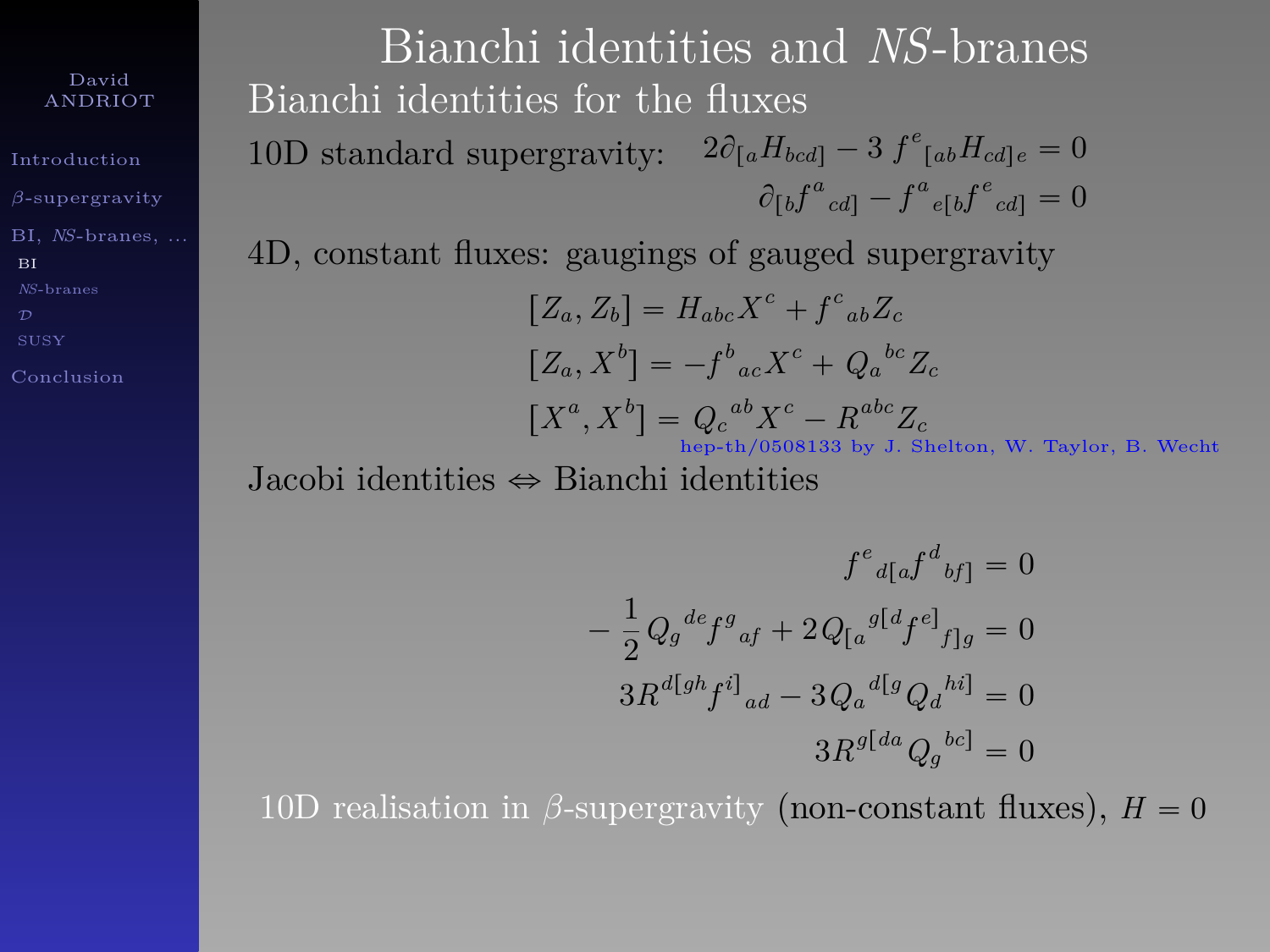[Introduction](#page-1-0) BI, *NS*[-branes, ...](#page-67-0) [BI](#page-67-0)

Bianchi identities and *NS*-branes Bianchi identities for the fluxes 10D standard supergravity:  $2\partial_{a}H_{bcd} - 3 f^e_{[ab}H_{cd]e} = 0$  $\partial_{[b} f^a{}_{cd]} - f^a{}_{e[b} f^e{}_{cd]} = 0$ 

4D, constant fluxes: gaugings of gauged supergravity

$$
[Z_a, Z_b] = H_{abc} X^c + f^c{}_{ab} Z_c
$$
  
\n
$$
[Z_a, X^b] = -f^b{}_{ac} X^c + Q_a{}^{bc} Z_c
$$
  
\n
$$
[X^a, X^b] = Q_c{}^{ab} X^c - R^{abc} Z_c
$$
  
\n
$$
{}_{\text{hep-th}/0508133 \text{ by J. Shelton, W. Taylor, B. Wecht}
$$

Jacobi identities  $\Leftrightarrow$  Bianchi identities

$$
\partial_{[a}f^{e}{}_{bf]} - f^{e}{}_{d[a}f^{d}{}_{bf]} = 0
$$

$$
\partial_{[a}Q_{f]}{}^{de} - \beta^{g[d}\partial_{g}f^{e]}{}_{af} - \frac{1}{2}Q_{g}{}^{def}{}^{g}{}_{af} + 2Q_{[a}{}^{g[d}f^{e]}{}_{f]g} = 0
$$

$$
\partial_{a}R^{ghi} - 3\beta^{d[g}\partial_{d}Q_{a}{}^{hi]} + 3R^{d[gh}f^{i]}{}_{ad} - 3Q_{a}{}^{d[g}Q_{d}{}^{hi]} = 0
$$

$$
2\beta^{g[d}\partial_{g}R^{abc]} + 3R^{g[da}Q_{g}{}^{bc]} = 0
$$

10D realisation in *β*-supergravity (non-constant fluxes),  $H = 0$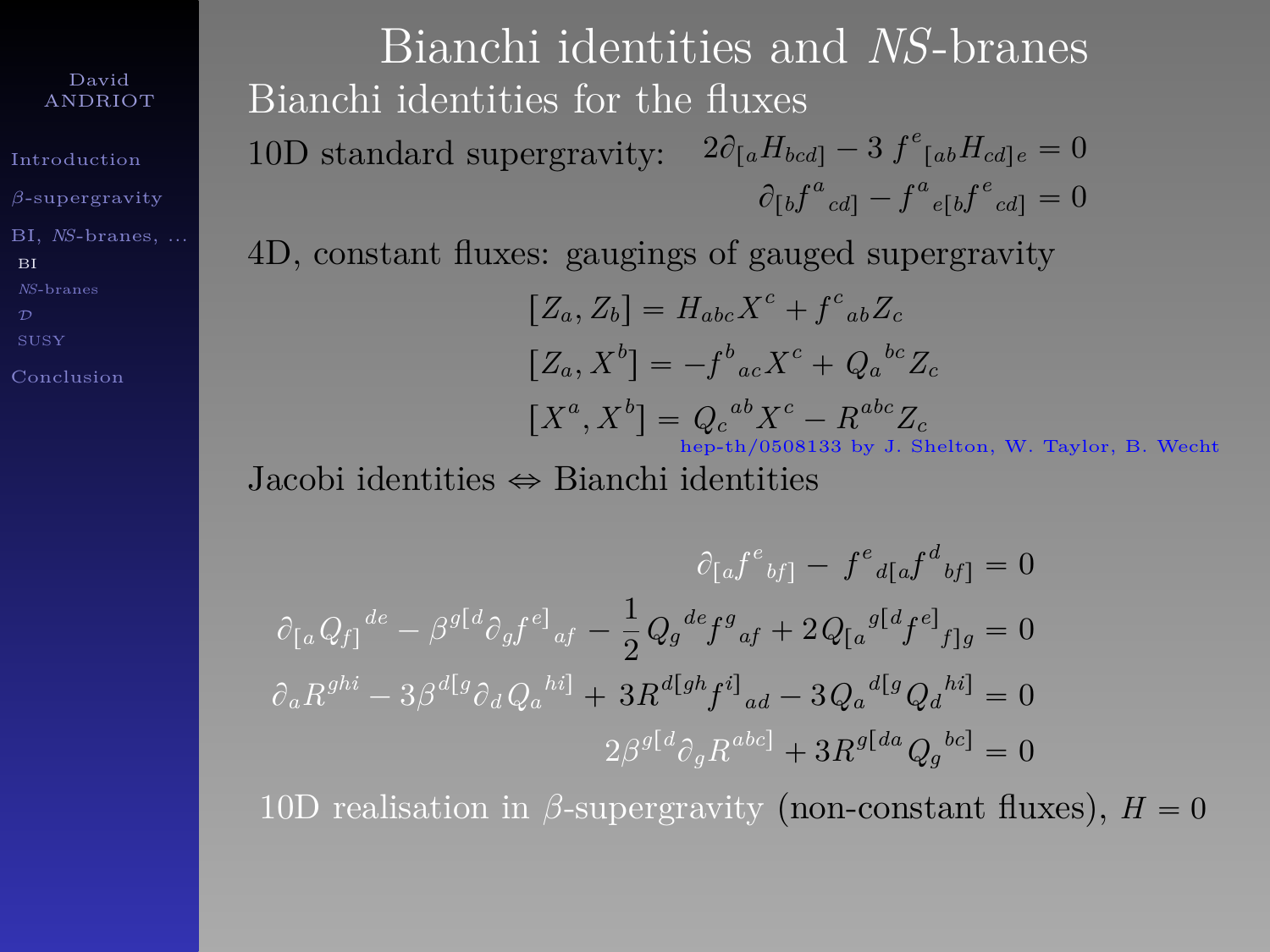[Introduction](#page-1-0) BI, *NS*[-branes, ...](#page-67-0) [BI](#page-67-0)

[Conclusion](#page-100-0)

Bianchi identities and *NS*-branes Bianchi identities for the fluxes 10D standard supergravity:  $2\partial_{a}H_{bcd} - 3 f^e_{[ab}H_{cd]e} = 0$  $\partial_{[b} f^a{}_{cd]} - f^a{}_{e[b} f^e{}_{cd]} = 0$ 

4D, constant fluxes: gaugings of gauged supergravity

$$
[Z_a, Z_b] = H_{abc} X^c + f^c{}_{ab} Z_c
$$
  
\n
$$
[Z_a, X^b] = -f^b{}_{ac} X^c + Q_a{}^{bc} Z_c
$$
  
\n
$$
[X^a, X^b] = Q_c{}^{ab} X^c - R^{abc} Z_c
$$
  
\n
$$
{}_{\text{hep-th}/0508133 \text{ by J. Shelton, W. Taylor, B. Wecht}
$$

Jacobi identities  $\Leftrightarrow$  Bianchi identities

$$
\partial_{[a}f^{e}{}_{bf]} - f^{e}{}_{d[a}f^{d}{}_{bf]} = 0
$$

$$
\partial_{[a}Q_{f]}{}^{de} - \beta^{g[d}\partial_{g}f^{e]}{}_{af} - \frac{1}{2}Q_{g}{}^{de}f^{g}{}_{af} + 2Q_{[a}{}^{g[d}f^{e]}{}_{f]g} = 0
$$

$$
\partial_{a}R^{ghi} - 3\beta^{d[g}\partial_{d}Q_{a}{}^{hi]} + 3R^{d[gh}f^{i]}{}_{ad} - 3Q_{a}{}^{d[g}Q_{d}{}^{hi]} = 0
$$

$$
2\beta^{g[d}\partial_{g}R^{abc]} + 3R^{g[da}Q_{g}{}^{bc]} = 0
$$

10D realisation in *β*-supergravity (non-constant fluxes),  $H = 0$ Automatically satisfied with 10D expressions of *f , Q, R*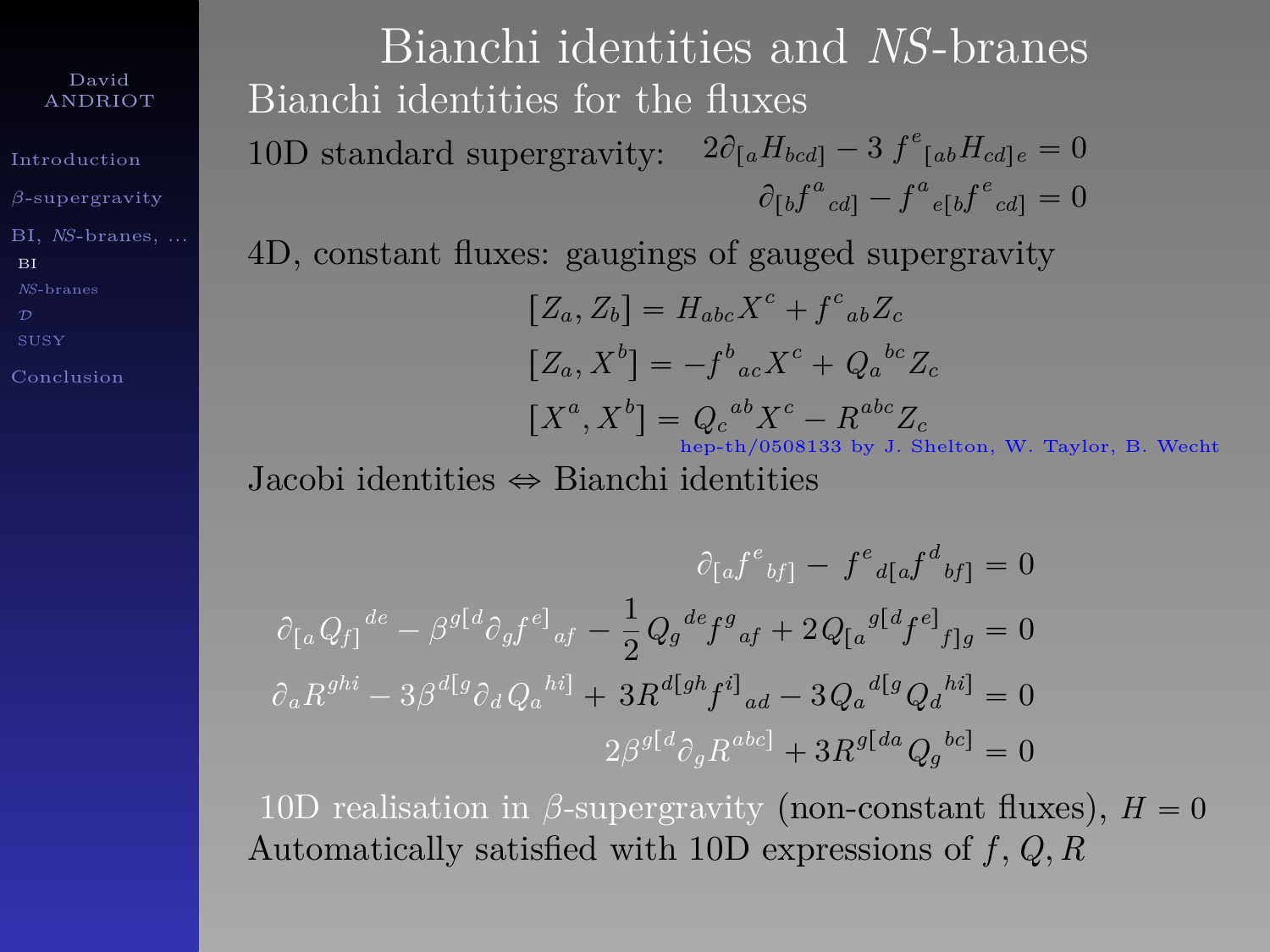[Introduction](#page-1-0) BI, *NS*[-branes, ...](#page-67-0) [BI](#page-67-0)

[Conclusion](#page-100-0)

Bianchi identities and *NS*-branes Bianchi identities for the fluxes 10D standard supergravity:  $2\partial_{a}H_{bcd} - 3 f^e_{[ab}H_{cd]e} = 0$  $\partial_{[b} f^a{}_{cd]} - f^a{}_{e[b} f^e{}_{cd]} = 0$ 

4D, constant fluxes: gaugings of gauged supergravity

$$
[Z_a, Z_b] = H_{abc} X^c + f^c{}_{ab} Z_c
$$
  
\n
$$
[Z_a, X^b] = -f^b{}_{ac} X^c + Q_a{}^{bc} Z_c
$$
  
\n
$$
[X^a, X^b] = Q_c{}^{ab} X^c - R^{abc} Z_c
$$
  
\n
$$
{}_{\text{hept-h/0508133 by J. Shelton, W. Taylor, B. Wecht}
$$

Jacobi identities  $\Leftrightarrow$  Bianchi identities

$$
\partial_{[a} f^{c}{}_{bf} - f^{e}{}_{d[a} f^{d}{}_{bf}] = 0
$$

$$
\partial_{[a} Q_{f]}{}^{de} - \beta^{g[d} \partial_{g} f^{e]}{}_{af} - \frac{1}{2} Q_{g}{}^{de} f^{g}{}_{af} + 2 Q_{[a}{}^{g[d} f^{e]}{}_{f]g} = 0
$$

$$
\partial_{a} R^{ghi} - 3 \beta^{d[g]} \partial_{d} Q_{a}{}^{hi} + 3 R^{d[gh} f^{i]}{}_{ad} - 3 Q_{a}{}^{d[g} Q_{d}{}^{hi}] = 0
$$

$$
2 \beta^{g[d} \partial_{g} R^{abc]} + 3 R^{g[da} Q_{g}{}^{bc]} = 0
$$

10D realisation in *β*-supergravity (non-constant fluxes),  $H = 0$ Automatically satisfied with 10D expressions of *f , Q, R* More involved expressions for Bianchi identities

arXiv:1205.1522 by R. Blumenhagen, A. Deser, E. Plauschinn and F. Rennecke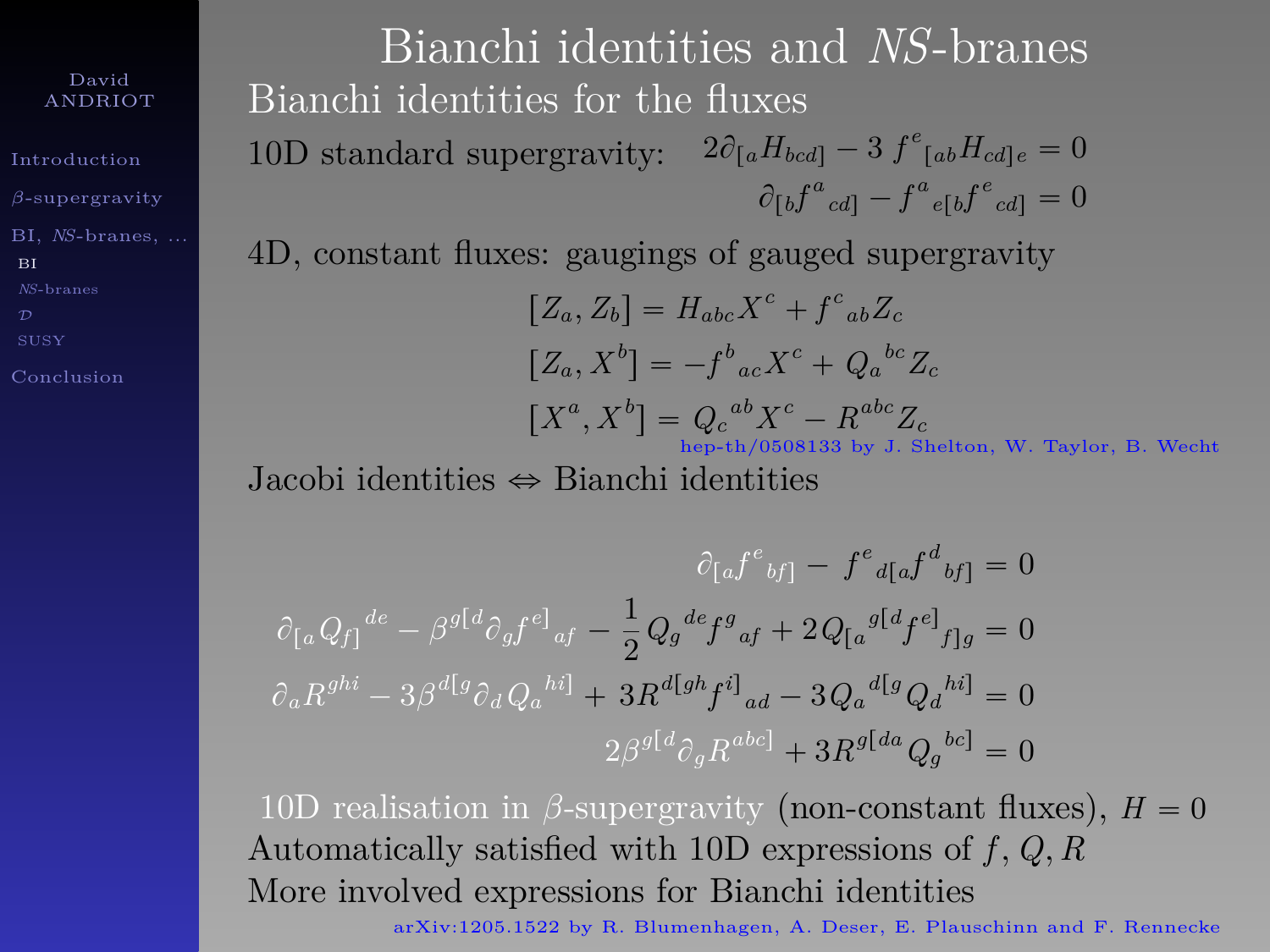[Introduction](#page-1-0)

*NS*[-branes](#page-76-0)

<span id="page-76-0"></span>

# *NS*-branes as sources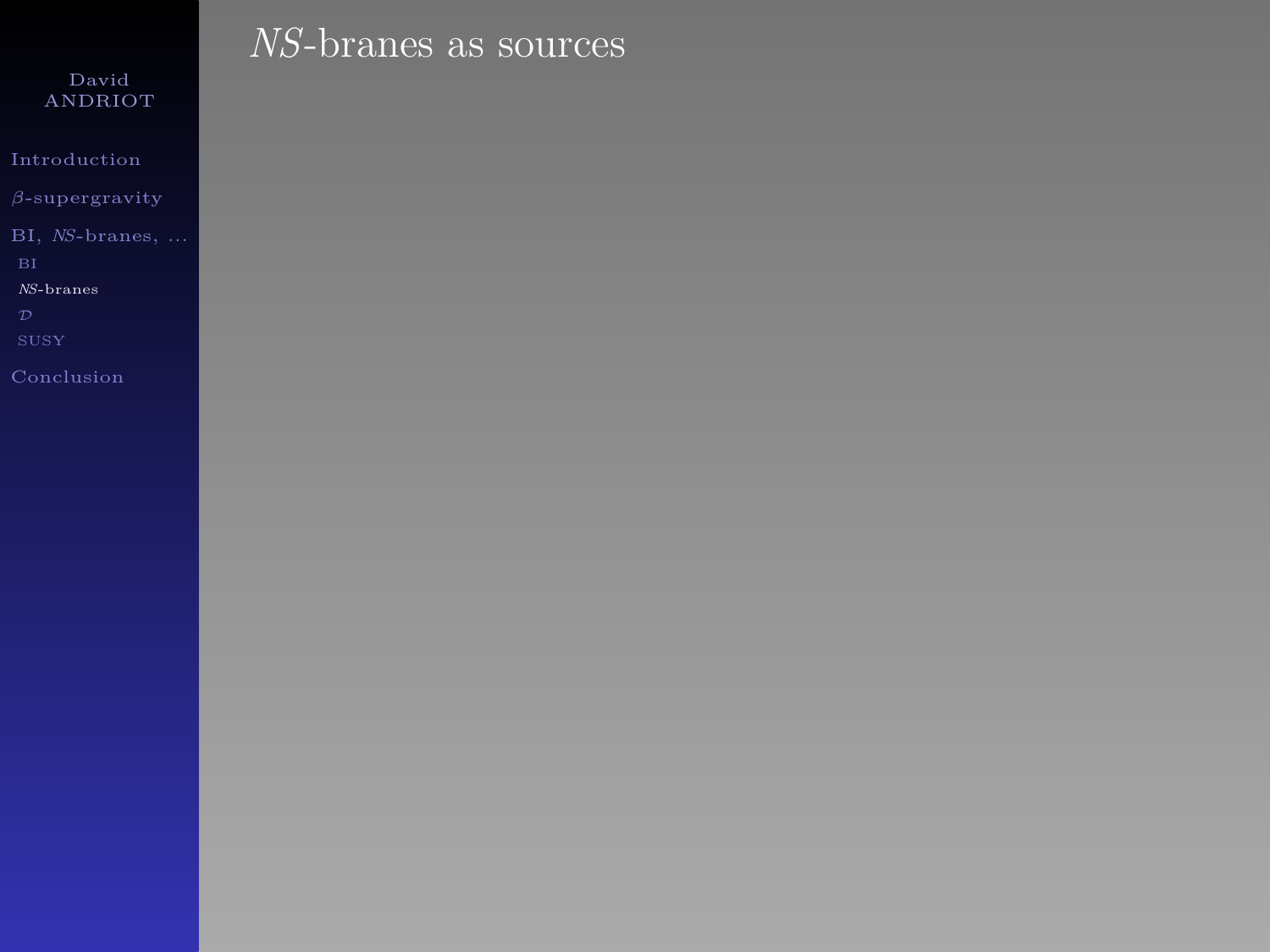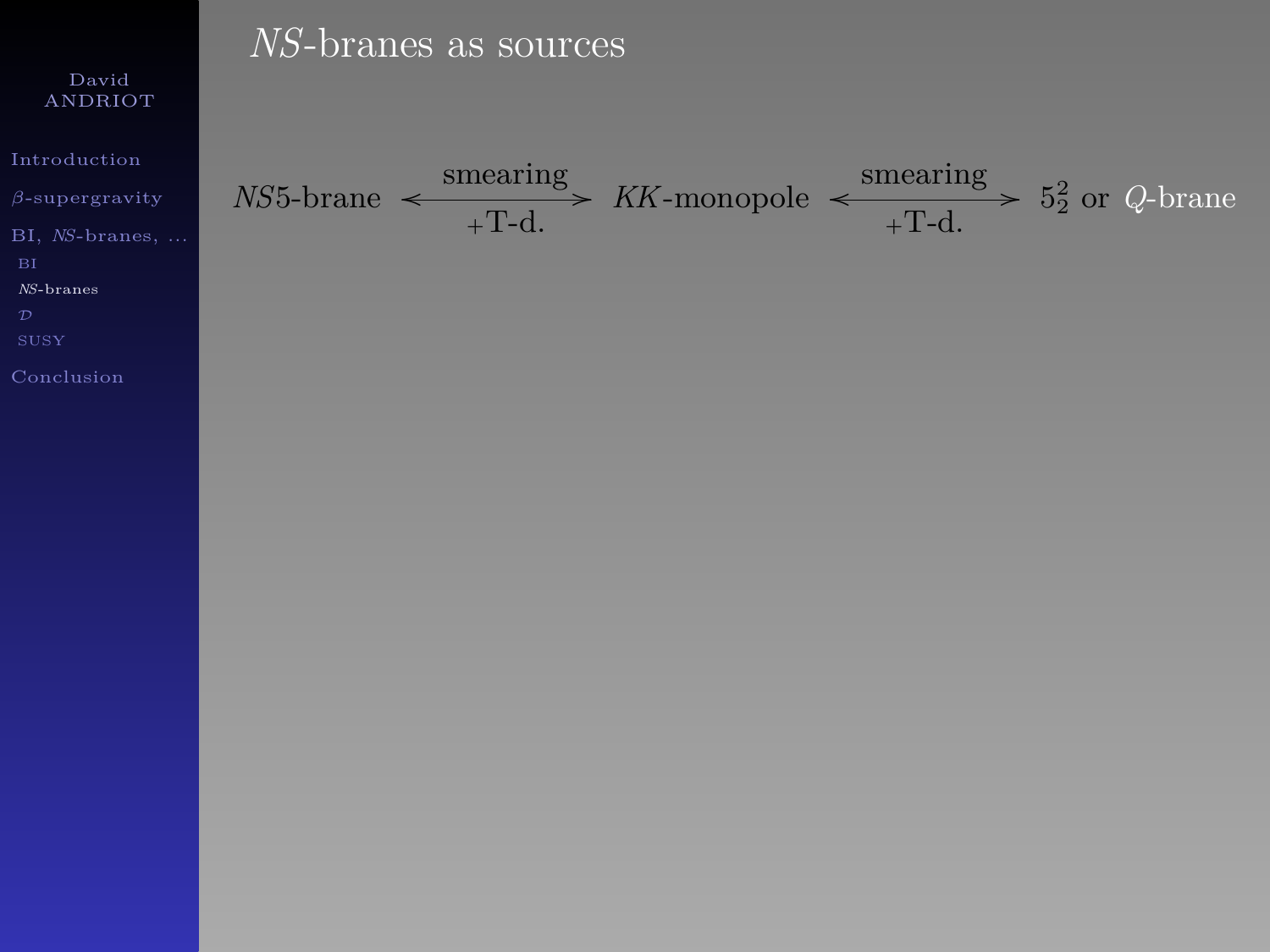[Introduction](#page-1-0)

BI, *NS*[-branes, ...](#page-67-0)

*NS*[-branes](#page-76-0)

## *NS*-branes as sources

 $NS5$ -brane  $\leftarrow$   $\overline{+T-d}$ .  $\frac{\text{smearing}}{\text{m} \cdot \text{d}}$  *KK*-monopole  $\leftarrow$   $\frac{\text{smearing}}{\text{m} \cdot \text{d}}$  $\frac{\text{neamag}}{+T-d.}$  > 5<sup>2</sup> or *Q*-brane

$$
NS5\text{-brane: } \mathrm{d}H \sim \mathrm{vol}_4 \, \, \delta^{(4)}(r_4) \n\hat{\theta}_{[a}H_{bcd]} - \frac{3}{2} f^e_{[ab}H_{cd]e} = \frac{C_H}{4} \, \epsilon_{4 \perp abcd} \, \delta^{(4)}(r_4)
$$

 $\hookrightarrow$  Poisson equation:  $\Delta_4 f_H = c_H \delta^{(4)}(r_4)$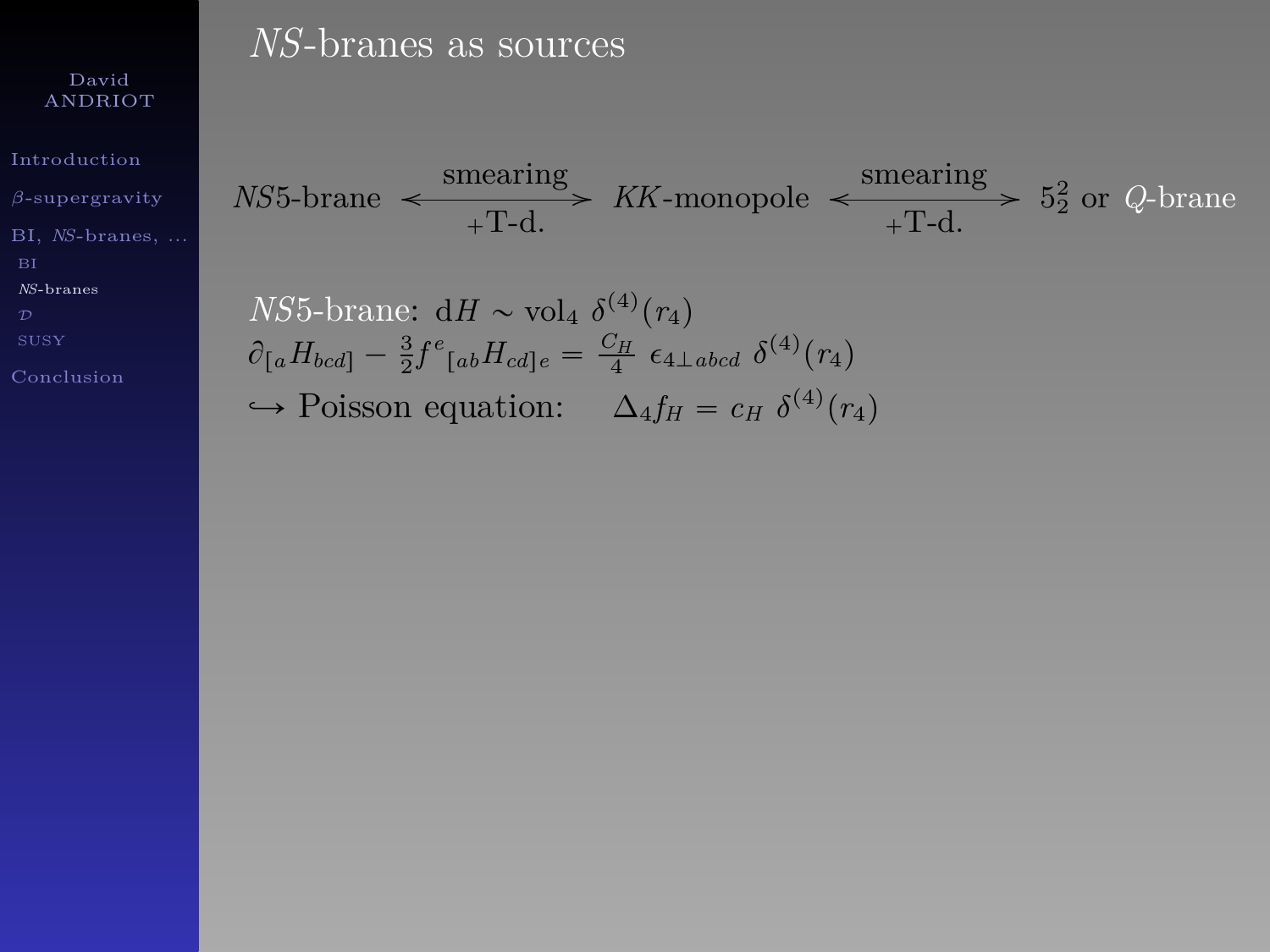[Introduction](#page-1-0)

BI, *NS*[-branes, ...](#page-67-0)

*NS*[-branes](#page-76-0)

### *NS*-branes as sources

 $NS5$ -brane  $\leftarrow$   $\overline{+T-d}$ .  $\frac{\text{smearing}}{\text{m} \cdot \text{d}}$  *KK*-monopole  $\leftarrow$   $\frac{\text{smearing}}{\text{m} \cdot \text{d}}$  $\frac{\text{neamag}}{+T-d.}$  > 5<sup>2</sup> or *Q*-brane

*NS*5-brane: 
$$
dH \sim \text{vol}_4 \delta^{(4)}(r_4)
$$
  
\n $\partial_{[a}H_{bcd]} - \frac{3}{2}f^e_{[ab}H_{cd]e} = \frac{C_H}{4} \epsilon_{4\perp abcd} \delta^{(4)}(r_4)$ 

 $\hookrightarrow$  Poisson equation:  $\Delta_4 f_H = c_H \delta^{(4)}(r_4)$ 

Source corrections to Bianchi identities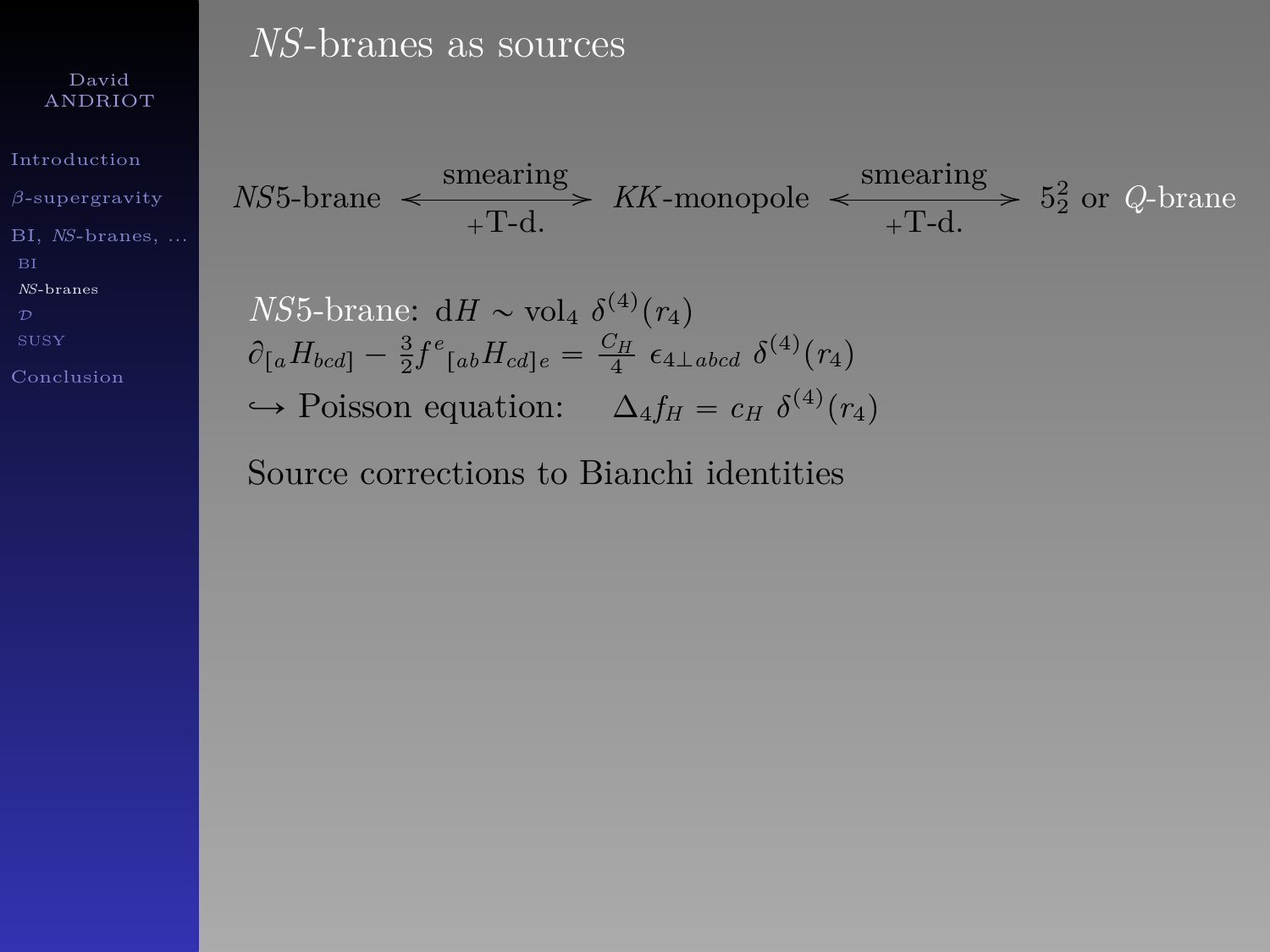[Introduction](#page-1-0)

BI, *NS*[-branes, ...](#page-67-0)

*NS*[-branes](#page-76-0)

### *NS*-branes as sources

 $NS5$ -brane  $\leftarrow$  smearing  $\frac{\text{meaning}}{\text{+T-d.}}$  *KK*-monopole  $\leftarrow$   $\frac{\text{smearing}}{\text{+T-d.}}$  $\frac{\text{neamag}}{+T-d.}$  > 5<sup>2</sup> or *Q*-brane

$$
NS5\text{-brane: } \mathrm{d}H \sim \mathrm{vol}_4 \, \delta^{(4)}(r_4)
$$
\n
$$
\partial_{[a}H_{bcd]} - \frac{3}{2}f^e_{[ab}H_{cd]e} = \frac{C_H}{4} \epsilon_{4\perp abcd} \, \delta^{(4)}(r_4)
$$

 $\hookrightarrow$  Poisson equation:  $\Delta_4 f_H = c_H \delta^{(4)}(r_4)$ 

Source corrections to Bianchi identities *KK*-monopole:  $\partial_{[b} f^a{}_{cd]} - f^a{}_{e[b} f^e{}_{cd]} = \frac{C_K}{3} \epsilon_{3 \perp bcd} \epsilon_{1||e} \eta^{ea} \delta^{(3)}(r_3)$ see also arXiv:0706.3049 by G. Villadoro and F. Zwirner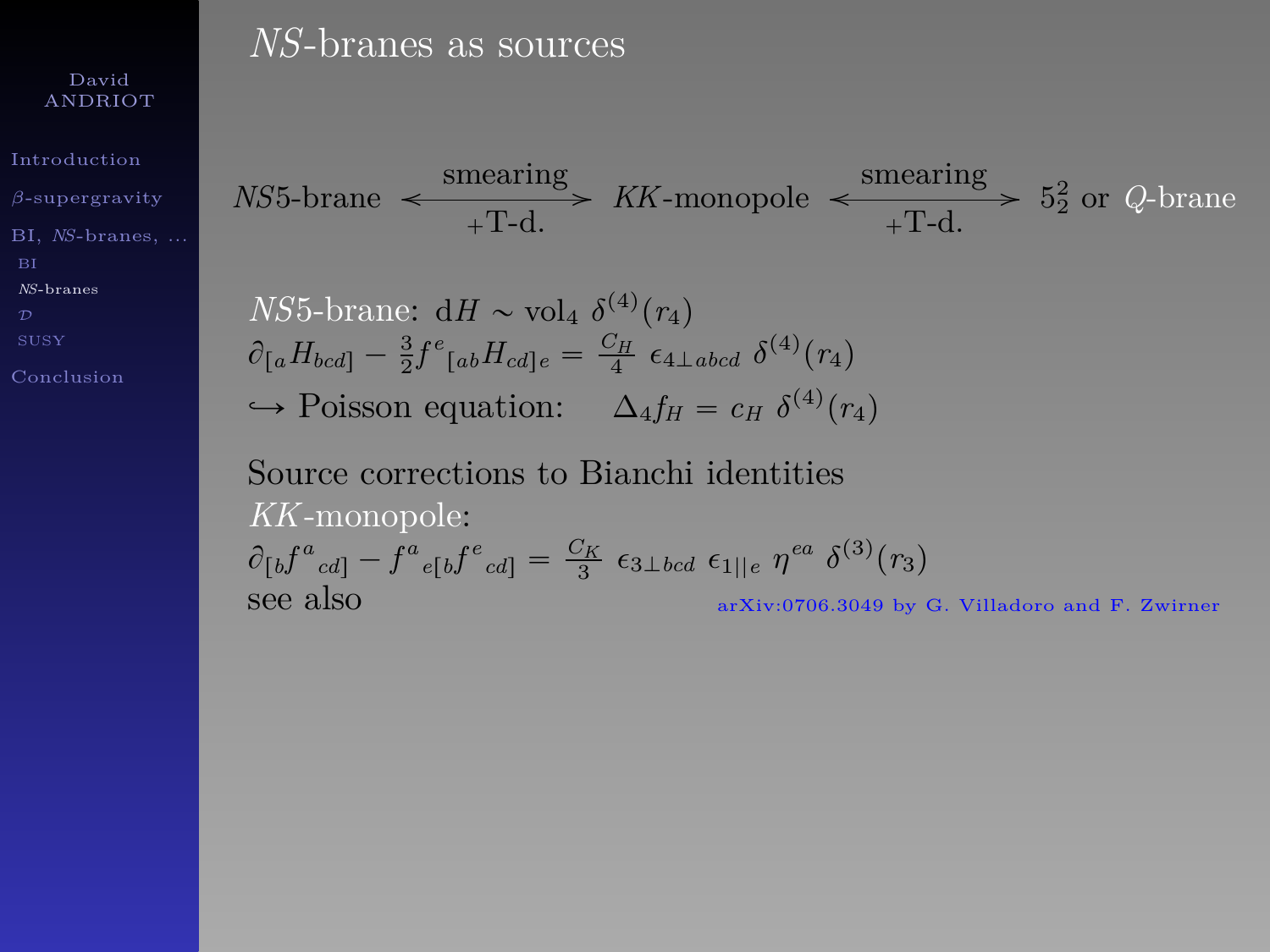[Introduction](#page-1-0)

BI, *NS*[-branes, ...](#page-67-0)

*NS*[-branes](#page-76-0)

### *NS*-branes as sources

 $NS5$ -brane  $\leftarrow$  smearing  $\frac{\text{meaning}}{\text{+T-d.}}$  *KK*-monopole  $\leftarrow$   $\frac{\text{smearing}}{\text{+T-d.}}$  $\frac{\text{neamag}}{+T-d.}$  > 5<sup>2</sup> or *Q*-brane

$$
NS5\text{-brane: } \mathrm{d}H \sim \mathrm{vol}_4 \, \, \delta^{(4)}(r_4)
$$
\n
$$
\partial_{[a}H_{bcd]} - \frac{3}{2}f^e_{[ab}H_{cd]e} = \frac{C_H}{4} \, \epsilon_{4 \perp abcd} \, \delta^{(4)}(r_4)
$$

 $\hookrightarrow$  Poisson equation:  $\Delta_4 f_H = c_H \delta^{(4)}(r_4)$ 

Source corrections to Bianchi identities *KK*-monopole:  $\partial_{[b} f^a{}_{cd]} - f^a{}_{e[b} f^e{}_{cd]} = \frac{C_K}{3} \epsilon_{3 \perp bcd} \epsilon_{1||e} \eta^{ea} \delta^{(3)}(r_3)$ see also arXiv:0706.3049 by G. Villadoro and F. Zwirner

Q-brane:  
\n
$$
\partial_{[a}Q_{b]}^{cd} - \beta^{g[c}\partial_{g}f^{d]}_{ab} - \frac{1}{2}Q_{g}^{cd}f^{g}_{ab} + 2Q_{[a}^{g[c}b^{d]}_{f]g}
$$
\n
$$
= \frac{C_{Q}}{2} \epsilon_{2\perp ab} \epsilon_{2||ef} \eta^{ec}\eta^{fd} \delta^{(2)}(r_{2})
$$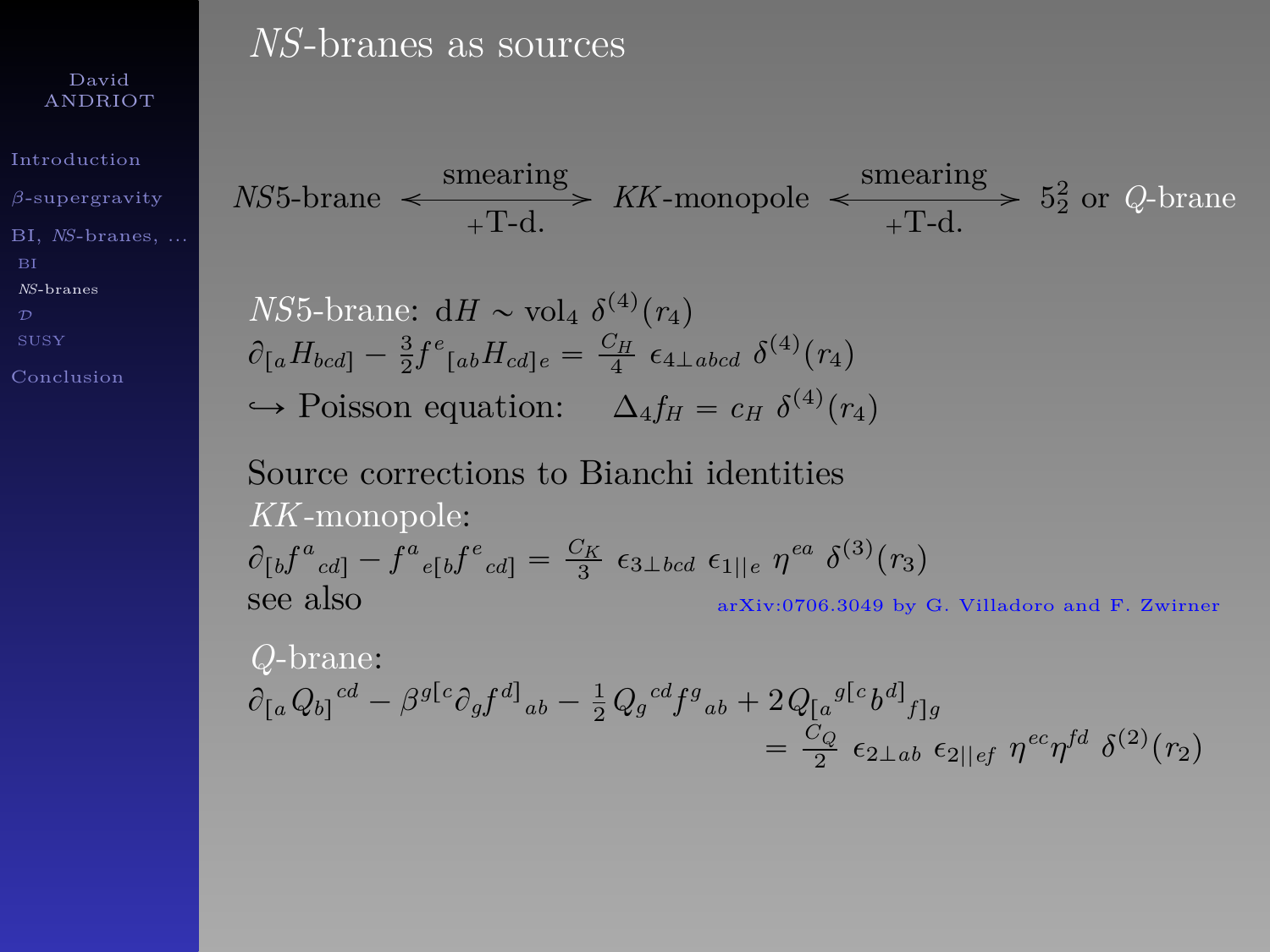[Introduction](#page-1-0)

BI, *NS*[-branes, ...](#page-67-0)

*NS*[-branes](#page-76-0)

[Conclusion](#page-100-0)

### *NS*-branes as sources

 $NS5$ -brane  $\leftarrow$  smearing  $\frac{\text{meaning}}{\text{+T-d.}}$  *KK*-monopole  $\leftarrow$   $\frac{\text{smearing}}{\text{+T-d.}}$  $\frac{\text{neamag}}{+T-d.}$  > 5<sup>2</sup> or *Q*-brane

$$
NS5\text{-brane: } \mathrm{d}H \sim \mathrm{vol}_4 \, \, \delta^{(4)}(r_4)
$$
\n
$$
\partial_{[a}H_{bcd]} - \frac{3}{2}f^e_{[ab}H_{cd]e} = \frac{C_H}{4} \, \epsilon_{4\perp abcd} \, \delta^{(4)}(r_4)
$$

 $\hookrightarrow$  Poisson equation:  $\Delta_4 f_H = c_H \delta^{(4)}(r_4)$ 

Source corrections to Bianchi identities *KK*-monopole:  $\partial_{[b} f^a{}_{cd]} - f^a{}_{e[b} f^e{}_{cd]} = \frac{C_K}{3} \epsilon_{3 \perp bcd} \epsilon_{1||e} \eta^{ea} \delta^{(3)}(r_3)$ see also arXiv:0706.3049 by G. Villadoro and F. Zwirner

Q-brane:  
\n
$$
\partial_{[a}Q_{b]}^{cd} - \beta^{g[c}\partial_{g}f^{d]}_{ab} - \frac{1}{2}Q_{g}^{cd}f^{g}_{ab} + 2Q_{[a}^{g[c}b^{d]}_{f]g}
$$
\n
$$
= \frac{C_{Q}}{2} \epsilon_{2\perp ab} \epsilon_{2||ef} \eta^{ec}\eta^{fd} \delta^{(2)}(r_{2})
$$

On brane solutions  $\Rightarrow$  Poisson equations *KK*-monopole:  $\Delta_3 f_K = c_K \delta^{(3)}(r_3)$  $Q$ -brane:  $\Delta_2 f_Q = c_Q \delta^{(2)}(r_2)$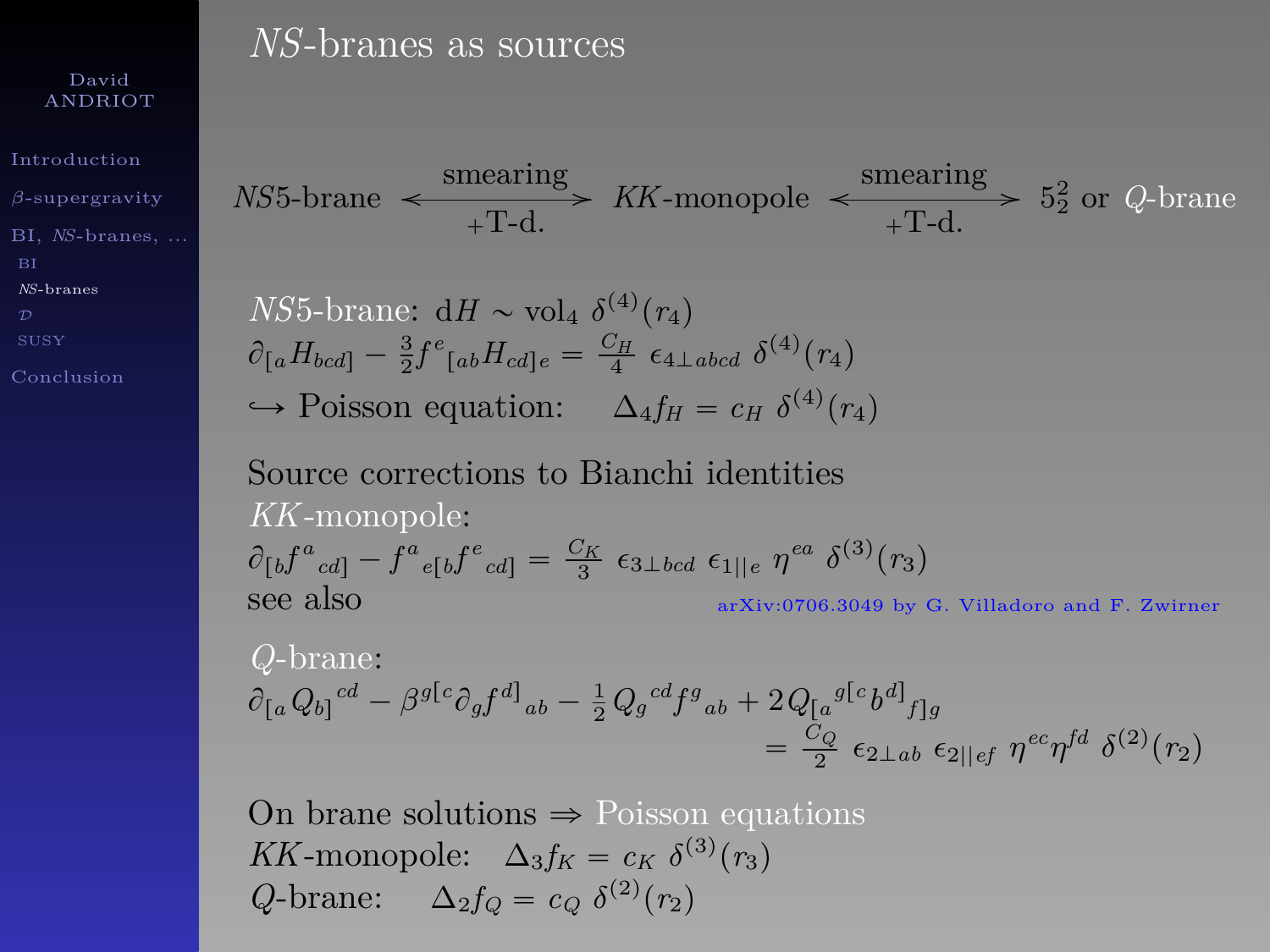[Introduction](#page-1-0)

BI, *NS*[-branes, ...](#page-67-0)

<span id="page-83-0"></span>

### 10D standard supergravity:  $\mathcal{D}^2 = 0 \Leftrightarrow$  Bianchi identities  $\mathcal{D}A = 2e^{\phi}(\mathbf{d} - H\wedge)(e^{-\phi}A)$

Generalized derivative D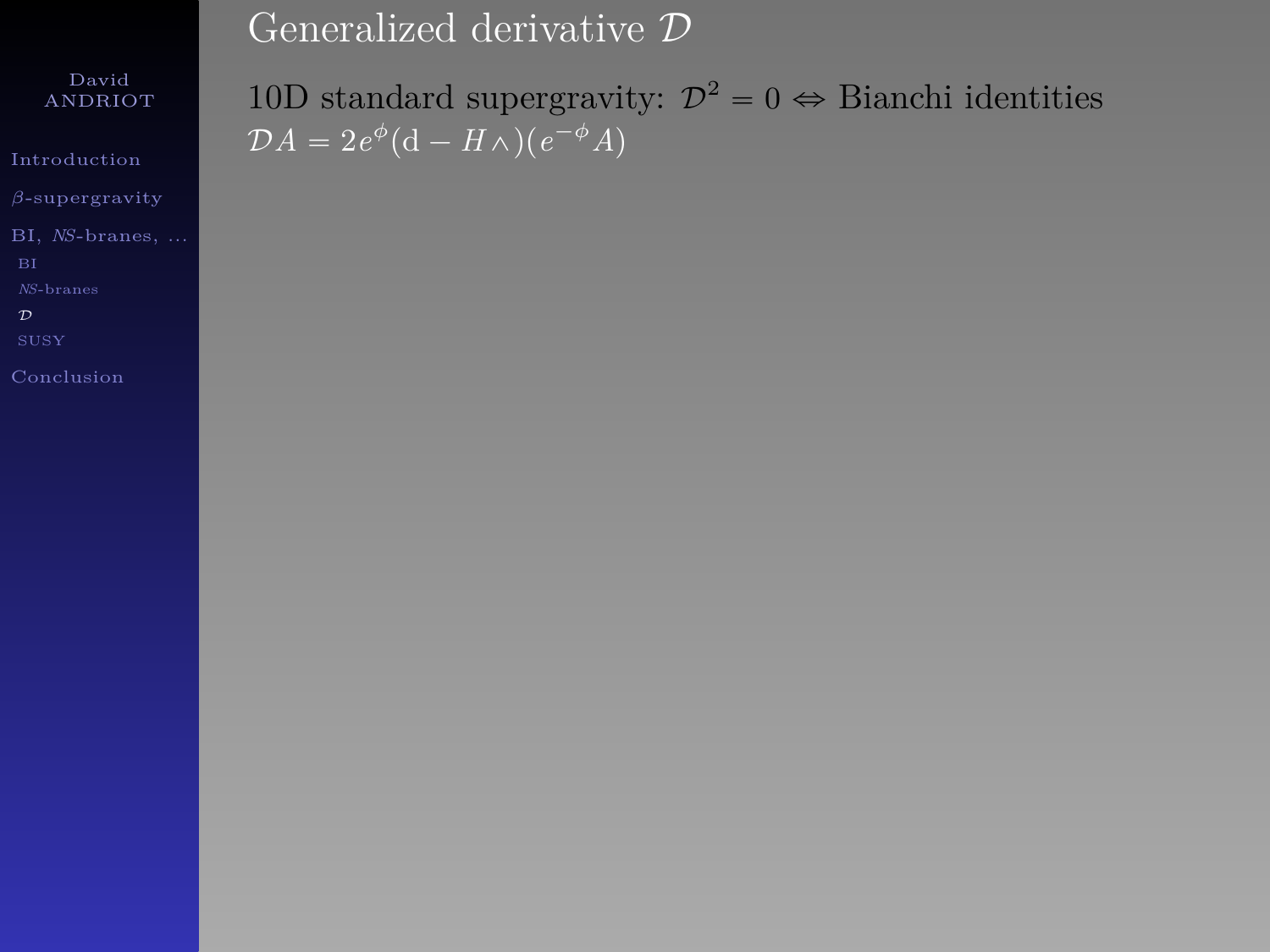#### David ANDRIOT

[Introduction](#page-1-0)

BI, *NS*[-branes, ...](#page-67-0)

10D standard supergravity:  $\mathcal{D}^2 = 0 \Leftrightarrow$  Bianchi identities  $\mathcal{D}A = 2e^{\phi}(\mathbf{d} - H\wedge)(e^{-\phi}A)$  $\begin{split} &D A = 2 e^{\alpha} \left( \mathrm{d} - H \wedge \right) \left( e^{-\alpha} A \right) \ & = 2 \left( \partial_a \cdot e^a \wedge - \tfrac{1}{2} f^c{}_{ab} e^a \wedge e^b \wedge \iota_c - \tfrac{1}{6} H_{abc} e^a \wedge e^b \wedge e^c \wedge - \partial_a \phi \right) \end{split}$ *A* where  $V \vee A = V^a \iota_a A = \frac{1}{(p-1)!} V^{m_1} A_{m_1...m_p} dx^{m_2} \wedge \ldots \wedge dx^{m_p}$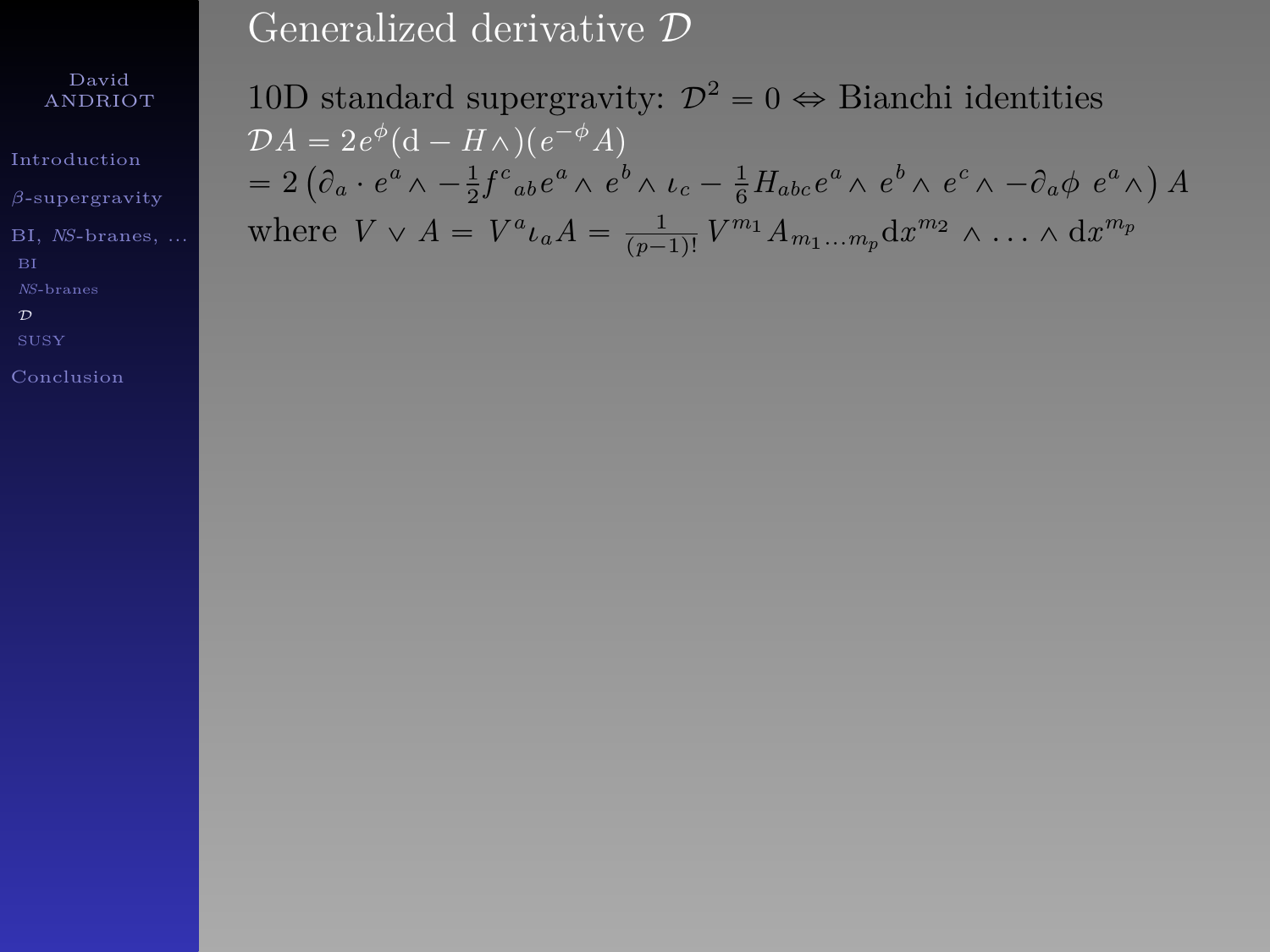David ANDRIOT

[Introduction](#page-1-0)

BI, *NS*[-branes, ...](#page-67-0)

10D standard supergravity:  $\mathcal{D}^2 = 0 \Leftrightarrow$  Bianchi identities  $\mathcal{D}A = 2e^{\phi}(\mathbf{d} - H\wedge)(e^{-\phi}A)$  $= 2$ `  $\begin{split} &\mathcal{C}_\text{a} \cdot e^a \wedge -\tfrac{1}{2} f^c_{\phantom{c}ab} e^a \wedge e^b \wedge \iota_c - \tfrac{1}{6} H_{abc} e^a \wedge e^b \wedge e^c \wedge - \partial_a \phi \,\, e^a \wedge) \end{split}$ *A* where  $V \vee A = V^a \iota_a A = \frac{1}{(p-1)!} V^{m_1} A_{m_1...m_p} dx^{m_2} \wedge \ldots \wedge dx^{m_p}$ 

In 4D:<br>  $\mathcal{D}_{\sharp}A = \left(-\frac{1}{6}H_{abc}\tilde{e}^{a}\wedge \tilde{e}^{b}\wedge \tilde{e}^{c}\wedge -\frac{1}{2}f^{a}{}_{bc}\tilde{e}^{b}\wedge \tilde{e}^{c}\wedge \iota_{a}\right.$   $\mathcal{D}_{\sharp}A = \left(-\frac{1}{6}H_{abc}\tilde{e}^{a}\wedge \tilde{e}^{b}\wedge \tilde{e}^{c}\wedge -\frac{1}{2}f^{a}{}_{bc}\tilde{e}^{b}\wedge \tilde{e}^{c}\wedge \iota_{a}\right)$  $-\frac{1}{6}H_{abc}\tilde{e}^a \wedge \tilde{e}^b \wedge \tilde{e}^c \wedge -\frac{1}{2}f^a{}_{bc}\tilde{e}^b \wedge \tilde{e}^c \wedge \iota_a$  $-\frac{1}{2}Q_c^{ab}$   $\tilde{e}^c \wedge \iota_a$   $\iota_b + \frac{1}{6}R^{abc}$   $\iota_a$   $\iota_b$   $\iota_c$  $-\frac{1}{2}f^a{}_a{}_b{}^c{}_b{}^b\wedge +\frac{1}{2}Q_a{}^{ab}{}^c{}_b{}_b\Big)A$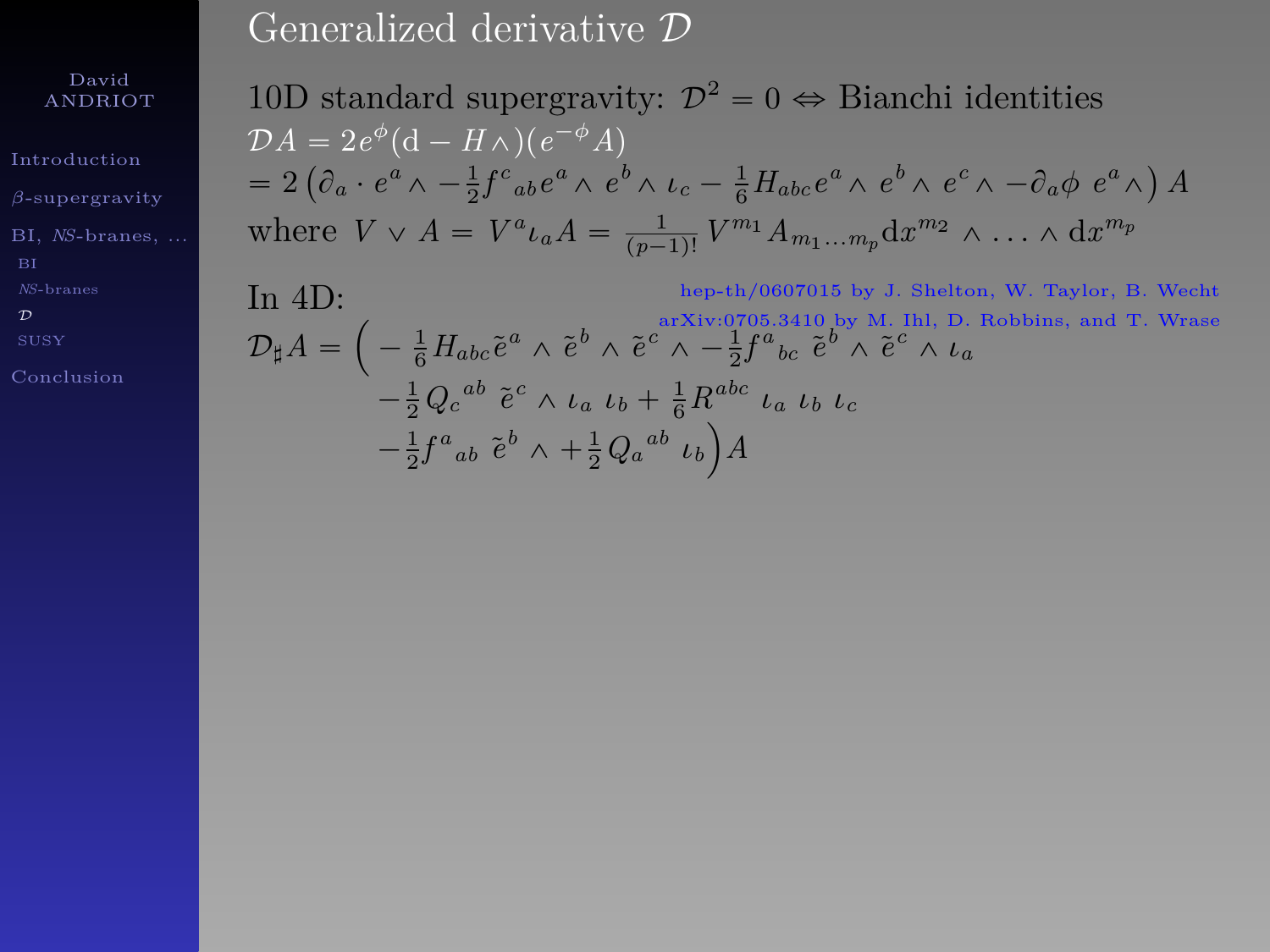David ANDRIOT

[Introduction](#page-1-0)

BI, *NS*[-branes, ...](#page-67-0)

[Conclusion](#page-100-0)

10D standard supergravity:  $\mathcal{D}^2 = 0 \Leftrightarrow$  Bianchi identities  $\mathcal{D}A = 2e^{\phi}(\mathbf{d} - H\wedge)(e^{-\phi}A)$  $\begin{split} &D A = 2 e^{\alpha} \left( \mathrm{d} - H \wedge \right) \left( e^{-\alpha} A \right) \ & = 2 \left( \partial_a \cdot e^a \wedge - \tfrac{1}{2} f^c{}_{ab} e^a \wedge e^b \wedge \iota_c - \tfrac{1}{6} H_{abc} e^a \wedge e^b \wedge e^c \wedge - \partial_a \phi \right) \end{split}$ *A* where  $V \vee A = V^a \iota_a A = \frac{1}{(p-1)!} V^{m_1} A_{m_1...m_p} dx^{m_2} \wedge \ldots \wedge dx^{m_p}$ 

In 4D:<br>  $\mathcal{D}_{\sharp}A = \left(-\frac{1}{6}H_{abc}\tilde{e}^{a}\wedge \tilde{e}^{b}\wedge \tilde{e}^{c}\wedge -\frac{1}{2}f^{a}{}_{bc}\tilde{e}^{b}\wedge \tilde{e}^{c}\wedge \iota_{a}\right.$   $\mathcal{D}_{\sharp}A = \left(-\frac{1}{6}H_{abc}\tilde{e}^{a}\wedge \tilde{e}^{b}\wedge \tilde{e}^{c}\wedge -\frac{1}{2}f^{a}{}_{bc}\tilde{e}^{b}\wedge \tilde{e}^{c}\wedge \iota_{a}\right)$  $-\frac{1}{6}H_{abc}\tilde{e}^a \wedge \tilde{e}^b \wedge \tilde{e}^c \wedge -\frac{1}{2}f^a{}_{bc}\tilde{e}^b \wedge \tilde{e}^c \wedge \iota_a$  $-\frac{1}{2}Q_c^{ab}$   $\tilde{e}^c \wedge \iota_a$   $\iota_b + \frac{1}{6}R^{abc}$   $\iota_a$   $\iota_b$   $\iota_c$  $-\frac{1}{2}f^a{}_a{}_b{}^c{}_b{}^b\wedge +\frac{1}{2}Q_a{}^{ab}{}^c{}_b{}_b\Big)A$  $\mathcal{D}_{\sharp}^2 = 0 \Leftrightarrow$  Bianchi identities and  $\frac{1}{3}H_{abc}R^{abc} + \frac{1}{2}f^a{}_{ab}Q_a{}^{ab} = 0$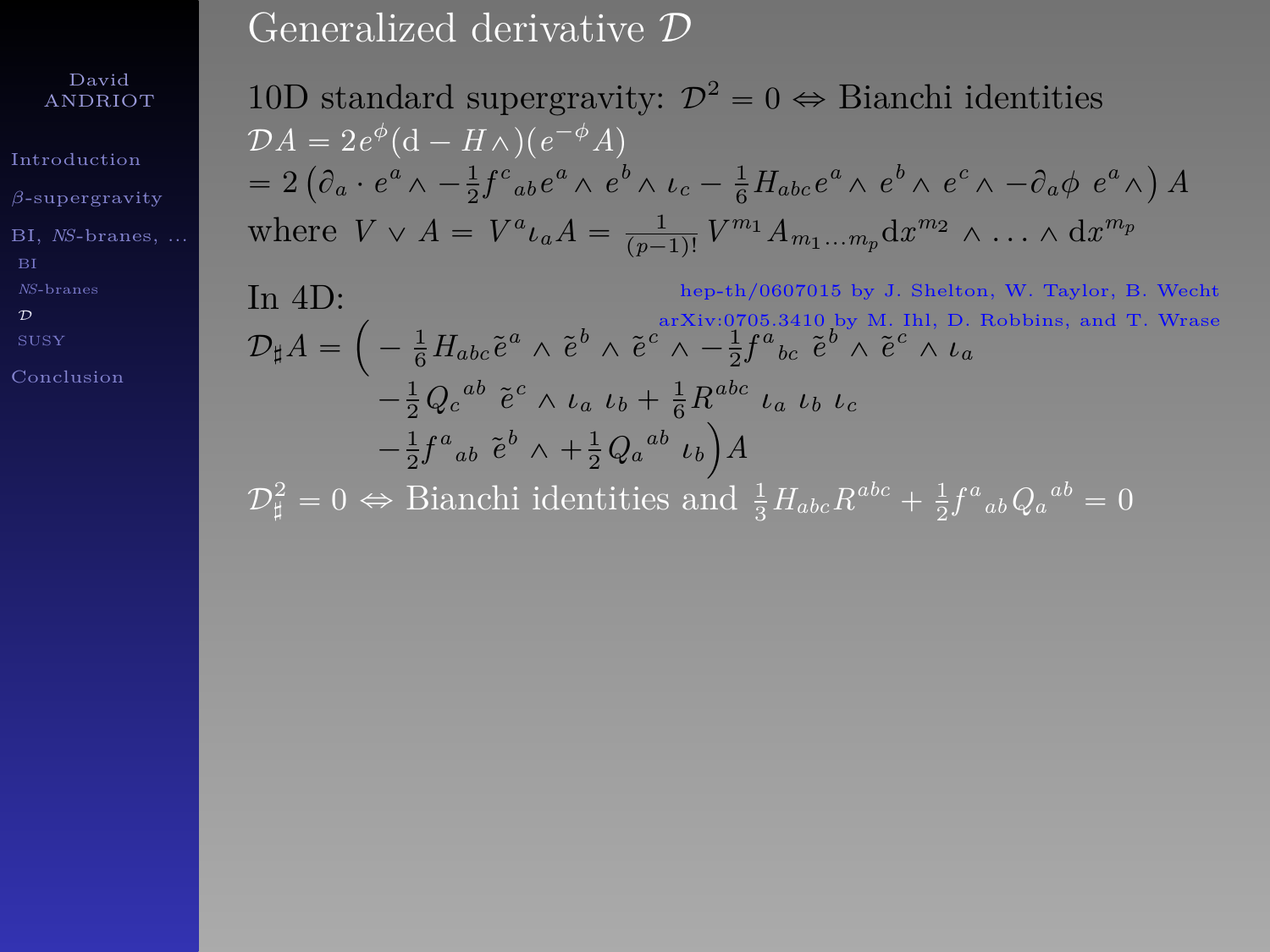#### David ANDRIOT

[Introduction](#page-1-0)

BI, *NS*[-branes, ...](#page-67-0)

 $\mathcal{D}$  $\mathcal{D}$  $\mathcal{D}$ 

[Conclusion](#page-100-0)

10D standard supergravity:  $\mathcal{D}^2 = 0 \Leftrightarrow$  Bianchi identities  $\mathcal{D}A = 2e^{\phi}(\mathbf{d} - H\wedge)(e^{-\phi}A)$  $\begin{split} &D A = 2 e^{\alpha} \left( \mathrm{d} - H \wedge \right) \left( e^{-\alpha} A \right) \ & = 2 \left( \partial_a \cdot e^a \wedge - \tfrac{1}{2} f^c{}_{ab} e^a \wedge e^b \wedge \iota_c - \tfrac{1}{6} H_{abc} e^a \wedge e^b \wedge e^c \wedge - \partial_a \phi \right) \end{split}$ *A* where  $V \vee A = V^a \iota_a A = \frac{1}{(p-1)!} V^{m_1} A_{m_1...m_p} dx^{m_2} \wedge \ldots \wedge dx^{m_p}$ 

In 4D:<br>  $\mathcal{D}_{\sharp}A = \left(-\frac{1}{6}H_{abc}\tilde{e}^{a}\wedge \tilde{e}^{b}\wedge \tilde{e}^{c}\wedge -\frac{1}{2}f^{a}{}_{bc}\tilde{e}^{b}\wedge \tilde{e}^{c}\wedge \iota_{a}\right.$   $\mathcal{D}_{\sharp}A = \left(-\frac{1}{6}H_{abc}\tilde{e}^{a}\wedge \tilde{e}^{b}\wedge \tilde{e}^{c}\wedge -\frac{1}{2}f^{a}{}_{bc}\tilde{e}^{b}\wedge \tilde{e}^{c}\wedge \iota_{a}\right)$  $-\frac{1}{6}H_{abc}\tilde{e}^a \wedge \tilde{e}^b \wedge \tilde{e}^c \wedge -\frac{1}{2}f^a{}_{bc}\tilde{e}^b \wedge \tilde{e}^c \wedge \iota_a$  $-\frac{1}{2}Q_c^{ab}$   $\tilde{e}^c \wedge \iota_a$   $\iota_b + \frac{1}{6}R^{abc}$   $\iota_a$   $\iota_b$   $\iota_c$  $-\frac{1}{2}f^a{}_a{}_b{}^c{}_b{}^b\wedge +\frac{1}{2}Q_a{}^{ab}{}^c{}_b{}_b\Big)A$  $\mathcal{D}_{\sharp}^2 = 0 \Leftrightarrow$  Bianchi identities and  $\frac{1}{3}H_{abc}R^{abc} + \frac{1}{2}f^a{}_{ab}Q_a{}^{ab} = 0$ 

Realisation in 10D, for non-geometric fluxes, in *β*-supergravity: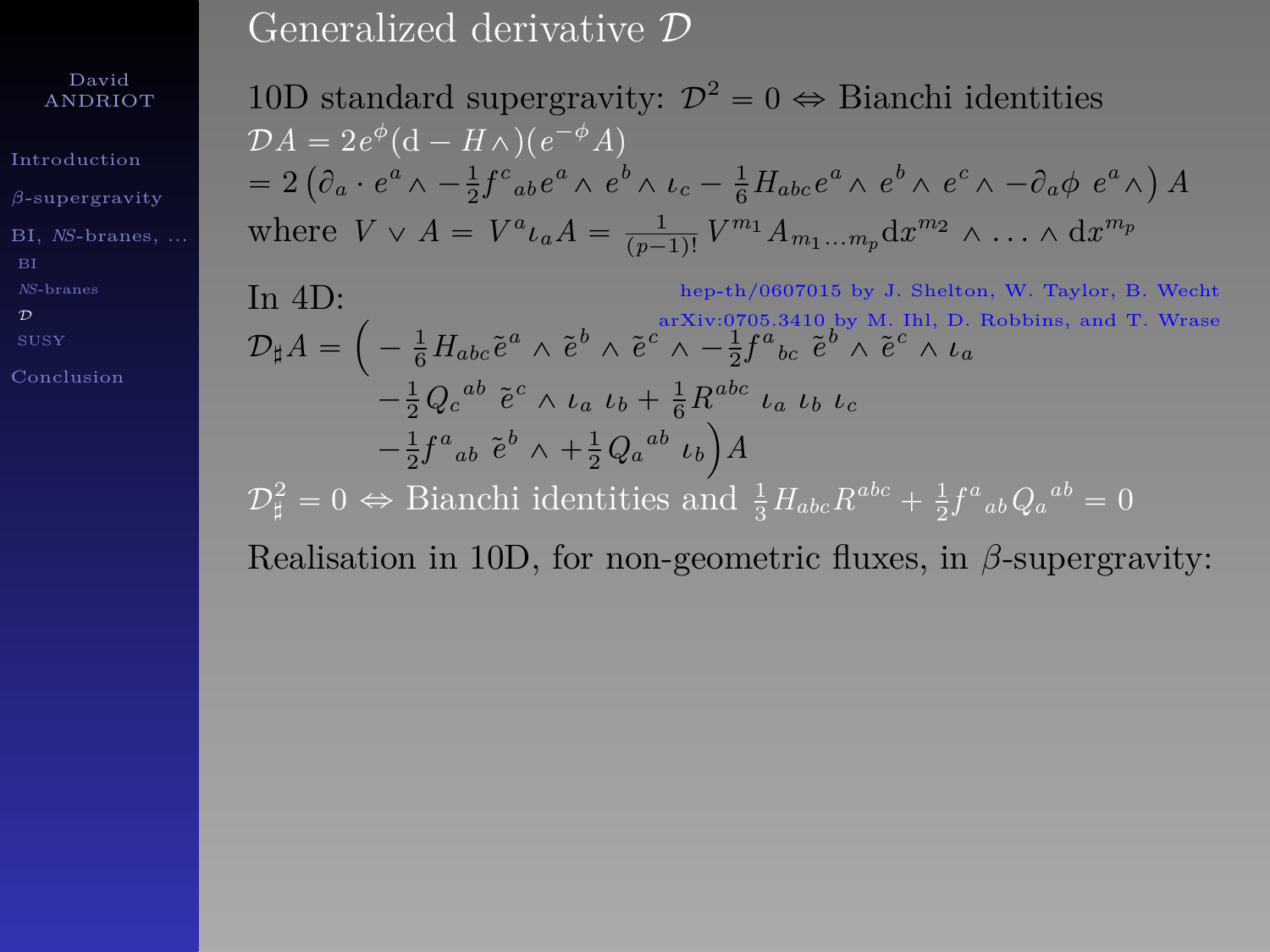#### David ANDRIOT

[Introduction](#page-1-0)

BI, *NS*[-branes, ...](#page-67-0)

 $\mathcal{D}$  $\mathcal{D}$  $\mathcal{D}$ 

[Conclusion](#page-100-0)

10D standard supergravity:  $\mathcal{D}^2 = 0 \Leftrightarrow$  Bianchi identities  $\mathcal{D}A = 2e^{\phi}(\mathbf{d} - H\wedge)(e^{-\phi}A)$  $\begin{split} &D A = 2 e^{\alpha} \left( \mathrm{d} - H \wedge \right) \left( e^{-\alpha} A \right) \ & = 2 \left( \partial_a \cdot e^a \wedge - \tfrac{1}{2} f^c{}_{ab} e^a \wedge e^b \wedge \iota_c - \tfrac{1}{6} H_{abc} e^a \wedge e^b \wedge e^c \wedge - \partial_a \phi \right) \end{split}$ *A* where  $V \vee A = V^a \iota_a A = \frac{1}{(p-1)!} V^{m_1} A_{m_1...m_p} dx^{m_2} \wedge \ldots \wedge dx^{m_p}$ 

In 4D:<br>  $\mathcal{D}_{\sharp}A = \left(-\frac{1}{6}H_{abc}\tilde{e}^{a}\wedge \tilde{e}^{b}\wedge \tilde{e}^{c}\wedge -\frac{1}{2}f^{a}{}_{bc}\tilde{e}^{b}\wedge \tilde{e}^{c}\wedge \iota_{a}\right.$   $\mathcal{D}_{\sharp}A = \left(-\frac{1}{6}H_{abc}\tilde{e}^{a}\wedge \tilde{e}^{b}\wedge \tilde{e}^{c}\wedge -\frac{1}{2}f^{a}{}_{bc}\tilde{e}^{b}\wedge \tilde{e}^{c}\wedge \iota_{a}\right)$  $-\frac{1}{6}H_{abc}\tilde{e}^a \wedge \tilde{e}^b \wedge \tilde{e}^c \wedge -\frac{1}{2}f^a{}_{bc}\tilde{e}^b \wedge \tilde{e}^c \wedge \iota_a$  $-\frac{1}{2}Q_c^{ab}$   $\tilde{e}^c \wedge \iota_a$   $\iota_b + \frac{1}{6}R^{abc}$   $\iota_a$   $\iota_b$   $\iota_c$  $-\frac{1}{2}f^a{}_a{}_b{}^c{}_b{}^b\wedge +\frac{1}{2}Q_a{}^{ab}{}^c{}_b{}_b\Big)A$  $\mathcal{D}_{\sharp}^2 = 0 \Leftrightarrow$  Bianchi identities and  $\frac{1}{3}H_{abc}R^{abc} + \frac{1}{2}f^a{}_{ab}Q_a{}^{ab} = 0$ 

Realisation in 10D, for non-geometric fluxes, in *β*-supergravity:  $\mathcal{D} = 2\mathcal{D}_{\text{H}} + 2$  other pieces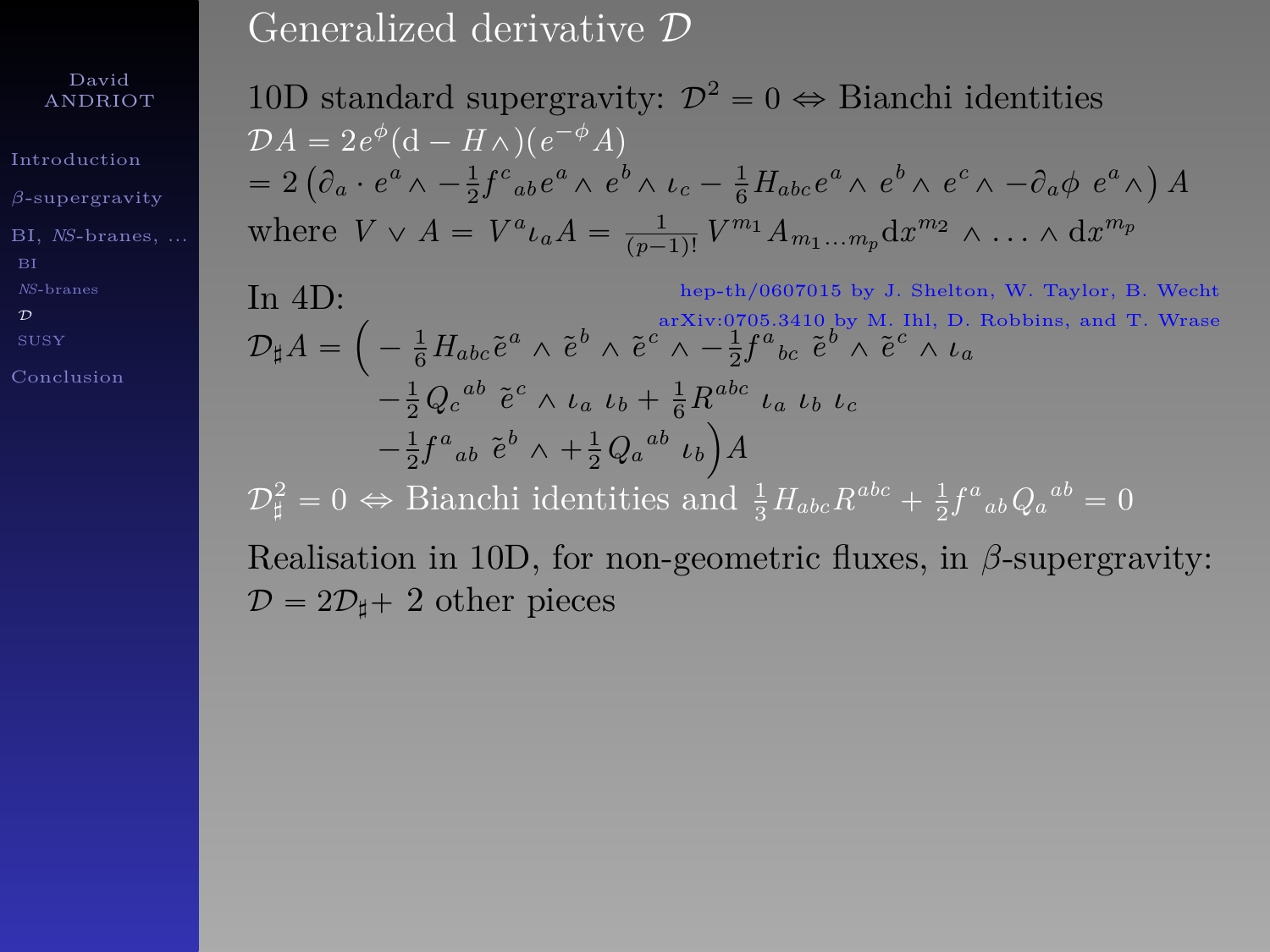David ANDRIOT

[Introduction](#page-1-0)

BI, *NS*[-branes, ...](#page-67-0)

 $\mathcal{D}$  $\mathcal{D}$  $\mathcal{D}$ 

10D standard supergravity:  $\mathcal{D}^2 = 0 \Leftrightarrow$  Bianchi identities  $\mathcal{D}A = 2e^{\phi}(\mathbf{d} - H\wedge)(e^{-\phi}A)$  $\begin{split} &D A = 2 e^{\alpha} \left( \mathrm{d} - H \wedge \right) \left( e^{-\alpha} A \right) \ & = 2 \left( \partial_a \cdot e^a \wedge - \tfrac{1}{2} f^c{}_{ab} e^a \wedge e^b \wedge \iota_c - \tfrac{1}{6} H_{abc} e^a \wedge e^b \wedge e^c \wedge - \partial_a \phi \right) \end{split}$ *A* where  $V \vee A = V^a \iota_a A = \frac{1}{(p-1)!} V^{m_1} A_{m_1...m_p} dx^{m_2} \wedge \ldots \wedge dx^{m_p}$ 

In 4D:<br>  $\mathcal{D}_{\sharp}A = \left(-\frac{1}{6}H_{abc}\tilde{e}^{a}\wedge \tilde{e}^{b}\wedge \tilde{e}^{c}\wedge -\frac{1}{2}f^{a}{}_{bc}\tilde{e}^{b}\wedge \tilde{e}^{c}\wedge \iota_{a}\right.$   $\mathcal{D}_{\sharp}A = \left(-\frac{1}{6}H_{abc}\tilde{e}^{a}\wedge \tilde{e}^{b}\wedge \tilde{e}^{c}\wedge -\frac{1}{2}f^{a}{}_{bc}\tilde{e}^{b}\wedge \tilde{e}^{c}\wedge \iota_{a}\right)$  $-\frac{1}{6}H_{abc}\tilde{e}^a \wedge \tilde{e}^b \wedge \tilde{e}^c \wedge -\frac{1}{2}f^a{}_{bc}\tilde{e}^b \wedge \tilde{e}^c \wedge \iota_a$  $-\frac{1}{2}Q_c^{ab}$   $\tilde{e}^c \wedge \iota_a$   $\iota_b + \frac{1}{6}R^{abc}$   $\iota_a$   $\iota_b$   $\iota_c$  $-\frac{1}{2}f^a{}_a{}_b{}^c{}_b{}^b\wedge +\frac{1}{2}Q_a{}^{ab}{}^c{}_b{}_b\Big)A$  $\mathcal{D}_{\sharp}^2 = 0 \Leftrightarrow$  Bianchi identities and  $\frac{1}{3}H_{abc}R^{abc} + \frac{1}{2}f^a{}_{ab}Q_a{}^{ab} = 0$ Realisation in 10D, for non-geometric fluxes, in *β*-supergravity:  $\mathcal{D} = 2\mathcal{D}_{\text{H}} + 2$  other pieces  $\mathcal{D}=2(\partial_a\cdot\tilde{e}^a\wedge+\beta^{ab}\partial_b\cdot\iota_a-\frac{1}{2}f^c{}_{ab}\tilde{e}^a\wedge\tilde{e}^b\wedge\iota_c-\frac{1}{2}Q_a{}^{bc}\tilde{e}^a\wedge\iota_b\iota_c$ 

$$
+Q_d{}^{dc} \iota_c + \frac{1}{6} R^{abc} \iota_a \iota_b \iota_c - \partial_a \tilde{\phi} \tilde{e}^a \wedge -(\beta^{ab} \partial_b \tilde{\phi} - T^a) \iota_a)
$$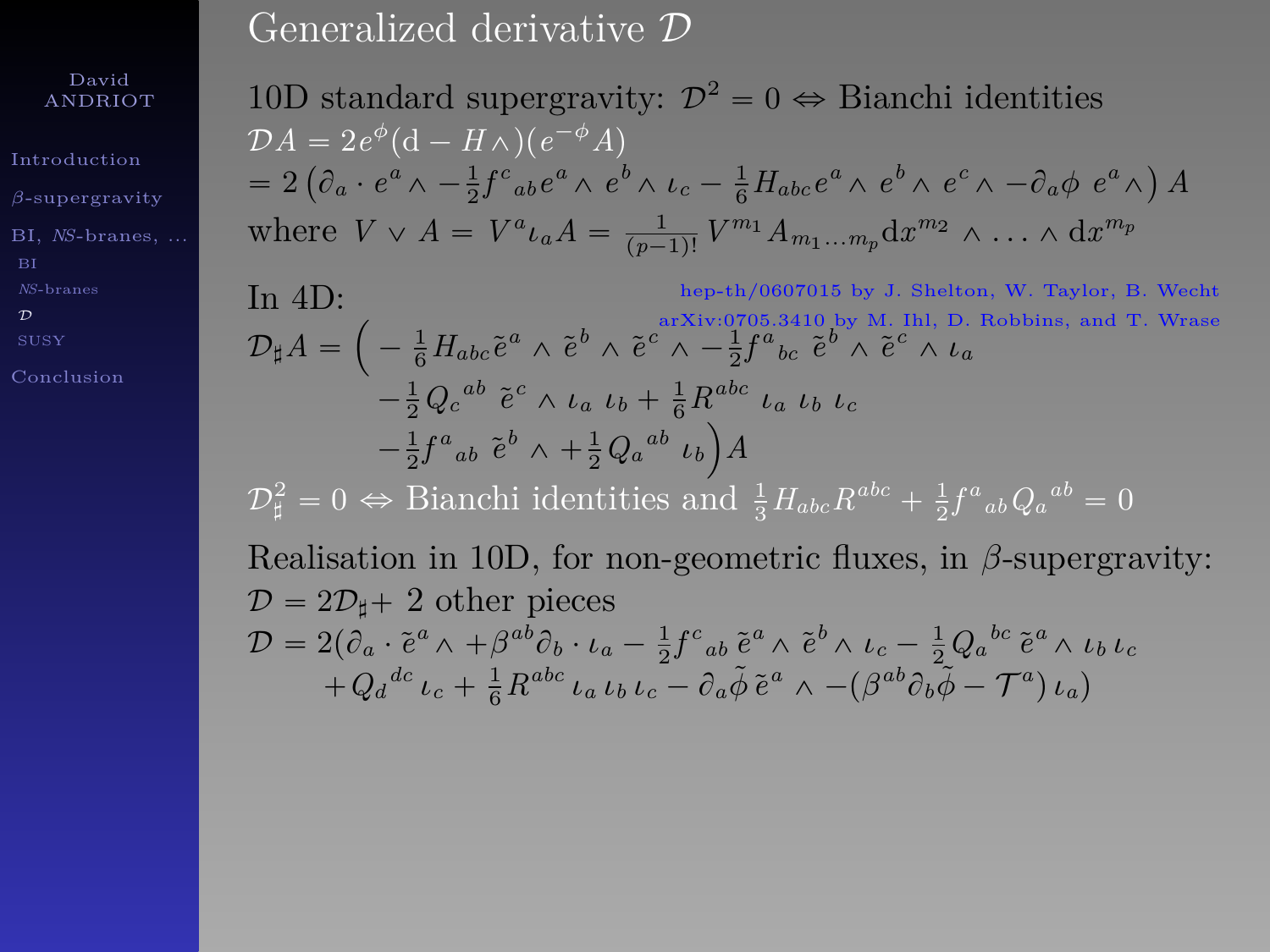David ANDRIOT

[Introduction](#page-1-0)

BI, *NS*[-branes, ...](#page-67-0)

[Conclusion](#page-100-0)

10D standard supergravity:  $\mathcal{D}^2 = 0 \Leftrightarrow$  Bianchi identities  $\mathcal{D}A = 2e^{\phi}(\mathbf{d} - H\wedge)(e^{-\phi}A)$  $\begin{split} &D A = 2 e^{\alpha} \left( \mathrm{d} - H \wedge \right) \left( e^{-\alpha} A \right) \ & = 2 \left( \partial_a \cdot e^a \wedge - \tfrac{1}{2} f^c{}_{ab} e^a \wedge e^b \wedge \iota_c - \tfrac{1}{6} H_{abc} e^a \wedge e^b \wedge e^c \wedge - \partial_a \phi \right) \end{split}$ *A* where  $V \vee A = V^a \iota_a A = \frac{1}{(p-1)!} V^{m_1} A_{m_1...m_p} dx^{m_2} \wedge \ldots \wedge dx^{m_p}$ 

In 4D:<br>  $\mathcal{D}_{\sharp}A = \left(-\frac{1}{6}H_{abc}\tilde{e}^{a}\wedge \tilde{e}^{b}\wedge \tilde{e}^{c}\wedge -\frac{1}{2}f^{a}{}_{bc}\tilde{e}^{b}\wedge \tilde{e}^{c}\wedge \iota_{a}\right.$   $\mathcal{D}_{\sharp}A = \left(-\frac{1}{6}H_{abc}\tilde{e}^{a}\wedge \tilde{e}^{b}\wedge \tilde{e}^{c}\wedge -\frac{1}{2}f^{a}{}_{bc}\tilde{e}^{b}\wedge \tilde{e}^{c}\wedge \iota_{a}\right)$  $-\frac{1}{6}H_{abc}\tilde{e}^a \wedge \tilde{e}^b \wedge \tilde{e}^c \wedge -\frac{1}{2}f^a{}_{bc}\tilde{e}^b \wedge \tilde{e}^c \wedge \iota_a$  $-\frac{1}{2}Q_c^{ab}$   $\tilde{e}^c \wedge \iota_a$   $\iota_b + \frac{1}{6}R^{abc}$   $\iota_a$   $\iota_b$   $\iota_c$  $-\frac{1}{2}f^a{}_a{}_b{}^c{}_b{}^b\wedge +\frac{1}{2}Q_a{}^{ab}{}^c{}_b{}_b\Big)A$  $\mathcal{D}_{\sharp}^2 = 0 \Leftrightarrow$  Bianchi identities and  $\frac{1}{3}H_{abc}R^{abc} + \frac{1}{2}f^a{}_{ab}Q_a{}^{ab} = 0$ Realisation in 10D, for non-geometric fluxes, in *β*-supergravity:  $\mathcal{D} = 2\mathcal{D}_{\text{H}} + 2$  other pieces  $\mathcal{D}=2(\partial_a\cdot\tilde{e}^a\wedge+\beta^{ab}\partial_b\cdot\iota_a-\frac{1}{2}f^c{}_{ab}\tilde{e}^a\wedge\tilde{e}^b\wedge\iota_c-\frac{1}{2}Q_a{}^{bc}\tilde{e}^a\wedge\iota_b\iota_c$  $+Q_d{}^{dc}\iota_c+\frac{1}{6}R^{abc}\iota_a\iota_b\iota_c-\partial_a\tilde{\phi}\,\tilde{e}^a\wedge-(\beta^{ab}\partial_b\tilde{\phi}-\mathcal{T}^a)\iota_a)$ 

 $\mathcal{D}A = 2e^{\tilde{\phi}}(\nabla_a \cdot \tilde{e}^a \wedge -\check{\nabla}^a \cdot \iota_a + \mathcal{T} \vee +R \vee)(e^{-\tilde{\phi}}A)$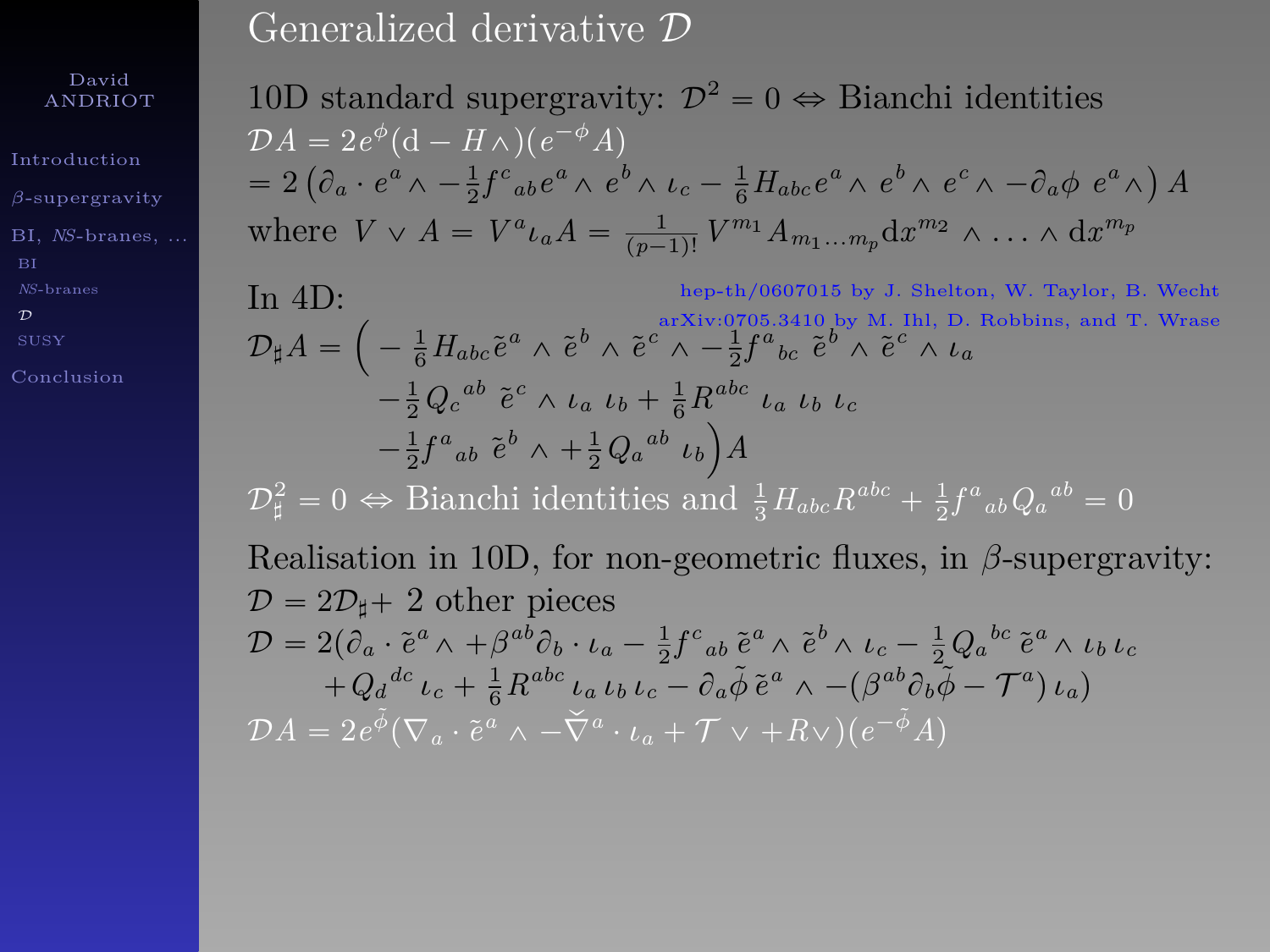David ANDRIOT

[Introduction](#page-1-0)

BI, *NS*[-branes, ...](#page-67-0)

[Conclusion](#page-100-0)

10D standard supergravity:  $\mathcal{D}^2 = 0 \Leftrightarrow$  Bianchi identities  $\mathcal{D}A = 2e^{\phi}(\mathbf{d} - H\wedge)(e^{-\phi}A)$  $\begin{split} &D A = 2 e^{\alpha} \left( \mathrm{d} - H \wedge \right) \left( e^{-\alpha} A \right) \ & = 2 \left( \partial_a \cdot e^a \wedge - \tfrac{1}{2} f^c{}_{ab} e^a \wedge e^b \wedge \iota_c - \tfrac{1}{6} H_{abc} e^a \wedge e^b \wedge e^c \wedge - \partial_a \phi \right) \end{split}$ *A* where  $V \vee A = V^a \iota_a A = \frac{1}{(p-1)!} V^{m_1} A_{m_1...m_p} dx^{m_2} \wedge \ldots \wedge dx^{m_p}$ 

In 4D:<br>  $\mathcal{D}_{\sharp}A = \left(-\frac{1}{6}H_{abc}\tilde{e}^{a}\wedge \tilde{e}^{b}\wedge \tilde{e}^{c}\wedge -\frac{1}{2}f^{a}{}_{bc}\tilde{e}^{b}\wedge \tilde{e}^{c}\wedge \iota_{a}\right.$   $\mathcal{D}_{\sharp}A = \left(-\frac{1}{6}H_{abc}\tilde{e}^{a}\wedge \tilde{e}^{b}\wedge \tilde{e}^{c}\wedge -\frac{1}{2}f^{a}{}_{bc}\tilde{e}^{b}\wedge \tilde{e}^{c}\wedge \iota_{a}\right)$  $-\frac{1}{6}H_{abc}\tilde{e}^a \wedge \tilde{e}^b \wedge \tilde{e}^c \wedge -\frac{1}{2}f^a{}_{bc}\tilde{e}^b \wedge \tilde{e}^c \wedge \iota_a$  $-\frac{1}{2}Q_c^{ab}$   $\tilde{e}^c \wedge \iota_a$   $\iota_b + \frac{1}{6}R^{abc}$   $\iota_a$   $\iota_b$   $\iota_c$  $-\frac{1}{2}f^a{}_a{}_b{}^c{}_b{}^b\wedge +\frac{1}{2}Q_a{}^{ab}{}^c{}_b{}_b\Big)A$  $\mathcal{D}_{\sharp}^2 = 0 \Leftrightarrow$  Bianchi identities and  $\frac{1}{3}H_{abc}R^{abc} + \frac{1}{2}f^a{}_{ab}Q_a{}^{ab} = 0$ Realisation in 10D, for non-geometric fluxes, in *β*-supergravity:  $\mathcal{D} = 2\mathcal{D}_{\text{H}} + 2$  other pieces  $\mathcal{D}=2(\partial_a\cdot\tilde{e}^a\wedge+\beta^{ab}\partial_b\cdot\iota_a-\frac{1}{2}f^c{}_{ab}\tilde{e}^a\wedge\tilde{e}^b\wedge\iota_c-\frac{1}{2}Q_a{}^{bc}\tilde{e}^a\wedge\iota_b\iota_c$  $+Q_d{}^{dc}\iota_c+\frac{1}{6}R^{abc}\iota_a\iota_b\iota_c-\partial_a\tilde{\phi}\,\tilde{e}^a\wedge-(\beta^{ab}\partial_b\tilde{\phi}-\mathcal{T}^a)\iota_a)$  $\mathcal{D}A = 2e^{\tilde{\phi}}(\nabla_a \cdot \tilde{e}^a \wedge -\check{\nabla}^a \cdot \iota_a + \mathcal{T} \vee +R \vee)(e^{-\tilde{\phi}}A)$ 

D Dirac operator for  $Spin(d, d) \times \mathbb{R}^+$  cov. derivative: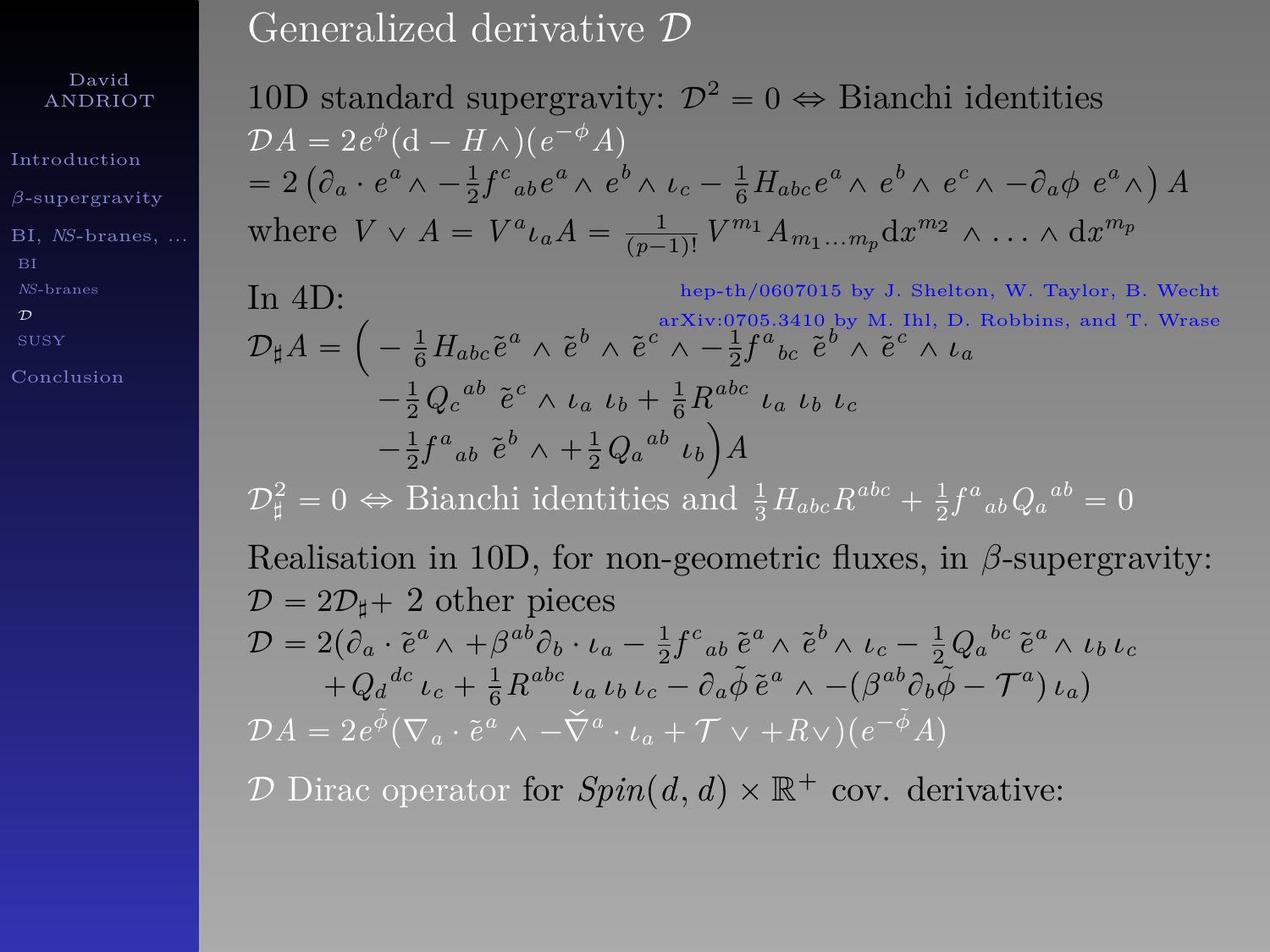David ANDRIOT

[Introduction](#page-1-0)

BI, *NS*[-branes, ...](#page-67-0)

 $\mathcal{D}$  $\mathcal{D}$  $\mathcal{D}$ 

[Conclusion](#page-100-0)

10D standard supergravity:  $\mathcal{D}^2 = 0 \Leftrightarrow$  Bianchi identities  $\mathcal{D}A = 2e^{\phi}(\mathbf{d} - H\wedge)(e^{-\phi}A)$  $\begin{split} &D A = 2 e^{\alpha} \left( \mathrm{d} - H \wedge \right) \left( e^{-\alpha} A \right) \ & = 2 \left( \partial_a \cdot e^a \wedge - \tfrac{1}{2} f^c{}_{ab} e^a \wedge e^b \wedge \iota_c - \tfrac{1}{6} H_{abc} e^a \wedge e^b \wedge e^c \wedge - \partial_a \phi \right) \end{split}$ *A* where  $V \vee A = V^a \iota_a A = \frac{1}{(p-1)!} V^{m_1} A_{m_1...m_p} dx^{m_2} \wedge \ldots \wedge dx^{m_p}$ 

In 4D:<br>  $\mathcal{D}_{\sharp}A = \left(-\frac{1}{6}H_{abc}\tilde{e}^{a}\wedge \tilde{e}^{b}\wedge \tilde{e}^{c}\wedge -\frac{1}{2}f^{a}{}_{bc}\tilde{e}^{b}\wedge \tilde{e}^{c}\wedge \iota_{a}\right.$   $\mathcal{D}_{\sharp}A = \left(-\frac{1}{6}H_{abc}\tilde{e}^{a}\wedge \tilde{e}^{b}\wedge \tilde{e}^{c}\wedge -\frac{1}{2}f^{a}{}_{bc}\tilde{e}^{b}\wedge \tilde{e}^{c}\wedge \iota_{a}\right)$  $-\frac{1}{6}H_{abc}\tilde{e}^a \wedge \tilde{e}^b \wedge \tilde{e}^c \wedge -\frac{1}{2}f^a{}_{bc}\tilde{e}^b \wedge \tilde{e}^c \wedge \iota_a$  $-\frac{1}{2}Q_c^{ab}$   $\tilde{e}^c \wedge \iota_a$   $\iota_b + \frac{1}{6}R^{abc}$   $\iota_a$   $\iota_b$   $\iota_c$  $-\frac{1}{2}f^a{}_a{}_b{}^c{}_b{}^b\wedge +\frac{1}{2}Q_a{}^{ab}{}^c{}_b{}_b\Big)A$  $\mathcal{D}_{\sharp}^2 = 0 \Leftrightarrow$  Bianchi identities and  $\frac{1}{3}H_{abc}R^{abc} + \frac{1}{2}f^a{}_{ab}Q_a{}^{ab} = 0$ Realisation in 10D, for non-geometric fluxes, in *β*-supergravity:  $\mathcal{D} = 2\mathcal{D}_{\text{H}} + 2$  other pieces  $\mathcal{D}=2(\partial_a\cdot\tilde{e}^a\wedge+\beta^{ab}\partial_b\cdot\iota_a-\frac{1}{2}f^c{}_{ab}\tilde{e}^a\wedge\tilde{e}^b\wedge\iota_c-\frac{1}{2}Q_a{}^{bc}\tilde{e}^a\wedge\iota_b\iota_c$  $+Q_d{}^{dc}\iota_c+\frac{1}{6}R^{abc}\iota_a\iota_b\iota_c-\partial_a\tilde{\phi}\,\tilde{e}^a\wedge-(\beta^{ab}\partial_b\tilde{\phi}-\mathcal{T}^a)\iota_a)$  $\mathcal{D}A = 2e^{\tilde{\phi}}(\nabla_a \cdot \tilde{e}^a \wedge -\check{\nabla}^a \cdot \iota_a + \mathcal{T} \vee +R \vee)(e^{-\tilde{\phi}}A)$ 

D Dirac operator for  $Spin(d, d) \times \mathbb{R}^+$  cov. derivative:  $D_A \Psi = \left( \partial_A + \frac{1}{4} \Omega_A{}^D{}_C \Gamma^{BC} \eta_{DB} - \frac{1}{2} \Lambda_A \right) \Psi$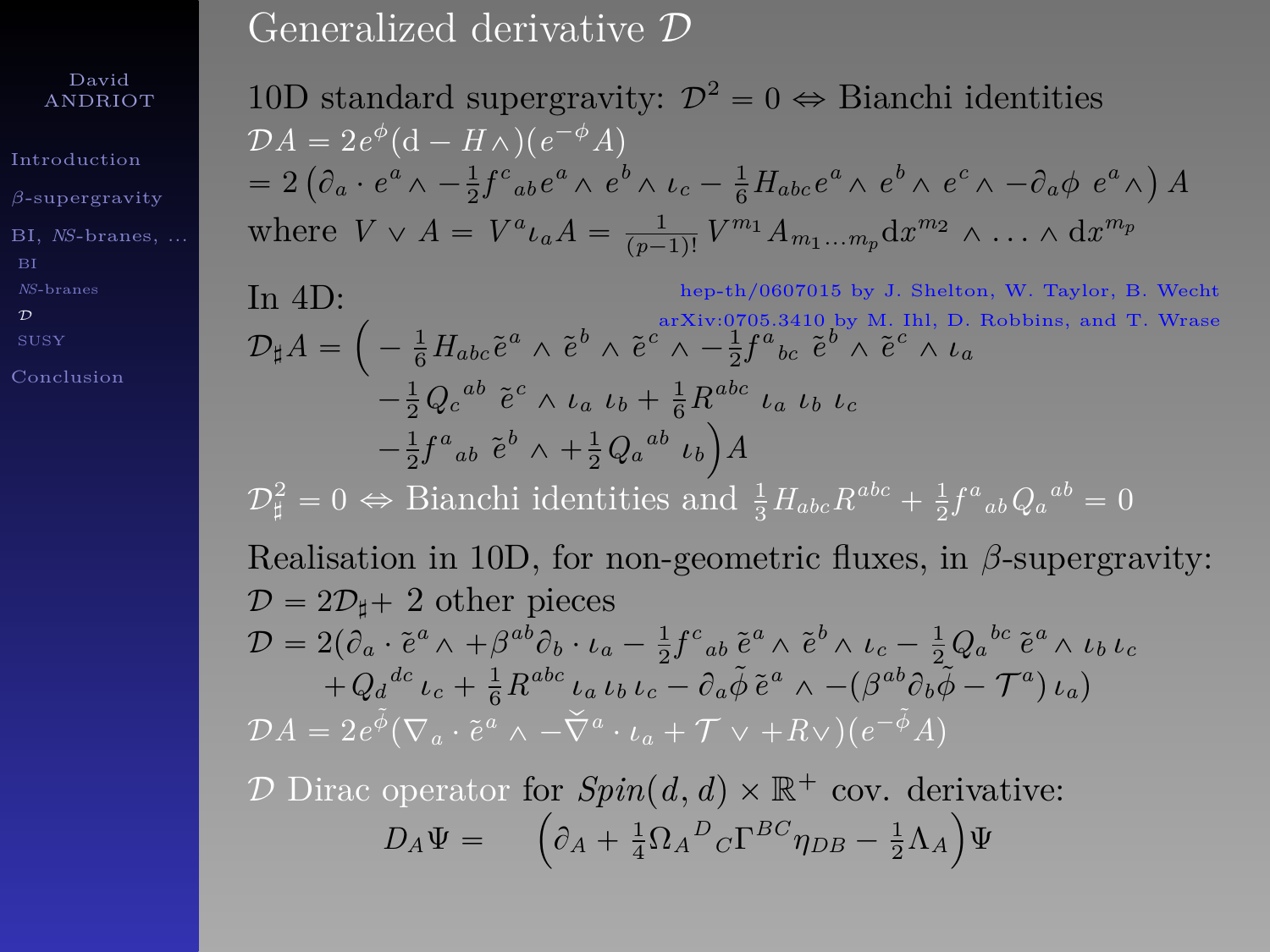David ANDRIOT

[Introduction](#page-1-0)

BI, *NS*[-branes, ...](#page-67-0)

 $\mathcal{D}$  $\mathcal{D}$  $\mathcal{D}$ 

[Conclusion](#page-100-0)

10D standard supergravity:  $\mathcal{D}^2 = 0 \Leftrightarrow$  Bianchi identities  $\mathcal{D}A = 2e^{\phi}(\mathbf{d} - H\wedge)(e^{-\phi}A)$  $\begin{split} &D A = 2 e^{\alpha} \left( \mathbf{d} - H \wedge \right) \left( e^{-\alpha} A \right) \ & = 2 \left( \partial_a \cdot e^a \wedge - \tfrac{1}{2} f^c{}_{ab} e^a \wedge e^b \wedge \iota_c - \tfrac{1}{6} H_{abc} e^a \wedge e^b \wedge e^c \wedge - \partial_a \phi \right) \end{split}$ *A* where  $V \vee A = V^a \iota_a A = \frac{1}{(p-1)!} V^{m_1} A_{m_1...m_p} dx^{m_2} \wedge \ldots \wedge dx^{m_p}$ 

In 4D:<br>  $\mathcal{D}_{\sharp}A = \left(-\frac{1}{6}H_{abc}\tilde{e}^{a}\wedge \tilde{e}^{b}\wedge \tilde{e}^{c}\wedge -\frac{1}{2}f^{a}{}_{bc}\tilde{e}^{b}\wedge \tilde{e}^{c}\wedge \iota_{a}\right.$   $\mathcal{D}_{\sharp}A = \left(-\frac{1}{6}H_{abc}\tilde{e}^{a}\wedge \tilde{e}^{b}\wedge \tilde{e}^{c}\wedge -\frac{1}{2}f^{a}{}_{bc}\tilde{e}^{b}\wedge \tilde{e}^{c}\wedge \iota_{a}\right)$  $-\frac{1}{6}H_{abc}\tilde{e}^a \wedge \tilde{e}^b \wedge \tilde{e}^c \wedge -\frac{1}{2}f^a{}_{bc}\tilde{e}^b \wedge \tilde{e}^c \wedge \iota_a$  $-\frac{1}{2}Q_c^{ab}$   $\tilde{e}^c \wedge \iota_a$   $\iota_b + \frac{1}{6}R^{abc}$   $\iota_a$   $\iota_b$   $\iota_c$  $-\frac{1}{2}f^a{}_a{}_b{}^c{}_b{}^b\wedge +\frac{1}{2}Q_a{}^{ab}{}^c{}_b{}_b\Big)A$  $\mathcal{D}_{\sharp}^2 = 0 \Leftrightarrow$  Bianchi identities and  $\frac{1}{3}H_{abc}R^{abc} + \frac{1}{2}f^a{}_{ab}Q_a{}^{ab} = 0$ Realisation in 10D, for non-geometric fluxes, in *β*-supergravity:  $\mathcal{D} = 2\mathcal{D}_{\text{H}} + 2$  other pieces  $\mathcal{D}=2(\partial_a\cdot\tilde{e}^a\wedge+\beta^{ab}\partial_b\cdot\iota_a-\frac{1}{2}f^c{}_{ab}\tilde{e}^a\wedge\tilde{e}^b\wedge\iota_c-\frac{1}{2}Q_a{}^{bc}\tilde{e}^a\wedge\iota_b\iota_c$  $+Q_d{}^{dc}\iota_c+\frac{1}{6}R^{abc}\iota_a\iota_b\iota_c-\partial_a\tilde{\phi}\,\tilde{e}^a\wedge-(\beta^{ab}\partial_b\tilde{\phi}-\mathcal{T}^a)\iota_a)$  $\mathcal{D}A = 2e^{\tilde{\phi}}(\nabla_a \cdot \tilde{e}^a \wedge -\check{\nabla}^a \cdot \iota_a + \mathcal{T} \vee +R \vee)(e^{-\tilde{\phi}}A)$ 

D Dirac operator for  $Spin(d, d) \times \mathbb{R}^+$  cov. derivative:  $\mathcal{D}\Psi = \Gamma^A D_A \Psi = \Gamma^A \Bigl( \partial_A + \frac{1}{4} \Omega_A{}^D{}_C \Gamma^{BC} \eta_{DB} - \frac{1}{2} \Lambda_A \Bigr) \Psi$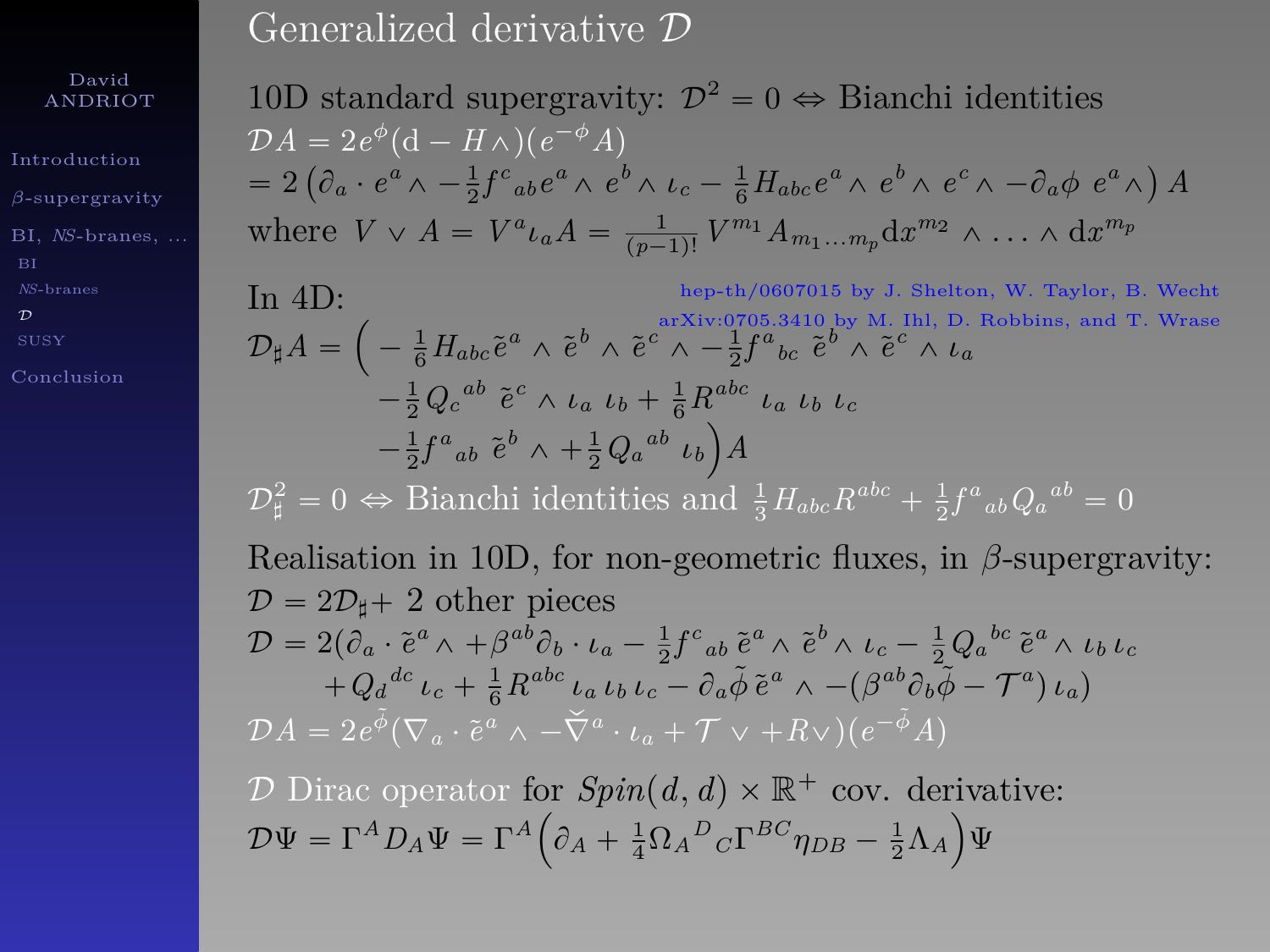David ANDRIOT

BI, *NS*[-branes, ...](#page-67-0)

[Conclusion](#page-100-0)

10D standard supergravity:  $\mathcal{D}^2 = 0 \Leftrightarrow$  Bianchi identities  $\mathcal{D}A = 2e^{\phi}(\mathbf{d} - H\wedge)(e^{-\phi}A)$  $\begin{split} &D A = 2 e^{\alpha} \left( \mathbf{d} - H \wedge \right) \left( e^{-\alpha} A \right) \ & = 2 \left( \partial_a \cdot e^a \wedge - \tfrac{1}{2} f^c{}_{ab} e^a \wedge e^b \wedge \iota_c - \tfrac{1}{6} H_{abc} e^a \wedge e^b \wedge e^c \wedge - \partial_a \phi \right) \end{split}$ *A* where  $V \vee A = V^a \iota_a A = \frac{1}{(p-1)!} V^{m_1} A_{m_1...m_p} dx^{m_2} \wedge \ldots \wedge dx^{m_p}$ 

In 4D:<br>  $\mathcal{D}_{\sharp}A = \left(-\frac{1}{6}H_{abc}\tilde{e}^{a}\wedge \tilde{e}^{b}\wedge \tilde{e}^{c}\wedge -\frac{1}{2}f^{a}{}_{bc}\tilde{e}^{b}\wedge \tilde{e}^{c}\wedge \iota_{a}\right.$   $\mathcal{D}_{\sharp}A = \left(-\frac{1}{6}H_{abc}\tilde{e}^{a}\wedge \tilde{e}^{b}\wedge \tilde{e}^{c}\wedge -\frac{1}{2}f^{a}{}_{bc}\tilde{e}^{b}\wedge \tilde{e}^{c}\wedge \iota_{a}\right)$  $-\frac{1}{6}H_{abc}\tilde{e}^a \wedge \tilde{e}^b \wedge \tilde{e}^c \wedge -\frac{1}{2}f^a{}_{bc}\tilde{e}^b \wedge \tilde{e}^c \wedge \iota_a$  $-\frac{1}{2}Q_c^{ab}$   $\tilde{e}^c \wedge \iota_a$   $\iota_b + \frac{1}{6}R^{abc}$   $\iota_a$   $\iota_b$   $\iota_c$  $-\frac{1}{2}f^a{}_a{}_b{}^c{}_b{}^b\wedge +\frac{1}{2}Q_a{}^{ab}{}^c{}_b{}_b\Big)A$  $\mathcal{D}_{\sharp}^2 = 0 \Leftrightarrow$  Bianchi identities and  $\frac{1}{3}H_{abc}R^{abc} + \frac{1}{2}f^a{}_{ab}Q_a{}^{ab} = 0$ Realisation in 10D, for non-geometric fluxes, in *β*-supergravity:  $\mathcal{D} = 2\mathcal{D}_{\text{H}} + 2$  other pieces  $\mathcal{D}=2(\partial_a\cdot\tilde{e}^a\wedge+\beta^{ab}\partial_b\cdot\iota_a-\frac{1}{2}f^c{}_{ab}\tilde{e}^a\wedge\tilde{e}^b\wedge\iota_c-\frac{1}{2}Q_a{}^{bc}\tilde{e}^a\wedge\iota_b\iota_c$  $+Q_d{}^{dc}\iota_c+\frac{1}{6}R^{abc}\iota_a\iota_b\iota_c-\partial_a\tilde{\phi}\,\tilde{e}^a\wedge-(\beta^{ab}\partial_b\tilde{\phi}-\mathcal{T}^a)\iota_a)$  $\mathcal{D}A = 2e^{\tilde{\phi}}(\nabla_a \cdot \tilde{e}^a \wedge -\check{\nabla}^a \cdot \iota_a + \mathcal{T} \vee +R \vee)(e^{-\tilde{\phi}}A)$ 

D Dirac operator for  $Spin(d, d) \times \mathbb{R}^+$  cov. derivative:  $\mathcal{D}\Psi = \Gamma^A D_A \Psi = \Gamma^A \Bigl( \partial_A + \frac{1}{4} \Omega_A{}^D{}_C \Gamma^{BC} \eta_{DB} - \frac{1}{2} \Lambda_A \Bigr) \Psi$ Γ<sup>*A*</sup>: Clifford algebra: {Γ<sup>*A*</sup>, Γ<sup>*B*</sup>} = 2η<sup>*AB*</sup>, use the representation  $\Gamma^A$ : Γ<sup>*a*</sup> = 2 $\tilde{e}^a$  ∧, Γ<sub>*a*</sub> = 2*ι<sub>a</sub>*, spinor Ψ: polyform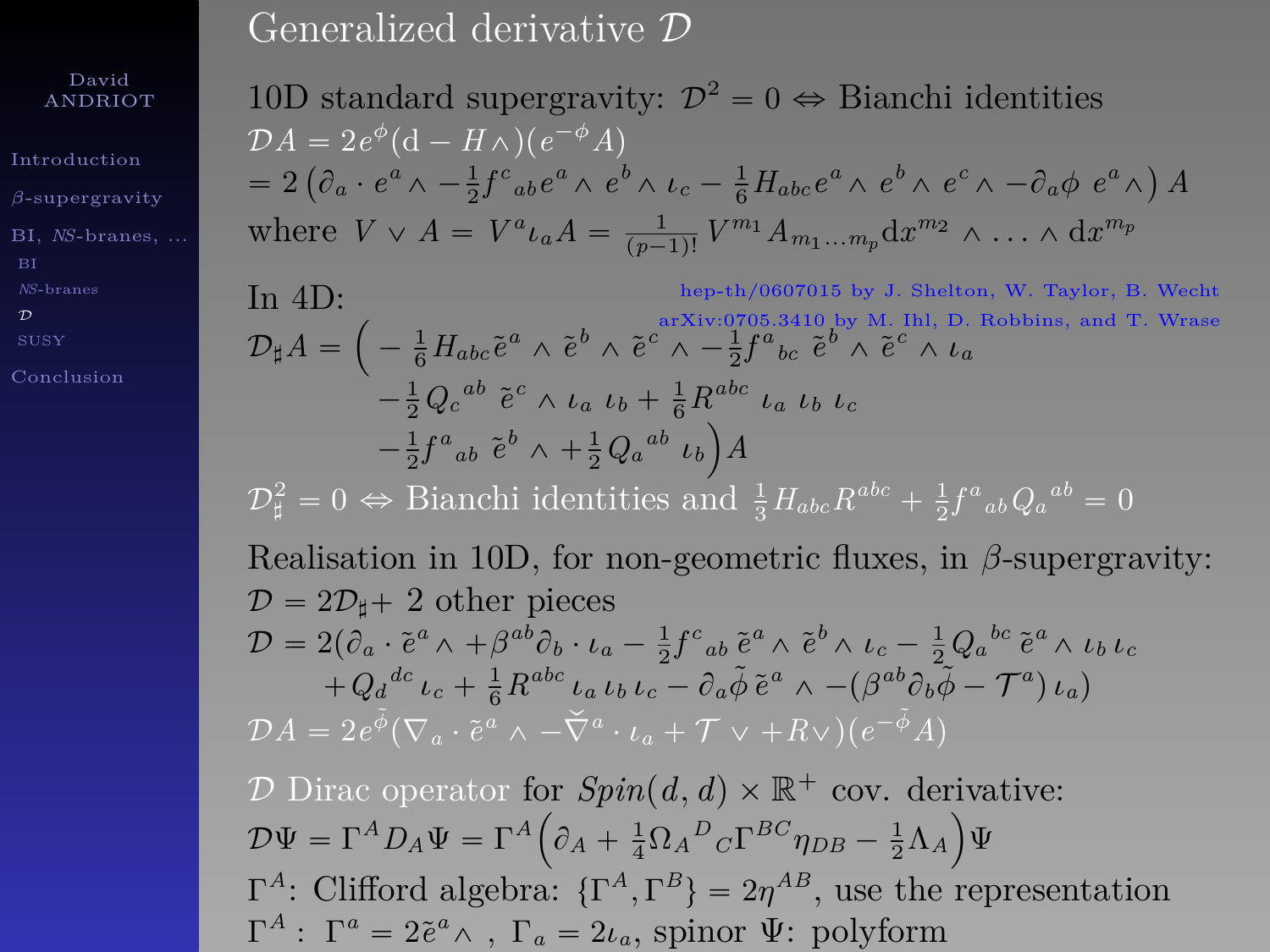[Introduction](#page-1-0)

BI, *NS*[-branes, ...](#page-67-0)

[SUSY](#page-95-0)

<span id="page-95-0"></span>

# SUSY vacua with  $SU(3) \times SU(3)$  structure

For standard supergravity,  $\mathcal{D}A = 2e^{\phi}(\mathbf{d} - H\wedge)(e^{-\phi}A)$  appears for RR (spinors):  $F \sim \mathcal{D}C$ 

.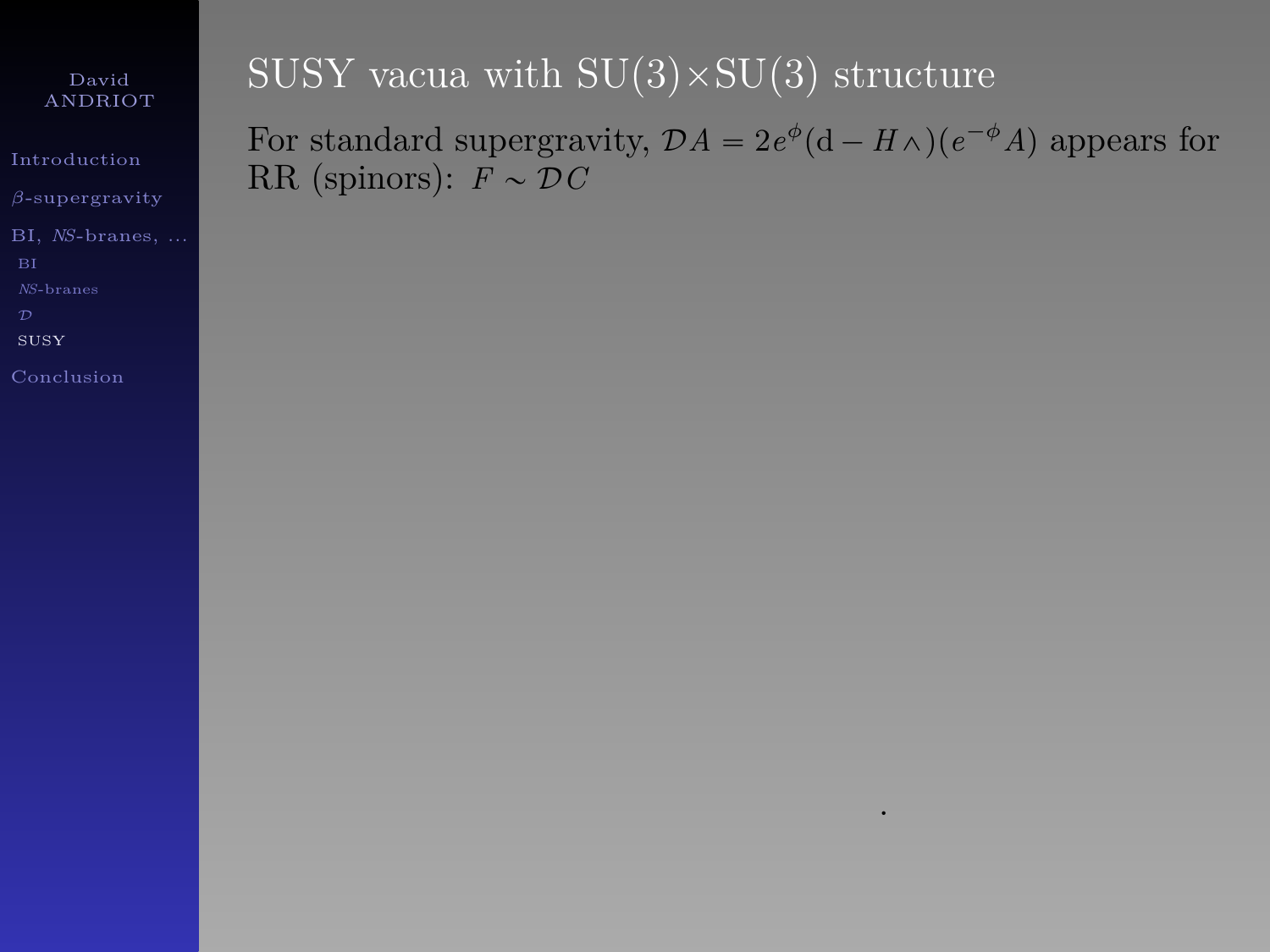[Introduction](#page-1-0) BI, *NS*[-branes, ...](#page-67-0)

[SUSY](#page-95-0)

[Conclusion](#page-100-0)

## SUSY vacua with  $SU(3) \times SU(3)$  structure

For standard supergravity,  $\mathcal{D}A = 2e^{\phi}(\mathbf{d} - H\wedge)(e^{-\phi}A)$  appears for RR (spinors):  $F \sim \mathcal{D}C$ , and in conditions for supersymmetric vacua with  $SU(3) \times SU(3)$  structure:

Killing spinor eq. 
$$
\Leftrightarrow
$$
 
$$
\begin{cases} \mathcal{D}\Phi_1 = 4\varepsilon \ e^{-A}\mu \ \text{Re}(\Phi_2) \\ \mathcal{D}\Phi_2 = 6\varepsilon \ e^{-A} \ \text{i} \ \text{Im}(\overline{\mu}\Phi_1) + \text{RR} \end{cases}
$$

where  $e^A$  = constant,  $|\mu|^2 \sim -\Lambda$ , and

$$
IIA: \Phi_1 = \Phi_+, \ \Phi_2 = \Phi_-, \ \varepsilon = +1 ,
$$
  

$$
IIB: \Phi_1 = \Phi_-, \ \Phi_2 = \Phi_+, \ \varepsilon = -1 .
$$

hep-th/0505212, hep-th/0609124 by M. Graña, R. Minasian, M. Petrini and A. Tomasiello

.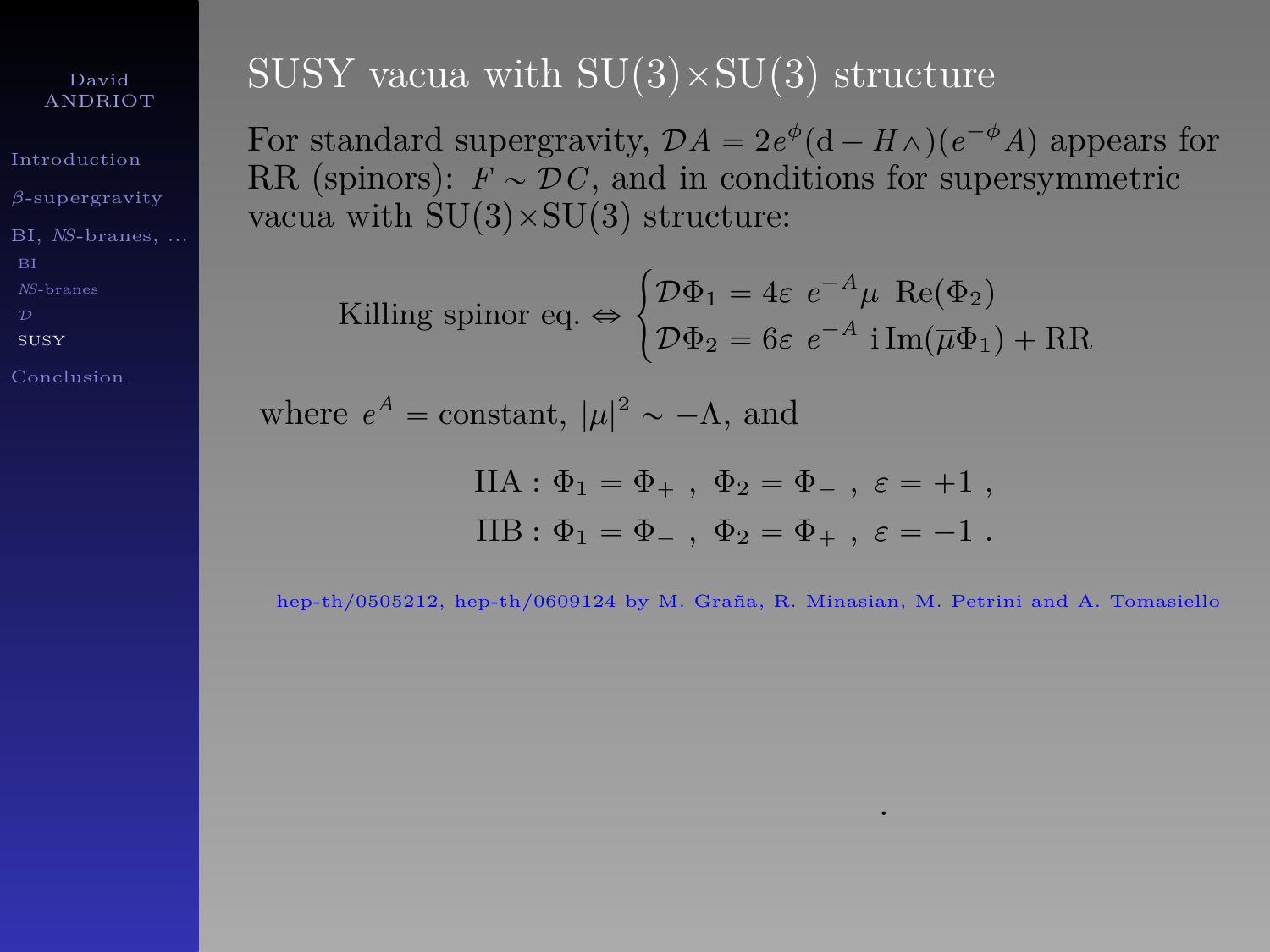[Introduction](#page-1-0) BI, *NS*[-branes, ...](#page-67-0)

[SUSY](#page-95-0)

[Conclusion](#page-100-0)

## SUSY vacua with  $SU(3) \times SU(3)$  structure

For standard supergravity,  $\mathcal{D}A = 2e^{\phi}(\mathbf{d} - H\wedge)(e^{-\phi}A)$  appears for RR (spinors):  $F \sim \mathcal{D}C$ , and in conditions for supersymmetric vacua with  $SU(3) \times SU(3)$  structure:

Killing spinor eq. 
$$
\Leftrightarrow
$$
 
$$
\begin{cases} \mathcal{D}\Phi_1 = 4\varepsilon \ e^{-A}\mu \ \text{Re}(\Phi_2) \\ \mathcal{D}\Phi_2 = 6\varepsilon \ e^{-A} \ \text{i} \ \text{Im}(\overline{\mu}\Phi_1) + \text{RR} \end{cases}
$$

where  $e^A$  = constant,  $|\mu|^2 \sim -\Lambda$ , and

$$
IIA : \Phi_1 = \Phi_+, \ \Phi_2 = \Phi_-, \ \varepsilon = +1 ,
$$
  

$$
IIB : \Phi_1 = \Phi_-, \ \Phi_2 = \Phi_+, \ \varepsilon = -1 .
$$

hep-th/0505212, hep-th/0609124 by M. Graña, R. Minasian, M. Petrini and A. Tomasiello

.

For an SU(3) structure:  $\Phi_+ \sim e^{-iJ}$ ,  $\Phi_- \sim \Omega_3$ .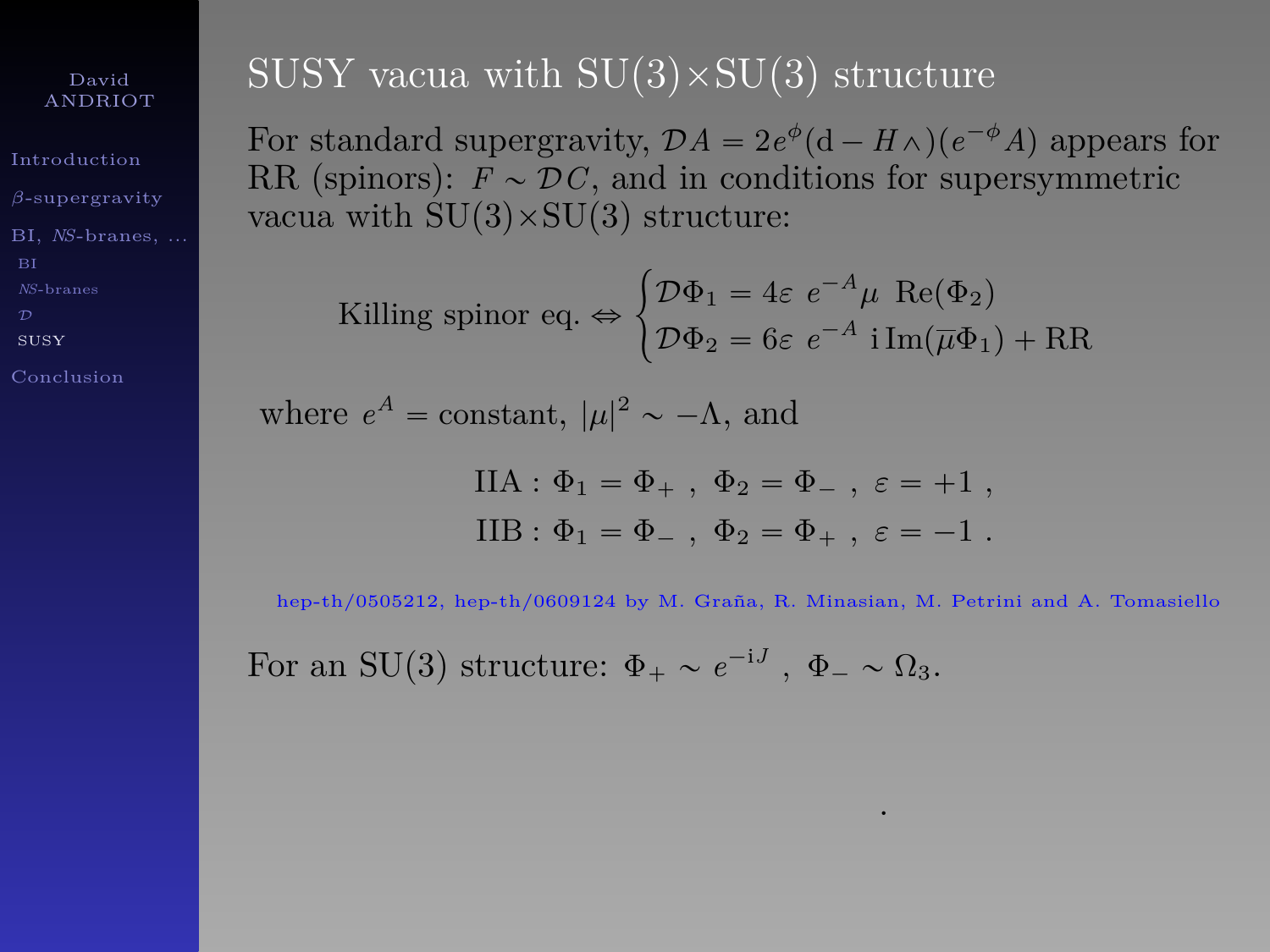[Introduction](#page-1-0) BI, *NS*[-branes, ...](#page-67-0)

[SUSY](#page-95-0)

## SUSY vacua with  $SU(3) \times SU(3)$  structure

For standard supergravity,  $\mathcal{D}A = 2e^{\phi}(\mathbf{d} - H\wedge)(e^{-\phi}A)$  appears for RR (spinors):  $F \sim \mathcal{D}C$ , and in conditions for supersymmetric vacua with  $SU(3) \times SU(3)$  structure:

Killing spinor eq. 
$$
\Leftrightarrow
$$
 
$$
\begin{cases} \mathcal{D}\Phi_1 = 4\varepsilon \ e^{-A}\mu \ \text{Re}(\Phi_2) \\ \mathcal{D}\Phi_2 = 6\varepsilon \ e^{-A} \ \text{i} \ \text{Im}(\overline{\mu}\Phi_1) + \text{RR} \end{cases}
$$

where  $e^A$  = constant,  $|\mu|^2 \sim -\Lambda$ , and

$$
IIA : \Phi_1 = \Phi_+, \ \Phi_2 = \Phi_-, \ \varepsilon = +1 ,
$$
  

$$
IIB : \Phi_1 = \Phi_-, \ \Phi_2 = \Phi_+, \ \varepsilon = -1 .
$$

hep-th/0505212, hep-th/0609124 by M. Graña, R. Minasian, M. Petrini and A. Tomasiello

For an SU(3) structure:  $\Phi_+ \sim e^{-iJ}$ ,  $\Phi_- \sim \Omega_3$ .

In  $\beta$ -supergravity: we derive exactly the same result, with  $\mathcal{D}\Phi = 2e^{\tilde{\phi}}\left(\mathrm{d}-\breve{\nabla}^a\cdot\iota_a+\mathcal{T}\vee+R\vee\right)\left(e^{-\tilde{\phi}}\Phi\right).$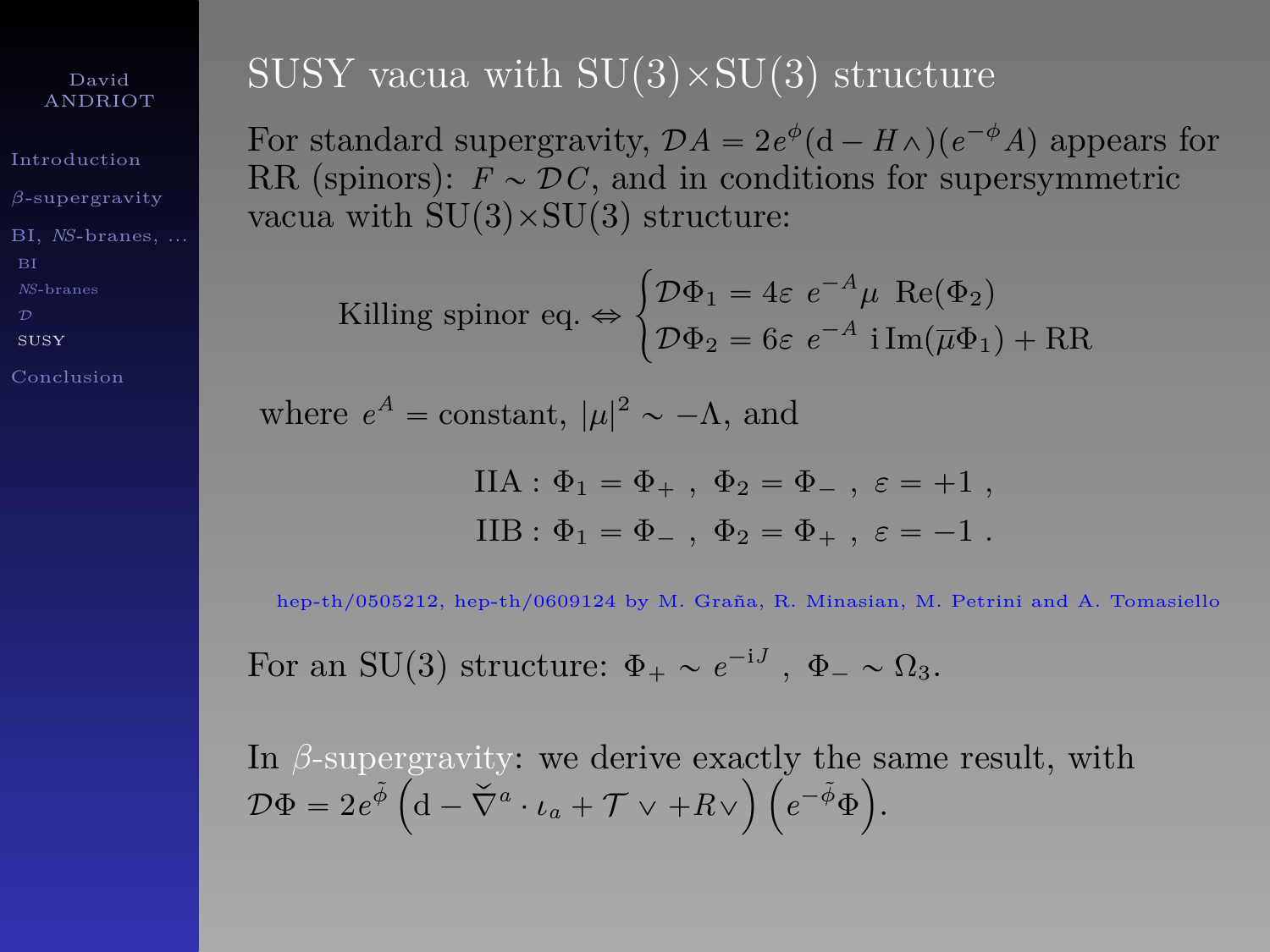[Introduction](#page-1-0) BI, *NS*[-branes, ...](#page-67-0)

[SUSY](#page-95-0)

[Conclusion](#page-100-0)

## SUSY vacua with  $SU(3) \times SU(3)$  structure

For standard supergravity,  $\mathcal{D}A = 2e^{\phi}(\mathbf{d} - H\wedge)(e^{-\phi}A)$  appears for RR (spinors):  $F \sim \mathcal{D}C$ , and in conditions for supersymmetric vacua with  $SU(3) \times SU(3)$  structure:

Killing spinor eq. 
$$
\Leftrightarrow
$$
 
$$
\begin{cases} \mathcal{D}\Phi_1 = 4\varepsilon \ e^{-A}\mu \ \text{Re}(\Phi_2) \\ \mathcal{D}\Phi_2 = 6\varepsilon \ e^{-A} \ \text{i} \ \text{Im}(\overline{\mu}\Phi_1) + \text{RR} \end{cases}
$$

where  $e^A$  = constant,  $|\mu|^2 \sim -\Lambda$ , and

$$
IIA : \Phi_1 = \Phi_+, \ \Phi_2 = \Phi_-, \ \varepsilon = +1 ,
$$
  

$$
IIB : \Phi_1 = \Phi_-, \ \Phi_2 = \Phi_+, \ \varepsilon = -1 .
$$

hep-th/0505212, hep-th/0609124 by M. Graña, R. Minasian, M. Petrini and A. Tomasiello

For an SU(3) structure:  $\Phi_+ \sim e^{-iJ}$ ,  $\Phi_- \sim \Omega_3$ .

In  $\beta$ -supergravity: we derive exactly the same result, with  $\mathcal{D}\Phi = 2e^{\tilde{\phi}}\left(\mathrm{d}-\breve{\nabla}^a\cdot\iota_a+\mathcal{T}\vee+R\vee\right)\left(e^{-\tilde{\phi}}\Phi\right).$ Study superpotential, and further properties of D...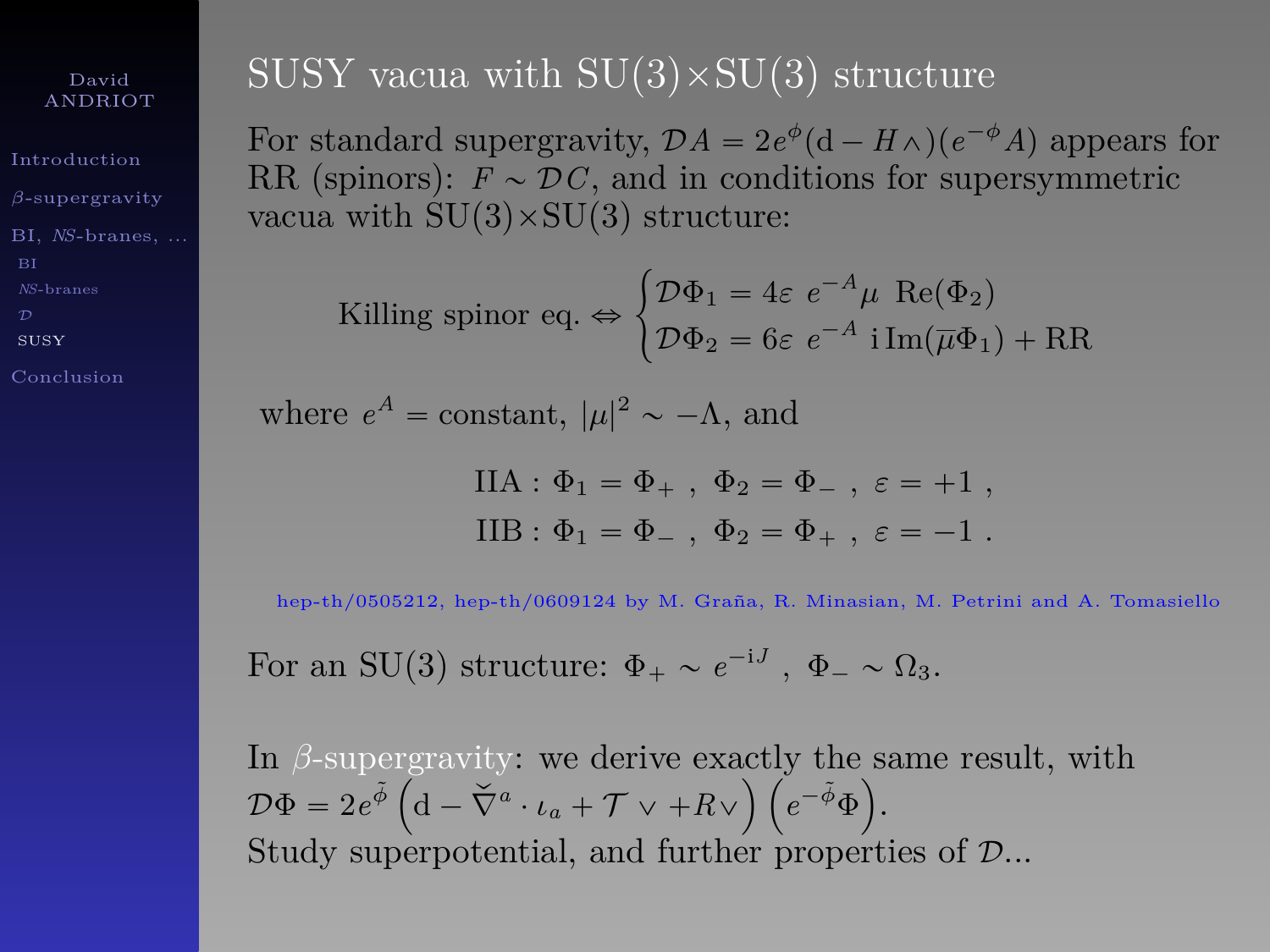David ANDRIOT

[Introduction](#page-1-0) BI, *NS*[-branes, ...](#page-67-0)

<span id="page-100-0"></span>[Conclusion](#page-100-0)

4D non-geometric fluxes, 10D non-geometry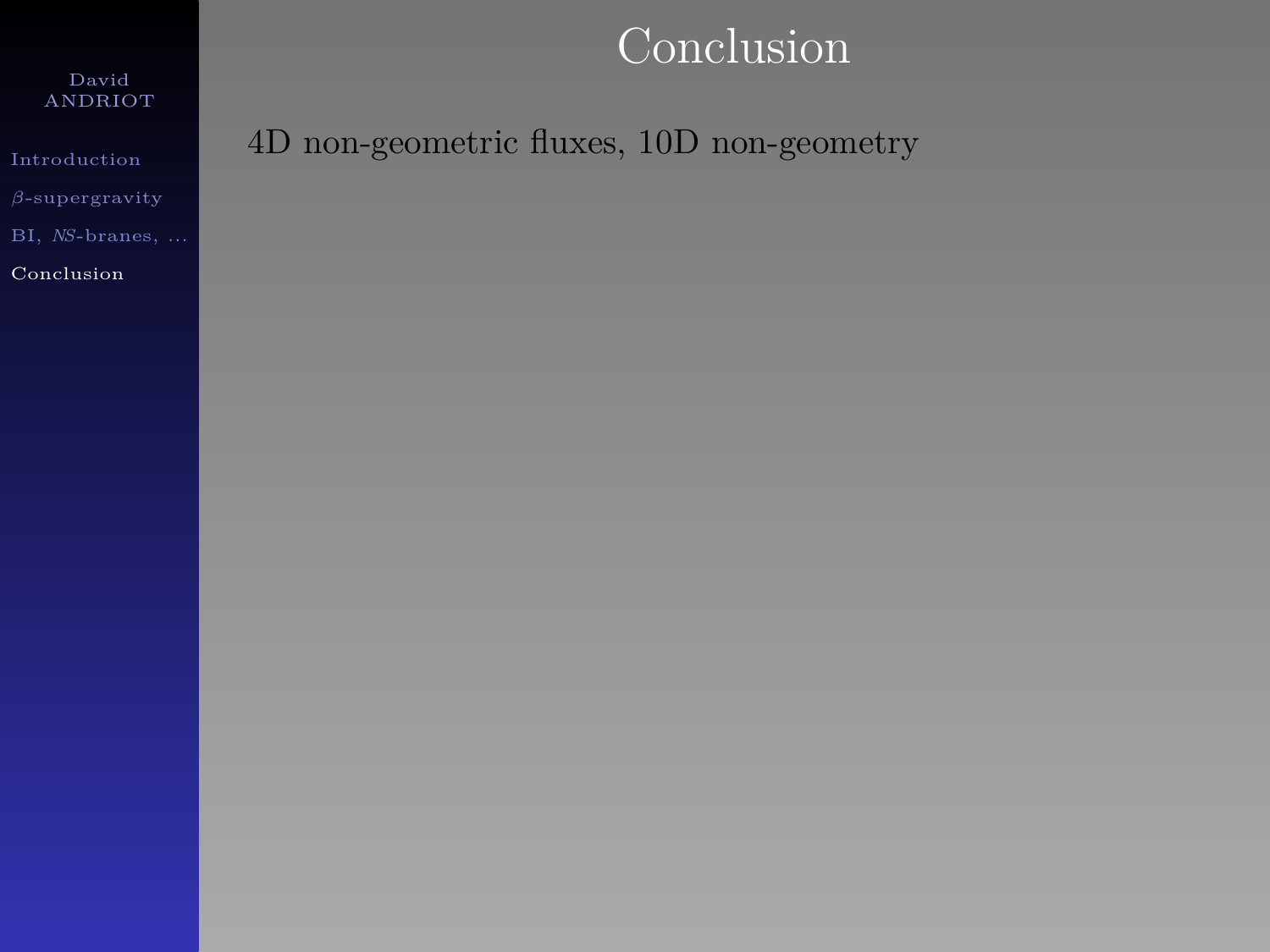#### David ANDRIOT

[Introduction](#page-1-0) BI, *NS*[-branes, ...](#page-67-0) [Conclusion](#page-100-0)

4D non-geometric fluxes, 10D non-geometry

*β*-supergravity: 10D theory with non-geometric fluxes *Q, R* non-geometric bckgd of standard supergravity  $\rightarrow$  geometric  $\rightarrow$  compactification, uplift of 4D gauged supergravity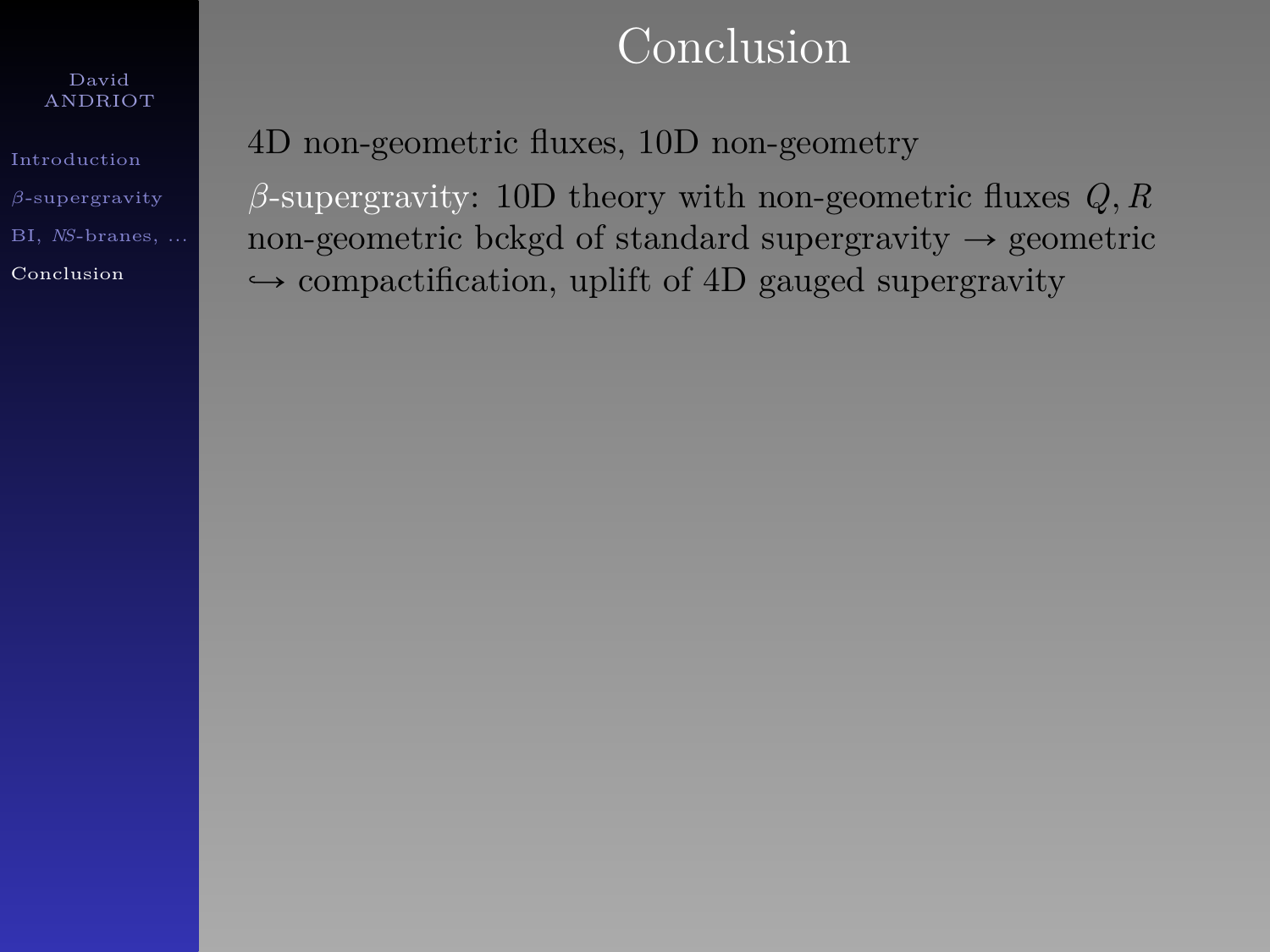#### David ANDRIOT

[Introduction](#page-1-0) BI, *NS*[-branes, ...](#page-67-0) [Conclusion](#page-100-0)

4D non-geometric fluxes, 10D non-geometry

*β*-supergravity: 10D theory with non-geometric fluxes *Q, R* non-geometric bckgd of standard supergravity  $\rightarrow$  geometric  $\rightarrow$  compactification, uplift of 4D gauged supergravity

10D Bianchi identities, relation to 4D Jacobi identities Source corrections with *NS*-branes, Poisson equations. Reproduced from  $\mathcal{D}^2 = 0$ , Dirac op.  $Spin(d, d) \times \mathbb{R}^+$  cov. der. SUSY vacua for  $SU(3) \times SU(3)$  structure with non-geom. fluxes.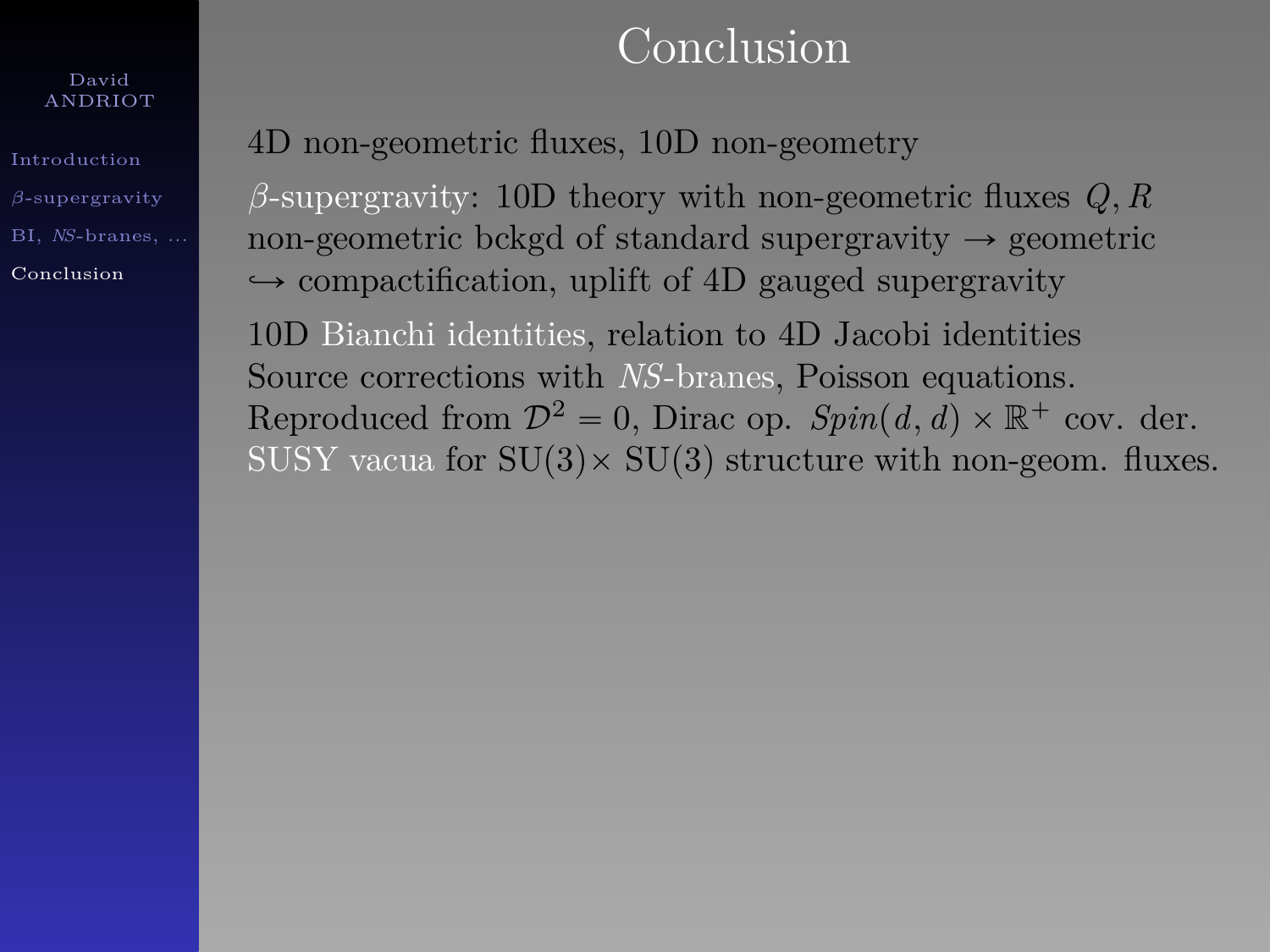#### David ANDRIOT

[Introduction](#page-1-0) BI, *NS*[-branes, ...](#page-67-0) [Conclusion](#page-100-0)

4D non-geometric fluxes, 10D non-geometry

*β*-supergravity: 10D theory with non-geometric fluxes *Q, R* non-geometric bckgd of standard supergravity  $\rightarrow$  geometric  $\rightarrow$  compactification, uplift of 4D gauged supergravity 10D Bianchi identities, relation to 4D Jacobi identities Source corrections with *NS*-branes, Poisson equations. Reproduced from  $\mathcal{D}^2 = 0$ , Dirac op.  $Spin(d, d) \times \mathbb{R}^+$  cov. der. SUSY vacua for  $SU(3) \times SU(3)$  structure with non-geom. fluxes. Generalized Geometry/Double Field Theory: formalisms that reproduce standard and *β*-supergravity; structures: natural.  $Spin(d, d) \times \mathbb{R}^+$  cov. derivative, Lagrangian, e.o.m., SUSY.